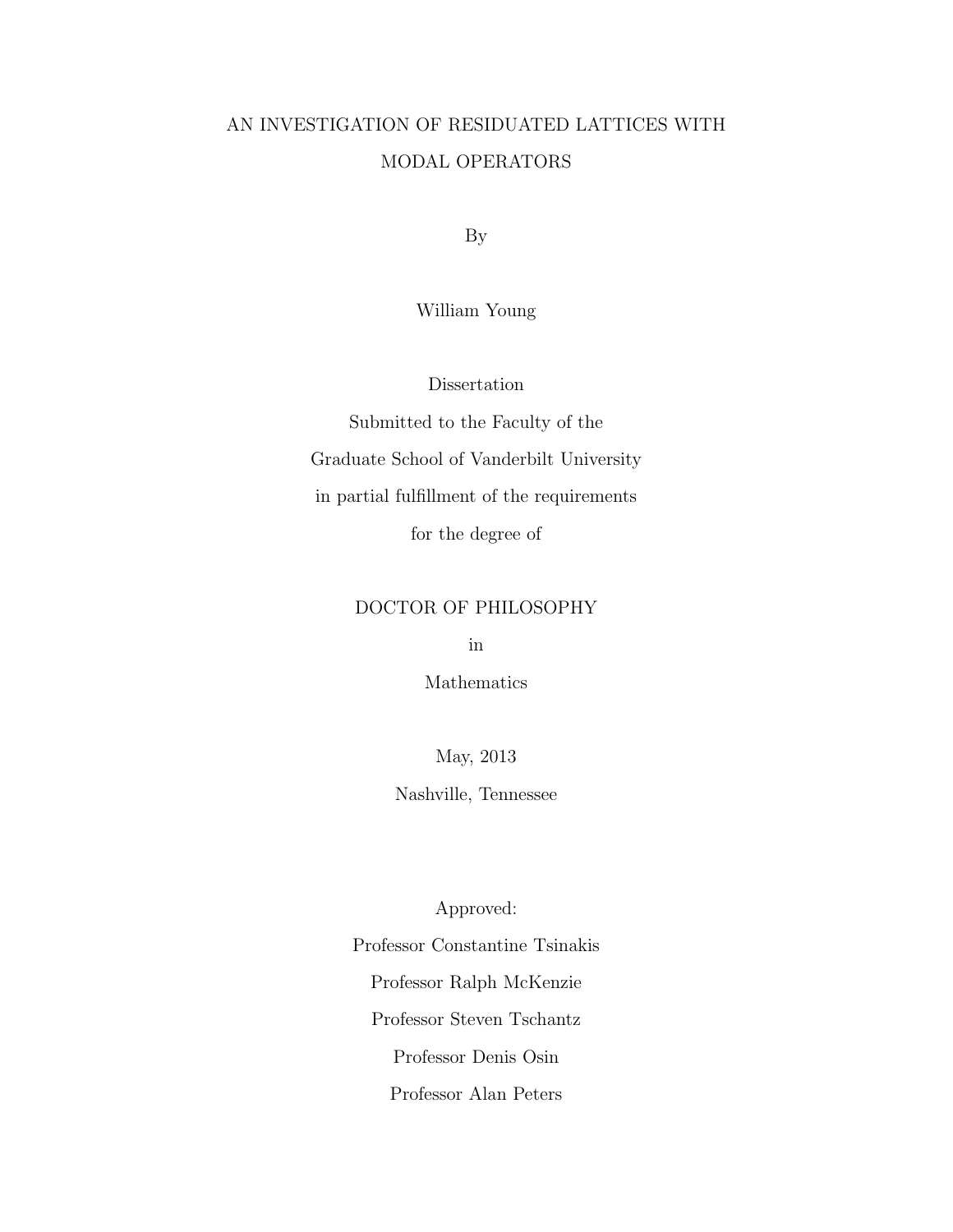To my loving partner,

Jonathan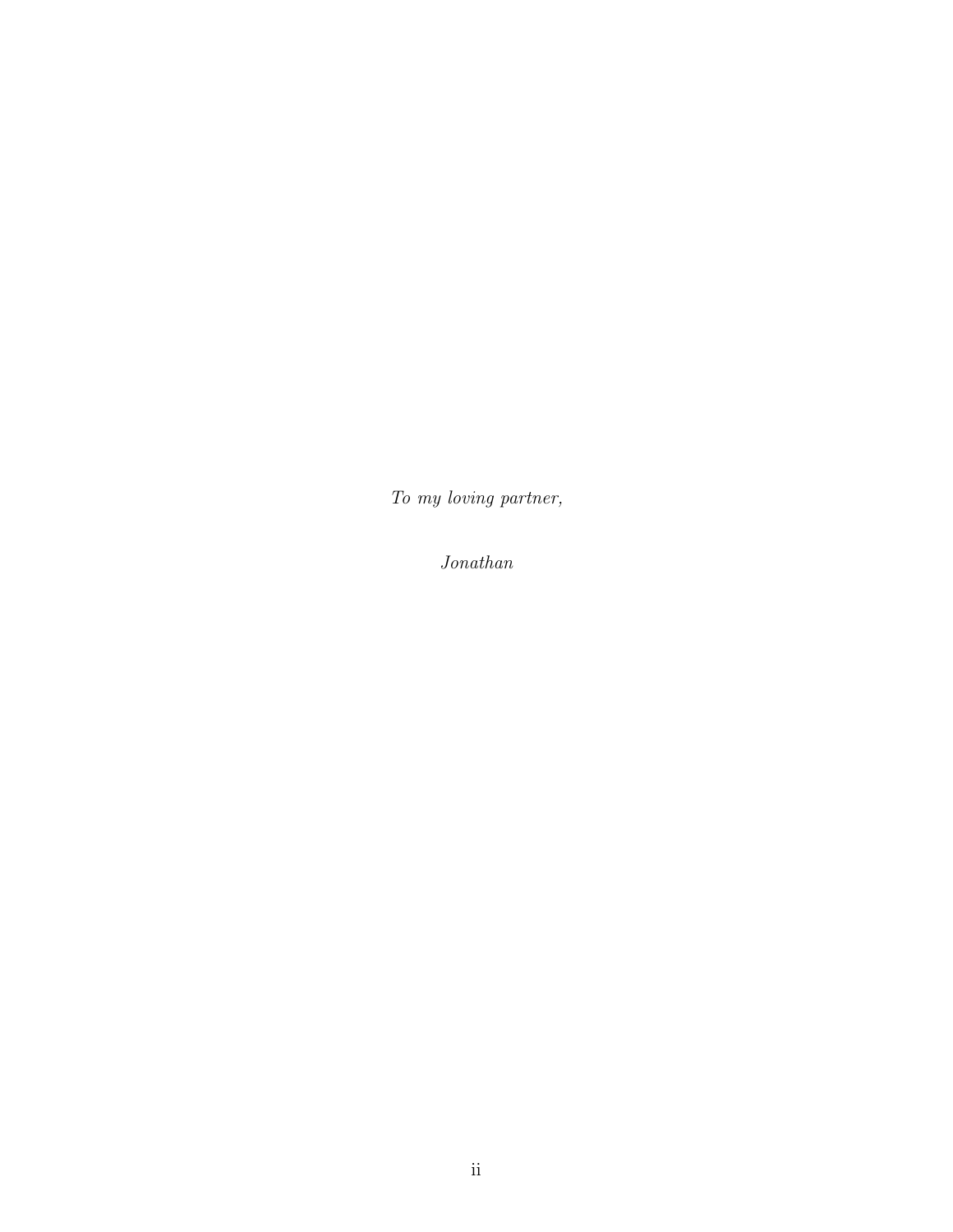#### ACKNOWLEDGMENTS

I would like to expressly acknowledge a few people without whom I could not have written this dissertation. First and foremost, I would like to thank my advisor Constantine Tsinakis for introducing me to the topic of residuated lattices and for many engaging (mathematical) conversations. Also, I appreciate the courses that I have taken at Vanderbilt University with Professors Tsinakis, Ralph McKenzie, and Denis Osin - courses that have made me appreciate all that algebra has to offer. I cherish the time that I spent at JAIST under the supervision of Prof. Hiroakira Ono, who first introduced me to the GMT translation. I have also enjoyed talking to my fellow mathematics graduate students at Vanderbilt - particularly, Alex Wires, Matthew Smedberg, Anneliese Spaeth, Xuemei Chen, and Jacque Davis. Last, but not least, I would like to thank the staff (and visitors) of the K.C. Potter Center and Office of LGBTQI Life (specifically including its director Nora Spencer) who have provided a safe place on campus for me to temporarily forget the stresses of life as a graduate student.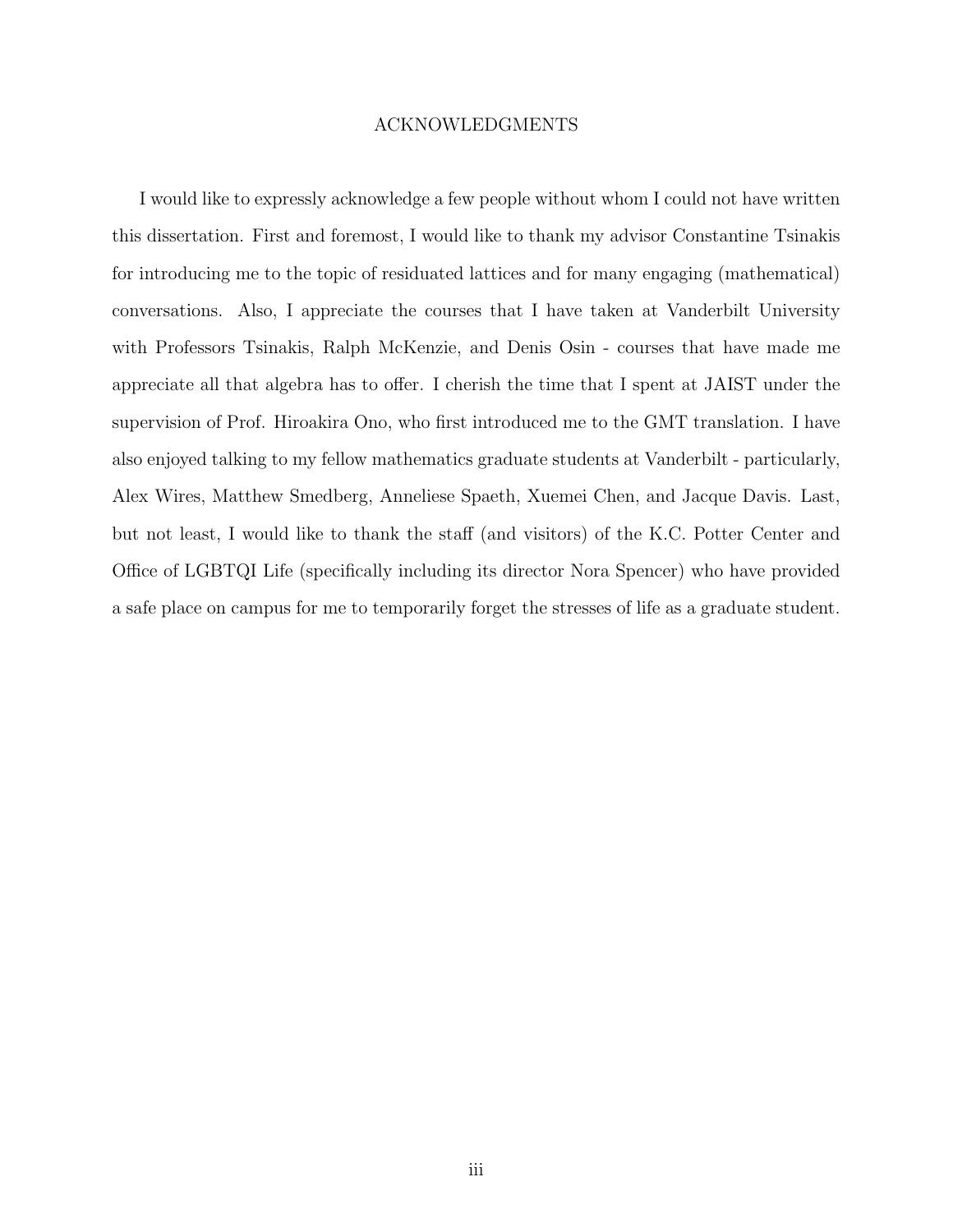# TABLE OF CONTENTS

|         |                                           |                                          | Page                       |
|---------|-------------------------------------------|------------------------------------------|----------------------------|
|         |                                           |                                          | ii                         |
|         |                                           |                                          | iii                        |
|         |                                           |                                          | vi                         |
|         |                                           |                                          | vii                        |
| Chapter |                                           |                                          |                            |
| I.      |                                           |                                          | -1                         |
| II.     |                                           | RESIDUATED LATTICES                      | $\overline{4}$             |
|         | II.1<br>IL2<br>II.3                       |                                          | $\overline{4}$<br>8<br>17  |
| III.    |                                           |                                          | 26                         |
|         | III.1<br>III.2<br>III.3<br>III.4<br>III.5 |                                          | 26<br>29<br>30<br>32<br>35 |
| IV.     |                                           | MAIN RESULTS ABOUT MODAL IMAGE FUNCTORS. | 39                         |
|         | IV.1<br>IV.2<br>IV.3                      |                                          | 39<br>44<br>47             |
| V.      |                                           | BLOK-ESAKIA-TYPE THEOREM FOR MV-ALGEBRAS | 49                         |
|         | V.1<br>V.2<br>V.3                         |                                          | 49<br>51<br>58             |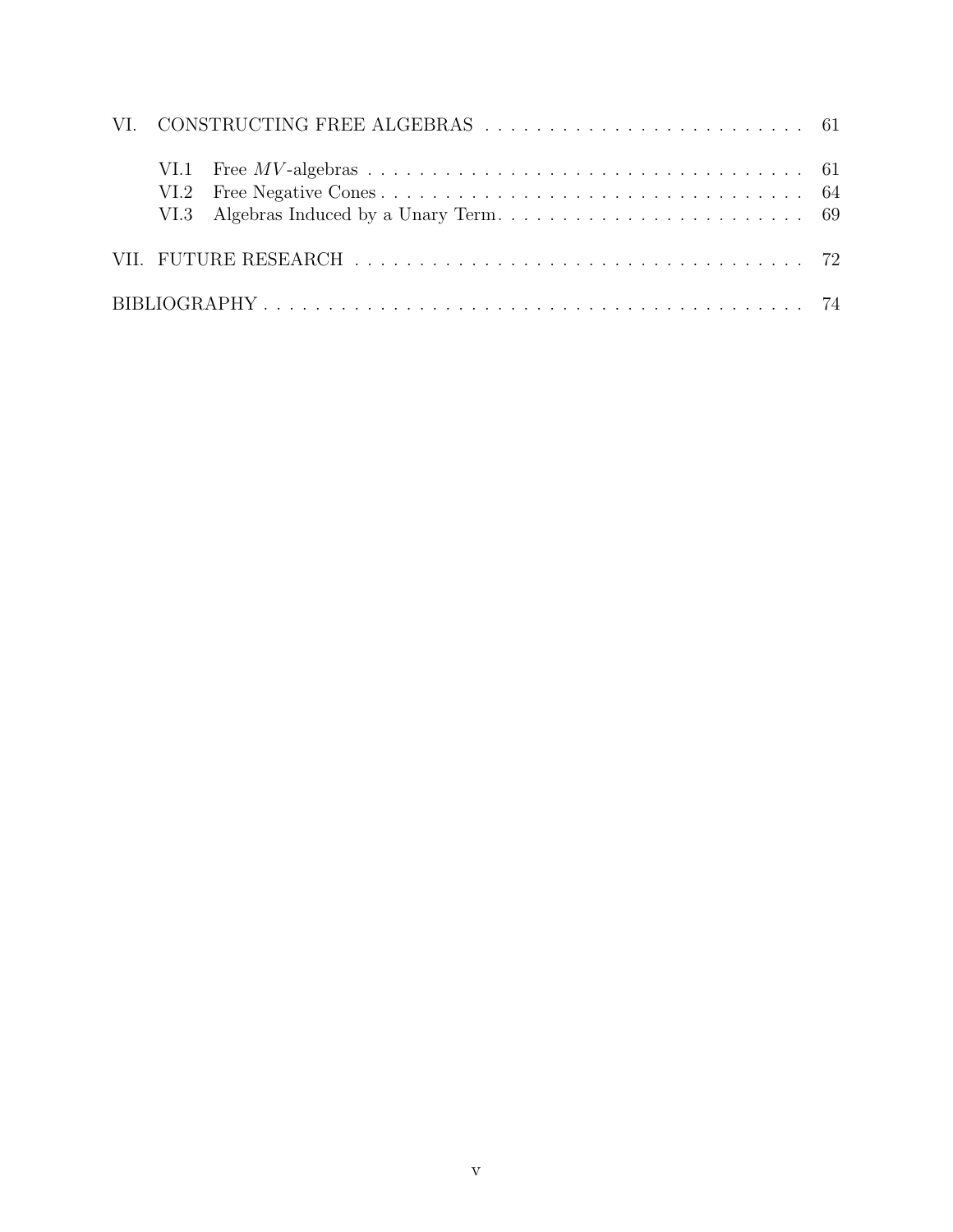# LIST OF TABLES

| Table |                                                                                                          | Page |
|-------|----------------------------------------------------------------------------------------------------------|------|
|       | II.1. Examples of the $(Co)$ nuclear Image Functor $\ldots \ldots \ldots \ldots \ldots \ldots \ldots$ 25 |      |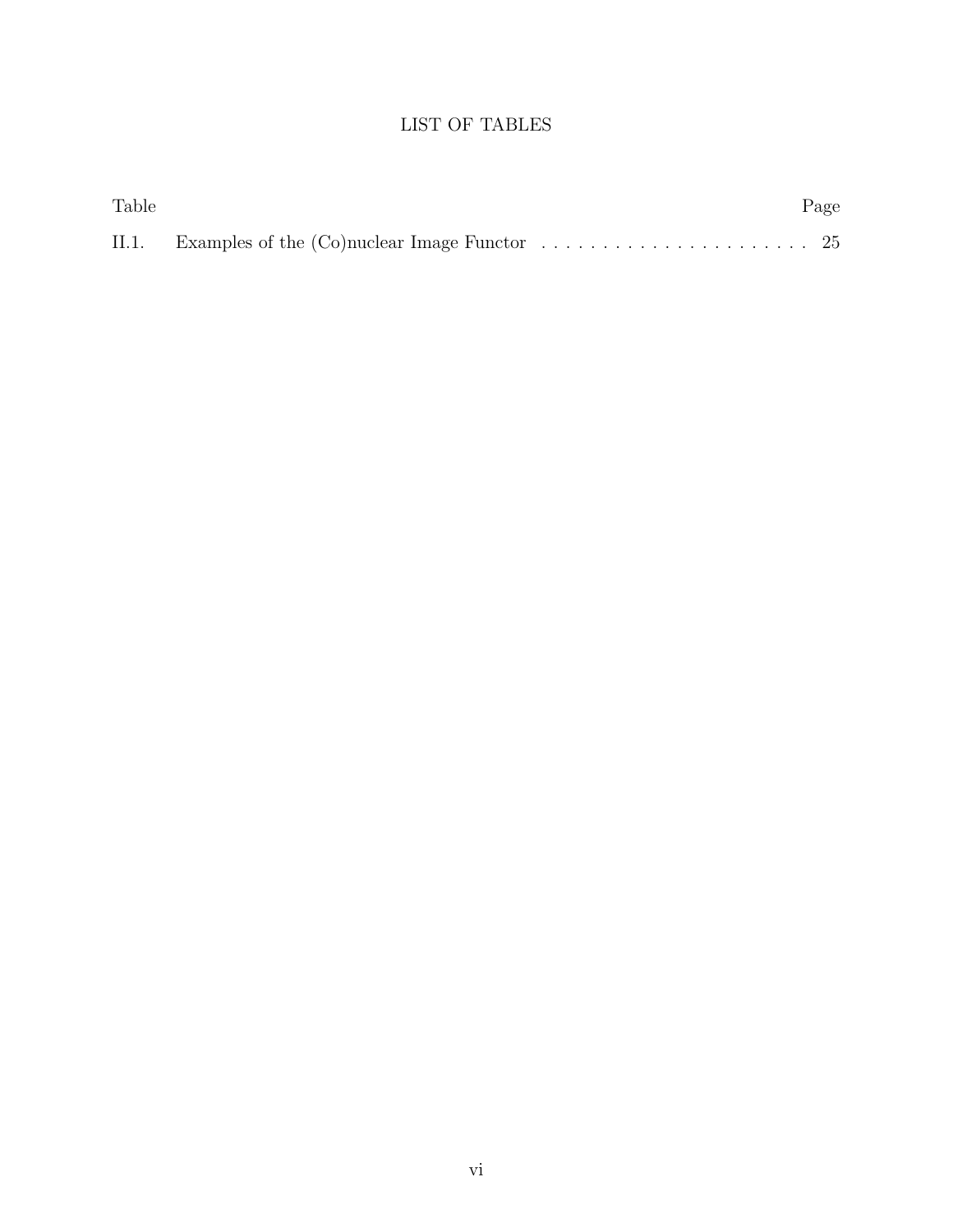# LIST OF FIGURES

| Figure |                                                                                            | Page |
|--------|--------------------------------------------------------------------------------------------|------|
|        | IV.1. Free objects with respect to the forgetful and conuclear image functors $\dots$ . 40 |      |
|        |                                                                                            |      |
| VI.2.  |                                                                                            |      |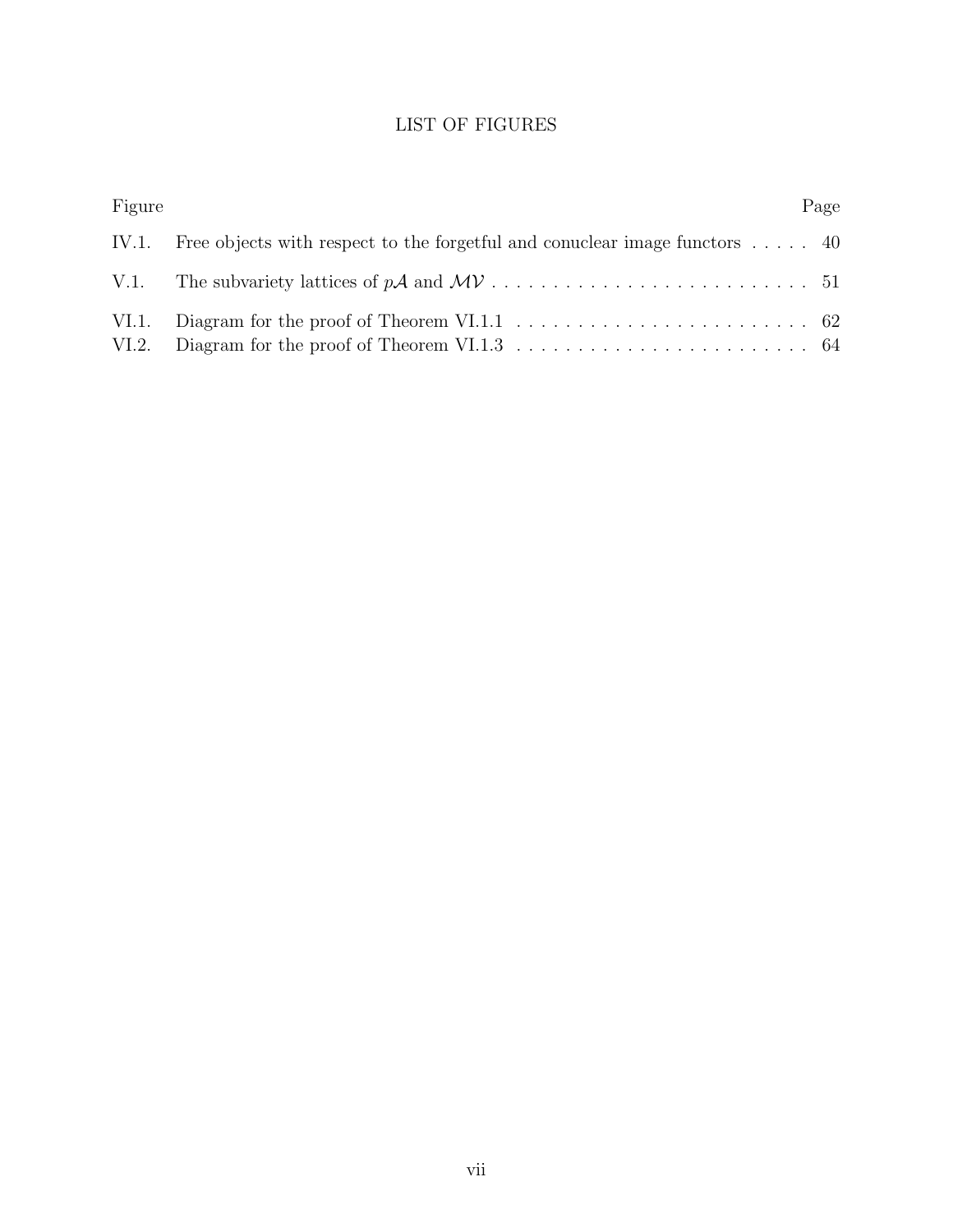#### CHAPTER I

# INTRODUCTION

Residuated structures appear in many different areas of mathematics, from Galois theory and algebraic topology to category theory and logic (cf. the survey [19]). As an example, in order to investigate the ideal theory of commutative rings, Ward and Dilworth introduced the concept of a residuated lattice, a lattice-ordered structure with a residuated multiplication [44]. Over the years, people have discovered the usefulness of this structure, in particular as a generalization of Boolean algebras and lattice-ordered groups. Recently, and with differing motivations, universal algebraists [10, 30] and non-classical logicians [28, 41] have begun to study residuated lattices more extensively. These two areas of research were eventually merged into a common subfield of algebraic logic, with the aid of the observation that residuated lattices are the algebraic counterpart of so-called substructural logics [24].

While the precise definition of a residuated lattice with a modal operator (specifically, a nucleus or conucleus) has only been recently introduced, mathematicians have been investigating specific instances of this concept for years. The first purely algebraic treatment of a residuated lattice with a modal operator can be traced back to McKinsey and Tarski's work in the 1940s [35, 36]. One of the goals of their work was to generalize the notion of a topological space so that it can be treated algebraically. Thus, power sets are replaced by Boolean algebras, and topologies - viewed as Kuratowski-style operators [31] - replaced by closure operators. To achieve a rather different aim, they also use these structures (closure algebras) to prove a conjecture due to Gödel that intuitionistic logic can be embedded into the modal logic S4 [27]. This latter result has been extensively investigated and expanded [9, 17, 20, 21, 32]. Instead of using McKinsey and Tarski's original closure algebras, however, researchers in this field have found it more intuitive to work with the dual notion of an interior algebra, which is precisely a Boolean algebra with a conucleus.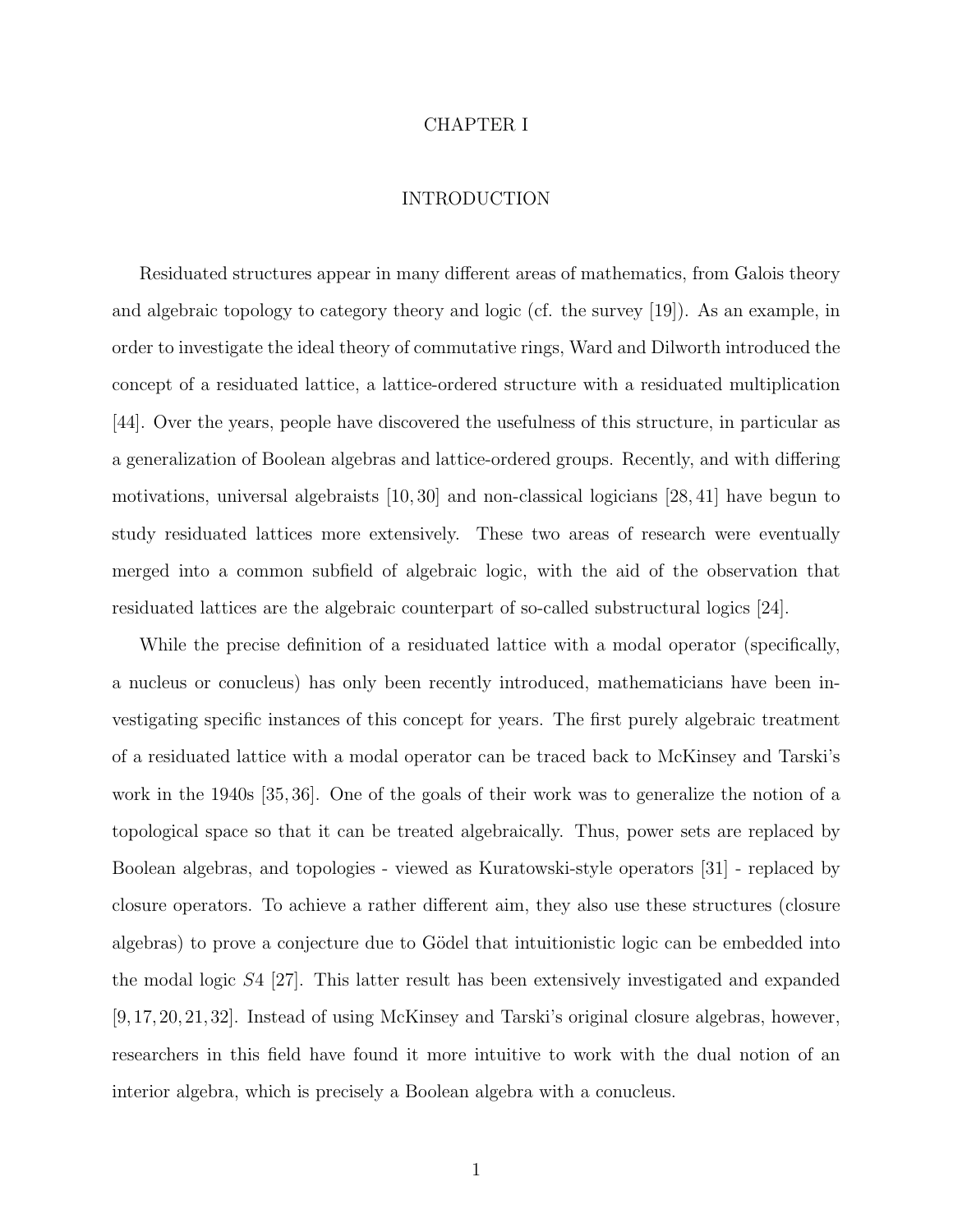In another example of residuated lattices with modal operators, Montagna and Tsinakis show that the categories  $\mathcal{C}\mathcal{C}an\mathcal{RL}$  (of commutative, cancellative residuated lattices) and  $\mathcal{A}_{\sigma}^{*}$ (a certain subclass of Abelian  $\ell$ -groups with conuclei) are categorically equivalent [39]. In the last example we will consider, while it was known that all MV -algebras are intervals in Abelian  $\ell$ -groups [40], Galatos and Tsinakis were the first to include this situation as one about residuated lattices (the negative cones of  $\ell$ -groups) with nuclei. Indeed, similar to the work of Montagna and Tsinakis, Galatos and Tsinakis show that the categories  $IGMV$  (of integral GMV-algebras) and  $(\mathcal{LG}_{\gamma}^-)^*$  (a certain subclass of negative cones of  $\ell$ -groups with nuclei) are categorically equivalent  $|25|$ .

One of the principal purposes of this dissertation is to show the similarities between these three situations. Thus, we will replicate some of the results obtained in the aforementioned papers. However, the organization of the proofs that we choose to use here has many distinct differences to how they were structured originally. First and foremost, the bulk of the work is done at the level of reducts, rather than with the images under the modal operators. The usefulness of Lemma III.3.3 is then seen by the ability to use the exact same proof of categorical equivalence in all three of these cases (Theorem IV.2.2). The author feels that the application of Lemma III.3.3 to these situations is the primary reason that such interesting results can be shown.

In order to establish these categorical equivalences, the author must first define some basic terminology, which is done in Chapter II. Then, in Chapter III, the author establishes Lemma III.3.3 and shows that it applies to all of these situations. Once established, that lemma can be used to show the categorical equivalences that were already known, as well as establish a categorical equivalence in the interior algebra case (which the author has never seen explicitly mentioned). Also in Chapter IV, the subvariety lattice of modal residuated lattices is compared to the subvariety lattice of residuated lattices, restricted to these cases. Theorem IV.3.3 states that there are intervals in the subvariety lattices of these modal residuated lattices that correspond to subvarieties of their images. One of the main results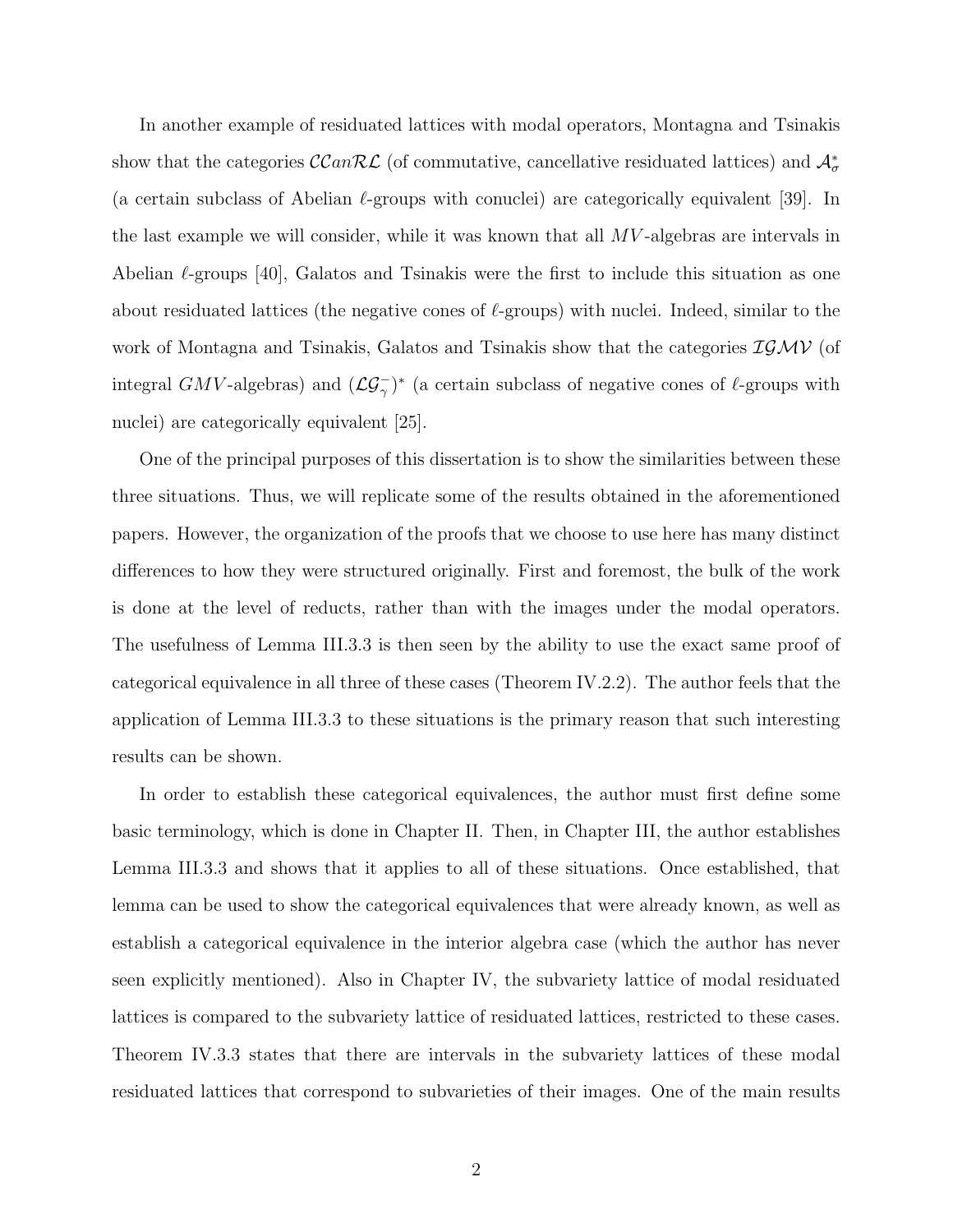in the interior algebra case is that by restricting to the minimal varieties in these intervals, an isomorphism of subvariety lattices results [9, 20, 21]. In Chapter V, the author proves a similar result in the case of pointed Abelian  $\ell$ -groups and MV-algebras (which can be viewed as a restriction of the situation from [25]). In fact, in that case, all but one of the intervals in the "modal" subvariety lattice consist of only one variety (Theorem V.2.1). Since these modal residuated lattices were first considered to achieve logical aims, it seems appropriate to have at least one section devoted to the logical aspects of these structures, and this is precisely the purpose of Section V.3. The penultimate chapter is concerned with using these connections to construct free algebras in certain classes of residuated lattices. This is done in a very general setting in Theorem VI.3.2, but it is also used to establish results about  $MV$ -algebras and negative cones of Abelian  $\ell$ -groups in Theorems VI.1.3 and VI.2.5. The last chapter discusses future research topics to pursue related to these structures.

While a concerted effort was made to have this paper be as self-contained as possible, oversights do happen. For a nice survey of (cancellative) residuated lattices, see [2,10,24,30], as well as the recent survey article [38]. Also, some basic understanding of the ideas of universal algebra is assumed throughout this dissertation; the standard texts on this topic are [12, 34].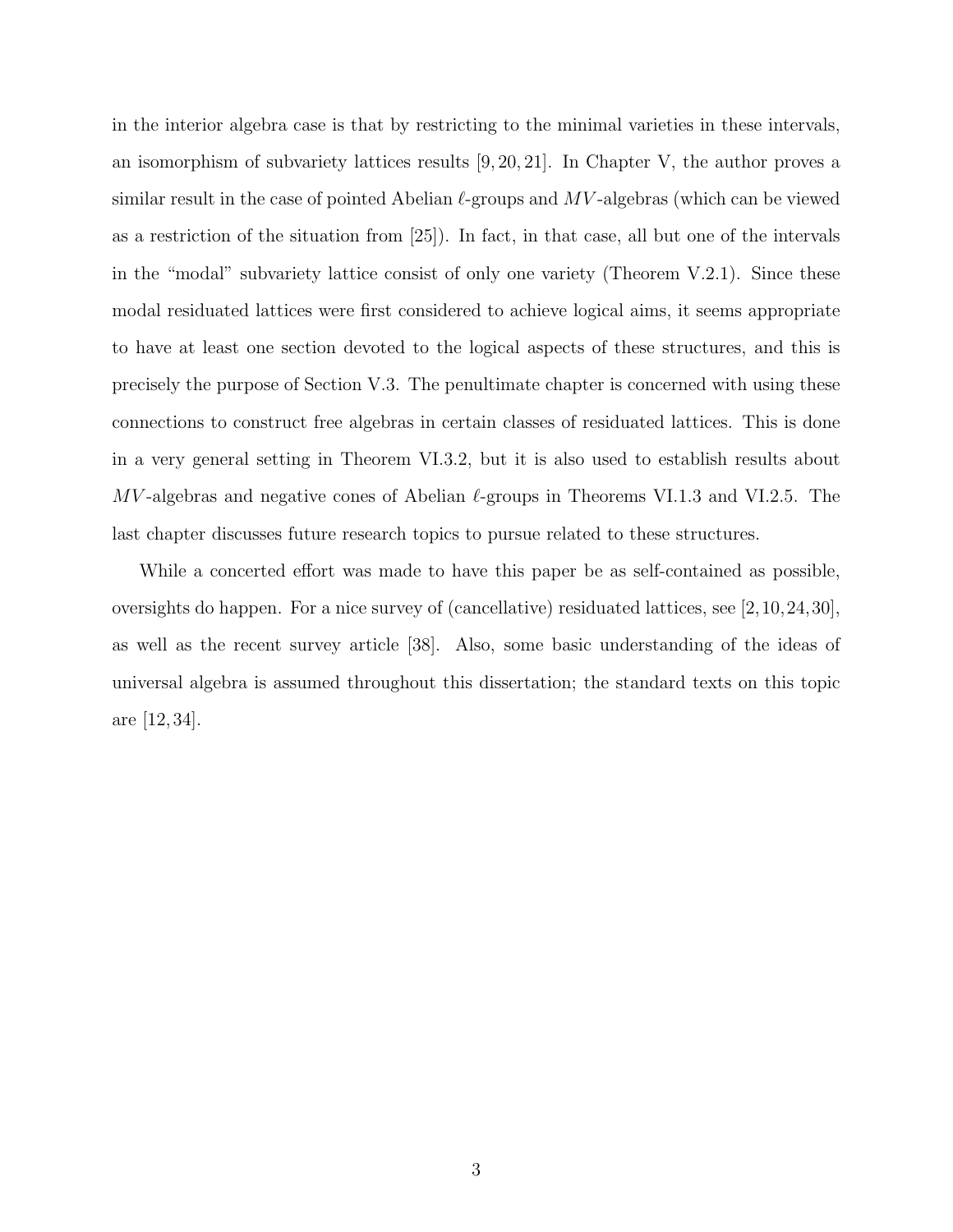### CHAPTER II

# RESIDUATED LATTICES

# II.1 Background

This section is a quick introduction to the study of residuated lattices. Some good surveys of this topic include [10, 24, 30].

Definition II.1.1. A residuated lattice is an algebraic structure  $\mathbf{A} = \langle A, \wedge, \vee, \cdot, \setminus, \cdot, \rangle$ ,  $\langle \cdot, \cdot \rangle$ such that  $\langle A, \wedge, \vee \rangle$  is a lattice,  $\langle A, \cdot, 1 \rangle$  is a monoid, and  $\langle$  and  $\rangle$  are right and left residuals, respectively, of  $\cdot$ ; i.e., for all  $x, y, z \in A$ ,  $x \cdot y \leq z$  iff  $y \leq x \setminus z$  iff  $x \leq z/y$ .

As usual, the monoid operation  $\cdot$  will be written as juxtaposition, so xy instead of  $x \cdot y$ . Also, to avoid the over-abundance of parentheses, the monoid operation should always be performed before the lattice operations. For example,  $xy \wedge xz$  is shorthand for  $(x \cdot y) \wedge (x \cdot z)$ .

Note that this definition of a residuated lattice implies that the monoid multiplication, as well as the two "division" operations  $(x \nightharpoonup a x)$ , are order-preserving. To see this, assume  $a \leq b$  in a residuated lattice **A** and let  $x \in A$ . Then, since  $xb \leq xb$ ,  $a \leq b \leq x \geq x$ , so  $xa \le xb$ . Similarly,  $a \le b \le bx/x$ , so  $ax \le bx$ . Since  $a/x \le a/x$ ,  $(a/x)x \le a \le b$ , and  $a/x \leq b/x$ . Similarly,  $x(x\backslash a) \leq a \leq b$ , so  $x\backslash a \leq x\backslash b$ .

**Proposition II.1.2.** For a residuated lattice  $\mathbf{A} = \langle A, \wedge, \vee, \cdot, \setminus, \cdot, \rangle$ ,  $\langle \cdot, \cdot \rangle$ ,  $\langle \cdot, \cdot \rangle$  and elements  $x, y, z \in A$ , the following (and their mirror images) hold in  $A$ :

- (1)  $x(y/z) \leq xy/z$
- (2)  $x/y \leq xz/yz$
- (3)  $(x/y)(y/z) \leq x/z$
- (4)  $x/yz = (x/z)/y$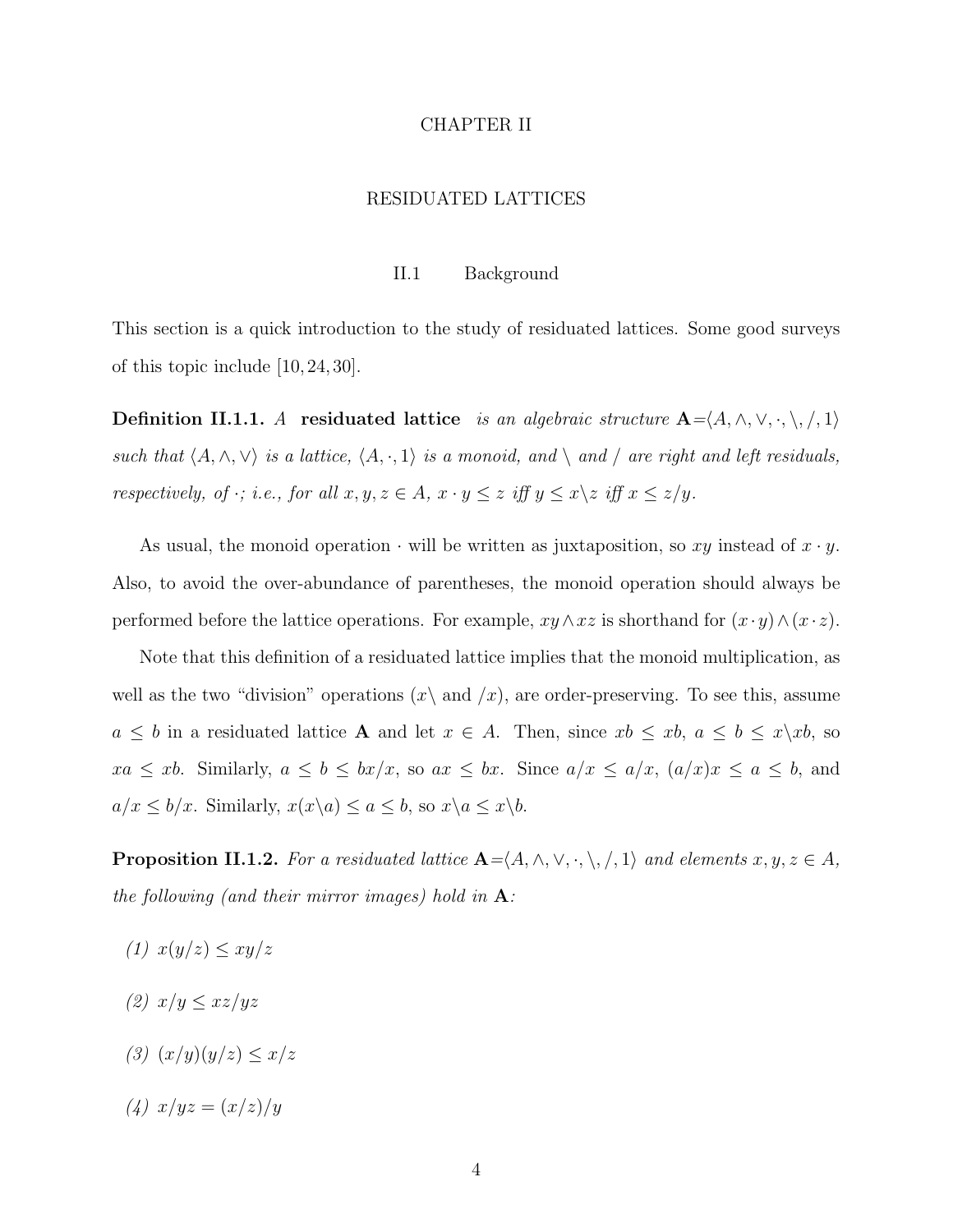- (5)  $x\backslash(y/z) = (x\backslash y)/z$
- (6)  $(1/x)(1/y) \leq 1/yx$
- (7)  $(x/x)x = x$
- (8)  $(x/x)^2 = x/x$

Proof.

- (1) Since  $y/z \leq y/z$ ,  $(y/z)z \leq y$ . Thus,  $x(y/z)z \leq xy$ , and  $x(y/z) \leq xy/z$ .
- (2)  $(x/y)y \leq x$ , so  $(x/y)yz \leq xz$ , and  $x/y \leq xz/yz$
- (3)  $(x/y)(y/z)z \leq (x/y)y \leq x$ , so  $(x/y)(y/z) \leq x/z$
- (4) Since  $(x/yz)yz \le x$ ,  $(x/yz)y \le x/z$ , and  $x/yz \le (x/z)/y$ . For the other inequality,  $[(x/z)/y]yz \le (x/z)z \le x$ , so  $(x/z)/y \le x/yz$ .
- (5) By the mirror image of (1),  $[x\setminus (y/z)]z \leq x\setminus [(y/z)z] \leq x\setminus y$ , so  $x\setminus (y/z) \leq (x\setminus y)/z$ . Similarly,  $x[(x\y)/z] \leq [x(x\y)]/z \leq y/z$ , so  $(x\y)/z \leq x\y/z$ .
- (6)  $(1/x)(1/y)yx \le (1/x)(1x) = (1/x)x \le 1$ , so  $(1/x)(1/y) \le 1/yx$
- (7) Since  $1 \cdot x = x \leq x$ ,  $1 \leq x/x$ , and  $x \leq (x/x)x \leq x$ , which establishes the equality.
- (8) By (3),  $(x/x)^2 = (x/x)(x/x) \le x/x$ . Since  $1 \le x/x$ ,  $x/x \le (x/x)^2$ , which establishes the equality.

 $\Box$ 

The next proposition is from [10].

**Proposition II.1.3.** For any residuated lattice  $A = \langle A, \wedge, \vee, \cdot, \setminus, \cdot, \cdot \rangle$  and any subsets  $X, Y \subseteq A$ ,

(1) If 
$$
\bigvee X
$$
 and  $\bigvee Y$  exist, then  $\bigvee_{x \in X, y \in Y} xy$  exists and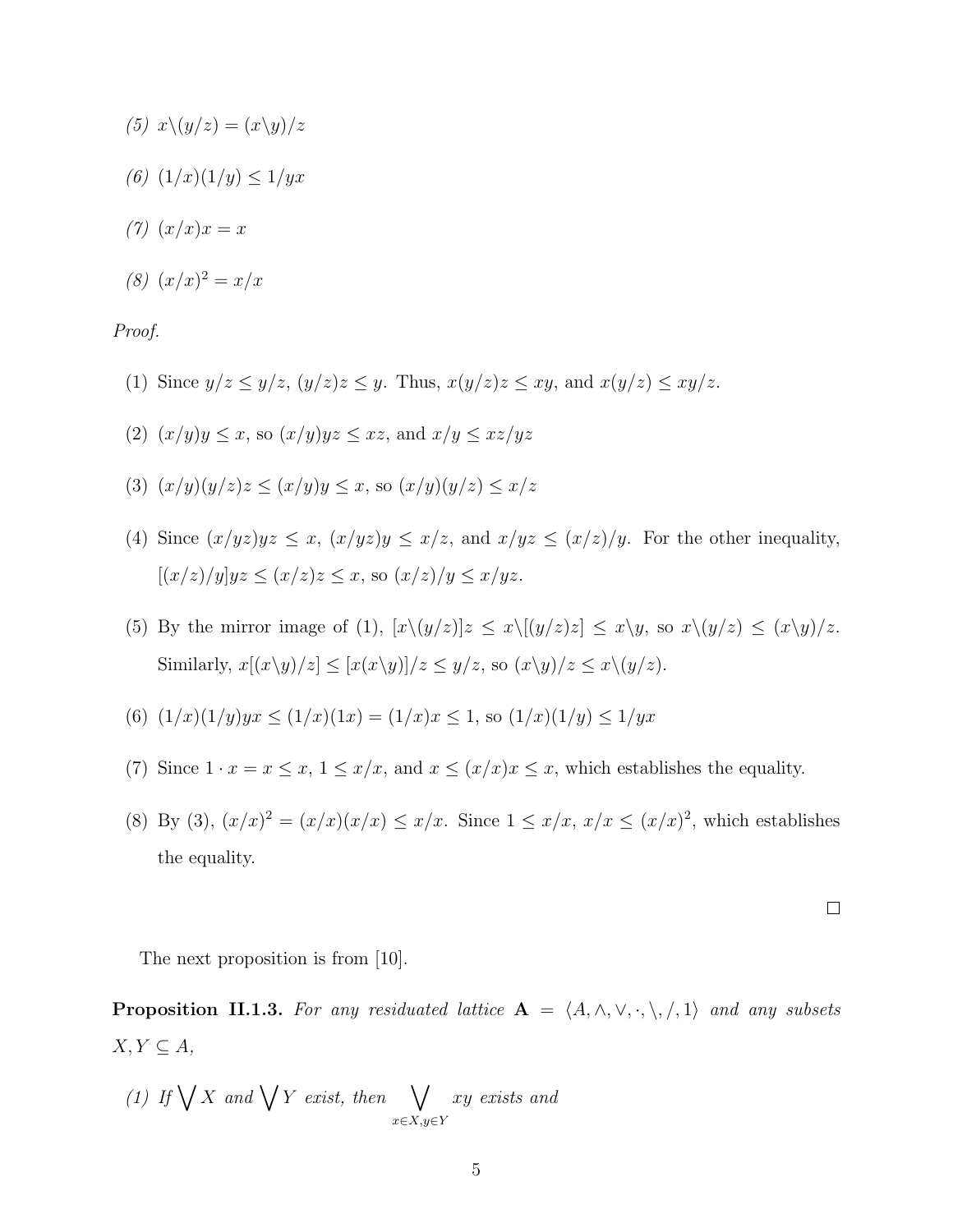$$
\left(\bigvee X\right)\left(\bigvee Y\right) = \bigvee_{x \in X, y \in Y} xy.
$$

(2) If  $\bigvee X$  and  $\bigwedge Y$  exist, then for any  $z \in A$ ,  $\bigwedge$ x∈X  $z/x$  and  $\bigwedge$ y∈Y  $y/z$  exist and

$$
z/\bigvee X = \bigwedge_{x \in X} z/x \text{ and } \left(\bigwedge Y\right)/z = \bigwedge_{y \in Y} y/z.
$$

Proof.

- (1) For  $x \in X$  and  $y \in Y$ ,  $xy \leq (\bigvee X)y \leq (\bigvee X)(\bigvee Y)$ . Thus,  $(\bigvee X)(\bigvee Y)$ is an upper bound of the set  $\{xy \mid x \in X, y \in Y\}$ . If a is an upper bound of  $\{xy \mid x \in X, y \in Y\}$ , then for an  $x \in X$ , and  $y \in Y$ ,  $xy \le a$ . So,  $x \le a/y$ . Since this inequality holds for all  $x \in X$ ,  $\bigvee X \le a/y$ , and  $(\bigvee X)$   $y \le a$ . Thus,  $y \le (\bigvee X)$   $\setminus a$ . Since this is true for all  $y \in Y$ ,  $\bigvee Y \leq (\bigvee X) \setminus a$ , and  $(\bigvee X) (\bigvee Y) \leq a$ . Therefore, the set  $\{xy \mid x \in X, y \in Y\}$  has a least upper bound and  $(\bigvee X)$   $(\bigvee Y) = \bigvee$  $x \in X, y \in Y$ xy.
- (2) Since  $(z/\sqrt{X})x \leq (z/\sqrt{X})\sqrt{X} \leq z, z/\sqrt{X} \leq z/x$ . This shows that  $z/\sqrt{X}$  is a lower bound of the set  $\{z/x \mid x \in X\}$ . If a is a lower bound of  $\{z/x \mid x \in X\}$ , then for every  $x \in X$ ,  $a \le z/x$ , so  $ax \le z$ , and  $x \le a\$ z. Since this inequality holds for every  $x \in X, \bigvee X \le a \ge a, \text{ so } a\left(\bigvee X\right) \le z, \text{ and } a \le z/\bigvee X.$  Therefore,  $\{z/x \mid x \in X\}$  has a greatest lower bound, and  $z/\sqrt{X} = \Lambda$ x∈X  $z/x$ .

For each  $y \in Y$ ,  $(\bigwedge Y) / z \leq y/z$ . So, we see that  $(\bigwedge Y) / z$  is a lower bound of the set  $\{y/z \mid y \in Y\}$ . If b is a lower bound of  $\{y/z \mid y \in Y\}$ , then for any  $y \in Y$ ,  $b \le y/z$ , and  $bz/y$ . Since this holds for every  $y \in Y$ ,  $bz \leq \bigwedge Y$ , so  $b \leq (\bigwedge Y) / z$ . This shows that  $\{y/z \mid y \in Y\}$  has a greatest lower bound, and  $(\bigwedge Y \mid z = \bigwedge$ y∈Y  $y/z$ .

 $\Box$ 

Notice that if  $X = \{x\}$  and  $Y = \{y_1, y_2\}$  in part (1) of the previous proposition, then it shows that  $x(y_1 \vee y_2) = xy_1 \vee xy_2$ , so that multiplication distributes over joins (on the left)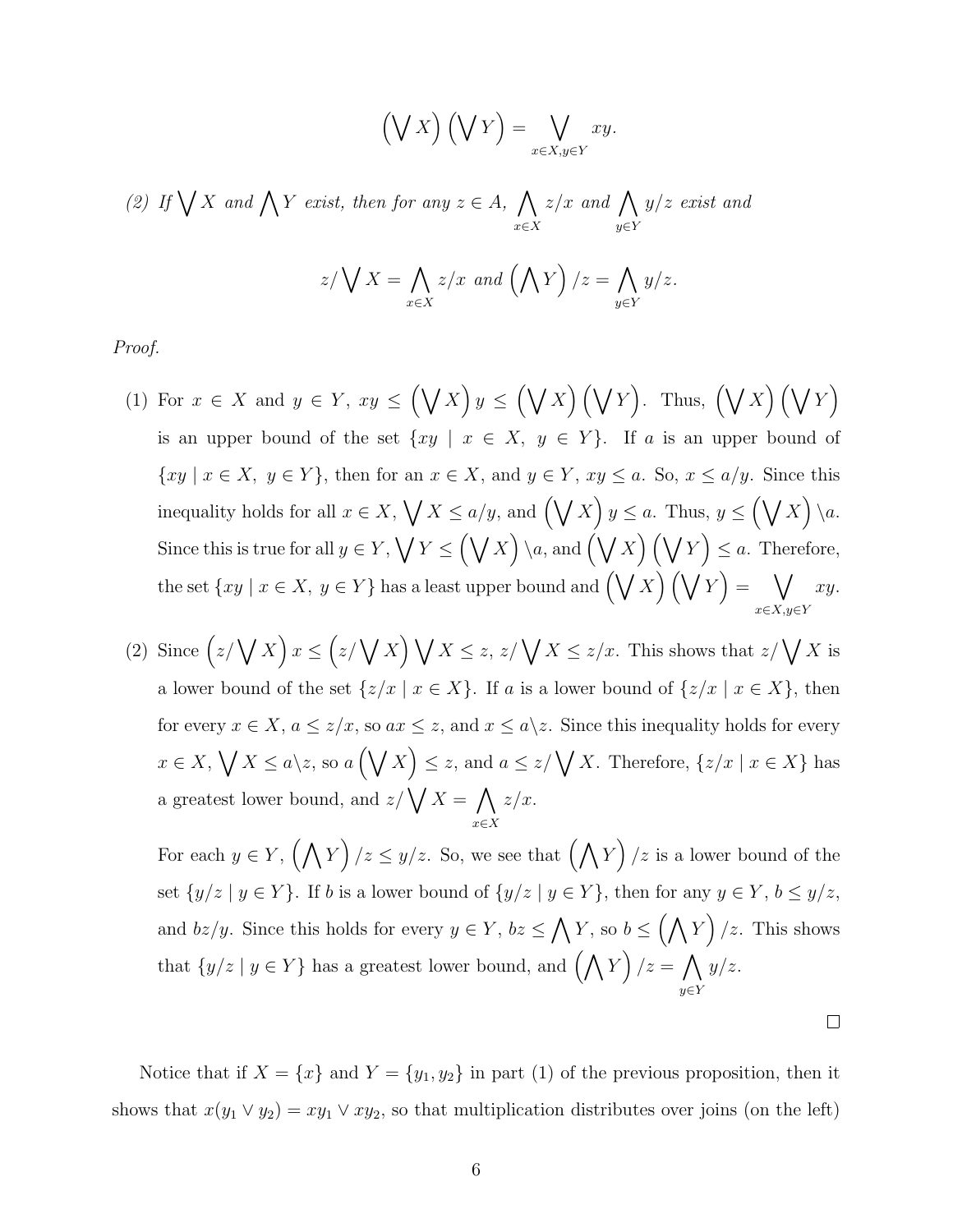in a residuated lattice. A similar argument shows that multiplication distributes over joins on the right as well.

The equations in the proof of the following proposition are from [23], where  $\mathcal{RL}$  denotes the class of residuated lattice.

**Proposition II.1.4.** The class  $RL$  is a variety.

*Proof.*  $RL$  is an equational class, with the following equations:

- (a) equations for a lattice
- (b) equations for a monoid
- (c)  $x \approx x \wedge (xy \vee z)/y$ ,  $x(y \vee z) \approx xy \vee xz$ ,  $(x/y)y \vee x \approx x$ ,  $y \approx y \land x \lor (xy \lor z), \quad (y \lor z)x \approx yx \lor zx, \quad y(y \lor x) \lor x \approx x$

Assume  $\bf{A}$  is a residuated lattice. By definition,  $\bf{A}$  satisfies the equations of (a) and (b). For the remaining equations, let  $x, y, z \in A$ . Since  $x \leq xy/y \leq (xy \vee z)/y$ , we see that  $x = x \wedge (xy \vee z)/y$ . Similarly,  $y \leq x \setminus xy \leq x \setminus (xy \vee z)$ , so  $y = y \wedge x \setminus (yx \vee z)$ . The observation after the previous proposition verifies that  $x(y \vee z) = xy \vee xz$  and  $(y \vee z)x = yx \vee zx$ . As we have observed multiple times,  $(x/y)y \le x$  and  $y(y \backslash x) \le x$ , which shows that  $(x/y)y \vee x = x$ and  $y(y\backslash x) \vee x = x$ .

Assume some algebra  $\mathbf{A} = \langle A, \wedge, \vee, \cdot, \setminus, /, 1 \rangle$  satisfies the equations specified in (a), (b), and (c). We must show that **A** is in fact a residuated lattice. Certainly,  $\langle A, \wedge, \vee \rangle$  is a lattice, and  $\langle A, \cdot, 1 \rangle$  is a monoid. Next, we will show that multiplication in A is order-preserving. Assume  $a, b \in A$  are such that  $a \leq b$ , and let  $c \in A$ . Then,  $ca \vee cb = c(a \vee b) = cb$ , and  $ac \vee bc = (a \vee b)c = bc$ , so  $ca \le cb$  and  $ac \le bc$ .

To show that **A** satisfies the residuation law, let  $x, y, z \in A$ . First, assume  $xy \leq z$ . Then,  $xy \vee z = z$ . Since  $x = x \wedge (xy \vee z)/y$ ,  $x \le (xy \vee z)/y = z/y$ . Since multiplication is orderpreserving, if  $x \le z/y$ , then  $xy \le (z/y)y \le z$  (since  $(z/y)y\vee z = z$ ). So,  $y \le x\setminus (xy\vee z) \le x\setminus z$ . Lastly, assume  $y \leq x \setminus z$ . Then,  $xy \leq x(x \setminus z) \leq z$ . These three implications show that for all  $x, y, z \in A$ ,  $x \cdot y \leq z$  iff  $x \leq z/y$  iff  $y \leq x \setminus z$ . Therefore, **A** is a residuated lattice.  $\Box$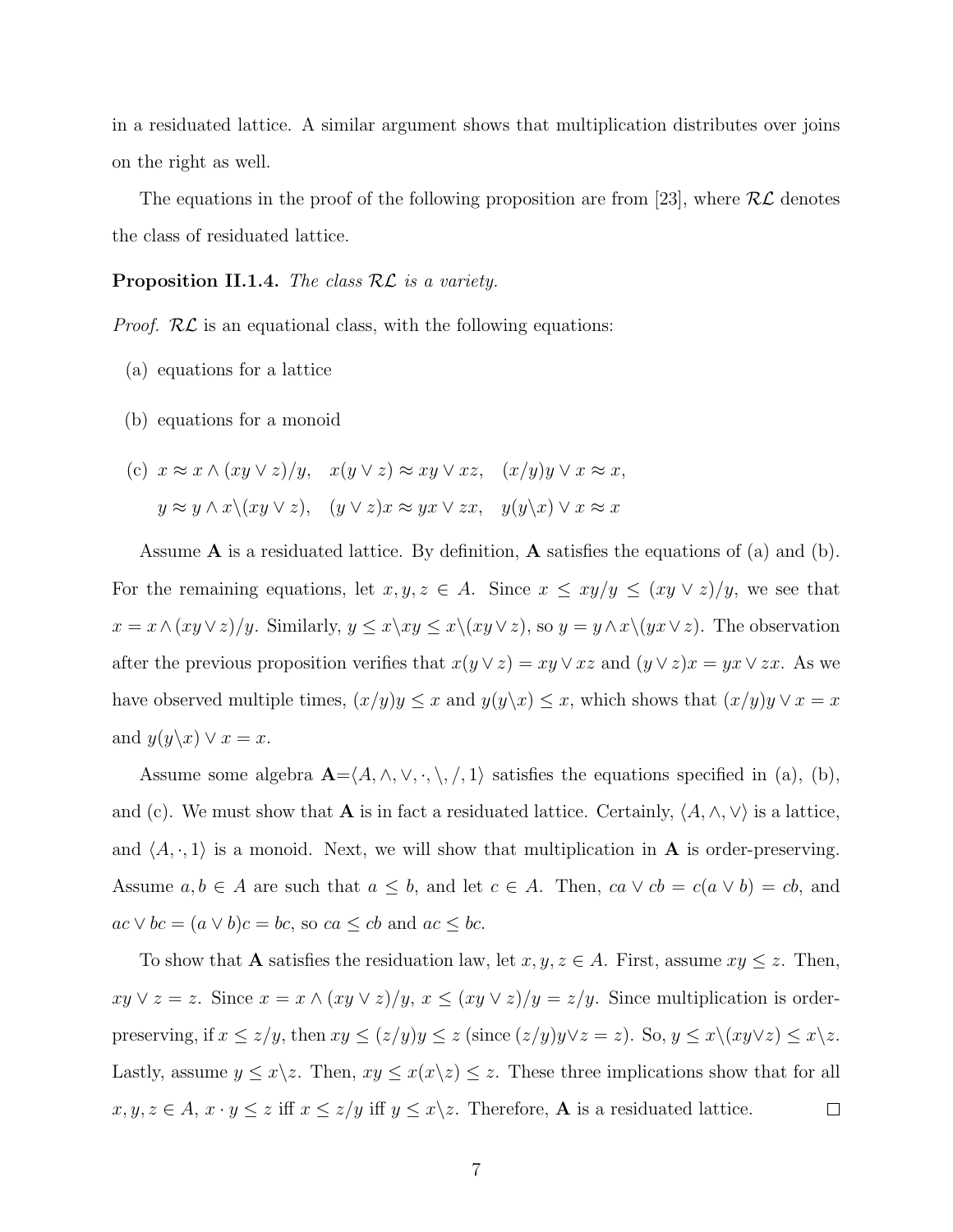An **FL-algebra**  $A = \langle A, \wedge, \vee, \cdot, \setminus, /, 1, 0 \rangle$  is an algebra such that  $\langle A, \wedge, \vee, \cdot, \setminus, /, 1 \rangle$  is a residuated lattice, and 0 is a distinguished element. Since the class of FL-algebras, denoted  $FL$ , satisfies the same equations as the class of residuated lattices,  $FL$  is also a variety. By including 0 in the signature of  $RL$ ,  $RL$  can be thought of as the subvariety of  $FL$ corresponding to the additional equation  $0 \approx 1$ .

A commutative residuated lattice (FL-algebra) is a residuated lattice (FL-algebra) such that the monoid reduct is commutative. Thus, the class of commutative residuated lattices (FL-algebras), denoted by  $\mathcal{CRL}$  ( $\mathcal{CFL}$ ), is a variety. Notice that adding either  $xy \approx yx$  or  $x\backslash y \approx y/x$  to the other equations for the variety of residuated lattices would yield the variety  $\mathcal{CRL}$ . Although it is a slight abuse of notation, the symbol  $\rightarrow$  will be used for both residuals in a commuative residuated lattice; i.e.,  $x \to y = x \ y = y/x$ .

The details in the following examples come from a Vanderbilt University Qualifying Exam paper [22].

Example II.2.1. A Heyting algebra is an algebra  $\langle A, \wedge, \vee, \rightarrow, 1, 0 \rangle$  such that  $\langle A, \wedge, \vee, 1, 0 \rangle$ is a bounded lattice, and for every  $a, b \in A$ ,  $a \to b$  is the relative pseudo-complement of a and b; that is,  $a \to b$  is the greatest element in the set  $\{x \in A \mid x \land a \leq b\}$ .

Notice that this condition is equivalent to saying that  $c \wedge a \leq b$  iff  $c \leq a \rightarrow b$ . The variety  $H\mathcal{A}$  of Heyting algebras is term-equivalent to the subvariety of  $\mathcal{CFL}$  corresponding to the additional equations  $xy \approx x \wedge y$  and  $x \wedge 0 \approx 0$ .

Let  $\mathbf{A} = \langle A, \wedge, \vee, \to, 1, 0 \rangle$  be a Heyting algebra. Define  $\mathbf{A}' = \langle A, \wedge, \vee, \cdot, \setminus, /, 1, 0 \rangle$  by  $x \cdot y = x \wedge y$  and  $x/y = y \wedge x = y \rightarrow x$ , for all  $x, y \in A$ . Certainly,  $\langle A, \wedge, \vee \rangle$  is a lattice. Since  $\wedge$  is commutative and associative,  $\cdot$  is commutative and associative. For  $x \in A$ ,  $x \cdot 1 = x \wedge 1 = x$  and  $1 \cdot x = 1 \wedge x = x$ . Thus,  $\langle A, \cdot, 1 \rangle$  is a commutative monoid. Let  $x, y, z \in A$ . Since  $x \wedge y = y \wedge x \leq z$  iff  $x \leq y \rightarrow z$  iff  $y \leq x \rightarrow z$  (in **A**),  $x \cdot y \leq z$  iff  $x \leq z/y$ iff  $y \leq x \setminus z$  (in **A**'). Since 0 is still the least element, **A**' is in the specified subvariety of  $\mathcal{CFL}$ .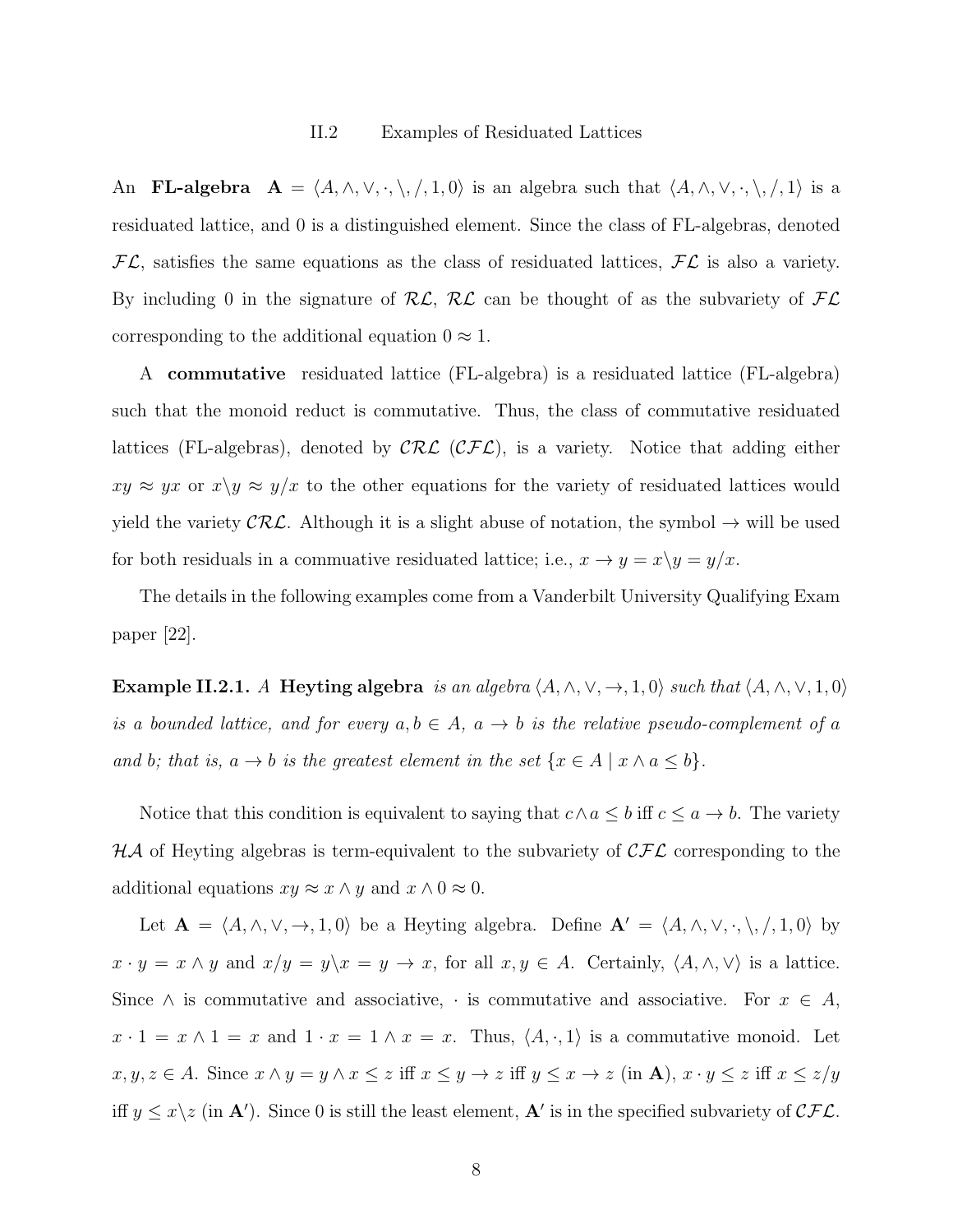Given an algebra  $\mathbf{B}=\langle B, \wedge, \vee, \cdot, \setminus, /, 1, 0 \rangle$  in the aforementioned subvariety of  $\mathcal{CFL}$ , define  $\mathbf{B}^*=\langle B, \wedge, \vee, \to, 1, 0 \rangle$  by  $x \to y = y/x$ , for every  $x, y \in B$ . Clearly,  $\langle B, \wedge, \vee \rangle$  is a lattice with least element 0 (in  $\mathbf{B}^*$ ). Since, for every  $x \in B$ ,  $x = x \cdot 1 = x \wedge 1$ , 1 is the top element of  $\mathbf{B}^*$ . Let  $x, y, z \in B$ . Then,  $x \wedge y = x \cdot y \leq z$  iff  $x \leq z/y$  (in **B**), so  $x \wedge y \leq z$  iff  $x \leq y \rightarrow z$  (in B<sup>\*</sup>). Therefore, relative pseudo-complements exist in B<sup>\*</sup>, and B<sup>\*</sup> is a Heyting algebra.

Since the residuals  $(\, \backslash, \! /, \rightarrow)$  were defined to be interchanged, the multiplication was defined to be compatible with the equation  $x \cdot y \approx x \wedge y$ , and none of the lattice operations  $(\wedge, \vee, 1, 0)$  was altered, it is clear that  $(\mathbf{A}')^* = \mathbf{A}$  and  $(\mathbf{B}^*)' = \mathbf{B}$ .

With this term-equivalence and the knowledge that multiplication distributes over joins in a residuated lattice, one can conclude that every Heyting algebra has, in fact, a distributive lattice reduct.

**Example II.2.2.** A Boolean algebra is a bounded distributive lattice such that every element has a (necessarily unique) complement.

The variety  $\beta \mathcal{A}$  of Boolean algebras is term-equivalent to the subvariety of  $\mathcal{CFL}$  corresponding to the additional equations  $xy \approx x \wedge y$ ,  $x \wedge 0 \approx 0$ , and  $(x \to y) \to y \approx x \vee y$ .

Let  $\mathbf{A} = \langle A, \wedge, \vee, \neg, 1, 0 \rangle$  be a Boolean algebra, where  $\neg x$  is the complement of  $x \in A$ . Define  $\mathbf{A}'=\langle A, \wedge, \vee, \cdot, \to, 1, 0 \rangle$  by  $x \cdot y = x \wedge y$  and  $x \to y = \neg x \vee y$ , for every  $x, y \in A$ . Since a Boolean algebra is a Heyting algebra ( $\neg a \lor b$  is a relative pseudo-complement of a and b), the only equation that needs to be checked is  $(x \to y) \to y \approx x \vee y$ .

First, observe that in any bounded distributive lattice, complements (when they exist) are unique. Assume that  $a \wedge b = a \wedge c = 0$  and  $a \vee b = a \vee c = 1$ . Then,  $b = b \vee (a \wedge b) =$  $b \vee (a \wedge c) = (b \vee a) \wedge (b \vee c) = (a \vee c) \wedge (b \vee c) = (a \wedge b) \vee c = (a \wedge c) \vee c = c.$ 

Next, observe that every Boolean algebra satisfies both the "law of double negation" and "DeMorgan's law." For the first,  $\neg x$  is the complement of x as well as of  $\neg\neg x$  (since the property 'being the complement of' is symmetric). Since complements are unique,  $\neg\neg x = x$ , for every  $x \in A$ . By distributivity,  $(x \vee y) \wedge (\neg x \wedge \neg y) = (0 \wedge \neg y) \vee (\neg x \wedge 0) = 0$ , and  $(x \vee y) \vee (\neg x \wedge \neg y) = (1 \vee y) \wedge (x \vee 1) = 1$ , so  $\neg(x \vee y) = \neg x \wedge \neg y$ .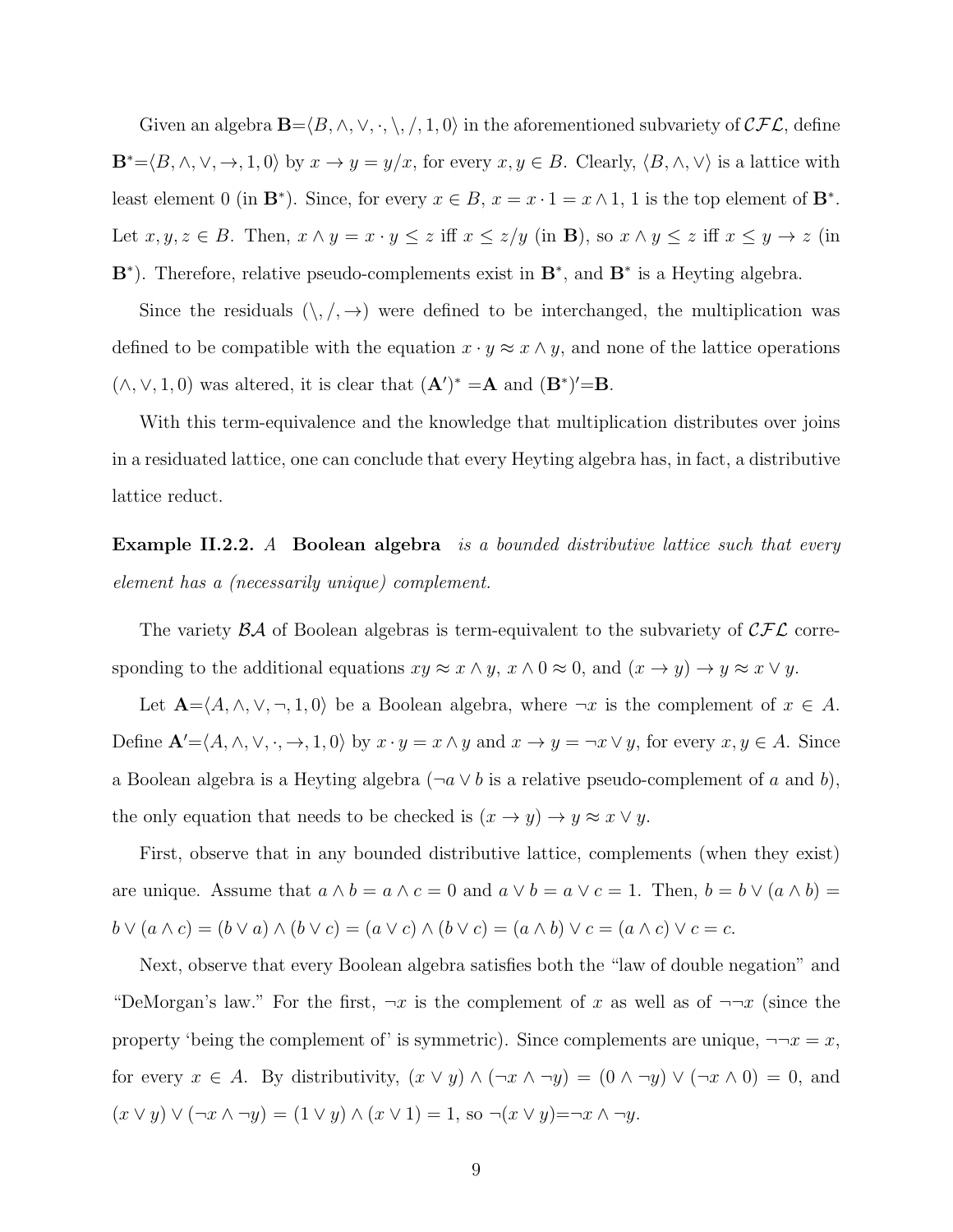Finally, for  $x, y \in A$ ,  $(x \to y) \to y = \neg(x \to y) \lor y = \neg(\neg x \lor y) \lor y = (\neg\neg x \land \neg y) \lor y$  $=(x \wedge \neg y) \vee y = (x \vee y) \wedge (\neg y \vee y) = (x \vee y) \wedge 1 = x \vee y$ . Therefore, A' is in the desired subvariety of  $\mathcal{CFL}$ .

Now, let  $\mathbf{B}=\langle B,\wedge,\vee,\cdot,\to,1,0\rangle$  be an algebra in the specified subvariety of  $\mathcal{CFL}$ . Define  $\mathbf{B}^*=\langle B, \wedge, \vee, \neg, 1, 0 \rangle$  by  $\neg x = x \to 0$ , for every  $x \in B$ . Since **B** is a bounded distributive lattice (in particular, a Heyting algebra) and  $\mathbf{B}^*$  has the same lattice reduct as  $\mathbf{B}$ ,  $\mathbf{B}^*$  is also a bounded distributive lattice. It remains to be shown that complements exist in B<sup>∗</sup> . For any  $x \in B$ ,  $x \wedge \neg x = x \wedge (x \rightarrow 0) \leq 0$ . Since 0 is the bottom element of  $\mathbf{B}^*$ , this implies that  $x \wedge \neg x = 0$ . For the other condition of a complement, first consider  $a, b \in B$ such that  $a \wedge (b \rightarrow 0) \leq b$ . Then, "meeting" both sides of the inequality by  $b \rightarrow 0$ , we see that  $a \wedge (b \rightarrow 0) \leq b \wedge (b \rightarrow 0) \leq 0$ , so  $a \leq (b \rightarrow 0) \rightarrow 0 = b \vee 0 = b$ . In particular, the previous argument shows that  $(x \to 0) \to x \leq x$ , for every  $x \in B$ . Thus,  $1 \leq [(x \to 0) \to x] \to x = (x \to 0) \vee x = \neg x \vee x$ . Therefore,  $x \vee \neg x = 1$ , and  $\neg x$  is the complement of  $x$  in  $\mathbf{B}^*$ .

Lastly, it remains to show that  $(\mathbf{A}')^* = \mathbf{A}$  and  $(\mathbf{B}^*)' = \mathbf{B}$ . As in the case of Heyting algebras, since the lattice operations were unaltered in the constructions and multiplication was defined to be compatible with the equation  $xy \approx x \land y$ , one need only check that  $\rightarrow$  and  $\neg$  were defined appropriately. To show that  $(\mathbf{B}^*)' = \mathbf{B}$ , let  $\neg_1$  and  $\neg_2$  be the complementation operations of **B** and  $(\mathbf{B}^*)'$ , respectively. Then, for any  $x \in B$ ,  $\neg_2 x = x \to 0 = \neg_1 x \lor 0 =$  $\neg_1 x.$ 

To show that  $(\mathbf{A}')^* = \mathbf{A}$ , let  $\rightarrow_1$  and  $\rightarrow_2$  be the residuals of  $\mathbf{A}$  and  $(\mathbf{A}')^*$ , respectively. Then, we must show that for any  $x, y \in A$ ,  $x \rightarrow_1 y = x \rightarrow_2 y = \neg x \vee y = (x \rightarrow_1 0) \vee y$ . Since we have already observed that  $x \rightarrow_1 0$  is the complement of x in **A** and that  $\neg a \lor b$  is the relative complement of a and b (i.e.,  $a\rightarrow_1 b$ ), it follows that  $x\rightarrow_1 y = x\rightarrow_2 y$ . Thus,  $(\mathbf{A}')^* = \mathbf{A}$ .

A cancellative residuated lattice is one that is cancellative as a monoid. While cancellative monoids are a quasivariety, cancellative residuated lattices form a variety (with additional identities  $xy/y \approx x \approx y \setminus yx$ . If  $\mathbf{A} = \langle A, \wedge, \vee, \cdot, \setminus, \rangle$ ,  $\langle \cdot, \cdot \rangle$  is a cancellatice residuated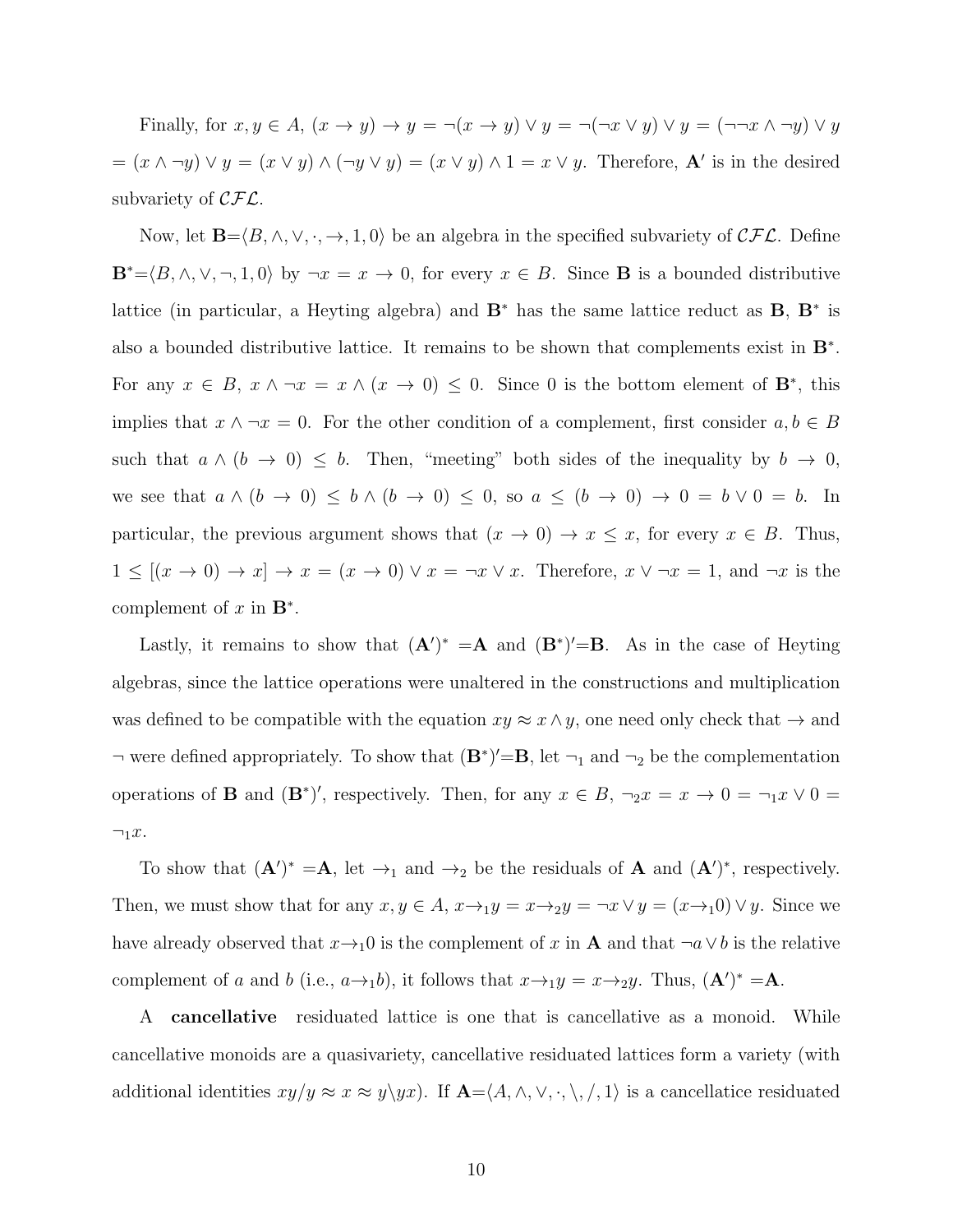lattice, then for any  $x, y \in A$ , since  $x \leq xy/y$ , we see that  $xy \leq (xy/y)y \leq xy$  and similarly,  $yx \leq y(y\setminus yx) \leq yx$ . By cancellativity,  $x = xy/y$  and  $x = y\setminus yx$ . Now, if A satisfies the equations  $xy/y \approx x \approx y \ y x$ , then assume  $xy = xz$ , for  $x, y, z \in A$ . Then,  $y = x\xy = x\zeta z = z$ . Similarly, if  $yx = zx$ , then  $y = yx/x = zx/x = z$ . Thus, A is cancellative. Two varieties of cancellative residuated lattices that we will consider extensively in this dissertation are lattice-ordered groups and their negative cones.

Example II.2.3. A lattice-ordered group is an algebra  $\langle A, \wedge, \vee, \cdot, \cdot^{-1}, 1, \rangle$  such that  $\langle A, \wedge, \vee \rangle$  is a lattice,  $\langle A, \cdot, \cdot \rangle^{-1}$ , 1) is a group, and  $\cdot$  is order-preserving in both arguments.

The variety  $\mathcal{LG}$  of  $\ell$ -groups is term-equivalent to the subvariety of  $\mathcal{RL}$  defined by the addition of the equations  $(1/x)x \approx 1 \approx x(x\backslash 1)$ .

Given an  $\ell$ -group  $\mathbf{A} = \langle A, \wedge, \vee, \cdot, \cdot \rangle$ , define  $\mathbf{A}' = \langle A, \wedge, \vee, \cdot, \setminus, \cdot \rangle$ ,  $\langle A, \rangle$  by  $y \setminus x = y^{-1}x$  and  $x/y = xy^{-1}$ , for every  $x, y \in A$ . Clearly,  $\langle A, \wedge, \vee \rangle$  is a lattice and  $\langle A, \cdot, 1 \rangle$  is a monoid. For  $x, y, z \in A$ ,  $xy \leq z$  iff  $x \leq zy^{-1} = z/y$  iff  $y \leq x^{-1}z = x\backslash z$ . Thus **A**' is a residuated lattice. Also, for  $x \in A$ ,  $1/x = 1 \cdot x^{-1} = x^{-1}$  and  $x \setminus 1 = x^{-1}$ . Thus,  $(1/x)x = x^{-1}x = 1$  and  $x(x\backslash1) = xx^{-1} = 1$ . Therefore, **A'** is in the desired subvariety of RL.

Now, let  $\mathbf{B}=\langle B,\wedge, \vee, \cdot, / \rangle, 1$  be in the specified subvariety of  $\mathcal{RL}$ , and define the structure  $\mathbf{B}^* = \langle B, \wedge, \vee, \cdot, ^{-1}, 1, \rangle$  by  $x^{-1} = 1/x$ , for every  $x \in B$ . Clearly,  $\langle B, \wedge, \vee \rangle$  is a lattice,  $\langle B, \cdot, 1 \rangle$  is a monoid, and  $\cdot$  preserves the order (in both arguments). It remains to show that every element of  $\mathbf{B}^*$  has an inverse. Certainly,  $x^{-1}x = (1/x)x = 1$ , for every  $x \in B$ . For the other condition of an inverse,  $xx^{-1} = x(1/x) = x/x = (x/x) \cdot 1 = (x/x)x(x\backslash 1) = x(x\backslash 1) = 1$ . Therefore,  $\mathbf{B}^*$  is a lattice-ordered group.

Since the lattice and monoid operations were unchanged and inverses are unique, it is clear that  $(\mathbf{A}')^* = \mathbf{A}$ . In order to show that  $(\mathbf{B}^*)' = \mathbf{B}$ , we need only show that the residuals of the two algebras coincide. Let  $\ell_1$  and  $\lambda_1$  be the residuals of **B**, and let  $\ell_2$  and  $\lambda_2$  be the residuals of  $\mathbf{B}^*$ . Then,  $x/y = xy^{-1} = x(1/y) = x/y$ . For the other residual, first notice that for any  $a \in \mathbf{B}$ ,  $(a\backslash 1) \cdot a = a\backslash a = 1 \cdot (a\backslash a) = (1/a) \cdot a \cdot (a\backslash a) = (1/a) \cdot a = 1$ , so  $a\backslash 1 \leq 1/a$ . Similarly,  $1/a \le a \setminus 1$ . Thus,  $y\setminus_2 x = y^{-1}x = (1/_1y)x = (y\setminus_1 1)x = y\setminus_1 x$ . Therefore,  $(\mathbf{B}^*)' = \mathbf{B}$ .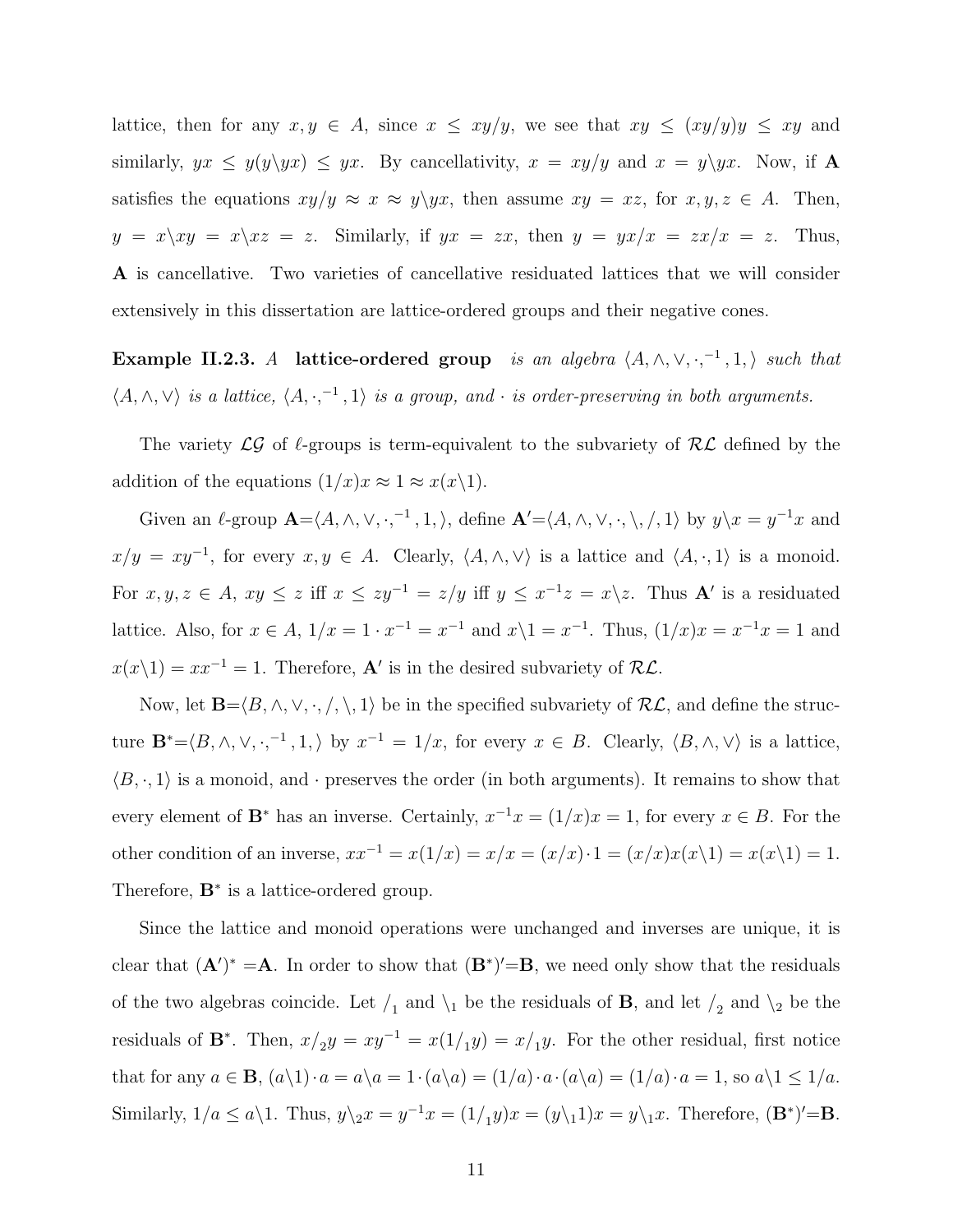**Example II.2.4.** Given a lattice-ordered group  $A = \langle A, \wedge, \vee, \cdot,^{-1}, 1, \rangle$ , define the algebra  $A^{-} = \langle A^{-}, \wedge, \vee, \cdot, \setminus, /, 1, \rangle$ , where  $A^{-} = \{x \in A \mid x \leq 1\}$ , and for any  $x, y \in A^{-}$ ,  $x \setminus y =$  $x^{-1}y \wedge 1$  and  $y/x = yx^{-1} \wedge 1$ . This algebra  $A^-$  is called the **negative cone** of A and is a residuated lattice.

First, note that  $A^-$  is closed under both the monoid and the lattice operations of A, so it is only remains to show that  $\mathbf{A}^-$  satisfies the residuation law. Let  $x, y, z \in A^-$ . Then,  $xy \leq z$ iff  $x \leq zy^{-1}$  iff  $x \leq zy^{-1} \wedge 1 = z/y$ . Similarly,  $xy \leq z$  iff  $y \leq x \setminus z$ . Thus,  $A^-$  is a residuated lattice. In fact, we have the following theorem from [2], where by integral we mean that 1 is the greatest element and the GMV-equation is  $x/((x \vee y)\vee x) \approx x \vee y \approx (x/(x \vee y))\vee x$ .

**Theorem II.2.1.** A residuated lattice is a negative cone of an  $\ell$ -group iff it is an integral, cancellative GMV -algebra.

In particular, this theorem implies that the class of negative cones of  $\ell$ -groups is a variety. Another variety of integral GMV -algebras that we will discuss are MV -algebras.

**Example II.2.5.** An **MV-algebra** is an algebra  $A = \langle A, \oplus, \neg, 0 \rangle$  that satisfies the following equations:

- $(MVI)$   $x \oplus (y \oplus z) \approx (x \oplus y) \oplus z$
- $(MV2)$   $x \oplus y \approx y \oplus x$
- $(MV3)$   $x \oplus 0 \approx x$
- $(MV_4) \qquad \neg \neg x \approx x$
- $(MV5)$   $x \oplus \neg 0 \approx \neg 0$
- $(MV6) \qquad \neg(\neg x \oplus y) \oplus y \approx \neg(\neg y \oplus x) \oplus x$

The variety  $\mathcal{MV}$  of MV-algebras is term-equivalent to the subvariety of  $\mathcal{CFL}$  satisfying the extra equations  $x \lor y \approx (x \to y) \to y$  and  $x \land 0 \approx 0$ . The main details of this termequivalence come from [15]. First, given an MV-algebra  $\mathbf{A} = \langle A, \oplus, \neg, 0 \rangle$ , define the structure  $\mathbf{A}'=\langle A,\wedge,\vee,\cdot,\to 1,0\rangle$  by  $x\vee y=\neg(\neg x\oplus y)\oplus y, x\wedge y=\neg(\neg x\vee\neg y), x\cdot y=\neg(\neg x\oplus\neg y),$  $x \to y = \neg x \oplus y$ , and  $1 = \neg 0$ , for every  $x, y \in A$ . This term-equivalence is slightly more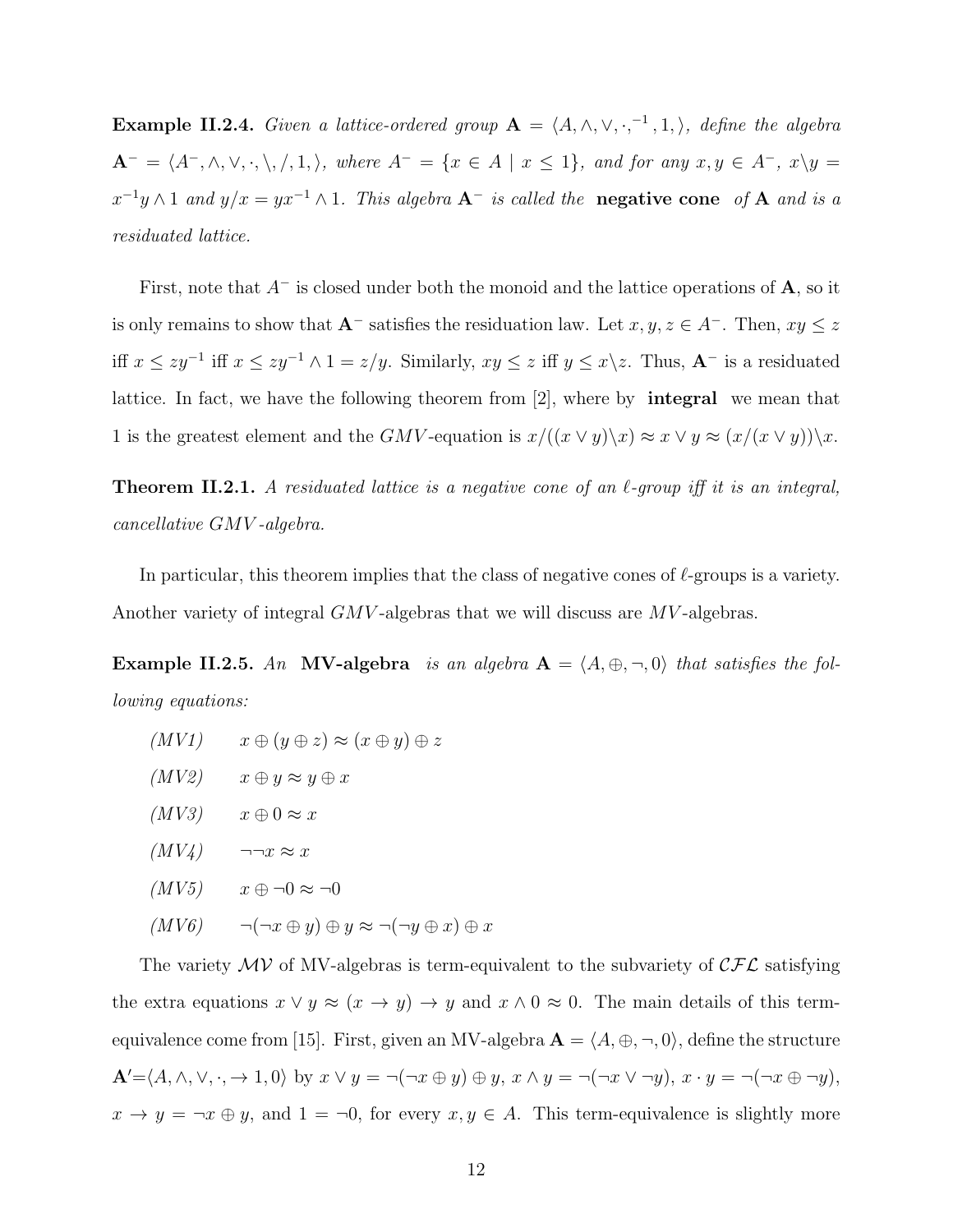involved than the previous ones, and consequently it will require more work to establish. First, we will construct a partial order on A such that the least upper bound and greatest lower bound of x and y are  $x \vee y$  and  $x \wedge y$ , respectively.

**Lemma II.2.2.** Assume  $A = \langle A, \oplus, \neg, 0 \rangle$  is an MV-algebra, with  $\cdot$  and 1 defined as above, and let  $x, y \in A$ . Then, the following are equivalent:

- $(1) \neg x \oplus y = 1$
- (2)  $x \cdot \neg y = 0$
- $(3)$   $y = x \oplus (y \cdot \neg x)$
- (4) There exists  $z \in A$  such that  $x \oplus z = y$

*Proof.* We will prove that  $(1) \Rightarrow (2) \Rightarrow (3) \Rightarrow (4) \Rightarrow (1)$ . Assume (1). Then,  $x \cdot \neg y = \neg(\neg x \oplus \neg \neg y) = \neg(\neg x \oplus y) = \neg 1 = \neg \neg 0 = 0$ . Assume (2). Then,  $x \oplus (y \cdot \neg x) = x \oplus (\neg(\neg y \oplus x)) = \neg(\neg y \oplus x) \oplus x = \neg(\neg x \oplus y) \oplus y =$  $(x \cdot \neg y) \oplus y = 0 \oplus y = y.$ 

Assume (3). Then, take  $z = y \cdot \neg x$ .

Assume (4). Let z be such that  $x \oplus z = y$ . Then, first observe that  $1 = \neg(\neg x \oplus 1) \oplus 1 =$  $\neg(\neg 1 \oplus x) \oplus x = \neg(0 \oplus x) \oplus x = \neg x \oplus x$ . So,  $\neg x \oplus y = \neg x \oplus (x \oplus z) = (\neg x \oplus x) \oplus z = 1 \oplus z = 1$ .  $\Box$ 

Define on  $A, x \leq y$  iff any one (and therefore all) of the above conditions (1)-(4) holds. Since we already established that for every  $x \in A$ ,  $\neg x \oplus x = 1$ , we see that  $x \leq x$  (condition (1)), and  $\leq$  is reflexive. If  $x, y \in A$  are such that  $x \leq y$  and  $y \leq x$ , then by conditions (2) and (3),  $y = x \oplus (y \cdot \neg x) = x \oplus 0 = x$ . Thus,  $\leq$  is anti-symmetric. If  $x, y, z \in A$  are such that  $x \leq y$  and  $y \leq z$ , then by condition (4), there exists  $u, v \in A$  such that  $x \oplus u = y$  and  $y \oplus v = z$ . So,  $x \oplus (u \oplus v) = (x \oplus u) \oplus v = y \oplus v = z$ , and  $x \le z$ . Thus,  $\le$  is transitive, and therefore a partial order on A.

Before we can show that the previously defined operations ∨ and ∧ do in fact give the least upper bound and greatest lower bound in  $\langle A, \leq \rangle$ , we will need the following lemma.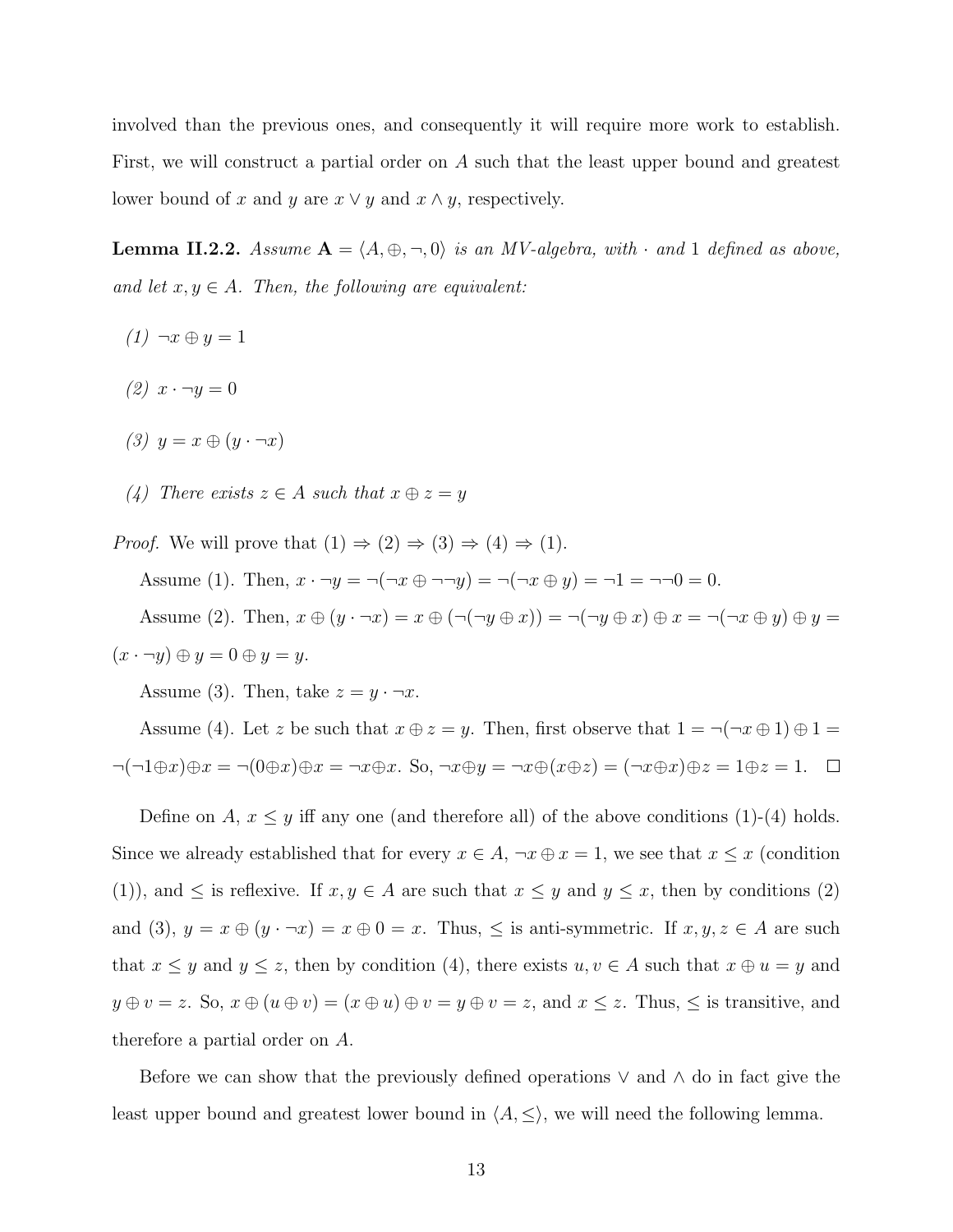Lemma II.2.3. For  $x, y, z \in A$ ,

(1)  $x \leq y$  iff  $\neg y \leq \neg x$ (2)  $x \cdot y \leq z$  iff  $x \leq y \rightarrow z$ 

Proof.

(1) 
$$
x \le y
$$
 iff  $\neg x \oplus y = 1$  iff  $\neg \neg y \oplus \neg x = 1$  iff  $\neg y \le \neg x$   
\n(2)  $x \cdot y \le z$  iff  $\neg (x \cdot y) \oplus z = 1$  iff  $\neg x \oplus \neg y \oplus z = 1$  iff  $\neg x \oplus (y \to z) = 1$  iff  $x \le y \to z$ 

Remember that for  $x, y \in A$ ,  $x \vee y = \neg(\neg x \oplus y) \oplus y = \neg(\neg y \oplus x) \oplus x$ . By condition (4), it is clear that  $x \leq x \vee y$  and  $y \leq x \vee y$ . Now, assume that there exists  $z \in A$  such that  $x \leq z$  and  $y \leq z$ . We must show that  $x \vee y \leq z$ , or in particular that  $\neg(x \vee y) \oplus z = 1$ . First, notice that  $\neg x \oplus z = 1$  (condition (1)) and  $z = y \oplus (z \cdot \neg y)$  (condition (3)). So, we can arrive at the following computation:

$$
\neg(x \lor y) \oplus z =
$$
  

$$
\neg(\neg(\neg x \oplus y) \oplus y) \oplus z =
$$
  

$$
\neg(\neg(\neg x \oplus y) \oplus y) \oplus (y \oplus (z \cdot \neg y)) =
$$
  

$$
\neg(\neg(\neg x \oplus y) \oplus y) \oplus (\neg(\neg z \oplus y) \oplus y) =
$$
  

$$
[\neg(\neg(\neg x \oplus y) \oplus y) \oplus y] \oplus \neg(\neg z \oplus y) =
$$
  

$$
\neg(\neg y \oplus (\neg x \oplus y)) \oplus (\neg x \oplus y) \oplus \neg(\neg z \oplus y) =
$$
  

$$
\neg(\neg y \oplus (\neg x \oplus y)) \oplus \neg x \oplus (\neg(\neg z \oplus y) \oplus y) =
$$
  

$$
\neg(\neg y \oplus (\neg x \oplus y)) \oplus \neg x \oplus (\neg(\neg z \oplus y) \oplus y) =
$$
  

$$
\neg(\neg y \oplus (\neg x \oplus y)) \oplus \neg x \oplus z =
$$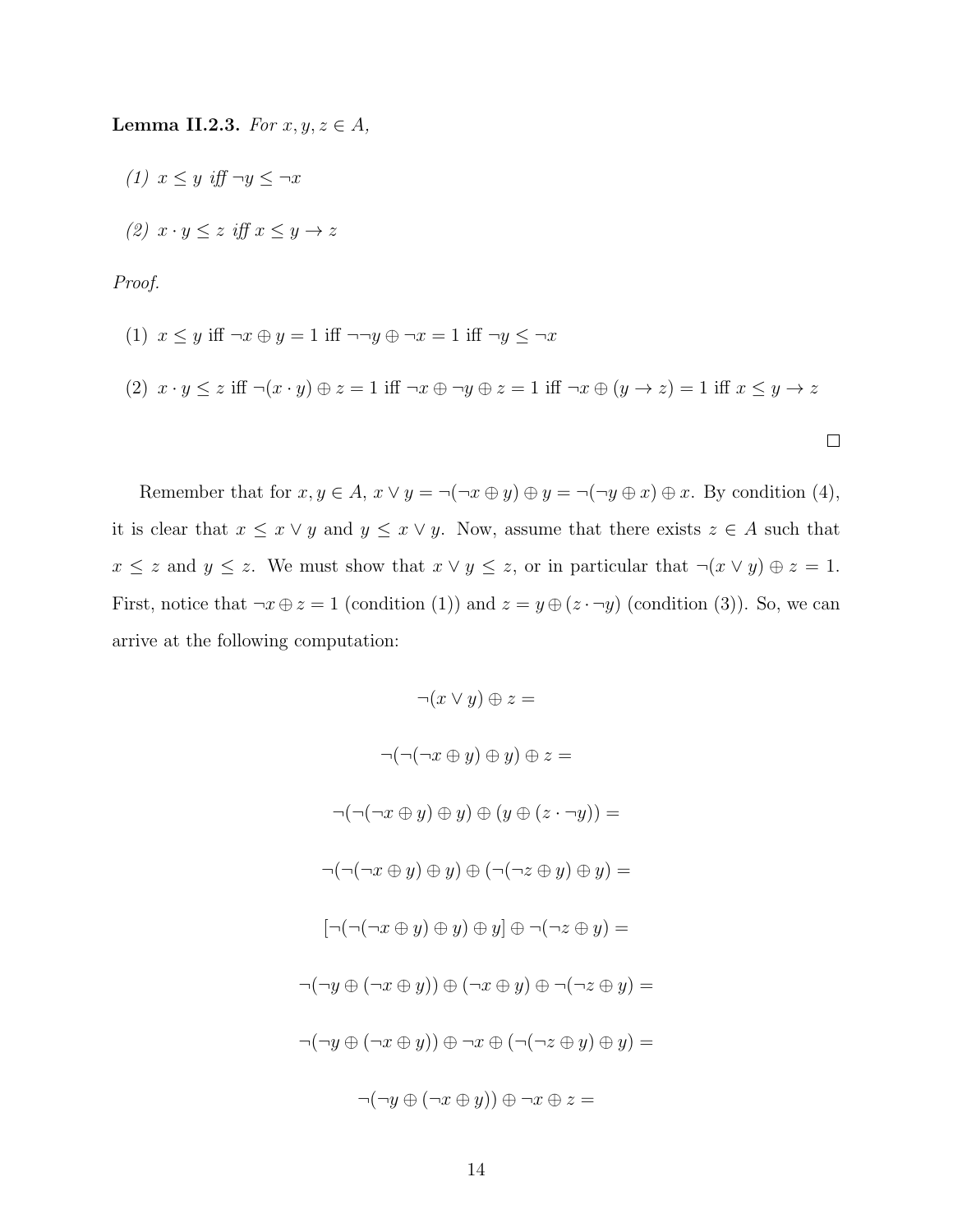$$
\neg(\neg y \oplus (\neg x \oplus y)) \oplus 1 =
$$

1.

For  $x, y \in A$ ,  $x \wedge y = \neg(\neg x \vee \neg y)$ . By the first part of the previous lemma, since  $\neg x \leq \neg x \vee \neg y$  and  $\neg y \leq \neg x \vee \neg y$ ,  $x \wedge y$  is a lower bound of  $\{x, y\}$  in  $\langle A, \leq \rangle$ . If  $z \in A$  is a lower bound of  $\{x, y\}$ , then  $\neg x \leq \neg z$  and  $\neg y \leq \neg z$ , so  $\neg x \lor \neg y \leq \neg z$ , and  $z \leq x \land y$ . Thus,  $x \vee y$  is the least upper bound of x and y, and  $x \wedge y$  is the greatest lower bound of x and y in  $\langle A, \leq \rangle$ . Therefore,  $\langle A, \leq \rangle$  and so also  $\langle A, \wedge, \vee \rangle$  are lattices.

For  $x, y, z \in A$ , observe that  $(x \cdot y) \cdot z =$ 

$$
\neg(\neg(x \cdot y) \oplus \neg z) =
$$
  

$$
\neg((\neg x \oplus \neg y) \oplus \neg z) =
$$
  

$$
\neg(\neg x \oplus (\neg y \oplus \neg z)) =
$$
  

$$
\neg(\neg x \oplus \neg(y \cdot z)) =
$$
  

$$
x \cdot (y \cdot z).
$$

Also,  $x \cdot y = \neg(\neg x \oplus \neg y) = \neg(\neg y \oplus \neg x) = y \cdot x, x \cdot 1 = \neg(\neg x \oplus \neg 1) = \neg(\neg x \oplus 0) = \neg \neg x = x$ , and  $1 \cdot x = \neg(\neg 1 \oplus \neg x) = \neg(0 \oplus \neg x) = \neg \neg x = x$ . Therefore,  $\langle A, \cdot, 1 \rangle$  is a commutative monoid. With the aid of the second part of the previous lemma, we can conclude that  $A'$  is in  $\mathcal{CFL}$ . Lastly, we need to verify that **A**' satisfies the suggested equations. For  $x \in A$ ,  $\neg 0 \oplus x =$  $1 \oplus x = 1$ , so  $0 \leq x$ . This shows that 0 is the bottom element of **A'**, and thus **A'** satisfies the equation  $x \wedge 0 \approx 0$ . For  $x, y \in A$ ,  $(x \to y) \to y = (\neg x \oplus y) \to y = \neg(\neg x \oplus y) \oplus y = x \vee y$ .

Now, assume  $\mathbf{B}=\langle B, \wedge, \vee, \cdot, \to, 1, 0 \rangle$  is an algebra in the specified subvariety of  $\mathcal{CFL}$ . Define  $\mathbf{B}^* = \langle B, \oplus, \neg, 0 \rangle$  by  $\neg x = x \to 0$  and  $x \oplus y = \neg(\neg x \cdot \neg y)$ , for all  $x, y \in B$ . We wish to show that  $\mathbf{B}^*$  is an MV-algebra. First, for  $x, y \in B$ ,  $x \oplus y = \neg(\neg x \cdot \neg y) = \neg(\neg y \cdot \neg x) = y \oplus x$ . Before we show the associativity of  $\oplus$ , observe that for all  $x \in B$ ,  $\neg\neg x = (x \to 0) \to 0 =$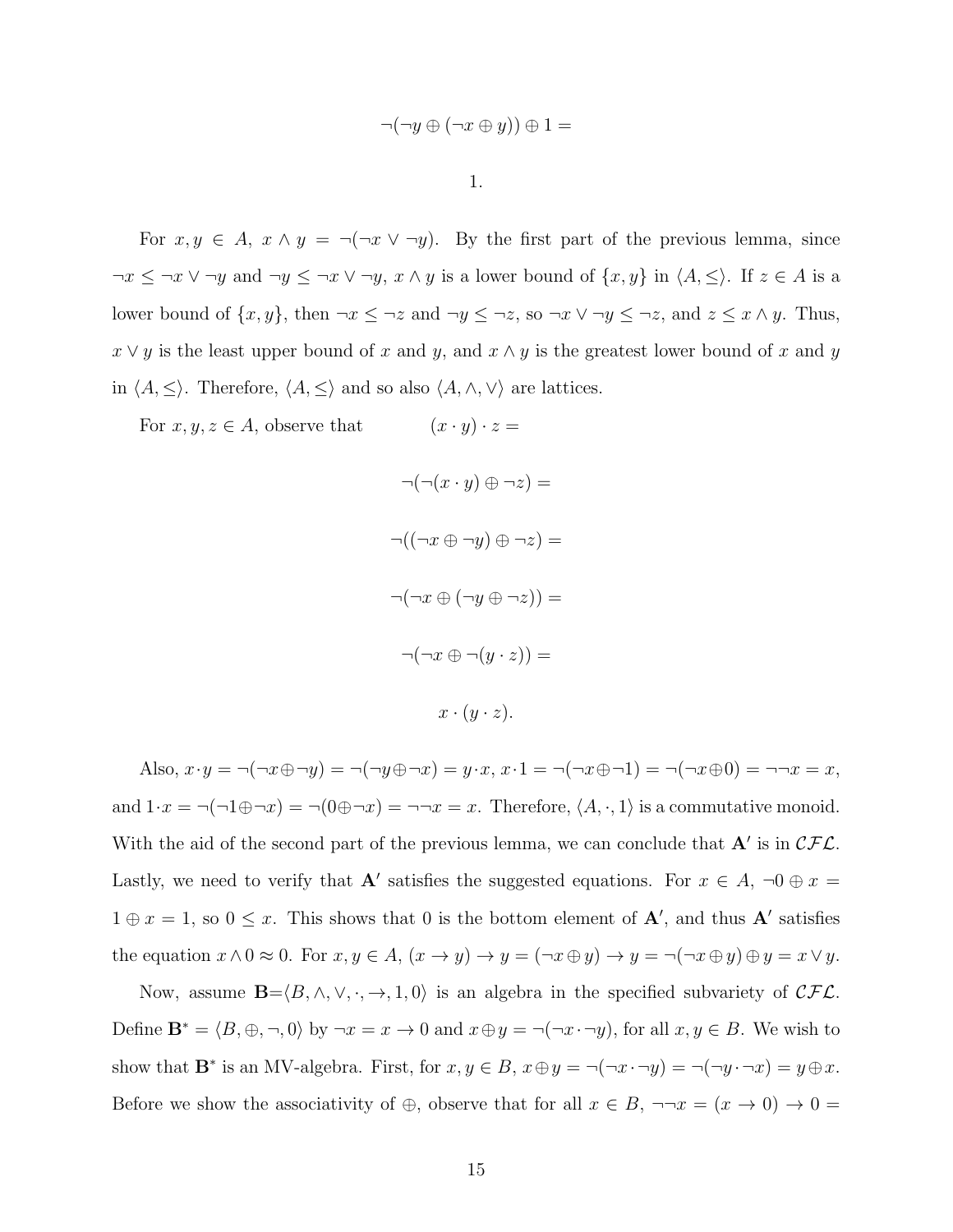$$
x \lor 0 = x
$$
. Now, for  $x, y, z \in B$ ,  $(x \oplus y) \oplus z = \neg(\neg(x \oplus y) \cdot \neg z) = \neg((\neg x \cdot \neg y) \cdot \neg z) = \neg(\neg x \cdot (\neg y \cdot \neg z)) = \neg(\neg x \cdot \neg(y \oplus z)) = x \oplus (y \oplus z)$ .

Since  $1 \to 0 = 1 \cdot (1 \to 0) \le 0$ ,  $1 \to 0 = 0$ . So,  $\neg 0 = 0 \to 0 = (1 \to 0) \to 0 = 1 \lor 0 = 1$ . For  $x \in B$ ,  $x \oplus 0 = \neg(\neg x \cdot \neg 0) = \neg(\neg x \cdot 1) = \neg \neg x = x$ . Since  $0 \le x \to 0$ ,  $x \cdot 0 \le x \cdot (x \to 0) \le 0$ , so  $x \cdot 0 = 0$ . Also,  $x \oplus \neg 0 = \neg(\neg x \cdot 0) = \neg 0$ . Before we show that equation (MV6) holds in  $\mathbf{B}^*$ , remember that if a,b, and c are elements of some commutative residuated lattice, then  $a \rightarrow (b \rightarrow c) = ab \rightarrow c.$ 

For  $x, y \in B$ ,  $\neg(\neg x \oplus y) \oplus y =$  $(x \cdot \neg y) \oplus y =$  $\neg(\neg(x\cdot\neg y)\cdot\neg y)=$  $[x \cdot (y \rightarrow 0) \rightarrow 0] \cdot [y \rightarrow 0] \rightarrow 0 =$  $[x \rightarrow ((y \rightarrow 0) \rightarrow 0)] \cdot [y \rightarrow 0] \rightarrow 0$  $(x \rightarrow y)(y \rightarrow 0) \rightarrow 0$  =  $(x \rightarrow y) \rightarrow ((y \rightarrow 0) \rightarrow 0) =$  $(x \rightarrow y) \rightarrow y =$  $x \vee y$ .

By symmetry, we observe that  $\neg(\neg y \oplus x) \oplus x = y \lor x = x \lor y = \neg(\neg x \oplus y) \oplus y$ . Therefore, B<sup>∗</sup> is an MV-algebra.

To finish the proof of the term-equivalence, it remains to show that  $(A')^* = A$  and  $(\mathbf{B}^*)' = \mathbf{B}$ . To show the first, let  $0_1$ ,  $\neg_1$ , and  $\oplus_1$  be the operations of **A** and let  $0_2$ ,  $\neg_2$  and  $\oplus_2$ be the operations of  $(\mathbf{A}')^*$ . Clearly,  $0_1 = 0_2$ . For any  $x \in A$ ,  $\neg_2 x = x \to 0 = \neg_1 x \oplus_1 0 = \neg_1 x$ . For  $x, y \in A$ ,  $x \oplus_2 y = \neg_2(\neg_2 x \cdot \neg_2 y) = \neg_1(\neg_1 x \cdot \neg_1 y) = \neg_1(\neg_1(\neg_1 \neg_1 x \oplus_1 \neg_1 \neg_1 y)) = x \oplus_1 y$ . Therefore,  $(\mathbf{A}')^* = \mathbf{A}$ .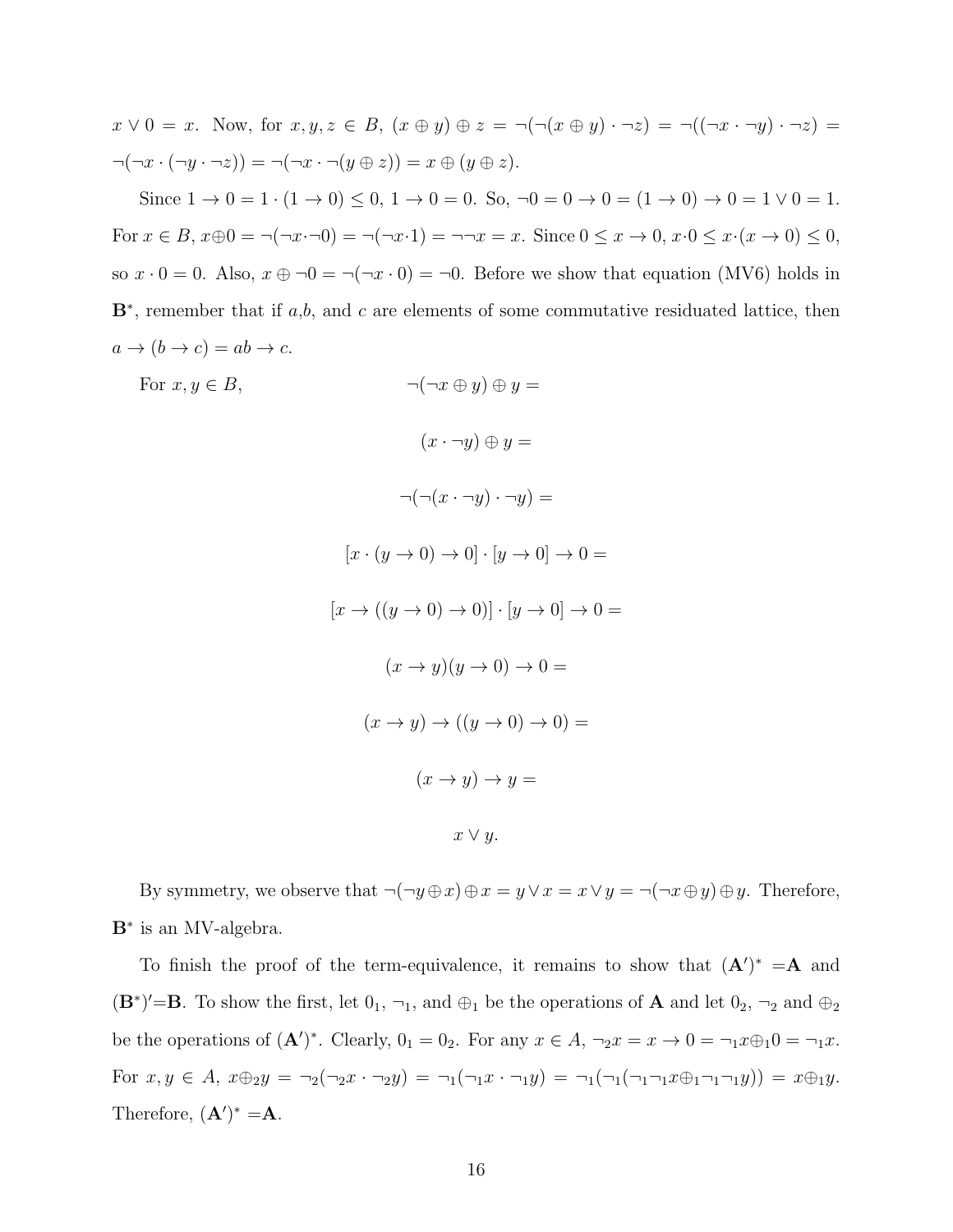Let  $\mathbf{B} = \langle B, \wedge_1, \vee_1, \cdot_1, \to_1, 1_1, 0_1 \rangle$  and let  $(\mathbf{B}^*)'$  be the algebra  $\langle B, \wedge_2, \vee_2, \cdot_2, \to_2, 1_2, 0_2 \rangle$ . Clearly,  $0_1 = 0_2$ . (We will dispense with the subscripts, and just refer to 0.) For  $x, y \in B$ ,  $x \cdot_2 y = \neg(\neg x \oplus \neg y) = \neg\neg(\neg \neg x \cdot_1 \neg \neg y) = x \cdot_1 y$ . For any  $x, y \in A$ ,  $x \rightarrow_2 y = \neg x \oplus y$  $\neg(x \cdot_1 \neg y) = (x \cdot_1(y \rightarrow_1 0) \rightarrow_1 0 = x \rightarrow_1((y \rightarrow_1 0) \rightarrow_1 0) = x \rightarrow_1 y$ . As we previously noticed,  $1_1 =$  $0 \rightarrow_1 0 = \neg 0 = 1_2$ . In order to show that  $\wedge_1 = \wedge_2$  and  $\vee_1 = \vee_2$ , it suffices to show that the corresponding partial orders ( $\leq_1$  and  $\leq_2$ ) are the same. For  $x, y \in B$ ,  $x \leq_2 y$  iff  $x \cdot_2 \neg y = 0$ iff  $x \cdot_1 \neg y = 0$  iff  $x \cdot_1(y \rightarrow_1 0) = 0$ , which implies that  $x \leq_1(y \rightarrow_1 0) \rightarrow_1 0 = y$ . If  $x \leq_1 y$ , then  $x \cdot (y \rightarrow_1 0) \leq_1 y \cdot (y \rightarrow_1 0) \leq_1 0$ , so  $x \cdot (y \rightarrow_1 0) = 0$ . Thus,  $x \leq_2 y$  iff  $x \leq_1 y$ . Therefore,  $(\mathbf{B}^*)' = \mathbf{B}$ .

We see then that the class of  $MV$ -algebras (classically defined) is precisely the class of bounded integral commutative  $GMV$ -algebras. Another description of  $MV$ -algebras that is useful was given by Mundici in [40], where a pointed Abelian  $\ell$ -group  $\langle \mathbf{G}, \mathbf{a} \rangle$  is called **unital** if for every  $x \in G$ , there exists a natural number n such that  $a^n \leq x \leq a^{-n}$  (or, equivalently, the convex subalgebra generated by the negative element a is the entire  $\ell$ -group G).

**Theorem II.2.4.** The categories of MV-algebras and unital Abelian  $\ell$ -groups are categorically equivalent.

In fact, for any negative element  $a \in G$ , the interval [a, 1] in G is an MV-algebra, where for any  $x, y \in [a, 1], x \odot y = (x \cdot y) \vee a$ , and  $x \rightarrow y = (x^{-1} \cdot y) \wedge 1$ .

#### II.3 Modal Operators on Residuated Lattices

In this section, we define and discuss the basic properties of modal operators (nuclei and conuclei) on residuated lattices. The results of this section can be found in [39].

Definition II.3.1. An interior operator on a poset  $P = \langle P, \le \rangle$  is a map  $\sigma : P \to P$ such that  $\sigma$  is order-preserving,  $\sigma(x) \leq x$ , and  $\sigma(\sigma(x)) = \sigma(x)$ , for all  $x \in P$ .

Definition II.3.2. A subposet Q of a poset P is called an interior system of P if it satisfies the condition:

(\*) for all  $x \in P$ , the set  $\{a \in Q \mid a \leq x\}$  has a greatest element.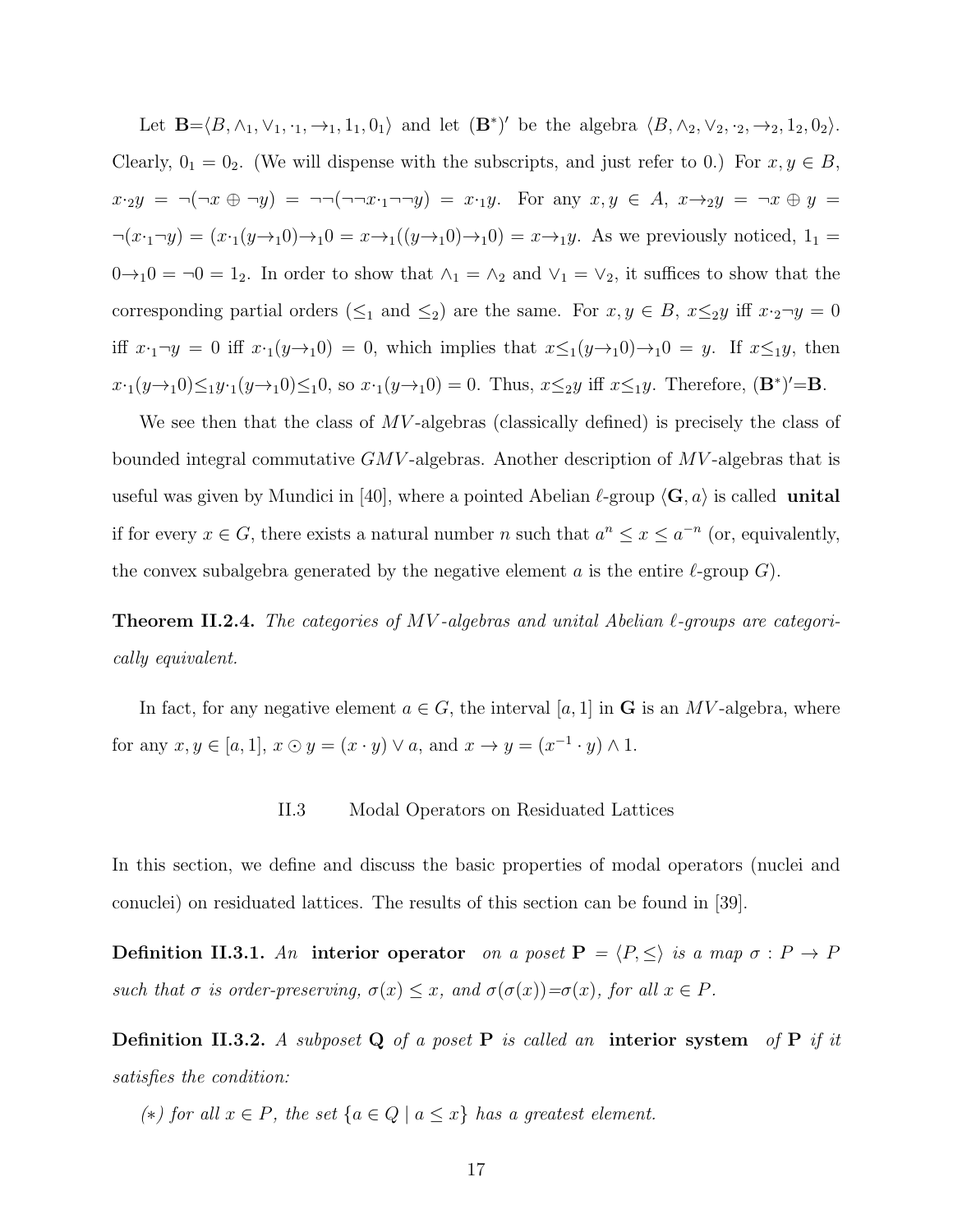**Proposition II.3.3.** There is a bijective correspondence between interior operators  $\sigma$  on a poset  $P$  and interior systems  $Q$  of  $P$ .

*Proof.* Let  $\sigma$  be an interior operator on a poset **P**. Let  $\mathbf{Q} = P_{\sigma} = \sigma[P]$ , endowed with the partial order given by **P**. For  $x \in P$ , consider the set  $S = \{a \in Q \mid a \leq x\}$ . We wish to show that  $\sigma(x)$  is the greatest element in S. Since  $\sigma(x) \leq x$  and  $\sigma(x) \in Q$ ,  $\sigma(x) \in S$ . For any other element  $b \in S$ , there exists  $c \in P$  such that  $b = \sigma(c)$ , so  $\sigma(b) = \sigma(\sigma(c)) = \sigma(c) = b$ . Thus, since  $b \leq x, b = \sigma(b) \leq \sigma(x)$ . Therefore,  $\sigma(x)$  is the greatest element in S.

Let **Q** be a subposet of **P** which satisfies the condition (\*). Define  $\sigma : P \to P$  by  $\sigma(x) = max\{a \in Q \mid a \leq x\}$ , for all  $x \in P$ . Condition (\*) ensures that  $\sigma$  is well-defined. For each  $x \in P$ , let  $S_x = \{a \in Q \mid a \leq x\}$ . If  $x, y \in P$  are such that  $x \leq y$ , then  $S_x \subseteq S_y$  since  $a \leq x$  implies  $a \leq y$ . Thus,  $\sigma(x) = max(S_x) \leq max(S_y) = \sigma(y)$ . Since  $\sigma(x)$  is the greatest element in  $S_x$ , it is in particular in  $S_x$ . Thus,  $\sigma(x) \leq x$ . This argument also shows that  $\sigma(\sigma(x)) \leq \sigma(x)$ . Also, for  $a \in Q$ , if  $a \leq x$ , then  $a = \sigma(a) \leq \sigma(x)$ , so  $\sigma(x) = max(S_x) \le max(S_{\sigma(x)}) = \sigma(\sigma(x))$ . Therefore,  $\sigma$  is an interior operator on **P**.

If  $\sigma$  is an interior operator on **P**, let  $\mathbf{Q} = P_{\sigma}$ , and define  $\sigma'(x) = max\{a \in Q \mid a \leq x\}$ , for each  $x \in P$ . We wish to show that  $\sigma = \sigma'$ . For  $x \in P$ ,  $\sigma'(x) = max\{a \in Q \mid a \le x\} = \sigma(x)$ , since we showed that  $\{a \in Q \mid a \leq x\}$  has a greatest element by proving that it is  $\sigma(x)$ .

If Q is a subposet of P which satisfies  $(*)$ , let  $\sigma(x)$  be the greatest element in the set  ${a \in Q \mid a \leq x}$ , and let  $\mathbf{Q}' = P_{\sigma}$  endowed with the partial order of **P** restricted to Q. We wish to show that  $Q = Q'$ . If  $x \in Q$ , then  $\sigma(x) = x$ , since x is certainly the greatest element of the set  $\{a \in Q \mid a \leq x\}$ . Thus,  $x \in Q'$ . For the reverse inclusion, let  $x \in Q'$ . Then, there exists  $y \in P$  such that  $x = \sigma(y)$ . Since  $\sigma(y) = max\{a \in Q \mid a \le y\}, x = \sigma(y) \in Q$ . Therefore,  $Q = Q'$ .  $\Box$ 

**Definition II.3.4.** An interior operator  $\sigma$  on a residuated lattice **A** is a conucleus if  $\sigma(1)=1$  and  $\sigma(x)\sigma(y) \leq \sigma(xy)$ , for all  $x, y \in A$ .

Note that an interior operator on **A** satisfies the inequality  $\sigma(x)\sigma(y) \leq \sigma(xy)$  if and only if it satisfies the equation  $\sigma(\sigma(x)\sigma(y)) = \sigma(x)\sigma(y)$ , for all  $x, y \in A$ . First, assume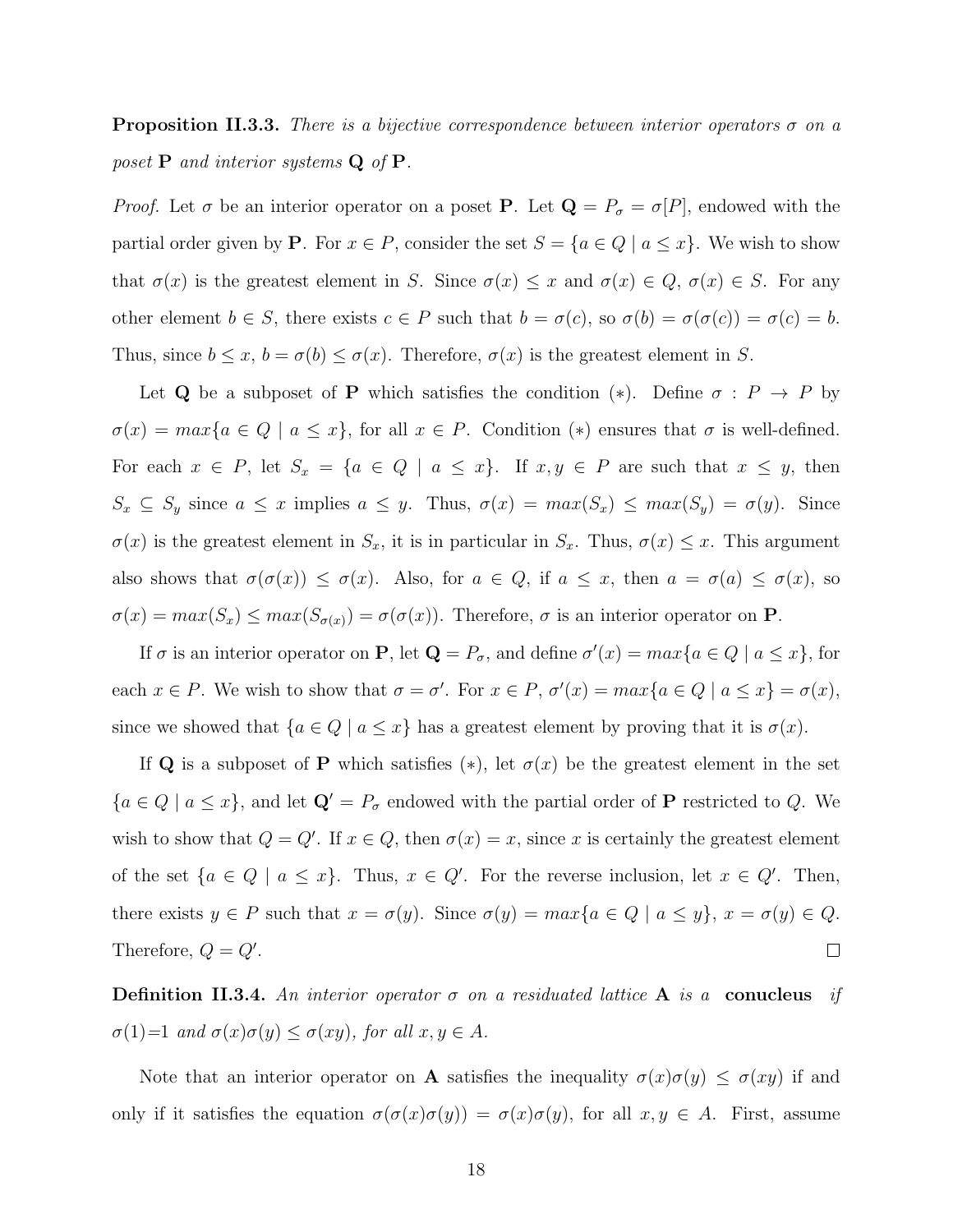$\sigma(x)\sigma(y) \leq \sigma(xy)$ , for all  $x, y \in A$ . Then, since  $\sigma(x) = \sigma(\sigma(x))$  and  $\sigma(y)=\sigma(\sigma(y))$ ,  $\sigma(x)\sigma(y)=\sigma(\sigma(x))\sigma(\sigma(y))\leq \sigma(\sigma(x)\sigma(y))\leq \sigma(x)\sigma(y)$ , which establishes the desired equality. Next, assume  $\sigma(\sigma(x)\sigma(y))=\sigma(x)\sigma(y)$ , for all  $x, y \in A$ . Then, for  $x, y \in A$ ,  $\sigma(x)\sigma(y)=$  $\sigma(\sigma(x)\sigma(y)) \leq \sigma(xy)$ , since  $\sigma(x) \leq x$ ,  $\sigma(y) \leq y$ , and multiplication and  $\sigma$  are orderpreserving.

Also note that if a unary operation were added to the signature of residuated lattices, then the class of residuated lattices with a conucleus is an equational class and so also a variety. The variety of residuated lattices (commutative FL-algebras) with a conucleus will be denoted  $\mathcal{RL}_{\sigma}$  ( $\mathcal{CFL}_{\sigma}$ ).

**Definition II.3.5.** An interior retract  $Q$  of a residuated lattice  $A$  is a subposet and submonoid of  $A$  that satisfies condition  $(*)$  above.

**Proposition II.3.6.** There is a bijective correspondence between interior retracts of A and conuclei on A.

*Proof.* Let **Q** be an interior retract of **A**. Define  $\sigma : A \to A$  by  $\sigma(x) = max\{a \in Q \mid a \leq x\}$ , for each  $x \in A$ . Since Q is already a subposet of A which satisfies (\*), we know that  $\sigma$  is an interior operator of **A**. It remains to show that  $\sigma(1)=1$  and  $\sigma(x)\sigma(y) \leq \sigma(xy)$ , for all  $x, y \in A$ . Since **Q** is a submonoid of **A**, in particular,  $1 \in Q$ , and  $\sigma(1) = 1$ . For  $x, y \in A$ ,  $\sigma(x), \sigma(y) \in Q$ ,  $\sigma(x) \leq x$ , and  $\sigma(y) \leq y$  (since  $\sigma$  is an interior operator). Since **Q** is a submonoid of **A**,  $\sigma(x)\sigma(y) \in Q$ , and since multiplication is order-preserving,  $\sigma(x)\sigma(y) \le xy$ . Since  $\sigma(xy) = max\{a \in Q \mid a \le xy\}, \sigma(x)\sigma(y) \le \sigma(xy)$ . Therefore,  $\sigma$  is a conucleus on **A**.

If  $\sigma$  is a conucleus on **A**, define **Q** as the image on A under  $\sigma$ , endowed with the order in **A**. Since  $\sigma$  is an interior operator, **Q** is a subposet of **A**, which satisfies  $(*)$ . Since  $\sigma(1) = 1, 1 \in Q$ . For  $\sigma(x), \sigma(y) \in Q$ ,  $\sigma(x)\sigma(y) = \sigma(\sigma(x)\sigma(y)) \in Q$  (since  $\sigma$  is a conucleus). This shows that  $Q$  is a submonoid of  $A$ , and so it is also an interior retract. This bijective correspondence then follows from the previous bijective correspondence.  $\Box$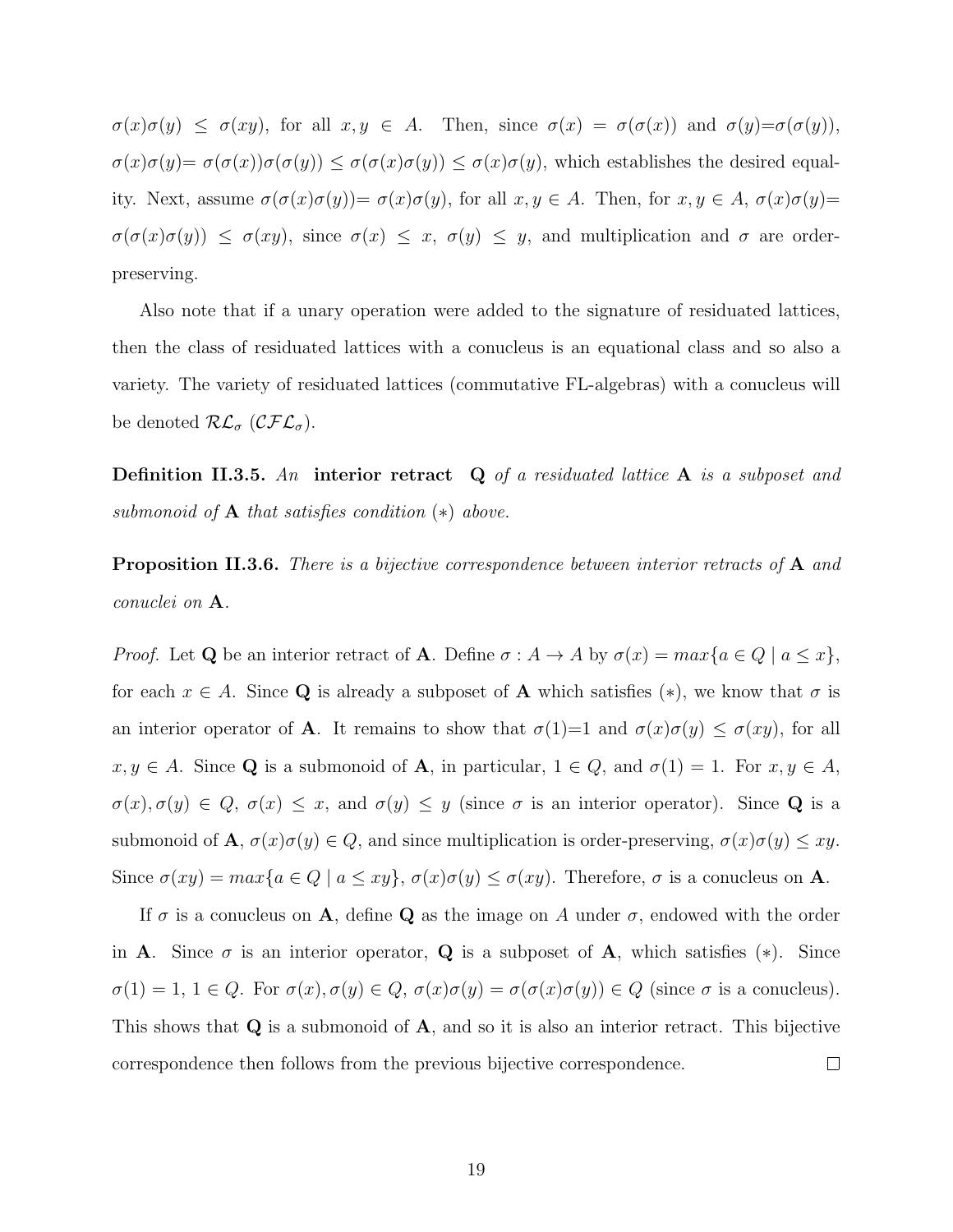**Proposition II.3.7.** If  $A = \langle A, \wedge, \vee, \cdot, \setminus, \rangle, 1, \sigma \rangle$  is a residuated lattice with a conucleus  $\sigma$ , then the algebra  $\mathbf{A}_{\sigma} = \langle A_{\sigma}, \wedge_{\sigma}, \vee, \cdot, \setminus_{\sigma}, \rangle$  is a residuated lattice, where  $A_{\sigma} = \sigma[A]$  and for all  $x, y \in A_{\sigma}$ ,  $x \wedge_{\sigma} y = \sigma(x \wedge y)$ ,  $x \searrow_{\sigma} y = \sigma(x \searrow y)$ , and  $x /_{\sigma} y = \sigma(x / y)$ .

*Proof.* Since  $\sigma$  is a conucleus on A, we know that  $A_{\sigma}$  is an interior retract of A, and in particular, it is a subposet and submonoid of **A**. Thus,  $\langle A_{\sigma}, \cdot, 1 \rangle$  is a monoid. Now, let  $x, y \in A_{\sigma}$ . Then, in  $\mathbf{A}, x \leq x \vee y$  and  $y \leq x \vee y$ , so (since  $\sigma$  is idempotent)  $x = \sigma(x) \leq \sigma(x \vee y)$ and  $y = \sigma(y) \leq \sigma(x \vee y)$ . Since  $\sigma(x \vee y) \in A_{\sigma}$ ,  $\sigma(x \vee y)$  is an upper bound of x and y (in  $\mathbf{A}_{\sigma}$  and so also in **A**). Since  $x \lor y$  is the least upper bound of x and y (in **A**),  $x \lor y \leq \sigma(x \lor y) \leq x \lor y$ . Thus,  $\sigma(x \vee y) = x \vee y$  is the least upper bound of x and y (in  $\mathbf{A}_{\sigma}$ ). In order to show that  $\langle A_\sigma, \wedge_\sigma, \vee \rangle$  is a lattice, it remains to show that for all  $x, y \in A_\sigma$ ,  $x \wedge_\sigma y$  is the greatest lower bound of x and y in  $A_{\sigma}$ . Let  $x, y \in A_{\sigma}$ . Since  $x \wedge y$  is a lower bound (in A) of x and y and  $\sigma$ is idempotent and order-preserving,  $x \wedge_{\sigma} y = \sigma(x \wedge y)$  is a lower bound (in  $\mathbf{A}_{\sigma}$ ) of x and y. If  $z \in A_{\sigma}$  is a lower bound of x and y, then  $z \leq x \wedge y$ , so  $z = \sigma(z) \leq \sigma(x \wedge y) = x \wedge_{\sigma} y$ . Thus,  $x \wedge_{\sigma} y$  is the greatest lower bound (in  $\mathbf{A}_{\sigma}$ ) of x and y. Therefore,  $\langle A_{\sigma}, \wedge_{\sigma}, \vee \rangle$  is a lattice.

It remains to show that for all  $x, y, z \in A_{\sigma}$ ,  $x \cdot y \leq z$  iff  $y \leq x \setminus_{\sigma} z$  iff  $x \leq z/\sigma y$ . Assume  $x, y, z \in A_{\sigma}$ . First, observe that  $x \le z/\sigma y$  iff  $x \le z/y$ . If  $x \le z/y$ , then we see that  $x = \sigma(x) \leq \sigma(z/y) = z/\sigma y$ . If  $x \leq z/\sigma y$ , then  $x \leq \sigma(z/y) \leq z/y$ . Similarly,  $y \leq x/\sigma z$  iff  $y \leq x \setminus z$ . Therefore,  $x \leq z/\sigma y$  iff  $x \leq z/y$  iff  $x \cdot y \leq z$  iff  $y \leq x \setminus z$  iff  $y \leq x \setminus \sigma z$ , which is what was required to prove.  $\Box$ 

The conuclear image functor  $\Gamma$  sends a modal residuated lattice  $\langle \mathbf{A}, \sigma \rangle$  to its image  $\mathbf{A}_{\sigma}$ , and a modal residuated lattice homomorphism  $f : \langle \mathbf{A}, \sigma \rangle \to \langle \mathbf{B}, \tau \rangle$  to its restriction  $\Gamma(f)$  on the image  $\sigma[A]$ . We need to show that this restriction maps into  $\tau[B]$  and is a residuated lattice homomorphism. First, since f preserves conuclei, for every  $x \in A$ ,  $\Gamma(f)(\sigma(x)) =$  $f(\sigma(x)) = \tau(f(x))$ , so  $\Gamma(f)$  maps  $\sigma[A]$  into  $\tau[B]$ . Also,  $\Gamma(f)(1) = f(1) = 1$ . Consider  $\circ \in \{\vee, \cdot\}.$  Then, for  $a, b \in \sigma[A], \Gamma(f)(a \circ b) = f(a \circ b) = f(a) \circ f(b) = \Gamma(f)(a) \circ \Gamma(f)(b).$ Now, consider  $\circ \in \{\wedge, \setminus, \varphi\}$ . For  $x, y \in A$ ,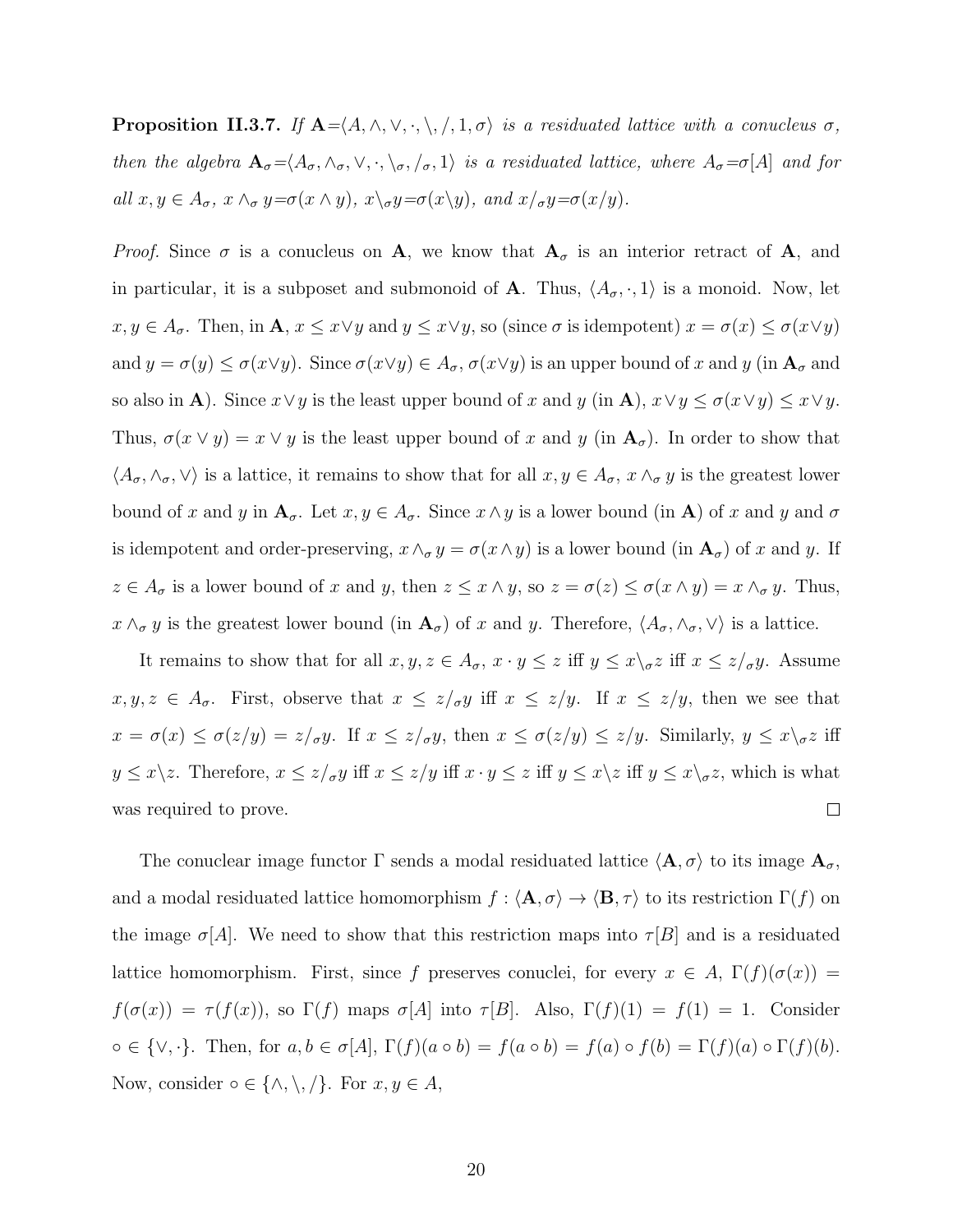$$
\Gamma(f)(\sigma(x) \circ_{\sigma} \sigma(y)) =
$$
  
\n
$$
\Gamma(f)(\sigma(\sigma(x) \circ \sigma(y))) =
$$
  
\n
$$
f(\sigma(\sigma(x) \circ \sigma(y))) =
$$
  
\n
$$
\tau(f(\sigma(x) \circ \sigma(y))) =
$$
  
\n
$$
\tau(f(\sigma(x)) \circ f(\sigma(y))) =
$$
  
\n
$$
\tau(\tau(f(x)) \circ \tau(f(y))) =
$$
  
\n
$$
\tau(f(x)) \circ_{\tau} \tau(f(y)) =
$$
  
\n
$$
\Gamma(f)(\sigma(x)) \circ_{\tau} \Gamma(f)(\sigma(y)).
$$

Therefore,  $\Gamma(f)$  is in fact a residuated lattice homomorphism.

Example II.3.1. An interior algebra is a Boolean algebra  $A = \langle A, \wedge, \vee, \neg, 1, 0 \rangle$  with an interior operator  $\sigma$  such that  $\sigma(1) = 1$  and for every  $x, y \in A$ ,  $\sigma(x \wedge y) = \sigma(x) \wedge \sigma(y)$ .

The variety  $\mathcal{BA}_{\sigma}$  of interior algebras is term-equivalent to the subvariety of  $\mathcal{CFL}_{\sigma}$  defined by adding the equations corresponding to Boolean algebras. With the previously illustrated term-equivalence between Boolean algebras and a subvariety of  $\mathcal{CFL}$  already in place, it only remains to show that for a Boolean algebra  $\bf{A}$  with an interior operator  $\sigma$ , the identity  $\sigma(x \wedge y) = \sigma(x) \wedge \sigma(y)$  holds for all  $x, y \in A$  iff the inequality  $\sigma(x)\sigma(y) \leq \sigma(xy)$  holds for all  $x, y \in A$ . First, notice that the inequality  $\sigma(x \wedge y) \leq \sigma(x) \wedge \sigma(y)$  holding for all  $x, y \in A$  is actually equivalent to the assertion that  $\sigma$  is order-preserving. If  $\sigma$  is orderpreserving, then since  $x \wedge y \leq x$  and  $x \wedge y \leq y$ ,  $\sigma(x \wedge y) \leq \sigma(x)$  and  $\sigma(x \wedge y) \leq \sigma(y)$ , so  $\sigma(x \wedge y) \leq \sigma(x) \wedge \sigma(y)$ . For the other direction, assume  $a \leq b$ , for  $a, b \in A$ . Then,  $a = a \wedge b$ , so  $\sigma(a) = \sigma(a \wedge b) \leq \sigma(a) \wedge \sigma(b) \leq \sigma(a)$ , and  $\sigma(a) \leq \sigma(b)$ . Thus,  $\sigma$  is order-preserving. Now,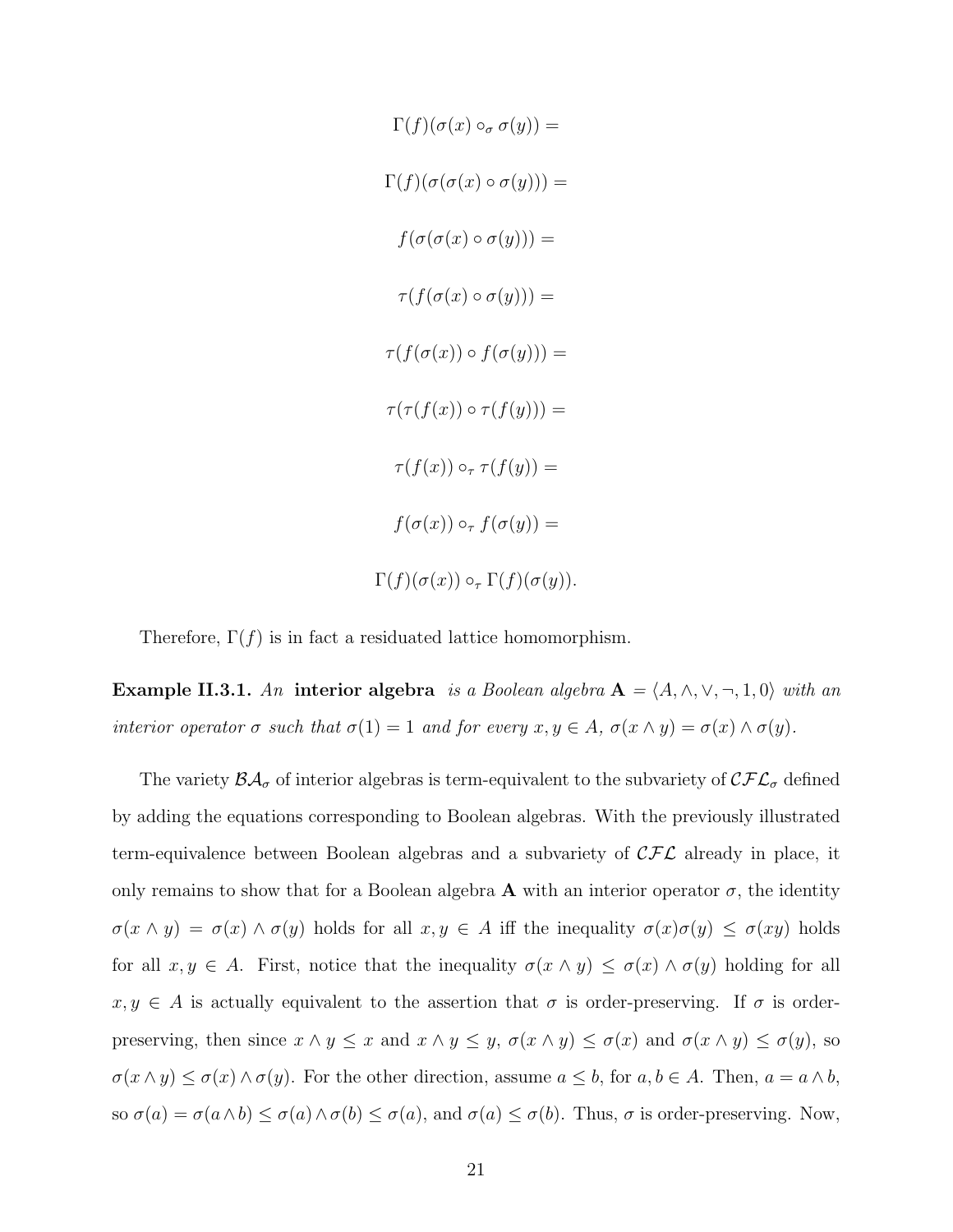since  $\wedge = \cdot$  in **A**, it follows that  $\sigma(x) \wedge \sigma(y) \leq \sigma(x \wedge y)$  for all  $x, y \in A$  iff  $\sigma(x)\sigma(y) \leq \sigma(xy)$ for all  $x, y \in A$ . This establishes the suggested term-equivalence.

The previous concepts were motivated by interior operators in topological spaces. Sometimes, as is also true in the field of topology, it is more convenient to consider the dual concept of closure operators.

**Definition II.3.8.** A closure operator on a poset  $P = \langle P, \leq \rangle$  is a map  $\gamma : P \to P$  such that  $\gamma$  is order-preserving,  $x \leq \gamma(x)$ , and  $\gamma(\gamma(x)) = \gamma(x)$ , for all  $x \in P$ .

Notice that  $\gamma$  is a closure operator on a poset  $\mathbf{P} = \langle P, \leq \rangle$  if and only if  $\gamma$  is an interior operator on the dual poset  $\mathbf{P}^{\partial} = \langle P, \leq^{\partial} \rangle$ , where  $x \leq^{\partial} y$  in  $\mathbf{P}^{\partial}$  iff  $y \leq x$  in  $\mathbf{P}$ .

**Definition II.3.9.** A subposet **Q** of a poset **P** is called a **closure system** of **P** if it satisfies the condition:

(\*\*) for all  $x \in P$ , the set  $\{a \in Q \mid x \le a\}$  has a least element.

**Proposition II.3.10.** There is a bijective correspondence between closure operators  $\gamma$  on a poset  $P$  and closure systems  $Q$  of  $P$ .

*Proof.* The proposition follows from the previous note, the bijective correspondence between interior operators on  $\mathbf{P}^{\partial}$  and interior systems of  $\mathbf{P}^{\partial}$ , and the fact that for any subset  $R \subseteq P$ and  $x \in P$ , whenever one of  $max_{\mathbf{P}^{\partial}} \{a \in R \mid a \leq^{\partial} x\}$  and  $min_{\mathbf{P}} \{a \in R \mid x \leq a\}$  exists, the other does, as well, and they are equal.  $\Box$ 

**Definition II.3.11.** A closure operator  $\gamma$  on a residuated lattice **A** is a **nucleus** if  $\gamma(x)\gamma(y) \leq \gamma(xy)$ , for all  $x, y \in A$ .

**Definition II.3.12.** A closure retract  $Q$  of a residuated lattice  $A$  is a subposet of  $A$ that satisfies condition (\*\*) above and for all  $x \in A$  and  $y \in Q$ ,  $x \setminus y, y/x \in Q$ .

**Proposition II.3.13.** There is a bijective correspondence between closure retracts of A and nuclei on A.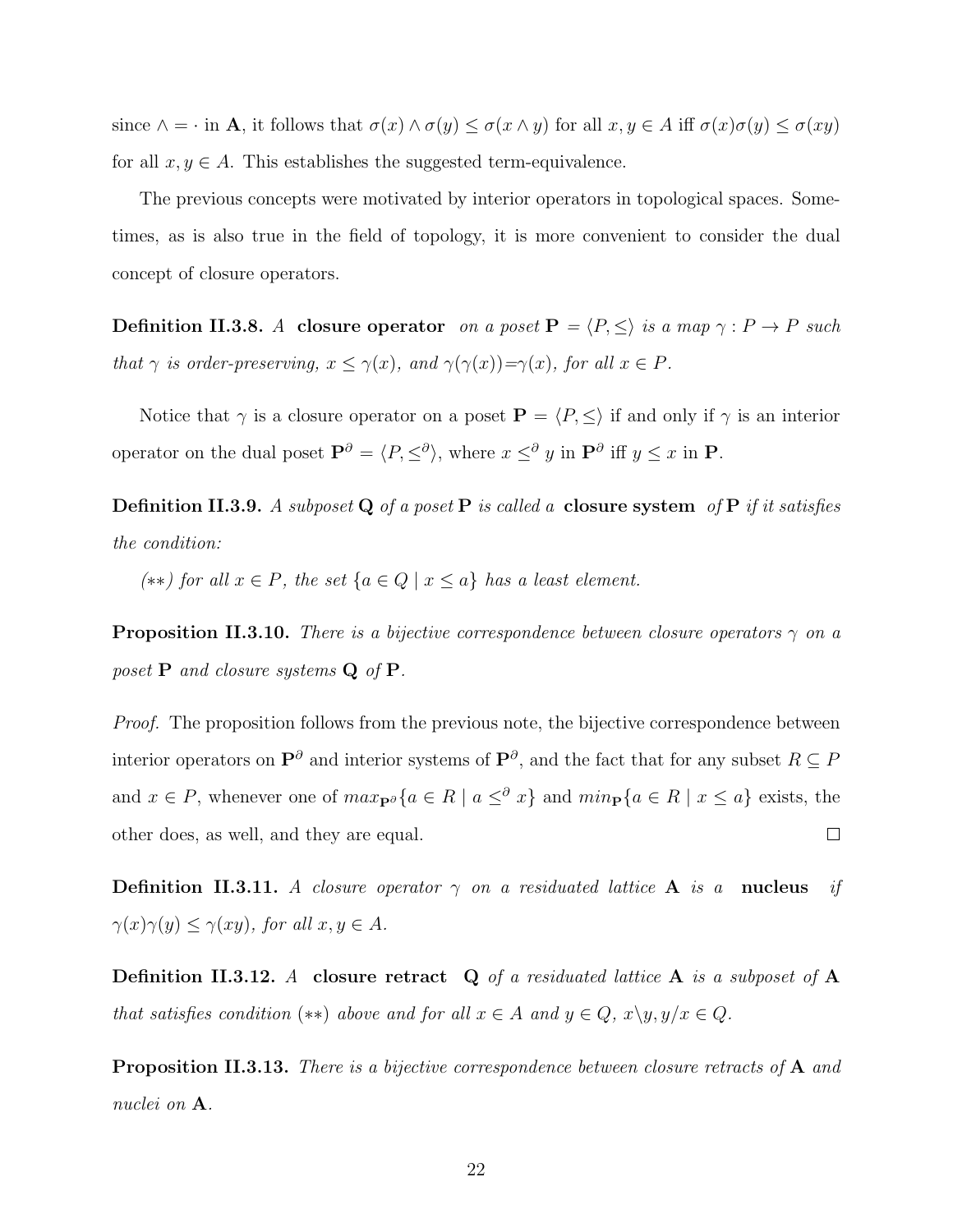*Proof.* We already know that there is a bijective correspondence between closure operators on **A** and subposets Q of **A** which satisfy  $(**)$ , and that this correspondence is given by  $\gamma \mapsto \gamma(A)$  and  $\mathbf{Q} \mapsto \gamma \mathbf{Q}$ , where  $\gamma \mathbf{Q}(x) = \min\{a \in Q \mid x \leq a\}$ , for all  $x \in A$ . We must show that whenever  $\gamma$  is a nucleus,  $\gamma(A)$  is a closure retract, and whenever Q is a closure retract,  $\gamma_{\mathbf{Q}}$  is a nucleus.

First, assume  $\gamma$  is a nucleus on **A**. Let **Q** be the associated subposet of **A**. Let  $x \in P$ and  $y \in Q = \gamma(A)$ . Then,  $\gamma(y/x)x \leq \gamma(y/x)\gamma(x) \leq \gamma(y/x)x$   $\leq \gamma(y) = y$  since  $\gamma$ is idempotent and  $y \in \gamma(A)$ . Thus,  $\gamma(y/x) \le y/x \le \gamma(y/x)$ , so  $y/x = \gamma(y/x) \in Q$ . Similarly,  $x\gamma(x\setminus y) \leq \gamma(x)\gamma(x\setminus y) \leq \gamma(x(x\setminus y)) \leq \gamma(y) = y$ , so  $\gamma(x\setminus y) \leq x\setminus y \leq \gamma(x\setminus y)$ , and  $x\backslash y = \gamma(x\backslash y) \in Q$ . Therefore, **Q** is a closure retract of **A**.

Now, assume Q is a closure retract of A. Let  $\gamma(x)$  be the least element in  $\{a \in Q \mid x \le a\},\$ for each  $x \in A$ . Since we already know that  $\gamma$  is a closure operator on **A**, it only remains to show that  $\gamma$  satisfies  $\gamma(x)\gamma(y) \leq \gamma(xy)$ , for all  $x, y \in A$ . Clearly, for every  $b \in Q$ , b is the least element of the set  $\{a \in Q \mid b \le a\}$ , so  $\gamma(b) = b$ . Also, for any  $x \in A$ , since  $\gamma(x)$  is the minimum of the set  $\{a \in Q \mid x \le a\}, \gamma(x) \in Q$ . Now, assume  $x, y \in A$ . Then, since  $\gamma$  is extensive,  $xy \le \gamma(xy)$ , so  $x \le \gamma(xy)/y$ . Since  $\gamma$  preserves order,  $\gamma(x) \le \gamma(\gamma(xy)/y)$ . Since  $\gamma(xy) \in Q$  and **Q** is a closure retraction,  $\gamma(xy)/y \in Q$ . Thus,  $\gamma(x) \leq \gamma(xy)/y$  since  $\gamma$  fixes Q. By the residuation law,  $y \leq \gamma(x) \setminus \gamma(xy) \in Q$ , so  $\gamma(y) \leq \gamma(x) \setminus \gamma(xy)$ , and  $\gamma(x) \gamma(y) \leq \gamma(xy)$ . Therefore,  $\gamma$  is a nucleus on **A**.  $\Box$ 

**Proposition II.3.14.** If  $A = \langle A, \wedge, \vee, \cdot, \setminus, \cdot, 1, \gamma \rangle$  is a residuated lattice with a nucleus  $\gamma$ , then the algebra  $\mathbf{A}_{\gamma} = \langle A_{\gamma}, \wedge, \vee_{\gamma}, \cdot_{\gamma}, \setminus, /, \gamma(1) \rangle$  is a residuated lattice, where  $A_{\gamma} = \gamma[A]$  and for all  $x, y \in A_{\gamma}$ ,  $x \vee_{\gamma} y = \gamma(x \vee y)$  and  $x \cdot_{\gamma} y = \gamma(x \cdot y)$ .

*Proof.* In the proof that  $\mathbf{A}_{\gamma}$  is a closure retract of  $\mathbf{A}$ , we showed that for any  $x \in A$  and  $y \in A_{\gamma}$ ,  $x \setminus y, y/x \in A_{\gamma}$ , by showing that  $x \setminus y = \gamma(x \setminus y)$  and  $y/x = \gamma(y/x)$ . So, in particular, for any  $a, b \in A$ , since  $\gamma(a) \in A_{\gamma}$  and  $\gamma(b) \in A$ , we see that  $\gamma(b)\setminus \gamma(a) = \gamma(\gamma(b)\setminus \gamma(a))$  and  $\gamma(a)/\gamma(b) = \gamma(\gamma(a)/\gamma(b))$ . Therefore, **A**<sub> $\gamma$ </sub> is closed under \ and \.

For  $x, y \in A_\gamma$ ,  $x \wedge y \le x$  and  $x \wedge y \le y$ , so  $\gamma(x \wedge y) \le \gamma(x) = x$  and  $\gamma(x \wedge y) \le \gamma(y) = y$ .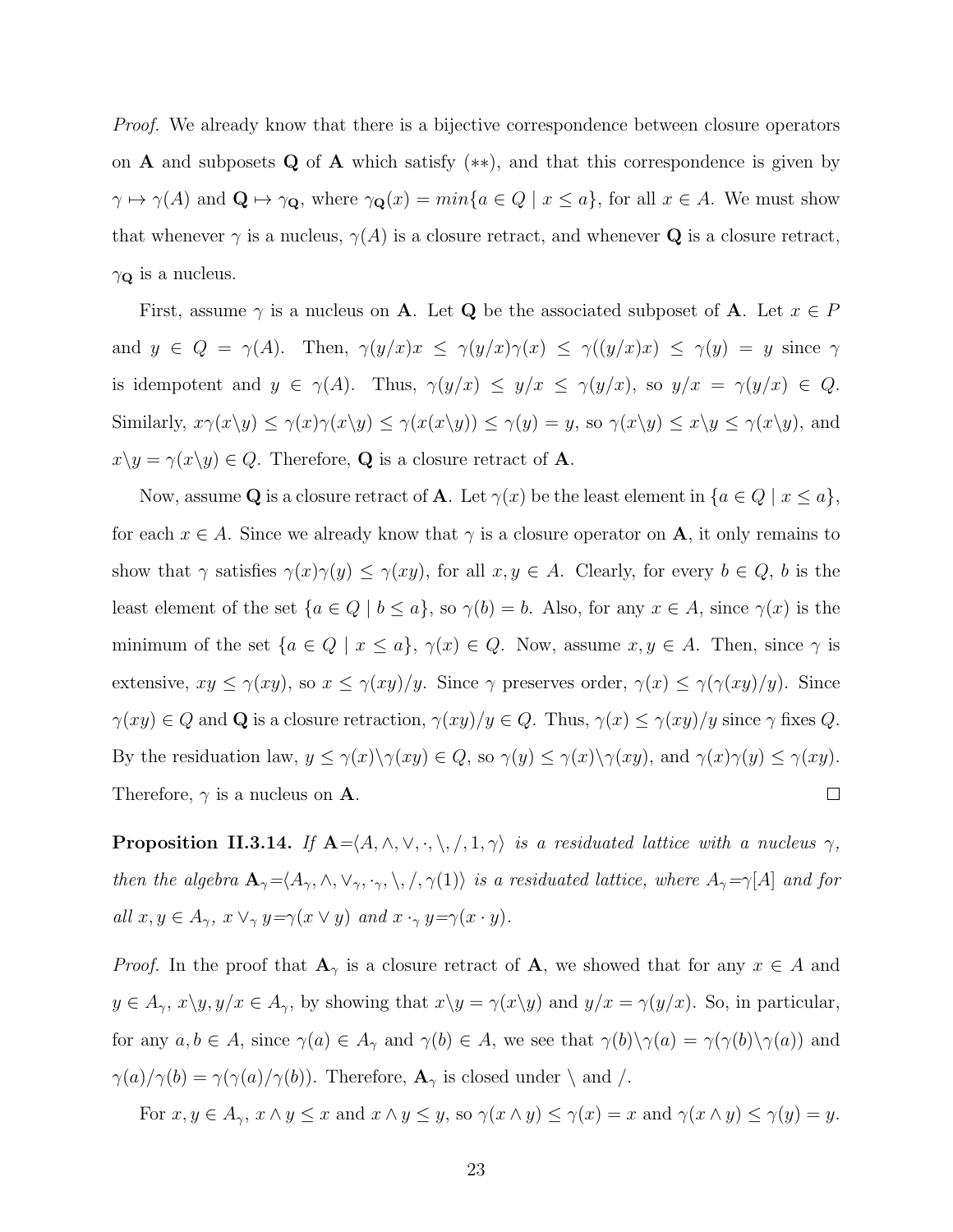Thus,  $\gamma(x \wedge y) \leq x \wedge y \leq \gamma(x \wedge y)$ , so  $x \wedge y = \gamma(x \wedge y)$  is the greatest lower bound of x and y (in  $\mathbf{A}_{\gamma}$ ). In order to show that  $\langle A_{\gamma}, \wedge, \vee_{\gamma} \rangle$  is a lattice, it remains to show that for every  $x, y \in A_{\gamma}, x \vee_{\gamma} y$  is the least upper bound (in  $\mathbf{A}_{\gamma}$ ) of x and y. Let  $x, y \in A_{\gamma}$ . Since  $x \vee y$  is an upper bound of x and y,  $\gamma(x \vee y) = x \vee_{\gamma} y$  is also an upper bound of x and y. If  $z \in A_{\gamma}$ is an upper bound of x and y, then  $x \lor y \leq z$ , so  $x \lor_\gamma y = \gamma(x \lor y) \leq \gamma(z) = z$ . Thus,  $x \lor_\gamma y$ is the least upper bound of x and y in  $\mathbf{A}_{\gamma}$ . Therefore,  $\langle A_{\gamma}, \wedge, \vee_{\gamma} \rangle$  is indeed a lattice.

Next, we will show that  $\langle A_\gamma, \cdot_\gamma, \gamma(1) \rangle$  is a monoid. First, observe that for any  $a, b \in A$ ,  $\gamma(\gamma(a)\gamma(b)) = \gamma(ab)$ . To show this, let  $a, b \in A$ . Then,  $\gamma(ab) \leq \gamma(\gamma(a)\gamma(b)) \leq \gamma(\gamma(ab))$  =  $\gamma(ab)$ , which establishes the desired equality. Now, take  $x, y, z \in A_{\gamma}$ . Then,  $x \cdot_{\gamma}(y \cdot_{\gamma} z) =$  $\gamma(x\gamma(yz)) = \gamma(\gamma(x)\gamma(yz)) = \gamma(x(yz)) = \gamma((xy)z) = \gamma(\gamma(xy)\gamma(z)) = \gamma(\gamma(x \cdot y) \cdot z) =$  $(x \cdot_\gamma y) \cdot_\gamma z$ , which shows that  $\cdot_\gamma$  is associative. Also,  $x \cdot_\gamma \gamma(1) = \gamma(x\gamma(1)) = \gamma(\gamma(x)\gamma(1)) =$  $\gamma(x \cdot 1) = \gamma(x) = x = \gamma(x) = \gamma(1 \cdot x) = \gamma(\gamma(1)\gamma(x)) = \gamma(\gamma(1) \cdot x) = \gamma(1) \cdot \gamma x$ , showing that  $\gamma(1)$  is the identity of  $\cdot_{\gamma}$ . Therefore,  $\langle A_{\gamma}, \cdot_{\gamma}, \gamma(1) \rangle$  is a monoid.

To show that  $\cdot_{\gamma}$  is a residuated map (with residuals \ and /), first observe that for all  $x, y, z \in A_{\gamma}, xy \leq z$  iff  $x \cdot_{\gamma} y \leq z$ . Assume  $xy \leq z$ . Then,  $x \cdot_{\gamma} y = \gamma(xy) \leq \gamma(z) = z$ . Now, assume  $x \cdot_\gamma y \leq z$ . Then,  $xy \leq \gamma(xy) = x \cdot_\gamma y \leq z$ . Thus,  $x \cdot_\gamma y \leq z$  iff  $xy \leq z$  iff  $y \leq x \setminus z$  iff  $x \le z/y$ . Therefore, we have shown that  $\langle A_\gamma, \wedge, \vee_\gamma, \cdot, \cdot, \rangle$ ,  $\langle, \gamma(1) \rangle$  is a residuated lattice.  $\Box$ 

As with the conuclei, there is a nuclear image functor sending modal residuated lattices to their images and homomorphisms to their restrictions on these images.

The usefulness of these modal operators is that sometimes more complicated algebras can arise as the images of simpler ones (or at least better understood ones) with a modal operator. For example, the variety of Heyting algebras is precisely the class of images of interior algebras [36]. Also, commutative, cancellative residuated lattices are the images of Abelian  $\ell$ -groups with a conucleus (denoted  $\mathcal{A}_{\sigma}$ ) [39]. Lastly, integral GMV-algebras are the images of negative cones of  $\ell$ -groups with nuclei (denoted  $\mathcal{LG}_{\gamma}^-$ ) [25]. Considering that for any element a in an integral residuated lattice,  $\gamma_a(x) = x \vee a$  defines a nucleus, we see that MV-algebras are precisely the images of pointed negative cones of Abelian  $\ell$ -groups.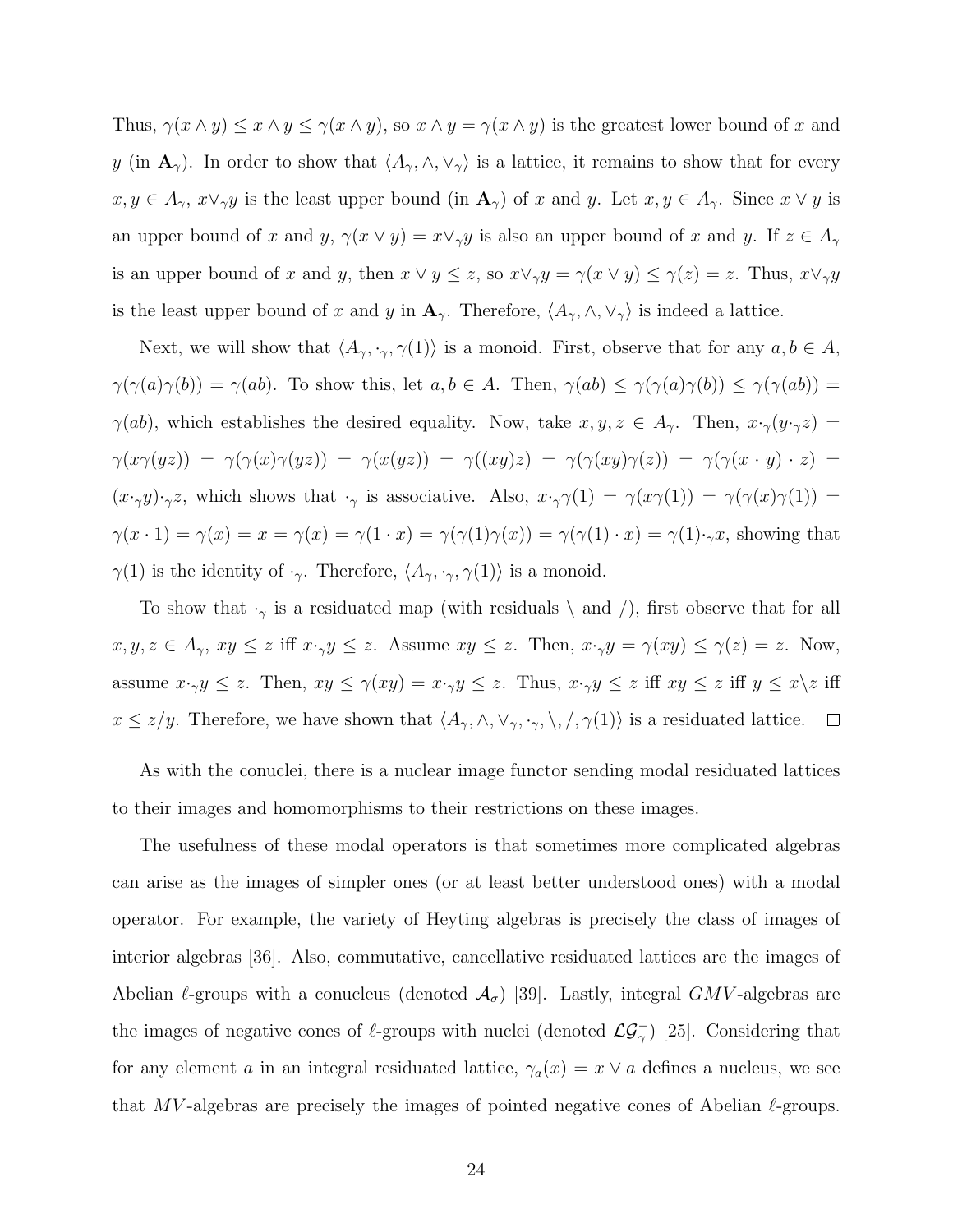Throughout the rest of the dissertation, it may prove helpful to refer to the following table:

| Modal Variety                         | (Co)nuclear Images           | Subreducts                |
|---------------------------------------|------------------------------|---------------------------|
| $BA_{\sigma}$                         | $\mathcal{H}\mathcal{A}$     | $\mathcal{DL}_{0,1}$      |
| $\mathcal{A}_{\sigma}$                | $\mathcal{CC}an\mathcal{RL}$ | JCM                       |
| $\mathcal{L}\mathcal{G}_{\gamma}^{-}$ | IGMV                         | $\mathcal{C} \mathcal{A}$ |

Table II.1: Examples of the (Co)nuclear Image Functor

The purpose of the next couple chapters is to reconstruct the results about the connections between these varieties. First, since the image of a residuated lattice with a conucleus is a {∨, ·, 1}-subreduct of the original residuated lattice and the image of a residuated lattice with a nucleus is a  $\{\wedge, \setminus, \emptyset\}$ -subreduct, it is worth investigating the appropriate classes of subreducts of  $\mathcal{BA}$ ,  $\mathcal{A}$ , and  $\mathcal{LG}^-$ . This is done in the next chapter.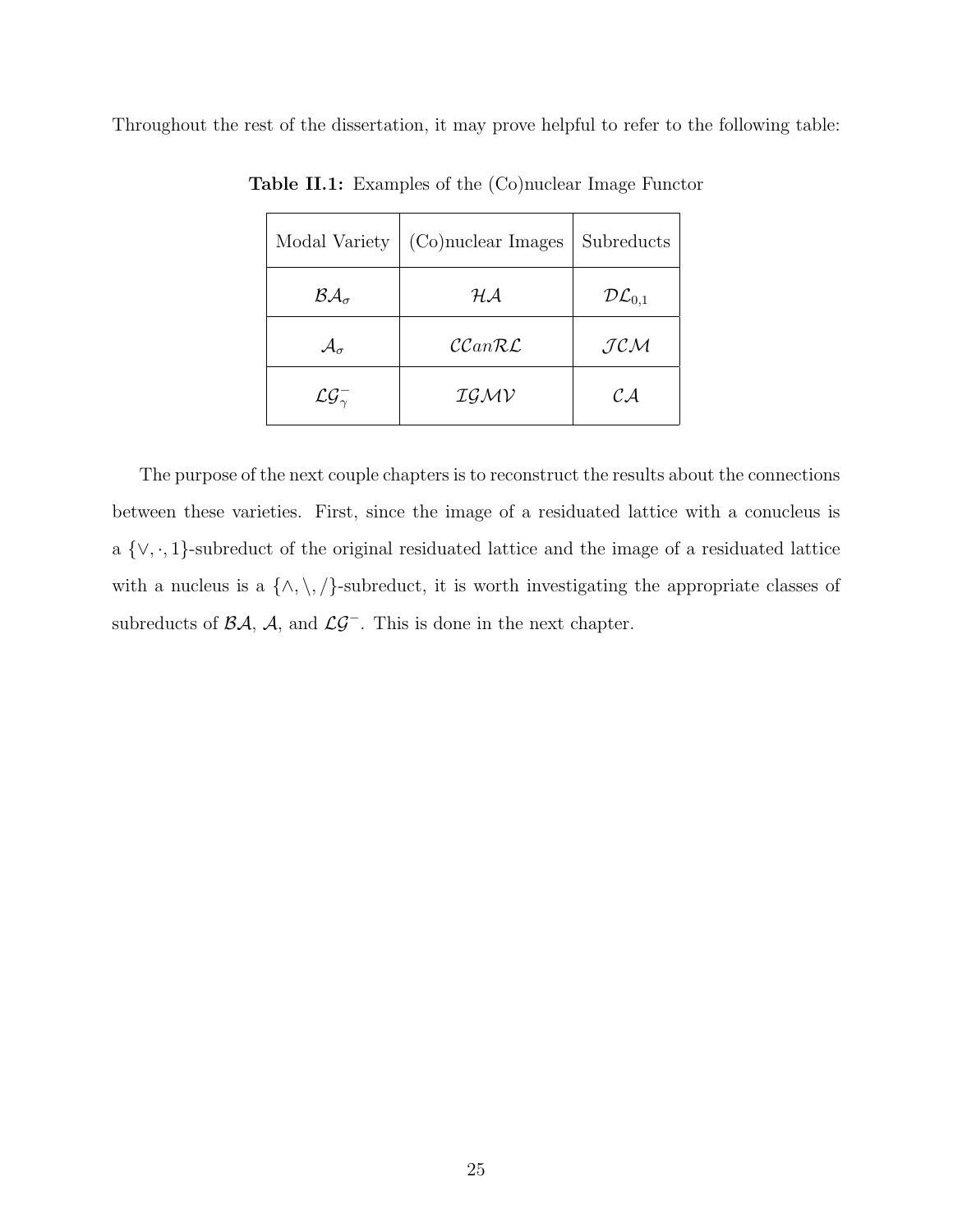#### CHAPTER III

### REDUCTS

In this chapter, we will begin the construction of the free objects with respect to the modal image functors, by constructing free objects with respect to forgetful functors. We will need to consider the following (quasi)varieties. First, let  $\mathcal{DL}_{0,1}$  be the variety of bounded, distributive lattices. Let  $JCM$  be the quasivariety of join-semilattice-ordered, commutative, cancellative monoids that satisfy the equation  $x(y \lor z) \approx xy \lor xz$ . Lastly, let  $CA$  be the variety of cone algebras, which are structures  $\langle C, \backslash, /, 1 \rangle$  that satisfy the following equations:

- (1)  $1\backslash x \approx x$  and  $x/1 \approx x$
- (2)  $x\< x \approx 1$  and  $x/x \approx 1$
- (3)  $(x\backslash y)\backslash (x\backslash z) \approx (y\backslash x)\backslash (y\backslash z)$  and  $(z/x)/(y/x) \approx (z/y)/(x/y)$
- (4)  $x\backslash(y/z) \approx (x\backslash y)/z$  and  $x/(y\backslash x) \approx y/(x\backslash y)$

# III.1 Subreducts

By definition, every  $\{\wedge, \vee, 0, 1\}$ -reduct of a Boolean algebra is a bounded, distributive lattice. It is clear that every  $\{\vee, \cdot, 1\}$ -reduct of an Abelian  $\ell$ -group is in  $\mathcal{JCM}$ . Lastly, one can show that the  $\{\,\,\ldots\,\,\,\}$ -reduct of a negative cone of an  $\ell$ -group **A** is a cone algebra. For example, for  $x, y, z \in A$ ,  $(x\backslash y)\backslash(x\backslash z) =$ 

$$
(x^{-1}y \wedge 1)^{-1}(x^{-1}z \wedge 1) \wedge 1 =
$$

$$
(y^{-1}x \vee 1)(x^{-1}z \wedge 1) \wedge 1 =
$$

$$
(y^{-1}x \vee 1)x^{-1}z \wedge 1 =
$$

$$
(y^{-1}z \vee x^{-1}z) \wedge 1 =
$$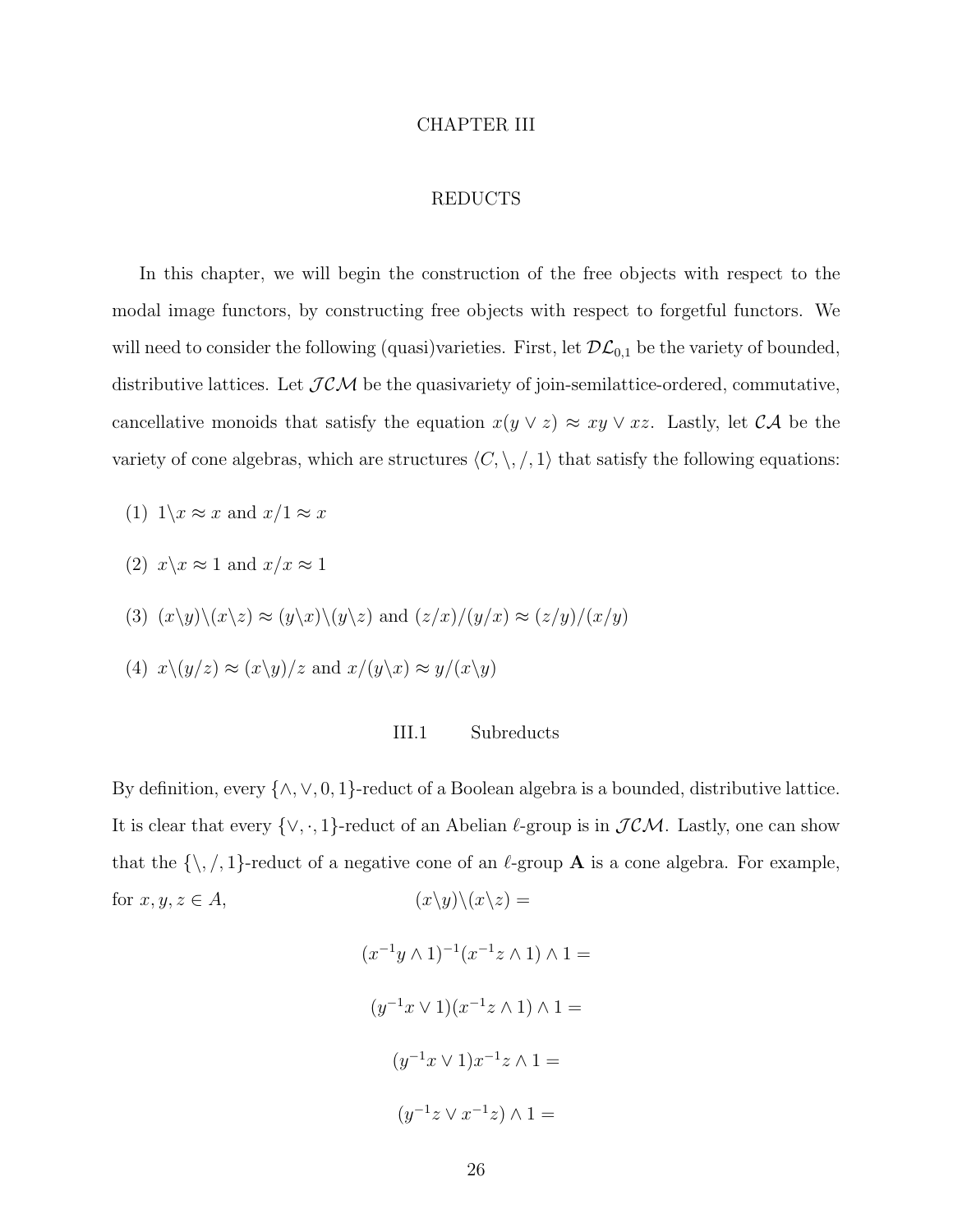$$
(x^{-1}z \lor y^{-1}z) \land 1 =
$$

$$
(x^{-1}y \lor 1)y^{-1}z \land 1 =
$$

$$
(x^{-1}y \lor 1)(y^{-1}z \land 1) \land 1 =
$$

$$
(y^{-1}x \land 1)^{-1}(y^{-1}z \land 1) \land 1 =
$$

$$
(y \lor x) \lor (y \lor z),
$$

and  $x \setminus (y/z) = x^{-1}(yz^{-1} \wedge 1) \wedge 1 = x^{-1}yz^{-1} \wedge x^{-1} \wedge 1 = x^{-1}yz^{-1} \wedge 1 = x^{-1}yz^{-1} \wedge z^{-1} \wedge 1 = x^{-1}yz^{-1} \wedge 1 = x^{-1}yz^{-1} \wedge 1 = x^{-1}yz^{-1} \wedge 1 = x^{-1}yz^{-1} \wedge 1 = x^{-1}yz^{-1} \wedge 1 = x^{-1}yz^{-1} \wedge 1 = x^{-1}yz^{-1} \wedge 1 = x^{-1}yz^{-1} \wedge 1 = x^{-1}yz^{-1} \wedge 1 = x^{-1}yz$  $(x^{-1}y \wedge 1)z^{-1} \wedge 1 = (x \backslash y)/z.$ 

Showing that every algebra in these (quasi)varieties arises as a subreduct of an algebra in the corresponding residuated lattice variety is much harder to show. However, in the first and third cases it is already known. We now go through the details for the second case.

Let  $L \in \mathcal{J} \mathcal{CM}$ . Since the monoid reduct of L is commutative and cancellative, there exists a group of quotients  $G(L)$  of this monoid. Next, we will show that a lattice order can be put on  $\mathbf{G}(\mathbf{L})$  such that  $\mathbf{L}$  embeds into the  $\{\vee, \cdot, 1\}$ -reduct of  $\mathbf{G}(\mathbf{L})$ . Clearly, the only possible order that can be put on  $G(L)$  that extends the order on L is the one given by  $a^{-1}b \preceq c^{-1}d$  iff  $cb \leq ad$ , where  $\leq$  is the order on **L**. We will now show that this in fact defines a lattice order on  $G(L)$ .

**Theorem III.1.1.** Let  $L \in \mathcal{JCM}$ . Let  $G(L)$  be the group of quotients of the monoid reduct of L. Then we have the following:

- (1) The  $\preceq$  defined above gives a partial order on  $\mathbf{G}(\mathbf{L})$ .
- (2) The join of  $a^{-1}b$  and  $c^{-1}d$  exists in  $\langle G(L), \preceq \rangle$  and is given by the formula

$$
(a^{-1}b) \vee_{\mathbf{G}} (c^{-1}d) = (ac)^{-1}(cb \vee_{\mathbf{L}} ad).
$$

(3) L is a  $\{\vee, \cdot, 1\}$ -subreduct of the Abelian  $\ell$ -group  $\mathbf{G}(\mathbf{L})$ .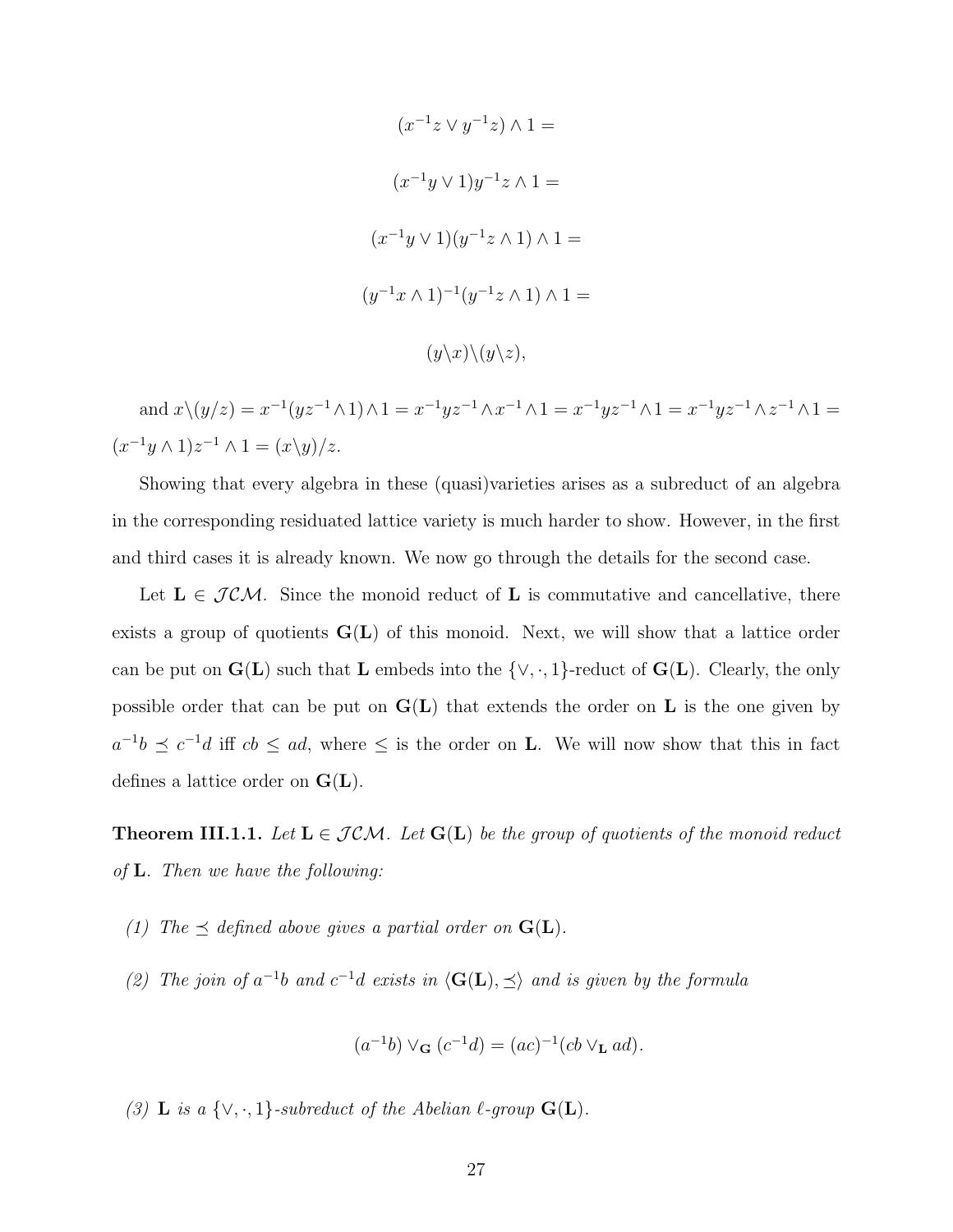Proof.

(1) First, we need to show that  $\preceq$  is well-defined. Assume  $a^{-1}b = x^{-1}y$  and  $c^{-1}d = z^{-1}w$ . We need to show that  $cb \le ad$  iff  $zy \le xw$ . By the cancellativity of **L**, we see that  $cb \le ad$  iff  $cbzy \le adzy$ . Since  $xb = ay$  and  $zd = cw$ , this is true if and only if  $cbsy \leq xbcw$ , which again by cancellativity, is equivalent to  $zy \leq xw$ .

Clearly,  $\preceq$  is reflexive, since **L** is commutative. Now, if  $a^{-1}b \preceq c^{-1}d \preceq x^{-1}y$ , then  $cb \le ad$  and  $xd \le cy$ . So,  $cbx \le adx \le acy$ , and  $bx \le ay$ . Thus,  $a^{-1}b \preceq x^{-1}y$ . Lastly, if  $a^{-1}b \preceq c^{-1}d \preceq a^{-1}b$ , then  $cb \le ad \le cb$ , so  $ad = cb$ , and  $a^{-1}b = c^{-1}d$ . This shows that  $\preceq$  defines a partial order on  $\mathbf{G}(\mathbf{L})$ .

- (2) We need to show that  $(ac)^{-1}(cb \vee_{\mathbf{L}} ad)$  is an upper bound of  $a^{-1}b$  and  $c^{-1}d$ . Since  $cb \le cb \vee_L ad$ ,  $acb \le a(cb \vee_L ad)$ , and  $a^{-1}b \preceq (ac)^{-1}(cb \vee_L ad)$ . Similarly,  $c^{-1}d \preceq$  $(ac)^{-1}(cb \vee_{\mathbf{L}} ad)$ . If  $x^{-1}y$  is an upper bound of  $a^{-1}b$  and  $c^{-1}d$ , then  $xb \leq ay$  and  $xd \le cy$ . So, acy is an upper bound in **L** of cxb and axd. Thus,  $x(cb \vee_L ad)$  =  $xcb \vee_L xad \leq acy$ . Therefore,  $(ac)^{-1}(cb \vee_L ad) \preceq x^{-1}y$ , which completes the proof that  $(a^{-1}b) \vee_{\mathbf{G}} (c^{-1}d) = (ac)^{-1}(cb \vee_{\mathbf{L}} ad).$
- (3) Observe that  $\mathbf{G}(\mathbf{L})$  is an Abelian  $\ell$ -group since for  $x, y \in G(\mathbf{L}), x \wedge_{\mathbf{G}} y = (x^{-1} \vee_{\mathbf{G}} y^{-1})^{-1}$ . Also, if  $a^{-1}b \preceq c^{-1}d$ , then  $cb \le ad$ , so  $cbxy \le adxy$ , and  $(ax)^{-1}by \preceq (cx)^{-1}dy$ , which can also be written as  $a^{-1}bx^{-1}y \preceq c^{-1}dx^{-1}y$ .

Since  $G(L)$  is the group of quotients of the monoid reduct of  $L$ , we know that  $L$ embeds into the monoid reduct of  $G(L)$ . To show that this embedding preserves joins, let  $a, b \in L$ . Then,  $a \vee_{\mathbf{G}} b = 1^{-1}a \vee_{\mathbf{G}} 1^{-1}b = (1 \cdot 1)^{-1}(1 \cdot a \vee_{\mathbf{L}} 1 \cdot b) = a \vee_{\mathbf{L}} b$ .

 $\Box$ 

#### Lemma III.1.2. We have the following:

(1) The class of  $\{\wedge, \vee, 0, 1\}$ -subreducts of Boolean algebras is precisely the class of bounded, distributive lattices.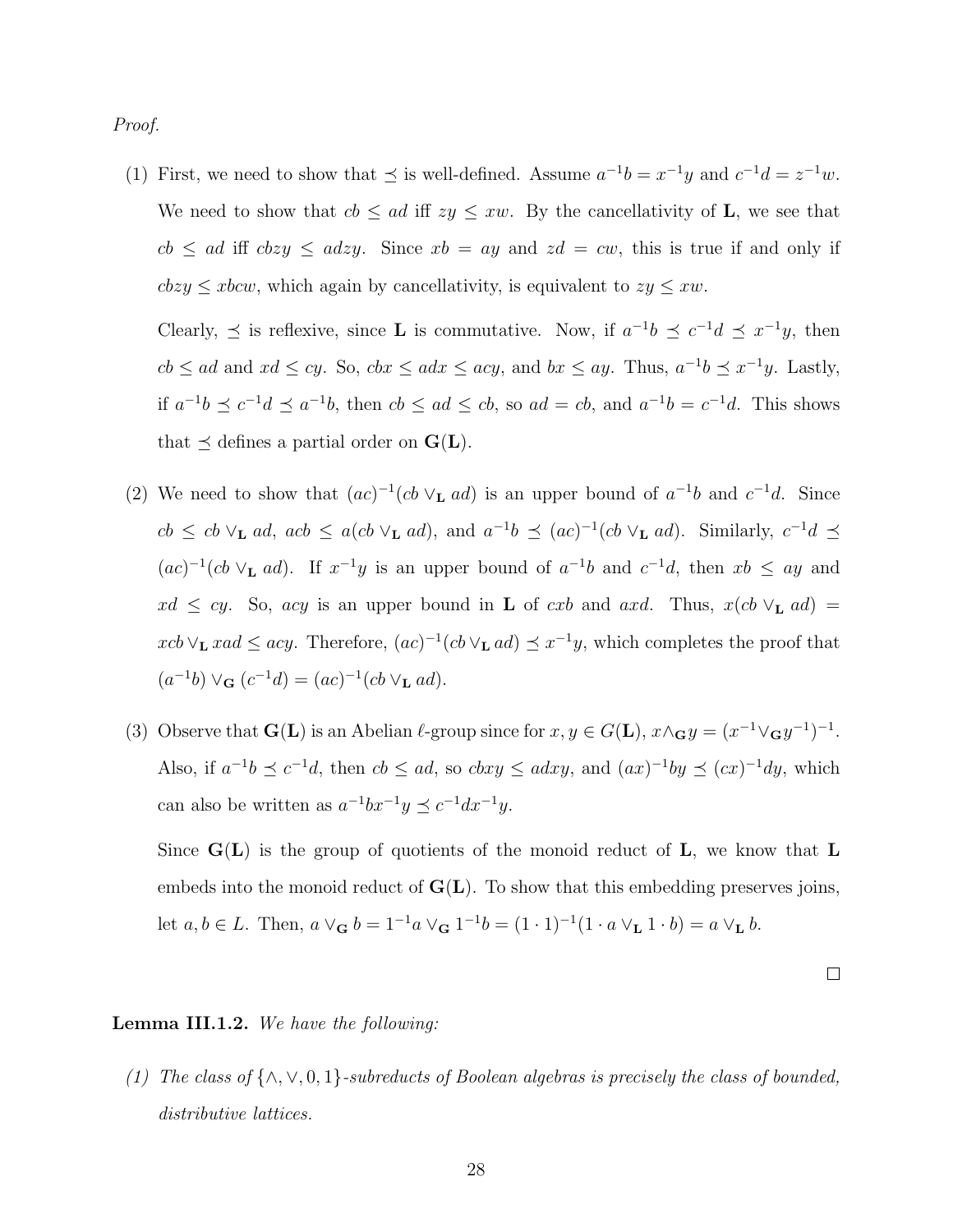- (2) The class of  $\{\vee, \cdot, 1\}$ -subreducts of Abelian  $\ell$ -groups is precisely  $\mathcal{JCM}$ .
- (3) The class of  $\{\,\},\,/\,,1\}$ -subreducts of negative cones of  $\ell$ -groups is precisely the class of cone algebras.

*Proof.* The details for (1) and (3) can be found in [4] and [11], respectively. Lastly, (2)  $\Box$ follows from Theorem III.1.1 (3).

### III.2 Adjunction

We wish to show that in the above cases, the constructed objects are free with respect to the appropriate forgetful functors. First, however, we will show that such a free object always exists. Let V be a variety in signature  $\tau$ . Consider the variety W of all algebras of signature  $\tau' \subseteq \tau$ . Then, there is a forgetful functor  $G: \mathcal{V} \to \mathcal{W}$  that sends each algebra in  $\mathcal{V}$  to its  $\tau'$ -reduct. We will show that this functor has a left adjoint.

**Theorem III.2.1.** Let A be an algebra in W. Then, there exists a free object in V with respect to G.

*Proof.* First, let **F** be the free algebra in  $V$  generated by the set A, the underlying set of A. Let X be the set of ordered pairs of the form  $(f^{\mathbf{A}}(a_1, ..., a_n), f^{\mathbf{F}}(a_1, ..., a_n))$ , where  $f \in \tau'$  has arity n and  $a_1, ..., a_n \in A$ . Let  $\theta$  be the congruence relation of **F** that is generated by X. We wish to show that  $\bar{\mathbf{F}} = \mathbf{F}/\theta$  is the suggested free object.

Consider the map  $g: \mathbf{A} \to G(\mathbf{F})$  that is the restriction of the canonical epimorphism  $\pi : \mathbf{F} \to \bar{\mathbf{F}}$  to A. We wish to show that g is a homomorphism. Take  $f \in \tau'$ , with arity *n*, and  $a_1, ..., a_n \in A$ . Then,  $g(f^{\mathbf{A}}(a_1, ..., a_n)) = \pi(f^{\mathbf{A}}(a_1, ..., a_n)) = \pi(f^{\mathbf{F}}(a_1, ..., a_n)) =$  $f^{\bar{\mathbf{F}}}(\pi(a_1),...,\pi(a_n)) = f^{\bar{\mathbf{F}}}(g(a_1),...,g(a_n)).$ 

Now, assume that  $h : A \to G(B)$  is a homomorphism, where **B** is in  $V$ . Since **F** is the free algebra generated by A, there exists a unique homomorphism  $\bar{h} : \mathbf{F} \to \mathbf{B}$  that extends h. If we could show that  $\ker(\pi) \subseteq \ker(\bar{h})$ , there would exist a unique homomorphism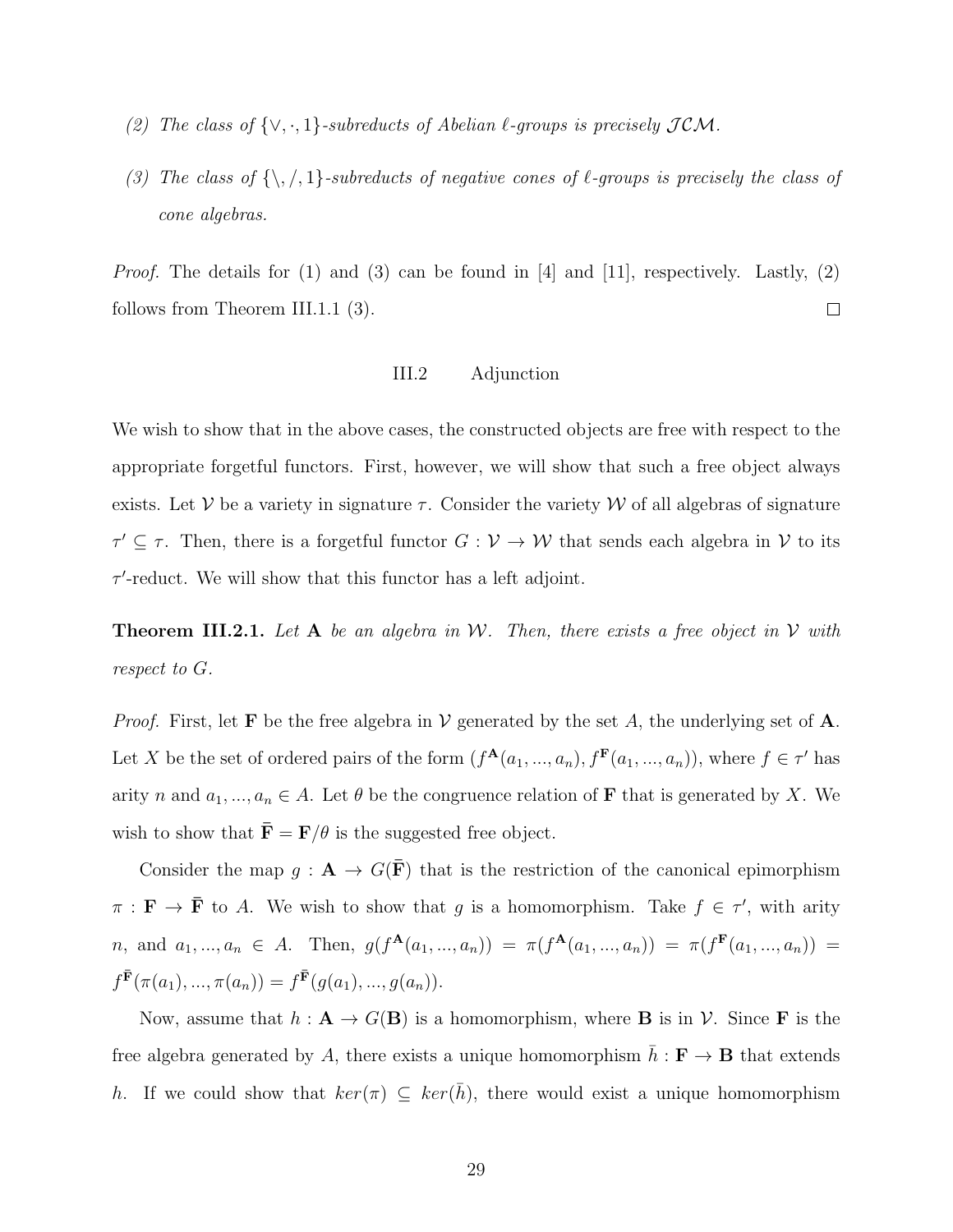$h': \bar{\mathbf{F}} \to \mathbf{B}$  such that  $h' \circ \pi = \bar{h}$ . To show this, take  $f \in \tau'$ , with arity n, and  $a_1, ..., a_n \in A$ . Then,  $\bar{h}(f^{\mathbf{A}}(a_1, ..., a_n)) = h(f^{\mathbf{A}}(a_1, ..., a_n)) = f^{\mathbf{B}}(h(a_1), ..., h(a_n)) = f^{\mathbf{B}}(\bar{h}(a_1), ..., \bar{h}(a_n)) =$  $\bar{h}(f^{\mathbf{F}}(a_1,...,a_n)).$  Since  $X \subseteq \ker(\bar{h}), \ ker(\pi) = \theta \subseteq \ker(\bar{h}).$  We see then that for  $a \in A$ ,  $(G(h') \circ g)(a) = h'(\pi(a)) = \bar{h}(a) = h(a)$ . It only remains to show that this h' is unique with respect to satisfying  $G(h') \circ g = h$ . To that end, suppose  $k : \overline{F} \to \mathbf{B}$  satisfies  $G(k) \circ g = h$ . Then, for  $a \in A$ ,  $(k \circ \pi)(a) = (G(k) \circ g)(a) = h(a)$ . By the uniqueness of  $\bar{h}$ ,  $k \circ \pi = \bar{h}$ . Now, by the initial uniqueness of  $h'$ ,  $k = h'$ .  $\Box$ 

It is worth noting that although this free object exists, **A** will only embed into  $\overline{F}$  if it satisfies the quasi-equational theory of  $V$  in the language  $\tau'$ . In particular, the class of  $\tau'$ subreducts of  $V$  always forms a quasi-variety.

# III.3 Proof of Lemma III.3.3

Having these free objects will be important for our constructions in the next section, but we will need to say more in order to achieve the categorical equivalences. Thus, consider the following definitions.

**Definition III.3.1.** A set T of terms (in the signature  $\tau$ ) is called representative with respect to a subvariety W' of W if for every algebra  $A$  in W', every element of  $F(A)$  can be represented by  $t(a_1, ..., a_n)$ , for some term  $t \in T$  and some  $a_1, ..., a_n \in A$ , where we are using a to stand for both the element in A as well as its equivalence class in  $F(A)$ .

Obviously, for any subvariety  $W'$ , the set of all terms in the signature  $\tau$  is the largest representative set. As a more interesting example, in the situation of commutative groups and commutative, cancellative monoids, the set  $\{x^{-1}y\}$  is a representative set.

**Definition III.3.2.** A pair of terms  $(t_1, t_2)$  (in the signature  $\tau$  and with no common variables) is called  $\tau'$ - reducible if there exists pairs of terms  $(s_1^i, s_2^i)$  (in the signature  $\tau'$  and variables among the variables in  $t_1$  and  $t_2$ ) such that for every algebra **A** in **V** and every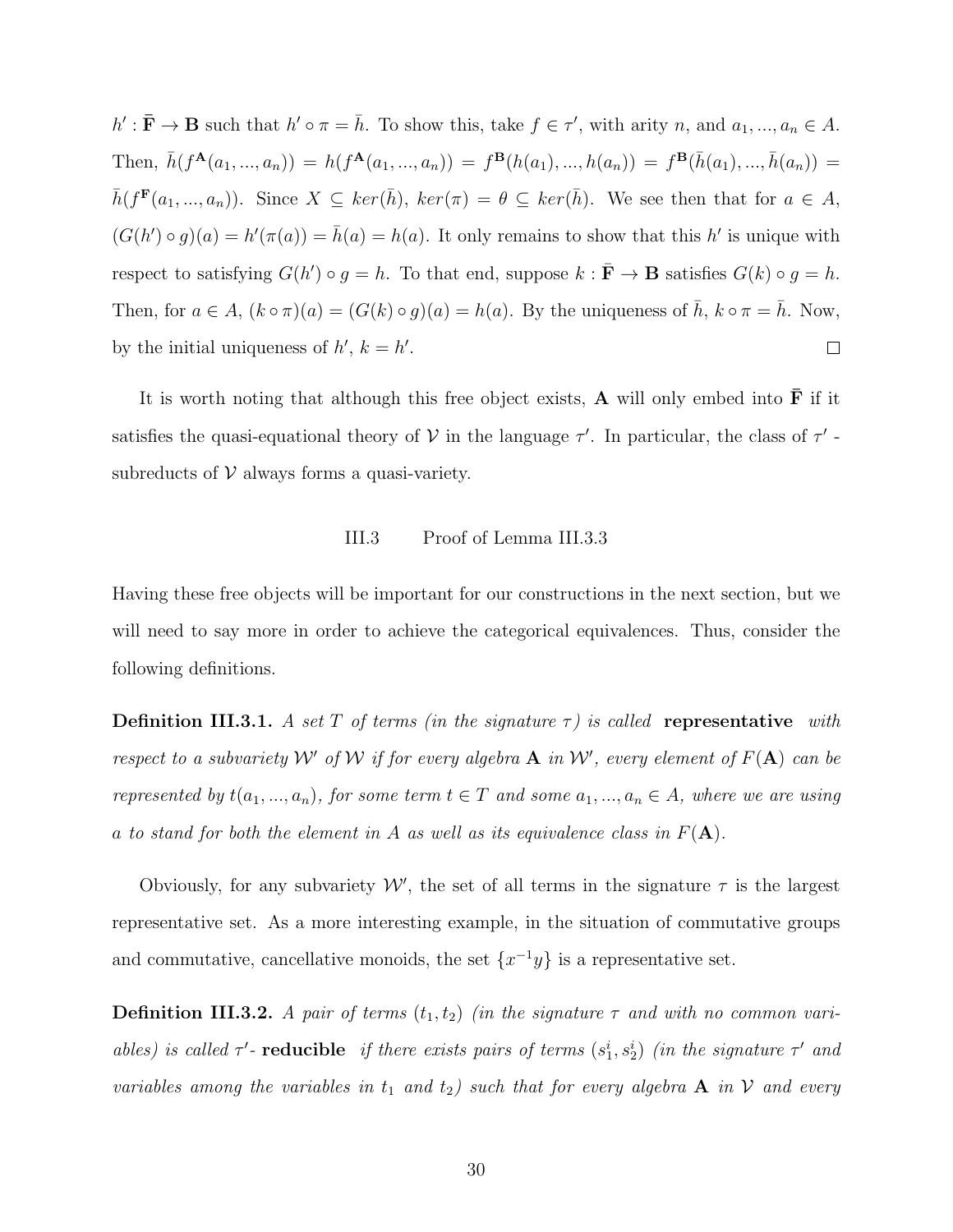$a_1, ..., a_n, b_1, ..., b_m \in A$ ,  $t_1(a_1, ..., a_n) = t_2(b_1, ..., b_m)$  iff for every i,  $s_1^i(a_1, ..., a_n, b_1, ..., b_m) =$  $s_2^i(a_1, ..., a_n, b_1, ..., b_m).$ 

Referring back to the commutative group example, the pair  $(x^{-1}y, z^{-1}w)$  is monoidreducible (by the pair  $(yz, xw)$ ) since for every commutative group **G** and  $a, b, c, d \in G$ ,  $a^{-1}b = c^{-1}d$  iff  $bc = ad$ .

**Lemma III.3.3.** If there exists a set of terms  $T$  that is representative with respect to a subvariety  $W'$  of W and every pair  $(t_1, t_2)$  of terms of T (where if  $t_1 = t_2$ , they are taken to have no common variables) is  $\tau'$ -reducible, then whenever an algebra A in W' can be embedded into an algebra  $G(\mathbf{B})$ , where  $\mathbf{B}$  is in  $\mathcal{V}$ , the subalgebra of  $\mathbf{B}$  generated by the image of **A** is (isomorphic to) the free object  $F(A)$ .

*Proof.* We can assume, without loss of generality, that the embedding  $i : A \to G(B)$  is in fact an inclusion function. Then, by the freeness of  $F(A)$ , there exists a unique homomorphism  $h : F(\mathbf{A}) \to \mathbf{B}$  such that  $G(h) \circ g = i$ , where g is the restriction of the canonical epimorphism  $\pi$  to A. We need only show that h is an embedding (since the image of h is the subalgebra of **B** generated by  $A$ .)

Assume  $h(x) = h(y)$ , for  $x, y \in F(A)$ . By the representativity of T, there exists terms  $t_1, t_2 \in T$  (not necessarily distinct) and elements  $a_1, ..., a_n, b_1, ..., b_m \in A$  such that  $x = t_1(a_1, ..., a_n)$  and  $y = t_2(b_1, ..., b_m)$ . Thus,  $t_1^{\mathbf{B}}(a_1, ..., a_n) = t_2^{\mathbf{B}}(b_1, ..., b_m)$ , since h is the identity on A. Let  $(s_1^i, s_2^i)$  be the pairs of  $\tau'$  terms guaranteed to exist by the  $\tau'$ -reducibility  ${\bf B}(a_1,...,a_n,b_1,...,b_m) =$ of the pairs of terms  $(t_1, t_2)$ . Then, we see that for each i,  $s_1^i$  $B(a_1, ..., a_n, b_1, ..., b_m)$ . So, in  $F(A)$ ,  $h(s_1^i(a_1, ..., a_n, b_1, ..., b_m)) = h(s_2^i(a_1, ..., a_n, b_1, ..., b_m))$ .  $s_2^i$ Since **A** can be embedded into  $F(A)$ , and  $s_1^i, s_2^i$  are  $\tau'$  terms, this shows that for each i,  $s_1^i(a_1, ..., a_n, b_1, ..., b_m) = s_2^i(a_1, ..., a_n, b_1, ..., b_m)$ . Using  $\tau'$ -reducibility again, we see that  $x = t_1(a_1, ..., a_n) = t_2(b_1, ..., b_m) = y.$  $\Box$ 

As an example, consider the group of quotients of an algebra  $\mathbf{L} \in \mathcal{JCM}$ .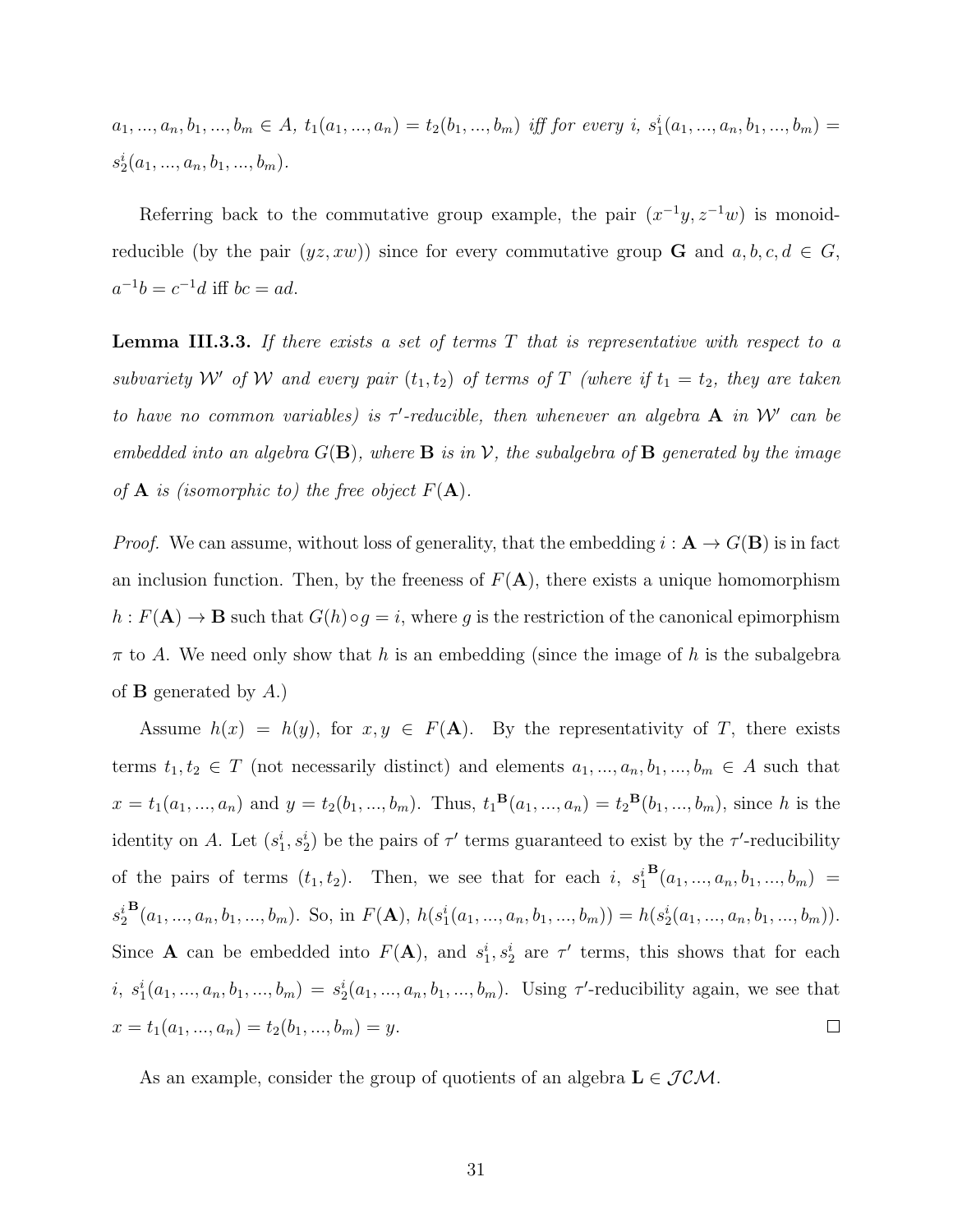**Lemma III.3.4.** If  $L \in \mathcal{JCM}$  generates an Abelian  $\ell$ -group G, then every element of G has the form  $a^{-1}b$ , for some  $a, b \in L$ .

*Proof.* We merely need to show that the set  $S = \{a^{-1}b \mid a, b \in L\}$  is a subalgebra of G. Clearly, S is a subgroup of G. Since  $a^{-1}b \vee_{\bf G} c^{-1}d = (ac)^{-1}(bc \vee_{\bf L} ad)$  and for  $x, y \in G$ ,  $x \wedge y = (x^{-1} \vee y^{-1})^{-1}, S$  is a subalgebra of **G**.  $\Box$ 

By Lemmas III.3.3 and III.3.4 and the fact that  $a^{-1}b = c^{-1}d$  if and only if  $bc = ad$ , we obtain the following corollary.

**Corollary III.3.5.** Whenever  $L \in \mathcal{JCM}$  is embedded into an Abelian  $\ell$ -group G, the subalgebra generated by L in G is the free object  $F(L)$  with respect to the forgetful functor.

In [39], Montagna and Tsinakis discuss arbitrary  $\ell$ -groups, but must restrict their attention to Ore residuated lattices, because these are precisely the ones that can be embedded into  $\ell$ -groups in a representable way (so they would then be entitled to use Lemma III.3.3). In this dissertation, we restrict to the commutative case because we will want to discuss varieties later that are not present in general.

## III.4 Boolean Algebras Case

We will now show an analogous result of Corollary III.3.5 in the Boolean algebra case.

**Lemma III.4.1.** Assume that the bounded distributive lattice **L** is a  $\{\wedge, \vee, 0, 1\}$ -subreduct of the Boolean algebra  $\bf{B}$ . Let  $\bf{\bar{L}}$  be the Boolean subalgebra of  $\bf{B}$  generated by L. Then, we have the following:

- (1) Every element of  $\bar{\mathbf{L}}$  can be written in the form  $\bigwedge^n (a_i \vee b_i')$ , where n is a natural number and for  $i = 1, ..., n, a_i, b_i \in L$ , and x' denotes the complement of x.
- (2) Let n and m be natural numbers, and let  $a_i, b_i, c_j, d_j \in L$ , for  $i = 1, ..., n$  and  $j =$ 1, ..., m. Let  $I = \{1, ..., n\}$  and  $J = \{1, 2\}$ . Then,  $\bigwedge^{n}$  $i=1$  $(a_i \vee b_i') \leq \bigwedge^m$  $j=1$  $(c_j \vee d_j')$  (in **B**) iff for every  $j = 1, ..., m$  and every  $f \in J<sup>I</sup>$ ,  $d_j \wedge \bigwedge$  $i \in f^{-1}(1)$  $a_i \leq c_j \vee \bigvee$  $i∈f<sup>-1</sup>(2)$  $b_i$  (in  $\mathbf{L}$ ).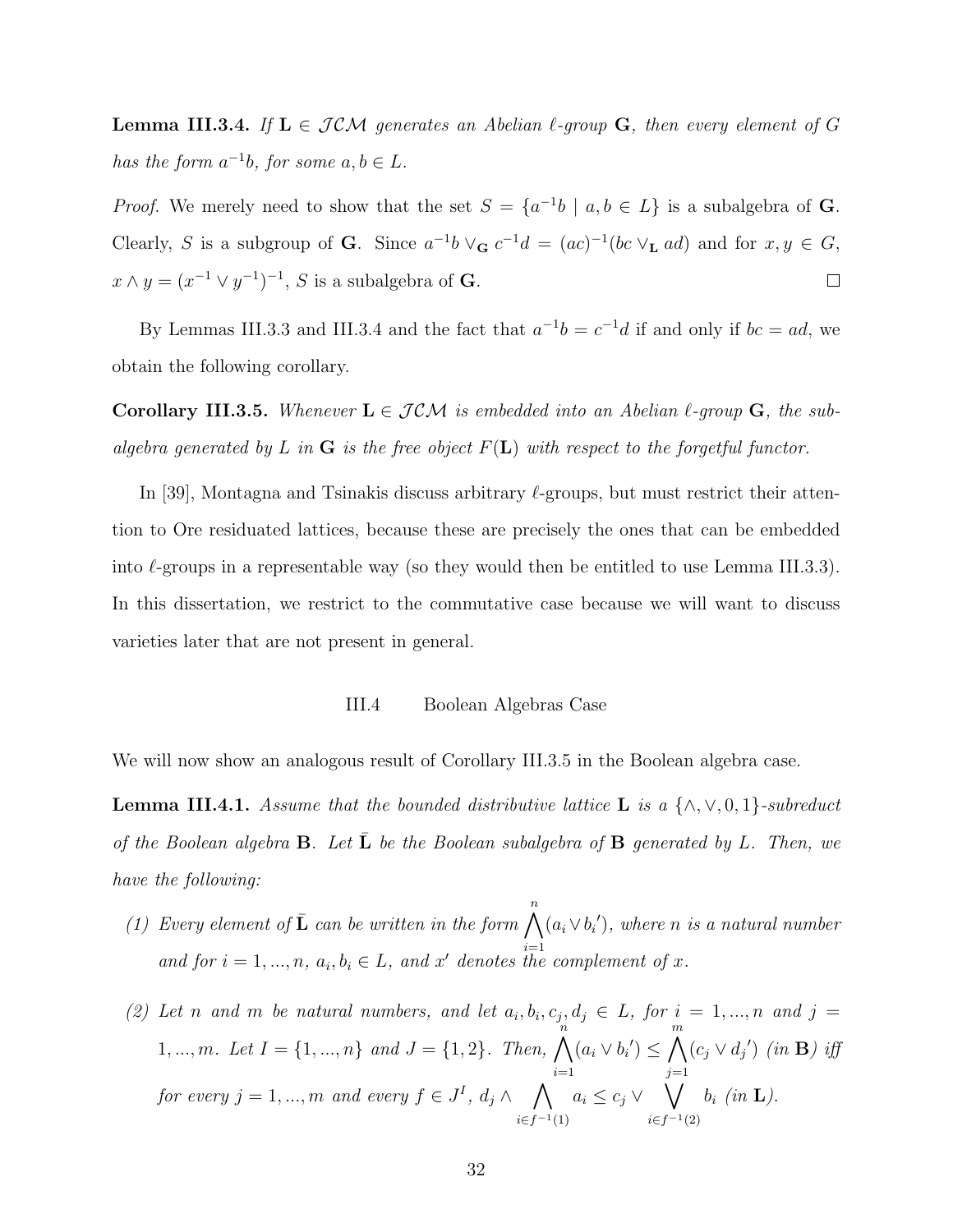Proof.

(1) Let L' be the set of elements of  $\bar{L}$  of the form  $\bigwedge^n (a_i \vee b_i')$ , where n is a natural number and for each  $i = 1, ..., n, a_i, b_i \in L$ . For each  $a \in L$ , since  $1 \in L$ ,  $a = a \vee 1' \in L'$ . Since  $L \subseteq L' \subseteq \overline{L}$ , it suffices to show that  $L'$  is a Boolean algebra.

In order to do this, we need to show that  $L'$  is closed under the operations of **B**. First,  $\{0,1\} \subseteq L \subseteq L'$ . Clearly, L' is closed under meets. Now, consider  $\bigwedge^n$  $j=1$  $(a_j \vee b_j')$  and  $\bigwedge^m$  $j=1$  $(c_j \vee d_j')$ . Let  $x_{1j} = a_j \vee b_j'$  and  $x_{2j} = c_j \vee d_j'$ , and notice that by adding  $1 \vee 0'$ 

wherever needed, we may assume that  $n = m$ . So,  $\left(\bigwedge^{n}$  $j=1$  $(a_j \vee b_j')$  $\setminus$  $\vee$   $\left(\begin{array}{c} n \\ \Lambda \end{array}\right)$  $j=1$  $(c_j \vee d_j')$  $\setminus$ 2

 $= \bigvee$  $i=1$  $\bigwedge^n$  $j=1$  $x_{ij}$ , which by the distributivity of the underlying lattice of **B** with  $I = \{1, 2\}$ and  $J = \{1, ..., n\}$ , equals  $\bigwedge$  $f \in J^I$  $\setminus$ i∈I  $x_{if(i)}$ . For each  $f \in J^I$ ,  $\bigvee$ i∈I  $x_{if(i)} = x_{1f(1)} \vee x_{2f(2)} =$  $(a_{f(1)} \vee b'_{f(1)}) \vee (c_{f(2)} \vee d'_{f(2)}) = (a_{f(1)} \vee c_{f(2)}) \vee (b_{f(1)} \wedge d_{f(2)})'$ . Since **L** is a sublattice of **B**,  $a_{f(1)} \vee c_{f(2)}, b_{f(1)} \wedge d_{f(2)} \in L$ . Thus,  $\left(\bigwedge^{n}$  $j=1$  $(a_j \vee b_j')$  $\setminus$  $\vee$   $\left(\begin{array}{c} n \\ \Lambda \end{array}\right)$  $j=1$  $(c_j \vee d_j')$  $\setminus$ is a meet of the appropriate type of elements and so is in  $L'$ .

Lastly,  $\left(\bigwedge^n\right)$  $i=1$  $(a_i \vee b'_i)$  $\setminus'$  $=\bigvee^n$  $i=1$  $(b_i \wedge a'_i)$ . Letting  $x_{i1} = b_i$ ,  $x_{i2} = a'_i$ ,  $I = \{1, ..., n\}$  and  $J =$  $\{1,2\}$ , this becomes  $\bigvee$ i∈I  $\Lambda$ j∈J  $x_{ij}$ . Again by distributivity, this equals  $\bigwedge$  $f \in J^I$  $\setminus$ i∈I  $x_{if(i)}$ . Fix  $f \in J<sup>I</sup>$  and let  $I_1 = f<sup>-1</sup>(1)$  and  $I_2 = f<sup>-1</sup>(2)$ . Then,  $\bigvee$ i∈I  $x_{if(i)} = \bigg(\bigvee$  $i \in I_1$  $x_{i1}$  $\setminus$  $\vee$   $\bigwedge$  $i \in I_2$  $x_{i2}$  $\setminus$  $=$   $\left(\sqrt{\phantom{a}}\right)$  $i \in I_1$  $b_i$  $\setminus$  $\vee$   $\bigwedge$  $i \in I_2$  $a_i'$  $\setminus$  $=$   $\left(\sqrt{\phantom{a}}\right)$  $i \in I_1$  $b_i$  $\setminus$  $\vee$   $\bigwedge$  $i \in I_2$  $a_i$  $\setminus$ . (Note that for some  $f, I_1$  or  $I_2$  will be empty, but this is not a problem since the empty join is  $0 \in L$ .) Since  $\bigvee b_i$ ,  $i \in I_1$ 

 $\Lambda$  $i \in I_2$  $a_i \in L, \ \binom{n}{\bigwedge}$  $i=1$  $(a_i \vee b'_i)$  $\setminus'$ is a meet of the appropriate type of elements and so is in L'. This completes the proof that  $L' = \overline{L}$ , which establishes the result.

(2) First, 
$$
\bigwedge_{i=1}^{n} (a_i \vee b_i') \leq \bigwedge_{j=1}^{m} (c_j \vee d_j')
$$
 iff for every  $j = 1, ..., m$ , 
$$
\bigwedge_{i=1}^{n} (a_i \vee b_i') \leq c_j \vee d_j'.
$$
 Now,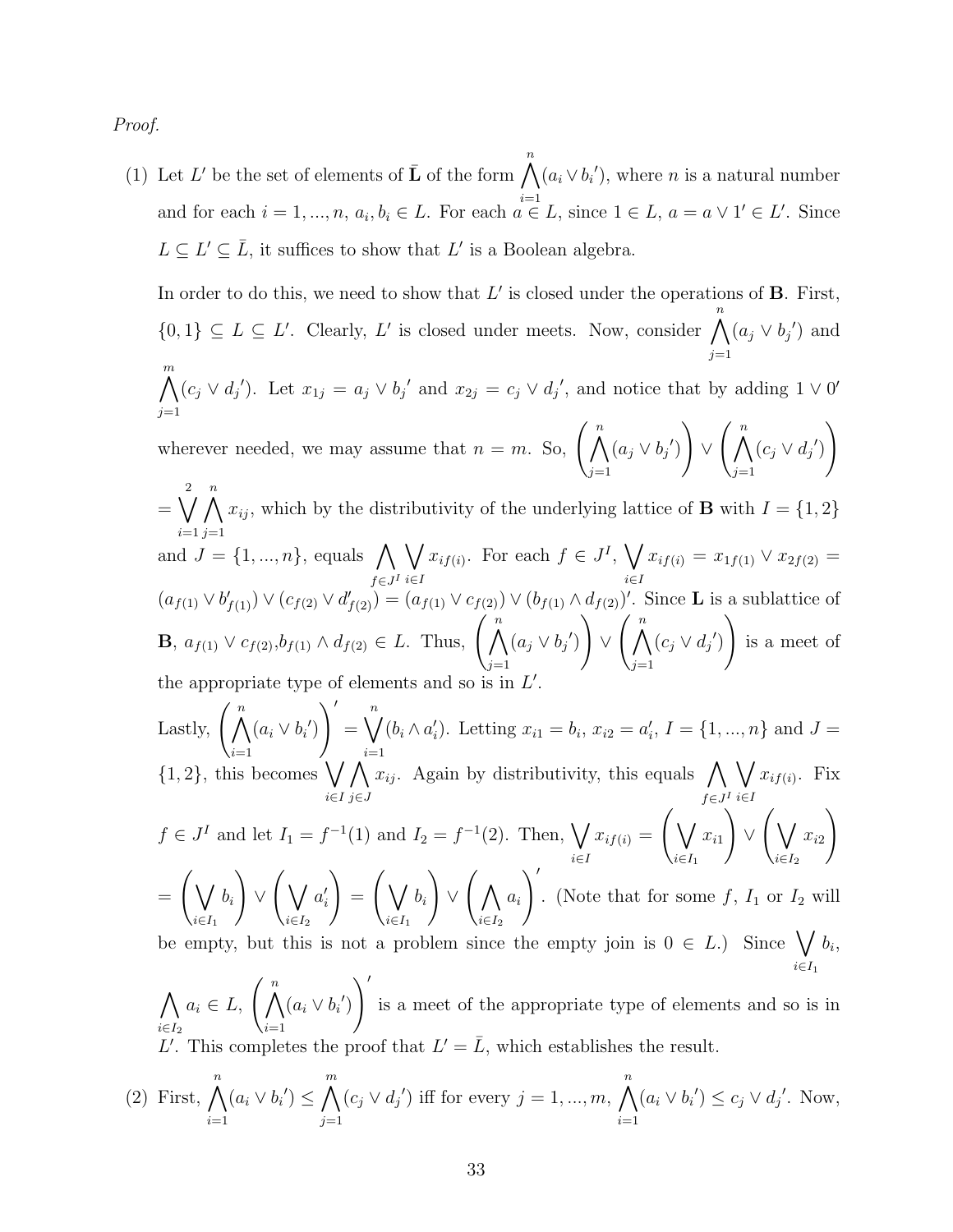these inequalities are true iff for every  $j,$ 

$$
d_j \wedge \bigwedge_{i=1}^n (a_i \vee b_i') \leq c_j.
$$

Letting  $x_{i1} = a_i$  and  $x_{i2} = b'_i$ , we see that if  $I = \{1, ..., n\}$  and  $J = \{1, 2\}$ ,

$$
d_j \wedge \bigwedge_{i=1}^n (a_i \vee b_i') =
$$

$$
d_j \wedge \bigwedge_{i \in I} \bigvee_{j \in J} x_{ij} =
$$

$$
d_j \wedge \bigvee_{f \in J} \bigwedge_{i \in I} x_{if(i)} =
$$

$$
\bigvee_{f \in J} \left( d_j \wedge \bigwedge_{i \in I} x_{if(i)} \right).
$$

Thus, we see that for every  $j,$ 

$$
d_j \wedge \bigwedge_{i=1}^n (a_i \vee b_i') \leq c_j
$$

iff for every j and every  $f \in J^I$ ,

$$
d_j \wedge \bigwedge_{i \in I} x_{if(i)} \leq c_j.
$$

Since we observe that  $\!$ 

$$
d_j \wedge \bigwedge_{i \in I} x_{if(i)} =
$$

$$
d_j \wedge \left(\bigwedge_{i \in f^{-1}(1)} x_{i1}\right) \wedge \left(\bigwedge_{i \in f^{-1}(2)} x_{i2}\right) =
$$

$$
d_j \wedge \left(\bigwedge_{i \in f^{-1}(1)} a_i\right) \wedge \left(\bigwedge_{i \in f^{-1}(2)} b'_i\right) =
$$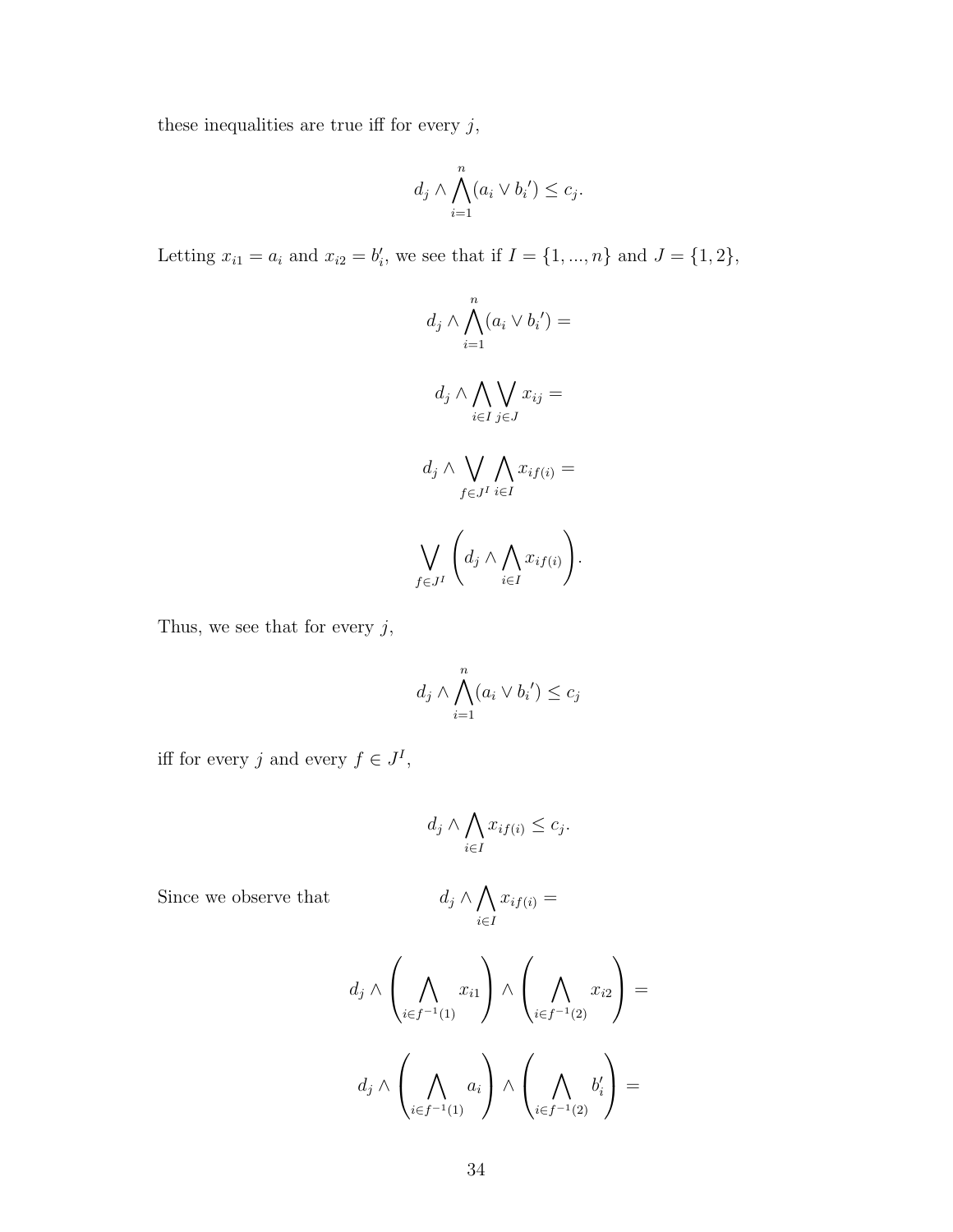$$
d_j \wedge \left(\bigwedge_{i \in f^{-1}(1)} a_i\right) \wedge \left(\bigvee_{i \in f^{-1}(2)} b_i\right)',
$$

these inequalities are true iff for every  $j = 1, ..., m$  and every  $f \in J<sup>I</sup>$ ,

$$
d_j \wedge \bigwedge_{i \in f^{-1}(1)} a_i \le c_j \vee \bigvee_{i \in f^{-1}(2)} b_i.
$$

This establishes the result.

 $\Box$ 

Therefore, by Lemma III.3.3, we obtain the following corollary.

Corollary III.4.2. Whenever the bounded, distributive lattice L is embedded into the Boolean algebra **B**, the subalgebra generated by L in **B** is the free object  $F(L)$  with respect to the forgetful functor.

#### III.5 Negative Cones Case

Lastly, we will show an analogous result in the case of the negative cones of  $\ell$ -groups. Recall that in this case,  $x \backslash y = x^{-1}y \land 1$  and  $y/x = yx^{-1} \land 1$ .

**Lemma III.5.1.** Let  $A \in \mathcal{LG}^-$ . Let  $a, b, c \in A$ . Then, the following equations (and their opposites) hold in A:

- $(1)$  b\bc = c
- $(2)$   $a(a\backslash b) = b \wedge a$
- (3)  $ab \c = b \c = a \c$
- (4)  $a\bcancel{b}c = (a\bcancel{b})(\bcancel{b}\acack{a})\bcancel{c}$
- (5)  $b/(a\backslash b) = b \vee a$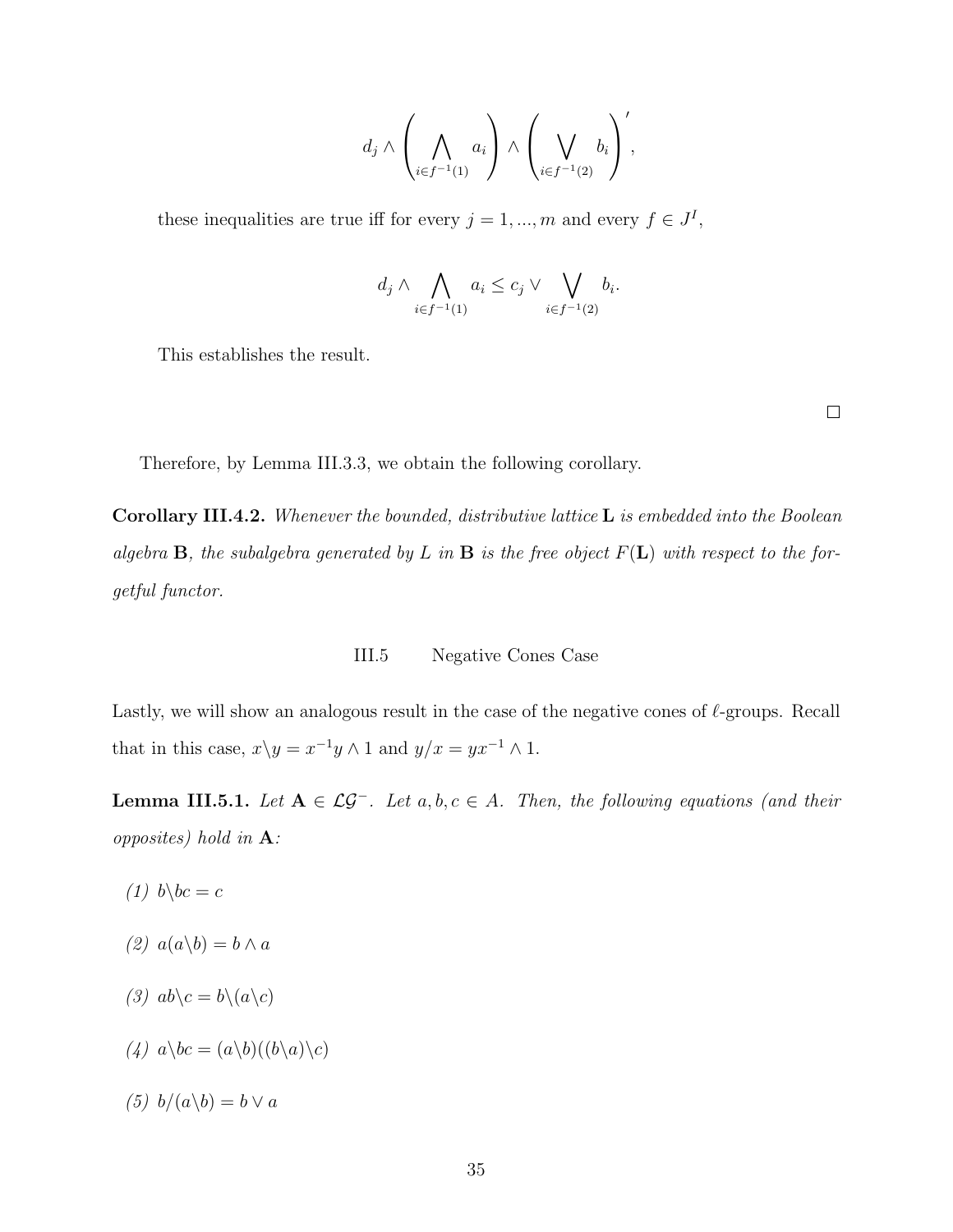Proof.

(1)  $b\bcce{b}^{-1}(bc) \wedge 1 = c \wedge 1 = c$ 

$$
(2) \ \ a(a\backslash b) = a(a^{-1}b \land e) = b \land a
$$

(3) 
$$
b \setminus (a \setminus c) = b \setminus (a^{-1}c \wedge 1) = b^{-1}(a^{-1}c \wedge 1) \wedge 1 = b^{-1}a^{-1}c \wedge b^{-1} \wedge 1 = b^{-1}a^{-1}c \wedge 1 = (ab)^{-1}c \wedge 1 = ab \setminus c
$$

(4) Observe that  $a(a\backslash b) = b \wedge a = a \wedge b = b(b\backslash a)$ . So,  $a(a\backslash b)((b\backslash a)\backslash c) = b(b\backslash a)((b\backslash a)\backslash c) \le$ bc. Thus,  $(a\backslash b)((b\backslash a)\backslash c) \leq a\backslash bc$ . For the other inequality, assume  $x \in A$  and  $ax \leq$ bc. Then, by integrality,  $ax \leq b$ , so  $x \leq a\backslash b$ . Letting  $y = (a\backslash b)\backslash x$ , we see that  $(a\backslash b)y = x \wedge (a\backslash b) = x$ . Thus,  $b(b\backslash a)y = a(a\backslash b)y = ax \le bc$ . This implies that  $(b\setminus a)y = b\setminus (b(b\setminus a)y) \leq b\setminus bc = c$ , so  $y \leq (b\setminus a)\setminus c$ , and  $x = (a\setminus b)y \leq (a\setminus b)((b\setminus a)\setminus c)$ . In particular, this implies that  $a\bcancel{\alpha\in (a\bcancel{\alpha})((b\caord{\alpha})\ccancel{\alpha})}$ , which yields the desired equation.

(5) 
$$
b/(a\backslash b) = b/(a^{-1}b\wedge 1) = b(a^{-1}b\wedge 1)^{-1}\wedge 1 = b(1\vee b^{-1}a)\wedge 1 = (b\vee a)\wedge 1 = b\vee a
$$
.

 $\Box$ 

**Lemma III.5.2.** For every pair  $(n, m)$  of positive integers, there exist m cone algebra terms  $f_1^{n,m}$  $f_1^{n,m},...,f_m^{n,m}$  (in  $n+m$  variables) such that for every  $\mathbf{A} \in \mathcal{LG}^-$  and  $a_1,...,a_n, b_1,...,b_m \in A$ ,  $a_1 \cdots a_n \backslash b_1 \cdots b_m = f_1^{n,m}$  $t_1^{n,m}(a_1, ..., a_n, b_1, ..., b_m) \cdot \cdot \cdot f_m^{n,m}(a_1, ..., a_n, b_1, ..., b_m).$ 

*Proof.* The proof will proceed by a double induction on n and m. For  $m = n = 1$ ,  $f_1^{1,1}$  $T_1^{1,1}(x_1,y_1) = x_1 \backslash y_1$ . Now, assume that the conclusion holds for the pair  $(k,1)$ . We wish to show that the conclusion holds for the pair  $(k + 1, 1)$ . Let  $f_1^{k+1,1}$  $x_1^{k+1,1}(x_1,...,x_k,x_{k+1},y_1) =$  $x_{k+1}\backslash f_1^{k,1}$  $a_1^{k,1}(x_1,...,x_k,y_1)$ . Let  $\mathbf{A} \in \mathcal{LG}^-$  and let  $a_1,...,a_{k+1},b_1 \in A$ . Then, by (3) in the previous lemma, we see that  $a_1 \cdots a_k a_{k+1} \backslash b_1 = a_{k+1} \backslash (a_1 \cdots a_k \backslash b_1) = a_{k+1} \backslash f_1^{k,1}$  $a_1^{k,1}(a_1,...,a_k,b_1)=$  $f_1^{k+1,1}$  $a_1^{k+1,1}(a_1,...,a_k,a_{k+1},b_1)$ . This shows that for every n, the pair  $(n,1)$  satisfies the conclusion.

Now, assume that for every n, the pair  $(n, p)$  satisfies the conclusion. First, we must show that the pair  $(1, p+1)$  satisfies the conclusion. For  $i = 1, ..., p$ , let  $f_i^{1,p+1}$  $y_i^{1,p+1}(x_1,y_1,...,y_p,y_{p+1}) =$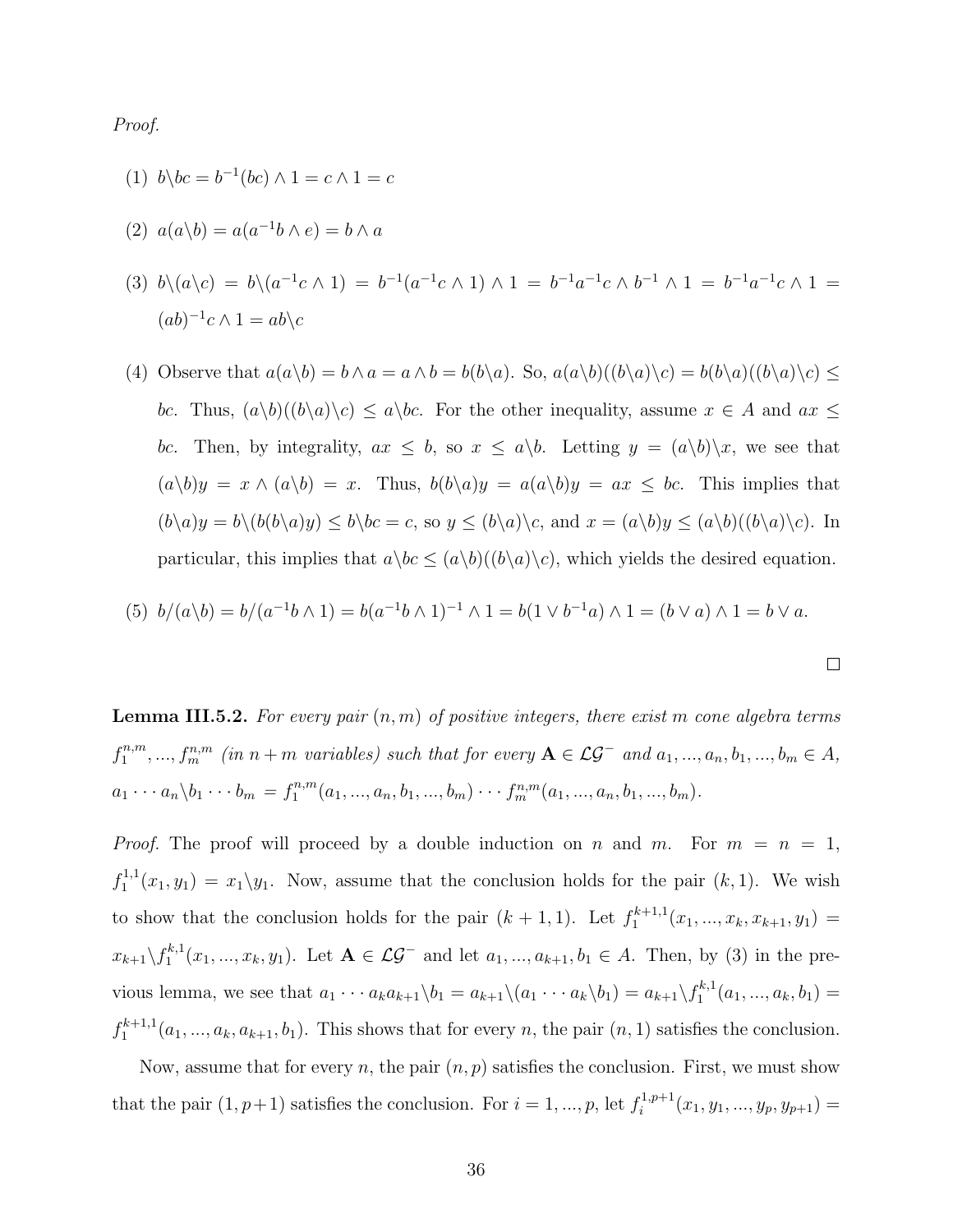$f_i^{1,p}$  $i_1^{1,p}(x_1, y_1, ..., y_p)$ . Also, let  $f_{p+1}^{1,p+1}(x_1, y_1, ..., y_p, y_{p+1}) = f_1^{p,1}$  $\mathcal{L}_1^{p,1}(y_1,...,y_p,x_1)\backslash y_{p+1}$ . Let  $\mathbf{A}\in\mathcal{LG}^$ and  $a_1, b_1, ..., b_{p+1} \in A$ . Then, by (4) of the previous lemma,

$$
a_1 \backslash b_1 \cdots b_p b_{p+1} =
$$
  
\n
$$
(a_1 \backslash b_1 \cdots b_p)((b_1 \cdots b_p \backslash a_1) \backslash b_{p+1}) =
$$
  
\n
$$
f_1^{1,p}(a_1, b_1, ..., b_p) \cdots f_p^{1,p}(a_1, b_1, ..., b_p)(f_1^{p,1}(b_1, ..., b_p, a_1) \backslash b_{p+1}) =
$$
  
\n
$$
f_1^{1,p+1}(a_1, b_1, ..., b_p, b_{p+1}) \cdots f_p^{1,p+1}(a_1, b_1, ..., b_p, b_{p+1}) f_{p+1}^{1,p+1}(a_1, b_1, ..., b_p, b_{p+1}),
$$

which yields the conclusion of the lemma for the pair  $(1, p + 1)$ .

Now, assume that the pair  $(k, p+1)$  satisfies the conclusion of the lemma. We wish to show that the pair  $(k+1, p+1)$  does as well. For  $i = 1, ..., p+1$ , let  $t_i = f_i^{k, p+1}$  $x_i^{k,p+1}(x_1, ..., x_k, y_1, ..., y_{p+1}).$ Now, for  $j = 1, ..., p + 1$ , let  $f_j^{k+1,p+1}$  $j_j^{k+1,p+1}(x_1, ..., x_k, x_{k+1}, y_1, ..., y_{p+1}) = f_j^{1,p+1}$  $j_j^{t,p+1}(x_{k+1}, t_1, ..., t_{p+1}).$ Now, let  $A \in \mathcal{LG}^-$  and let  $a_1, ..., a_{k+1}, b_1, ..., b_{p+1} \in A$ . Then, by (3) of the previous lemma,

$$
a_1 \cdots a_k a_{k+1} \backslash b_1 \cdots b_{p+1} =
$$
  
\n
$$
a_{k+1} \backslash (a_1 \cdots a_k \backslash b_1 \cdots b_{p+1}) =
$$
  
\n
$$
a_{k+1} \backslash f_1^{k, p+1}(a_1, ..., a_k, b_1, ..., b_{p+1}) \cdots f_{p+1}^{k, p+1}(a_1, ..., a_k, b_1, ..., b_{p+1}) =
$$
  
\n
$$
f_1^{1, p+1}(a_{k+1}, t_1, ..., t_{p+1}) \cdots f_{p+1}^{1, p+1}(a_{k+1}, t_1, ..., t_{p+1}) =
$$
  
\n
$$
f_1^{k+1, p+1}(a_1, ..., a_k, a_{k+1}, b_1, ..., b_{p+1}) \cdots f_{p+1}^{k+1, p+1}(a_1, ..., a_k, a_{k+1}, b_1, ..., b_{p+1}),
$$

which yields the conclusion of the lemma for the pair  $(k + 1, p + 1)$ .

Note that it is also possible to rewrite a left residual of products as a product of terms that each only involve the left residual.

 $\Box$ 

**Lemma III.5.3.** If C generates a negative cone of an  $\ell$ -group A, then every element of A has the form  $a_1 \cdots a_n$ , for some  $a_1, ..., a_n \in C$ .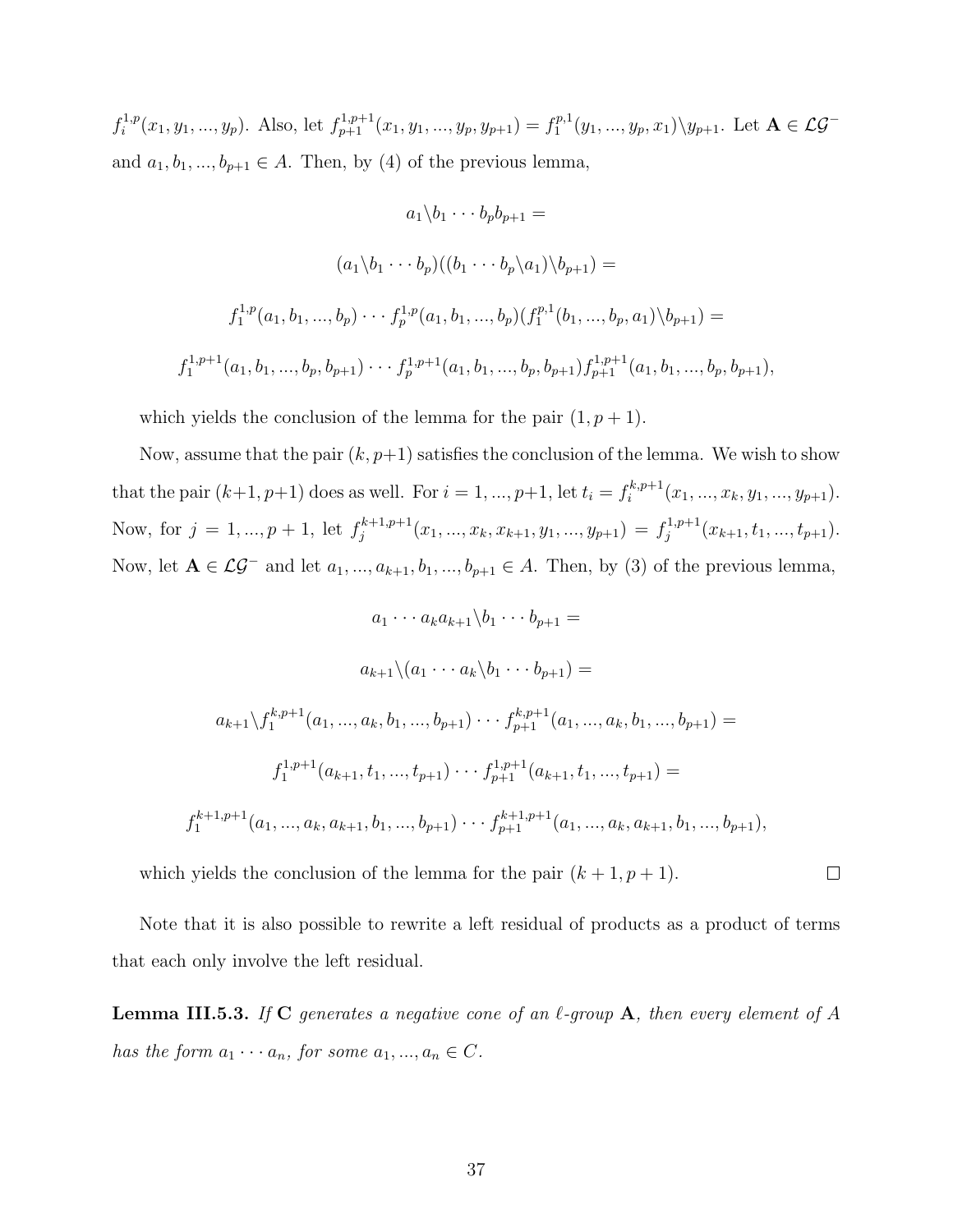*Proof.* We need to show that the set  $S = \{a_1 \cdots a_n | a_1, ..., a_n \in C\}$  is a subalgebra of **A**. Clearly, S is a submonoid of A. Also, since  $a(a\backslash b) = b \wedge a$  and  $b/(a\backslash b) = b \vee a$ , it only remains to show that  $S$  is closed under the division operations, but this follows from Lemma  $\Box$ III.5.2 and the fact that  $C$  is a cone subalgebra of  $A$ .

**Lemma III.5.4.** Let  $A \in \mathcal{LG}^-$ . Then,  $a_1 \cdots a_n \leq b_1 \cdots b_m$  iff each  $f_i^{n,m}$  $a_i^{n,m}(a_1, ..., a_n, b_1, ..., b_m) =$ 1, for  $i = 1, ..., m$ .

*Proof.* We see that  $a_1 \cdots a_n \le b_1 \cdots b_m$  iff  $a_1 \cdots a_n \backslash b_1 \cdots b_m = 1$ . By Lemma III.5.2, this is equivalent to  $f_1^{n,m}$  $t_1^{n,m}(a_1,...,a_n,b_1,...,b_m)\cdots t_m^{n,m}(a_1,...,a_n,b_1,...,b_m) = 1$ . But this product is equal to 1 if and only if each factor equals 1, which completes the proof.  $\Box$ 

Therefore, Lemmas III.3.3, III.5.3, and III.5.4 imply the following corollary.

**Corollary III.5.5.** Whenever the cone algebra  $C$  is embedded into the negative cone of an  $\ell$ -group A, the subalgebra generated by C in A is the free object  $F(\mathbf{C})$  with respect to the forgetful functor.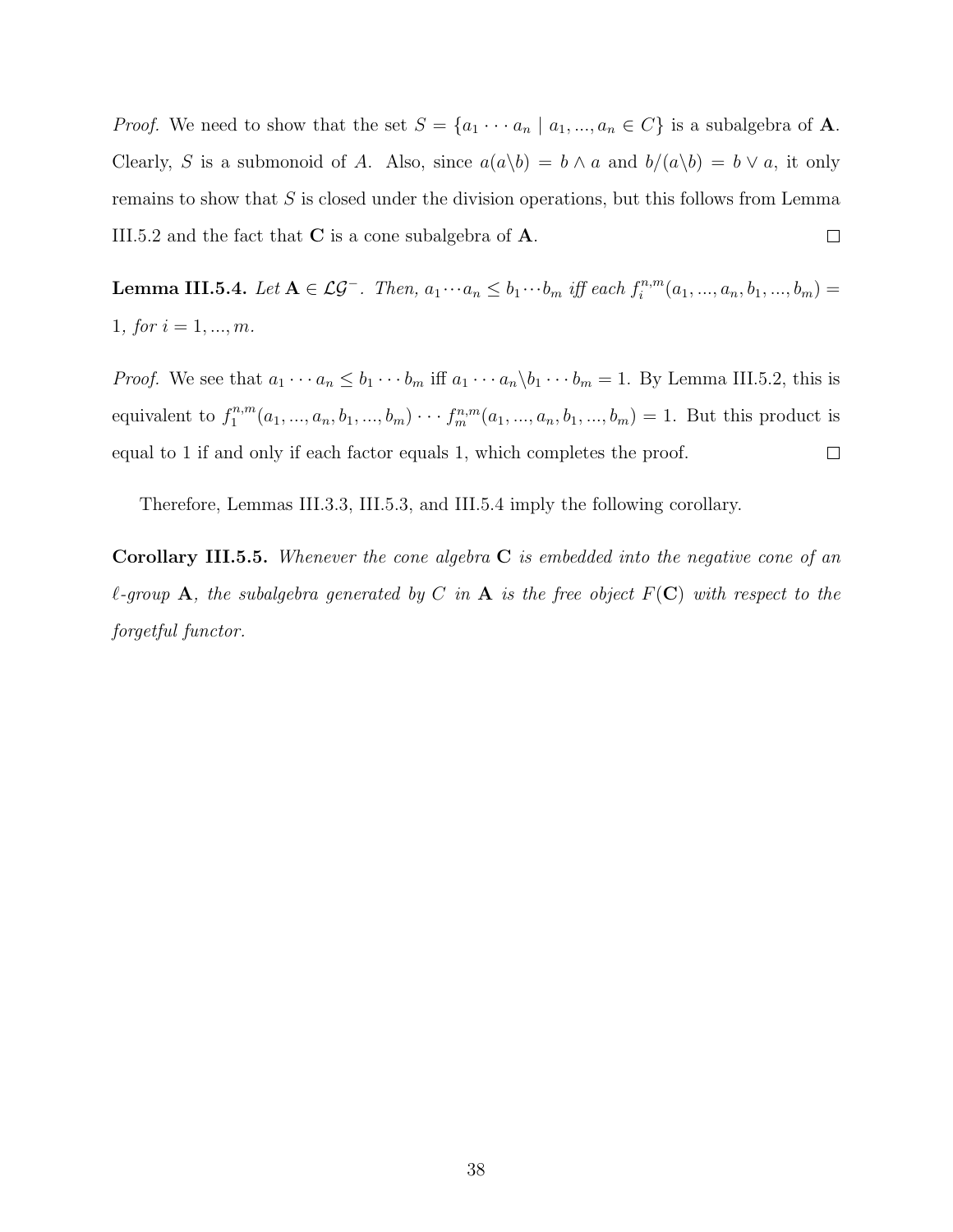## CHAPTER IV

# MAIN RESULTS ABOUT MODAL IMAGE FUNCTORS

The main purpose of this chapter is to restrict the nuclear and conuclear image functors to produce categorical equivalences. In the first section, we will actually construct the free objects with respect to these functors.

# IV.1 Constructions

Observe that since the images of modal residuated lattices are residuated lattices as well as subreducts (in the appropriate language), Lemma III.1.2 gives us the following.

Lemma IV.1.1. We have the following:

- (1) If  $\langle \mathbf{B}, \sigma \rangle$  is a Boolean algebra with a conucleus, then  $\mathbf{B}_{\sigma}$  is a Heyting algebra.
- (2) If  $\langle G, \sigma \rangle$  is an Abelian  $\ell$ -group with a conucleus, then  $G_{\sigma}$  is a commutative, cancellative residuated lattice.
- (3) If  $\langle \mathbf{A}, \gamma \rangle$  is a negative cone of an  $\ell$ -group with a nucleus, then  $\mathbf{A}_{\gamma}$  is an integral GMV algebra.

As usual, showing the converse of the previous lemma is much more complicated. We not only want to show that these latter varieties are precisely the classes of images of the former ones, but also that they can be recovered in a very specific way. To explain this in the Boolean algebras case, consider Figure IV.1 below, where  $\Gamma$  is the conuclear image functor, G and H are the appropriate forgetful functors, and  $F$  is the left adjoint of  $G$ .

Given a Heyting algebra **A**, we wish to construct  $\Sigma(A)$  such that  $\Gamma(\Sigma(A)) = A$  and  $H(\Sigma(\mathbf{A})) = F(G(\mathbf{A}))$ . That is, we want **A** to be the conuclear image of an interior algebra whose underlying Boolean algebra is  $F(G(A))$ . We will now show how to achieve such a  $\Sigma$ . First, we will need the following lemma.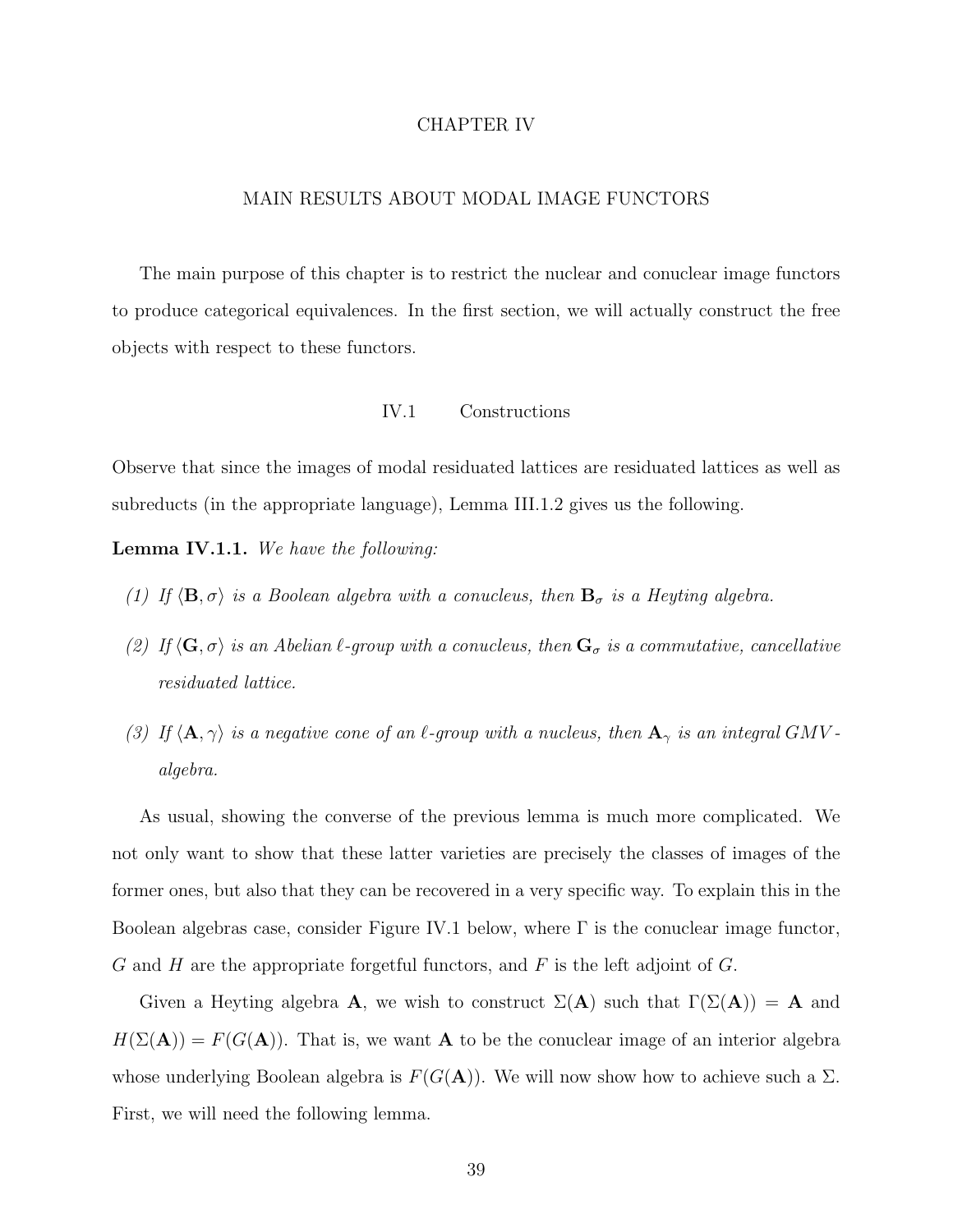

**Figure IV.1:** Free objects with respect to the forgetful and conuclear image functors

Lemma IV.1.2. We have the following:

- (1) Let  $\langle \mathbf{B}, \sigma \rangle$  be a Boolean algebra with a conucleus. For  $a_i, b_i \in \sigma[B], \sigma(\bigwedge^n B)$  $i=1$  $(a_i \vee b'_i)) =$  $\bigwedge^n$  $i=1$  $(b_i \rightarrow_\sigma a_i).$
- (2) Let  $\langle G, \sigma \rangle$  be an Abelian  $\ell$ -group with a conucleus. For  $a, b \in \sigma[G], \sigma(a^{-1}b) = a \rightarrow_{\sigma} b$ .
- (3) Let  $\langle \mathbf{A}, \gamma \rangle$  be a negative cone of an  $\ell$ -group with a nucleus. For  $a_1, ..., a_n \in \gamma[A],$  $\gamma(a_1 \cdots a_n) = a_1 \circ_{\gamma} \cdots \circ_{\gamma} a_n.$

## Proof.

- (1) By the correspondence between conuclei and interior retracts (Proposition II.3.6), we need to show that  $\bigwedge^n$  $i=1$  $(b_i \rightarrow_\sigma a_i)$  is the greatest element in  $\sigma[B]$  that is less than or equal to  $\bigwedge^n$  $i=1$  $(a_i \vee b_i')$ . First, it is clear that  $\bigwedge^n$  $i=1$  $(b_i \rightarrow_\sigma a_i) \leq \bigwedge^n$  $i=1$  $(a_i \vee b_i')$ , since for  $i = 1, ..., n, b_i \wedge (b_i \rightarrow_\sigma a_i) \le a_i$ , so  $b_i \rightarrow_\sigma a_i \le a_i \vee b'_i$ . Now, let  $z \in \sigma[B]$  be such that  $z \leq \bigwedge^n$  $i=1$  $(a_i \vee b'_i)$ . Then, for every  $i, z \leq a_i \vee b'_i$ , so  $b_i \wedge z \leq a_i$ . Since  $z \in \sigma[B]$ ,  $z \leq b_i \rightarrow_\sigma a_i$ . So,  $z \leq \bigwedge^n$  $i=1$  $(b_i \rightarrow_\sigma a_i).$
- (2) This follows from the definition of  $\rightarrow_{\sigma}$  in conuclear images of  $\ell$ -groups.
- (3) Similar to (1), we need to show that  $a_1 \circ_{\gamma} \cdots \circ_{\gamma} a_n$  is the least element in  $\gamma[A]$  that is greater than or equal to  $a_1 \cdots a_n$ . First, since for  $x, y \in \gamma[A]$ ,  $xy \leq \gamma(xy) = x \circ_{\gamma} y$ , a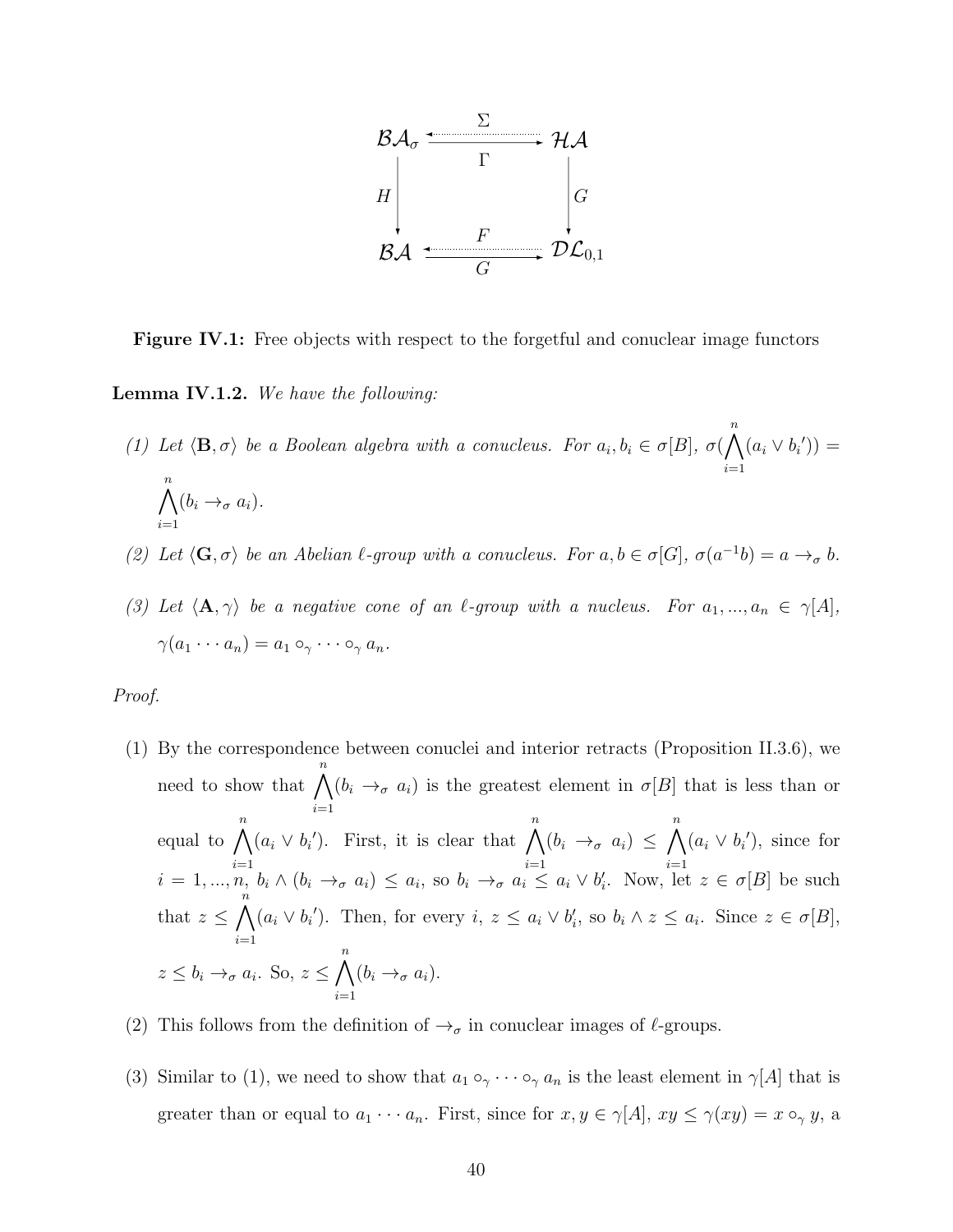simple induction argument shows that  $a_1 \cdots a_n \le a_1 \circ_{\gamma} \cdots \circ_{\gamma} a_n$ . Now, suppose  $a_1 \cdots a_n \le z$ , for  $z \in \gamma[A]$ . By the residuation law for **A**, we see that  $a_n \leq a_{n-1} \setminus (\cdots (a_2 \setminus (a_1 \setminus z)) \cdots)$ . Since  $\mathbf{A}_{\gamma}$  is a  $\{\setminus, \square\}$ -subreduct of  $\mathbf{A}_{\gamma}$ , this inequality holds in  $\mathbf{A}_{\gamma}$  as well. Thus, the residuated law for  $\mathbf{A}_{\gamma}$  implies that  $a_1 \circ_{\gamma} \cdots \circ_{\gamma} a_n \leq z$ .

 $\Box$ 

Since the previous lemma involved taking the image of the representative terms in all three cases, we see that if we are going to recover the original residuated lattice from a modal operator on its free object with respect to the forgetful functors, the only choice is to define the modal operator as above. It only remains to show that these modal operators are well-defined, and that the image is precisely the original residuated lattice.

Let **L** be a commutative, cancellative residuated lattice. Consider the  $\{\vee, \cdot, 1\}$ -reduct **L** of **L**, which is in  $JCM$ . By Lemma III.1.2 (2), we can construct the free object  $F(\mathbf{L}) \in \mathcal{A}$ . We wish to show that  $\sigma_{\mathbf{L}}(a^{-1}b) = a \rightarrow_{\mathbf{L}} b$  is a well-defined conucleus on  $F(\bar{\mathbf{L}})$  whose image is **L**. To that end, let  $a, b, c, d \in L$ . Assume  $a^{-1}b = c^{-1}d$ . Then, since  $bc = ad$ ,  $a \to b =$  $ac \rightarrow bc = ac \rightarrow ad = c \rightarrow d$ . The next lemma completes the proof.

**Lemma IV.1.3.** Let  $L \in \mathcal{C}\mathcal{C}an\mathcal{RL}$ . Let  $F(L)$  and  $\sigma_L$  be defined as above.

- (1)  $\langle \mathbf{F}(\bar{\mathbf{L}}), \sigma_{\mathbf{L}} \rangle \in \mathcal{A}_{\sigma}$
- (2)  $\mathbf{F}(\mathbf{L})_{\sigma_{\mathbf{L}}} = \mathbf{L}$  (as residuated lattices).

#### Proof.

(1) We need to show that  $\sigma_{\mathbf{L}}$  is in fact a conucleus on  $\mathbf{F}(\bar{\mathbf{L}})$ . Since  $a(a \to b) \leq b$ , we see that  $\sigma_{\mathbf{L}}(a^{-1}b) = a \to b \le a^{-1}b$ . Also, observe that  $\sigma_{\mathbf{L}}(\sigma_{\mathbf{L}}(a^{-1}b)) = \sigma_{\mathbf{L}}(a \to b) =$  $\sigma_{\mathbf{L}}(1^{-1}(a \to b)) = 1 \to (a \to b) = a \to b = \sigma_{\mathbf{L}}(a^{-1}b)$ . Now, assume that  $a^{-1}b \leq c^{-1}d$ . Then,  $bc \leq ad$ , so  $\sigma_{\mathbf{L}}(a^{-1}b) = a \rightarrow b = ac \rightarrow bc \leq ac \rightarrow ad = c \rightarrow d = \sigma_{\mathbf{L}}(c^{-1}d)$ . Clearly,  $\sigma_{\mathbf{L}}(1) = 1$ . It only remains to show that  $\sigma_{\mathbf{L}}(a^{-1}b)\sigma_{\mathbf{L}}(c^{-1}d) \leq \sigma_{\mathbf{L}}(a^{-1}bc^{-1}d)$ .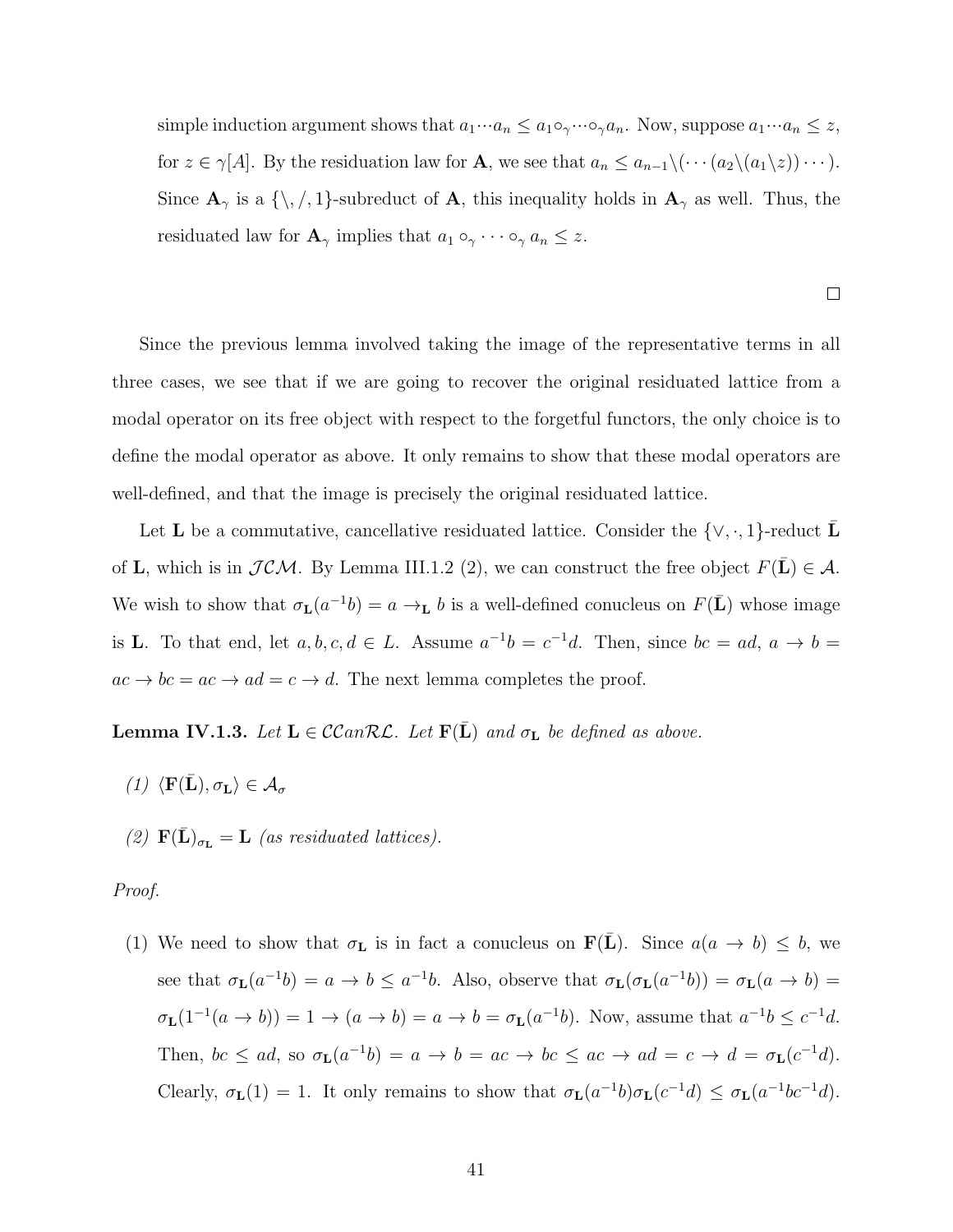Since  $ac(a \to b)(c \to d) = a(a \to b)c(c \to d) \le bd$ ,  $(a \to b)(c \to d) \le ac \to bd$ , which completes the proof.

(2) Since the underlying set of  $\mathbf{F}(\bar{\mathbf{L}})_{\sigma_{\mathbf{L}}}$  is L, it only remains to be shown that all of the operations of  $\mathbf{F}(\bar{\mathbf{L}})_{\sigma_{\mathbf{L}}}$  and  $\mathbf{L}$  are identical. Recall that the join and monoid operations of  $\mathbf{F}(\bar{\mathbf{L}})_{\sigma_{\mathbf{L}}}$  are the same as those of  $\mathbf{F}(\bar{\mathbf{L}})$  as well as those of **L**. Thus, we need to show that for every  $a, b \in L$ ,  $a \wedge_{\mathbf{L}} b = \sigma_{\mathbf{L}}(a \wedge b)$  and  $a \to_{\mathbf{L}} b = \sigma_{\mathbf{L}}(a^{-1}b)$ . This latter one is clear since this is how we defined  $\sigma_{\mathbf{L}}$ .

Now, let  $a, b \in L$ . Then, since  $\sigma_{\mathbf{L}}(a \wedge b) \leq a \wedge b$ , we see that  $\sigma_{\mathbf{L}}(a \wedge b)$  is a lower bound of a and b. Assume  $c \in L$  is a lower bound of a and b. Then,  $c \le a \wedge b$ , so  $c = \sigma_{\mathbf{L}}(c) \leq \sigma_{\mathbf{L}}(a \wedge b)$ . This shows that  $\sigma_{\mathbf{L}}(a \wedge b) = a \wedge_{\mathbf{L}} b$ . This completes the proof that  $\mathbf{F}(\mathbf{L})_{\sigma_{\mathbf{L}}} = \mathbf{L}$  (as residuated lattices).

 $\Box$ 

Let **A** be a Heyting algebra. Consider the  $\{\wedge, \vee, 0, 1\}$ -reduct **A** of **A**, which is in  $\mathcal{DL}_{0,1}$ . By Lemma III.1.2 (1), we can construct the free object  $F(\bar{\mathbf{A}}) \in \mathcal{BA}$ . We wish to show that σ<sub>A</sub> $(\bigwedge^n$  $i=1$  $(a_i \vee b'_i)) = \bigwedge^{n}$  $i=1$  $(b_i \rightarrow_A a_i)$  is a well-defined conucleus on  $F(\bar{A})$  whose image is A.

**Lemma IV.1.4.** Let  $A \in \mathcal{H}A$ . Let  $F(\overline{A})$  and  $\sigma_A$  be defined as above.

$$
(1) \langle \mathbf{F}(\bar{\mathbf{A}}), \sigma_{\mathbf{A}} \rangle \in \mathcal{BA}_{\sigma}
$$

(2)  $\mathbf{F}(\bar{\mathbf{A}})_{\sigma_{\mathbf{A}}} = \mathbf{A}$  (as Heyting algebras).

#### Proof.

(1) By Proposition II.3.6, such a conucleus exists iff **A** is an interior retract of  $F(A)$ . By construction, A is a subposet and a submonoid of  $F(A)$  (remembering that the multiplication of a Boolean algebra is just the meet). It remains to show that for every  $x \in F(\bar{\mathbf{A}})$ , the set  $\{z \in A \mid z \leq x\}$  has a greatest element.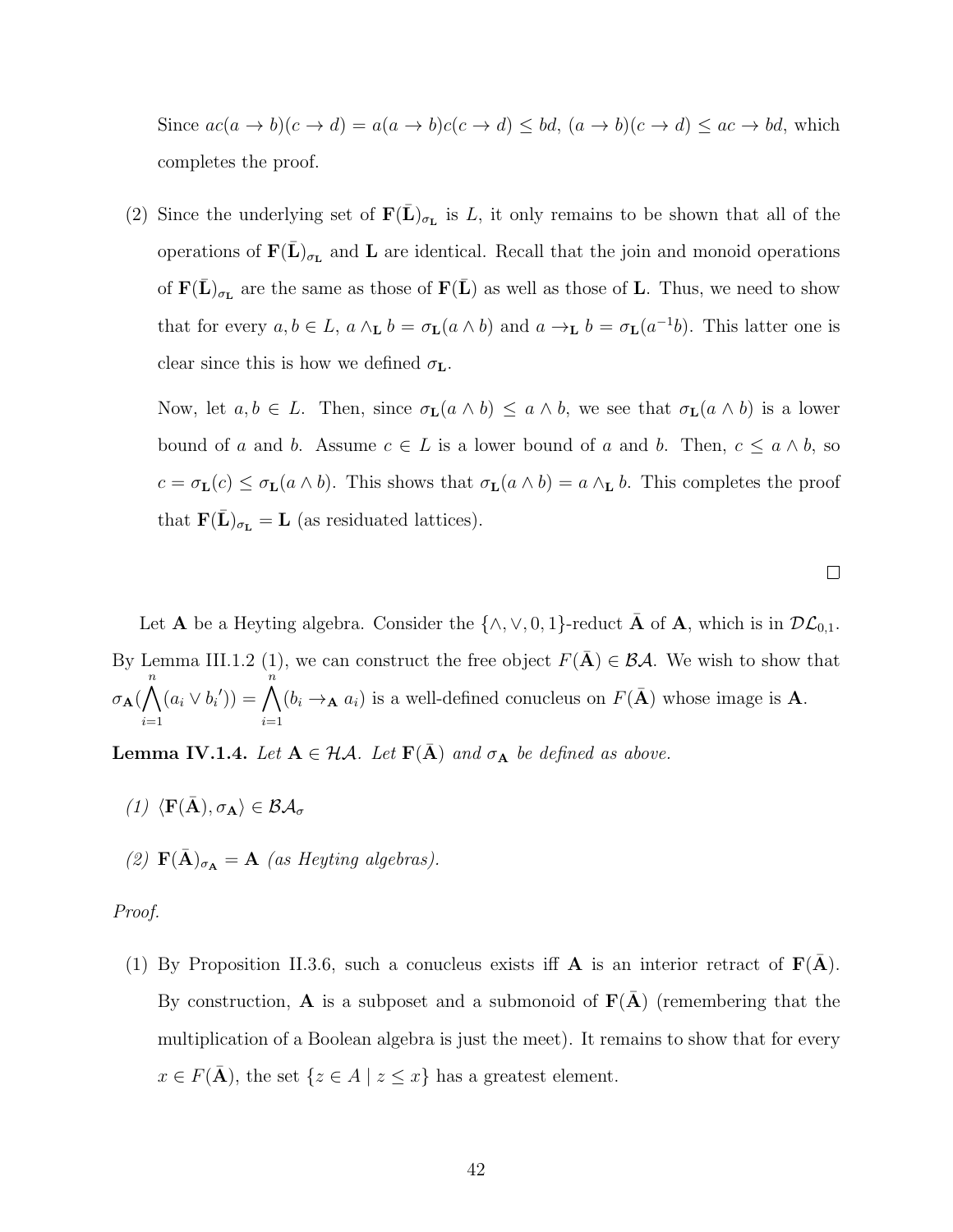Let  $x \in F(\bar{\mathbf{A}})$ . Then,  $x = \bigwedge^n$  $i=1$  $(a_i \vee b'_i)$ , for some  $a_1, ..., a_n, b_1, ..., b_n \in A$ . Consider  $y = \bigwedge^n (b_i \to a_i)$ . For  $i = 1, ..., n$ ,  $b_i \wedge (b_i \to a_i) \le a_i$ , so  $b_i \to a_i \le a_i \vee b'_i$ . Thus,  $y \in \{z \in A \mid z \leq x\}$ . Now, let  $z \in A$  such that  $z \leq x$ . Then, for every  $i, z \leq a_i \vee b'_i$ , so  $b_i \wedge z \leq a_i$ . Since  $z \in A$ ,  $z \leq b_i \rightarrow a_i$ . So,  $z \leq y$ . Therefore, y is the greatest element in  $\{z \in A \mid z \leq x\}$ . This implies that **A** is an interior retract of **F(A**), whose corresponding conucleus is  $\sigma_{\mathbf{A}}$ .

(2) Since  $\sigma_{\mathbf{A}}[F(\bar{\mathbf{A}})] = A$  and both **A** and  $\sigma_{\mathbf{A}}[F(\bar{\mathbf{A}})]$  are  $\{0,1\}$ -sublattices of  $F(\bar{\mathbf{A}})$ , they must be equal (as bounded distributive lattices). Lastly, for  $x, y \in A$ ,  $x \to_{\sigma} y =$  $\sigma_{\mathbf{A}}(y \vee x') = x \rightarrow_{\mathbf{A}} y.$ 

 $\Box$ 

Let **A** be an integral GMV-algebra. Consider the  $\{\,\,\ldotp\,\,,\,\,\,\ldotp\,\}$ -reduct  $\bar{\mathbf{A}}$  of  $\mathbf{A}$ , which is in CA. By Lemma III.1.2 (3), we can construct the free object  $F(\bar{A}) \in \mathcal{LG}^-$ . We wish to show that  $\gamma_{\mathbf{A}}(a_1 \cdots a_n) = a_1 \circ_{\mathbf{A}} \cdots \circ_{\mathbf{A}} a_n$  is a well-defined nucleus on  $F(\bar{\mathbf{A}})$  whose image is **A**.

**Lemma IV.1.5.** Let  $A \in \mathcal{I} \mathcal{G} \mathcal{M} \mathcal{V}$ . Let  $F(\bar{A})$  and  $\gamma_A$  be defined as above.

(1)  $\langle \mathbf{F}(\bar{\mathbf{A}}), \gamma_{\mathbf{A}} \rangle \in \mathcal{LG}_{\gamma}^{-1}$ (2)  $\mathbf{F}(\bar{\mathbf{A}})_{\gamma_{\mathbf{A}}} = \mathbf{A}$  (as GMV-algebras).

#### Proof.

(1) By Proposition II.3.13, we need to show that **A** is a closure retract of  $F(A)$ . Certainly, **A** is a subposet of  $F(\overline{A})$ . Given  $x \in F(\overline{A})$  and  $y \in A$ , there exists  $b_1, ..., b_n \in A$ such that  $x = b_1 \cdots b_n$ . So,  $x \backslash y = b_1 \cdots b_n \backslash y = b_n \backslash (\cdots (b_1 \backslash y) \cdots) \in A$ . Similarly,  $y/x \in A$ . It only remains to show that for every  $x \in F(A)$ , there exists a least element  $y \in A$  that is greater than or equal to x. If  $x = b_1 \cdots b_n$ , consider  $y = b_1 \circ_A \cdots \circ_A b_n$ . Since  $d \leq c \cdot \mathsf{A} d$ , we see that  $cd \leq c \cdot \mathsf{A} d$ . A simple induction argument shows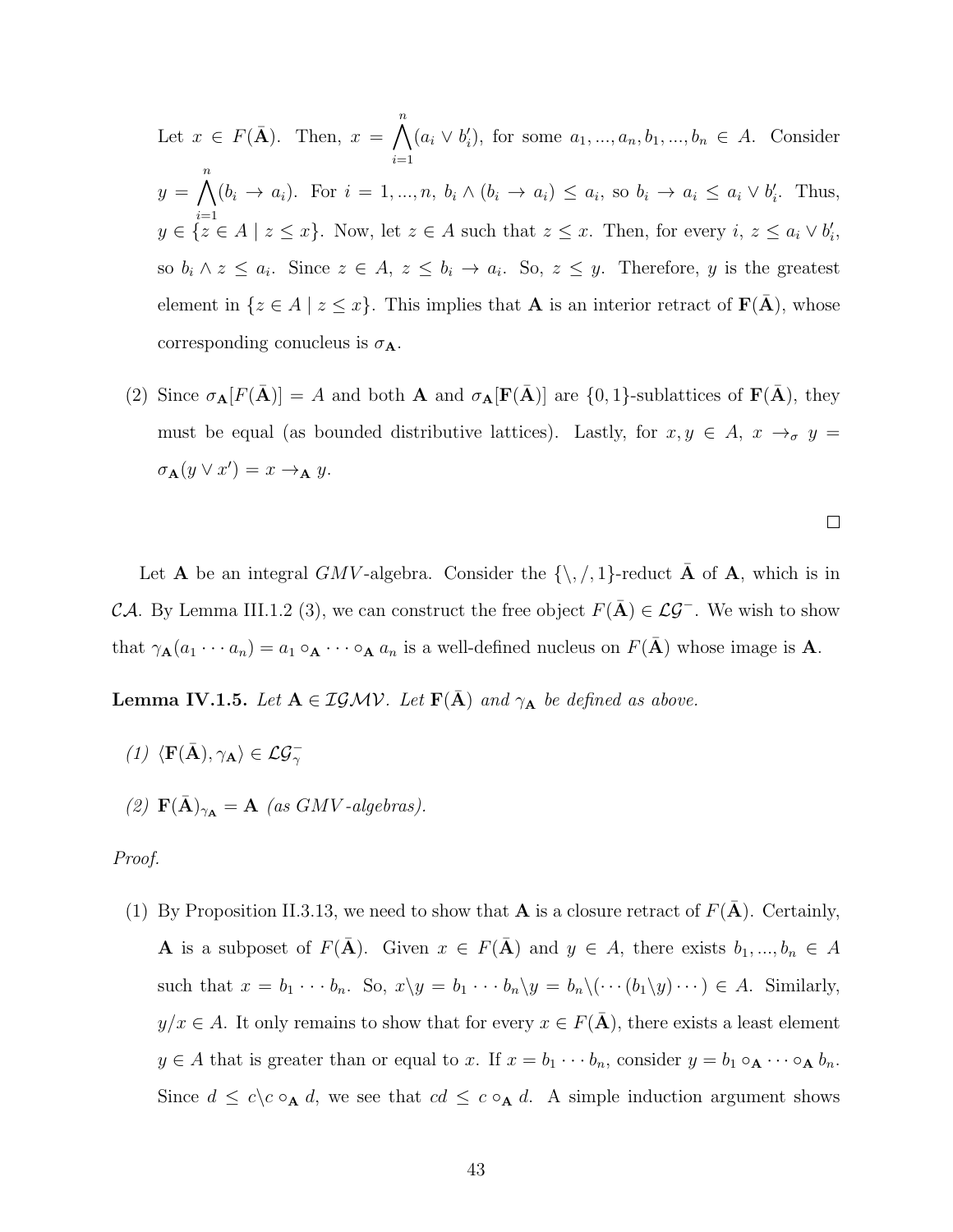that  $b_1 \cdots b_n \leq b_1 \circ_A \cdots \circ_A b_n$ . Now, assume that  $b_1 \cdots b_n \leq z$ , for  $z \in A$ . Then,  $b_n \leq b_{n-1} \setminus (\cdots (b_2 \setminus (b_1 \setminus z)) \cdots)$ . Since **A** is a  $\{\setminus, \setminus, 1\}$ -subreduct of  $F(\bar{\mathbf{A}})$ , this inequality holds in **A** as well. Thus, the residuated law for **A** implies that  $b_1 \circ_{\mathbf{A}} \cdots \circ_{\mathbf{A}} b_n \leq z$ , which completes the proof.

(2) Since  $\gamma_{\mathbf{A}}[F(\bar{\mathbf{A}})] = A$  and both  $\mathbf{A}$  and  $\gamma_{\mathbf{A}}[F(\bar{\mathbf{A}})]$  are  $\{\setminus, \setminus, 1\}$ -subreducts of  $F(\bar{\mathbf{A}})$ , it only remains to show that the multiplication and lattice operations are the same. Certainly,  $x \circ_{\gamma} y = \gamma(xy) = x \circ_{\mathbf{A}} y$ , for  $x, y \in A$ . Now, since  $\gamma_{\mathbf{A}}(x \wedge y) \leq \gamma_{\mathbf{A}}(x) = x$ , we see that  $\gamma_{\mathbf{A}}(x \wedge y)$  is a lower bound of x and y. If  $z \in A$  is a lower bound of x and y, then  $x \wedge y \leq z$ , so  $\gamma_{\mathbf{A}}(x \wedge y) \leq \gamma_{\mathbf{A}}(z) = z$ . Thus,  $\gamma_{\mathbf{A}}(x \wedge y) = x \wedge_{\mathbf{A}} y$ . Similarly,  $\gamma_{\mathbf{A}}(x \vee y) = x \vee_{\mathbf{A}} y.$ 

 $\Box$ 

The preceding constructions imply the following proposition.

Proposition IV.1.6. We have the following:

- (1) The class of images of Boolean algebras with conuclei is precisely the variety of Heyting algebras.
- (2) The class of images of Abelian  $\ell$ -groups with conuclei is precisely the variety of commutative, cancellative residuated lattices.
- (3) The class of images of negative cones of  $\ell$ -groups with nuclei is precisely the variety of integral GMV -algebras.

## IV.2 Categorical Equivalences

Now, we can turn our attention to the modal image functors. Specifically, we consider  $\Gamma_1: \mathcal{BA}_{\sigma} \to \mathcal{HA}, \Gamma_2: \mathcal{A}_{\sigma} \to \mathcal{CCanRL}, \text{ and } \Gamma_3: \mathcal{LG}_{\gamma} \to \mathcal{IGMV}.$  In this section, we will show that the previously constructed modal residuated lattices are in fact the free objects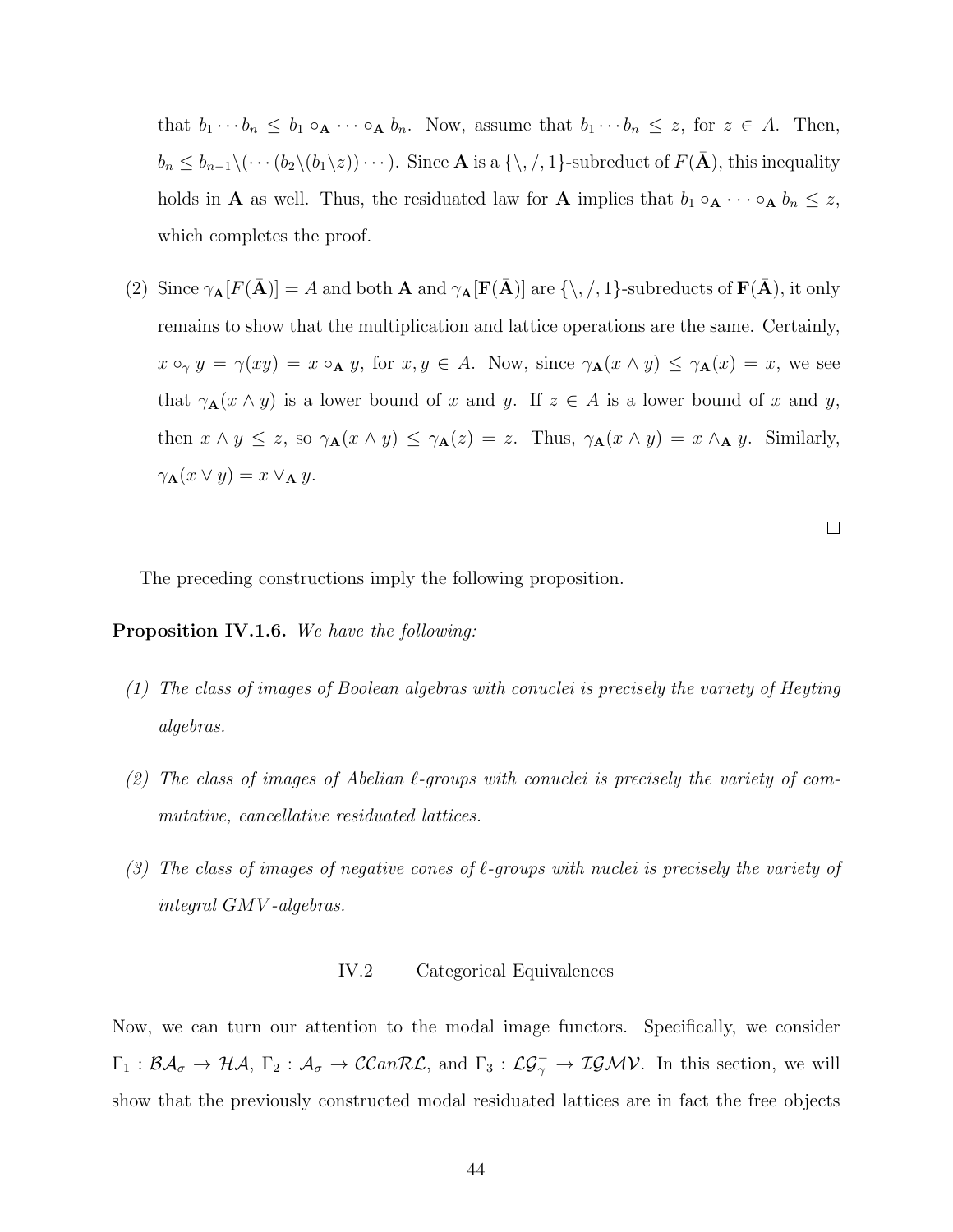with respect to these functors. Observe that all of the defined modal operators are given by sending a residuated lattice term computed in  $F(A)$  to the same term computed in A. In fact, these terms are precisely the representability terms from the reduct chapter. Let  $\Sigma(A) = \langle F(\mathbf{A}), \delta_{\mathbf{A}} \rangle$  be these free objects with their defined modal operator. In the following theorem, V is  $\mathcal{BA}_{\sigma}$ ,  $\mathcal{A}_{\sigma}$ , or  $\mathcal{LG}_{\gamma}^{-}$ , W is the corresponding class of images, and  $\bar{\mathcal{W}}$  is the corresponding class of reducts.

**Theorem IV.2.1.** All three of the functors  $\Gamma_1$ ,  $\Gamma_2$ , and  $\Gamma_3$  have left adjoints:

- (1) For  $A \in \mathcal{HA}$ ,  $\Sigma_1(A) \in \mathcal{BA}_{\sigma}$  is the free object over A with respect to  $\Gamma_1$ .
- (2) For  $A \in \mathcal{C}\mathcal{C}\mathit{anR}\mathcal{L}$ ,  $\Sigma_2(A) \in \mathcal{A}_{\sigma}$  is the free object over  $A$  with respect to  $\Gamma_2$ .
- (3) For  $A \in \mathcal{IGMV}$ ,  $\Sigma_3(A) \in \mathcal{LG}^-_{\gamma}$  is the free object over A with respect to  $\Gamma_3$ .

*Proof.* Since  $\Gamma(\Sigma(\mathbf{A})) = \mathbf{A}$ , we need to show that for any  $\langle \mathbf{B}, \epsilon \rangle \in \mathcal{V}$  and any W-homomorphism  $f: \mathbf{A} \to \mathbf{B}_{\epsilon}$ , there exists a unique V-homomorphism  $\bar{f}: \Sigma(\mathbf{A}) \to \langle \mathbf{B}, \epsilon \rangle$  such that  $\bar{f}$  extends f. Since  $B_{\epsilon}$  is a  $\bar{W}$ -subreduct of B, we can view f as a  $\bar{W}$ -homomorphism from  $\bar{A}$  into  $\bar{B}$ . By the freeness of  $F(A)$ , there exists a unique homomorphism  $\bar{f}: F(A) \to \mathbf{B}$  that extends f. In order to prove that this  $\bar{f}$  is a V-homomorphism, we need to show that for any  $x \in F(A)$ ,  $\bar{f}(\delta_{\mathbf{A}}(x)) = \epsilon(\bar{f}(x)).$ 

To this end, for any  $x \in F(\mathbf{A})$ , there exists  $a_1, ..., a_n \in A$  such that  $x = t^{F(\mathbf{A})}(a_1, ..., a_n)$ , where  $t$  is one of the appropriate representability terms. Thus,

$$
\bar{f}(\delta_{\mathbf{A}}(x)) =
$$
\n
$$
\bar{f}(\delta_{\mathbf{A}}(t^{F(\mathbf{A})}(a_1, ..., a_n))) =
$$
\n
$$
\bar{f}(t^{\mathbf{A}}(a_1, ..., a_n)) =
$$
\n
$$
f(t^{\mathbf{A}}(a_1, ..., a_n)) =
$$
\n
$$
t^{\mathbf{B}_{\epsilon}}(f(a_1), ..., f(a_n)) =
$$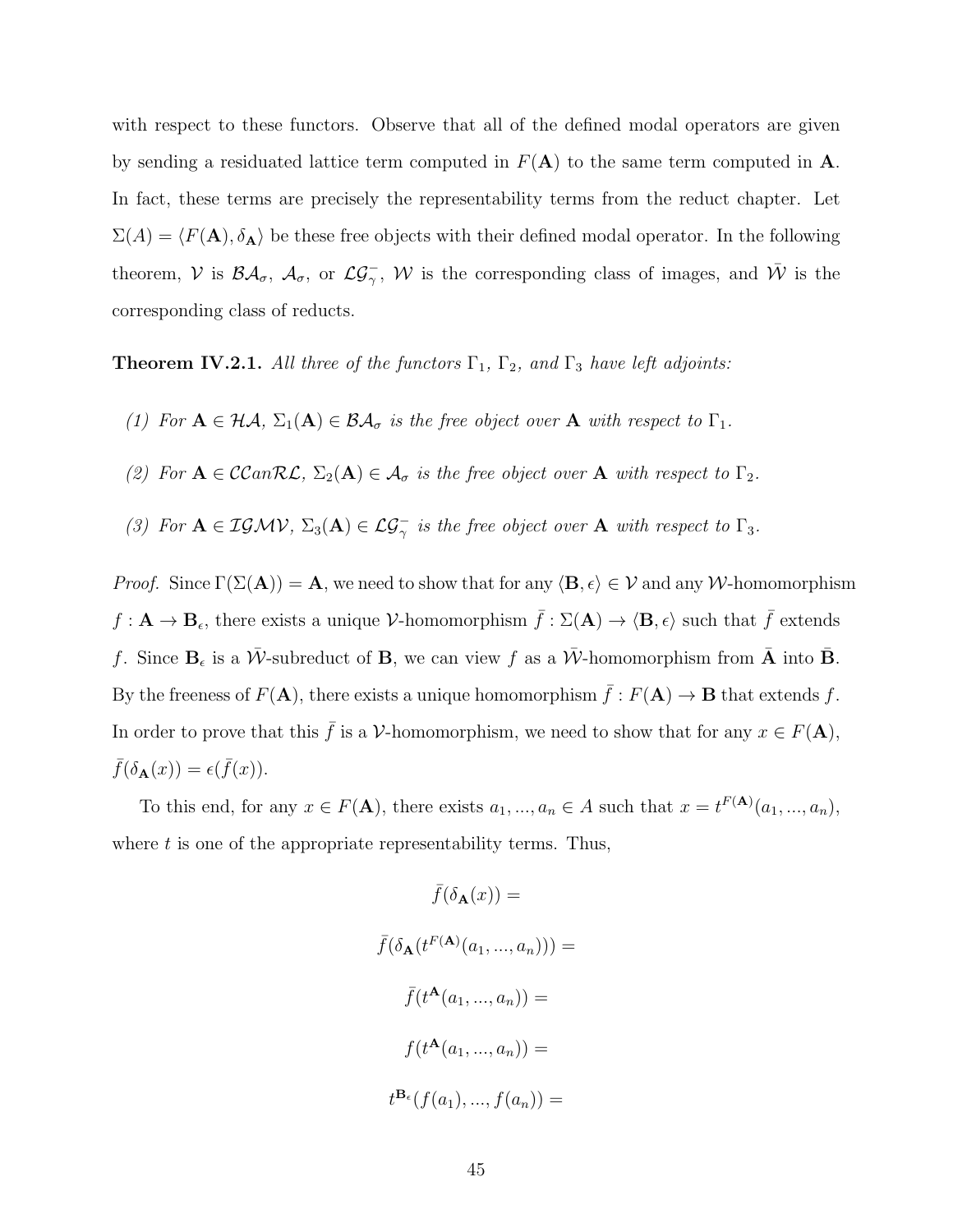$$
\epsilon(t^{\mathbf{B}}(f(a_1),...,f(a_n))) =
$$
  

$$
\epsilon(t^{\mathbf{B}}(\bar{f}(a_1),...,\bar{f}(a_n))) =
$$
  

$$
\epsilon(\bar{f}(t^{F(\mathbf{A})}(a_1,...,a_n))) =
$$
  

$$
\epsilon(\bar{f}(x)).
$$

Therefore, since  $\bar{f}$  extends f, and  $F(A)$  is generated by  $A, \bar{f}$  is the unique V-homomorphism that extends  $f$ . This completes the proof.  $\Box$ 

By taking certain full subcategories, every adjunction restricts to a categorical equivalence. On the right-hand side, we will take all of W, since for every  $A \in W$ ,  $\Gamma(\Sigma(A)) = A$ . On the left-hand side, consider  $\mathcal{V}^*$ , the full subcategory of  $\mathcal{V}$  consisting of those pairs  $\langle \mathbf{B}, \epsilon \rangle$ such that  $B_{\epsilon}$  generates **B** as a residuated lattice.

Theorem IV.2.2. We have the following:

- (1) The functors  $\Gamma_1$  and  $\Sigma_1$  induce a categorical equivalence between  $\mathcal{BA}^*_{\sigma}$  and  $\mathcal{HA}$ .
- (2) The functors  $\Gamma_2$  and  $\Sigma_2$  induce a categorical equivalence between  $\mathcal{A}^*_{\sigma}$  and  $CCan\mathcal{RL}$ .
- (3) The functors  $\Gamma_3$  and  $\Sigma_3$  induce a categorical equivalence between  $(\mathcal{LG}^-_\gamma)^*$  and  $\mathcal{IGMV}$ .

*Proof.* We need to show that  $\langle \mathbf{B}, \epsilon \rangle$  is in  $\mathcal{V}^*$  if and only if  $\Sigma(\Gamma(\langle \mathbf{B}, \epsilon \rangle))$  is isomorphic to  $\langle \mathbf{B}, \epsilon \rangle$ . Clearly, if  $\Sigma(\Gamma(\langle \mathbf{B}, \epsilon \rangle))$  is isomorphic to  $\langle \mathbf{B}, \epsilon \rangle$ , then  $\langle \mathbf{B}, \epsilon \rangle$  is in  $\mathcal{V}^*$ . On the other hand, assume  $\langle \mathbf{B}, \epsilon \rangle$  is in  $\mathcal{V}^*$ . If  $\mathbf{A} = \mathbf{B}_{\epsilon}$ , then  $\Sigma(\Gamma(\langle \mathbf{B}, \epsilon \rangle)) = \langle F(\mathbf{A}), \delta_{\mathbf{A}} \rangle$ . Since A generates B, we can use one of Corollaries III.3.5, III.4.2, or III.5.5 to show that B is isomorphic to  $F(A)$ . By the same calculation at end of the previous theorem, we see that this isomorphism in fact also establishes that  $\langle \mathbf{B}, \epsilon \rangle$  is isomorphic to  $\langle F(\mathbf{A}), \delta_{\mathbf{A}} \rangle$ , which completes the proof.  $\Box$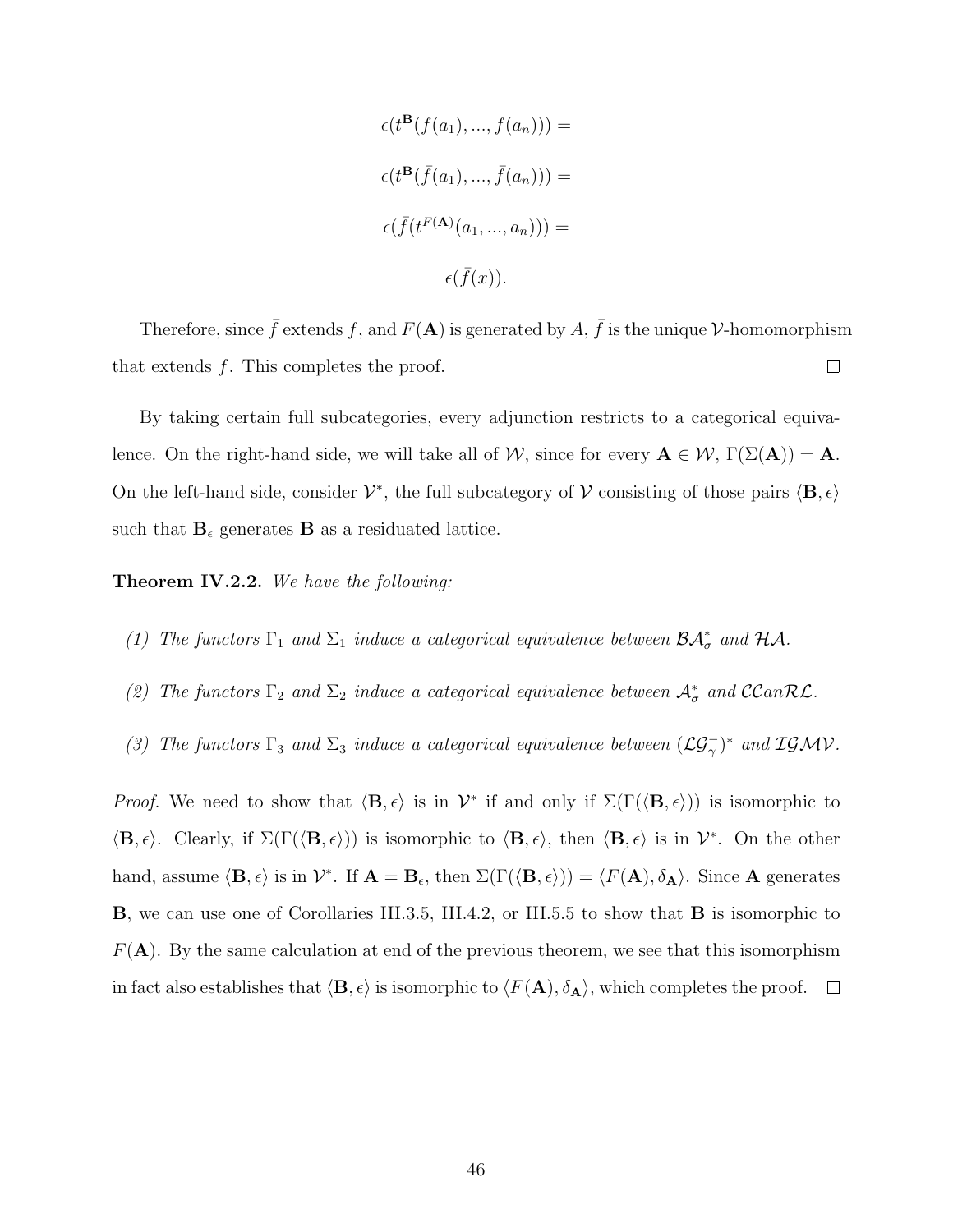## IV.3 Intervals

In this section, we will discuss the relationship that  $\Gamma$  imposes between the subvariety lattices of  $V$  and  $W$ . First, we have the following lemma.

**Lemma IV.3.1.** If  $V'$  is a subvariety of  $V$ , then  $\Gamma[V']$  is a subvariety of W.

*Proof.* First, observe that  $\Gamma$   $\left(\prod$ i∈I  $\langle \mathbf{B}_i, \epsilon_i \rangle$  $\setminus$  $=\prod$ i∈I  $\Gamma(\langle \mathbf{B}_i, \epsilon_i \rangle),$  so  $\Gamma[\mathcal{V}']$  is closed under products. Now, assume that  $\mathbf{A} \leq \Gamma(\langle \mathbf{B}, \epsilon \rangle)$ . Then,  $\overline{A}$  is a  $\overline{\mathcal{W}}$ -subreduct of  $\overline{\mathbf{B}}$ . Thus, by one of the corollaries,  $F(A) \leq B$ . To establish that  $\Sigma(A) \leq \langle B, \epsilon \rangle$ , we need to show that for  $x \in F(A)$ ,  $\delta_{\mathbf{A}}(x) = \epsilon(x)$ . There exists  $a_1, ..., a_n \in A$  such that  $x = t(a_1, ..., a_n)$ . Thus,  $\delta_{\mathbf{A}}(x) =$  $\delta_{\mathbf{A}}(t(a_1,...,a_n)) = t^{\mathbf{A}}(a_1,...,a_n) = t^{\mathbf{B}_{\epsilon}}(a_1,...,a_n) = \epsilon(t^{\mathbf{B}}(a_1,...,a_n) = \epsilon(t(a_1,...,a_n)) = \epsilon(x).$ Since  $\Gamma(\Sigma(\mathbf{A})) = \mathbf{A}$ , this shows that  $\mathbf{A} \in \Gamma[\mathcal{V}']$ .

Lastly, assume that  $f : \Gamma(\langle \mathbf{B}, \epsilon \rangle) \to \mathbf{A}$  is a surjective W-homomorphism. Then, by the categorical equivalence, there exists a V-homomorphism  $\bar{f} : \Sigma(\Gamma(\langle \mathbf{B}, \epsilon \rangle)) \to \Sigma(\mathbf{A})$  that extends f. Since A generates  $\Sigma(A)$ ,  $\bar{f}$  is also surjective. By an argument similar to the one above, we see that  $\Sigma(\Gamma(\langle \mathbf{B}, \epsilon \rangle)) \leq \langle \mathbf{B}, \epsilon \rangle$ . Thus,  $\Gamma[\mathcal{V}']$  is closed under homomorphic  $\Box$ images.

Now, for a subvariety W' of W, define  $\Gamma^{-1}(\mathcal{W}')$  as the subclass of V consisting of all  $\langle \mathbf{B}, \epsilon \rangle$  such that  $\mathbf{B}_{\epsilon} \in \mathcal{W}'$ . Also, define  $\Sigma(\mathcal{W}')$  as the subvariety of V generated by the class  $\{\Sigma(\mathbf{A}) \mid \mathbf{A} \in \mathcal{W}'\}.$ 

**Lemma IV.3.2.** For every subvariety  $W'$  of  $W$ ,  $\Gamma^{-1}(W')$  is a subvariety of  $V$ . Moreover,  $\Gamma[\Gamma^{-1}(\mathcal{W}')] = \Gamma[\Sigma(\mathcal{W}')] = \mathcal{W}'.$ 

*Proof.* Since  $\Gamma$  preserves direct products,  $\Gamma^{-1}(\mathcal{W}')$  is closed under products. Now, if  $\langle \mathbf{A}, \eta \rangle \leq$  $\langle \mathbf{B}, \epsilon \rangle$ , then  $\Gamma(\langle \mathbf{A}, \eta \rangle) \leq \Gamma(\langle \mathbf{B}, \epsilon \rangle)$ , so  $\Gamma^{-1}(\mathcal{W}')$  is closed under subalgebras. Lastly, if  $\langle \mathbf{A}, \eta \rangle$ is a homomorphic image of  $\langle \mathbf{B}, \epsilon \rangle$ , then  $\Gamma(\langle \mathbf{A}, \eta \rangle)$  is a homomorphic image of  $\Gamma(\langle \mathbf{B}, \epsilon \rangle)$ , so  $\Gamma^{-1}(\mathcal{W}')$  is closed under homomorphic images.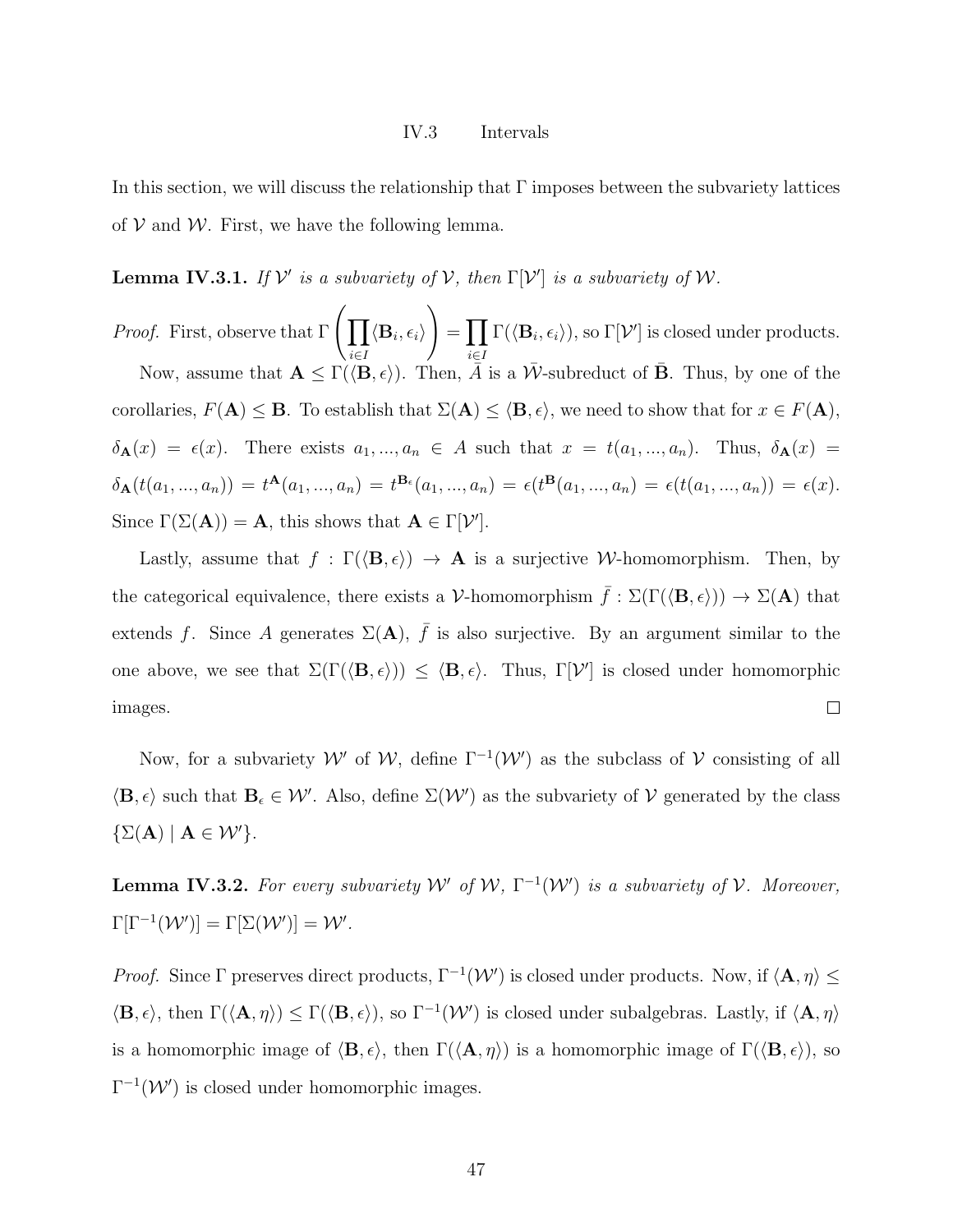Finally, observe that since  $\Gamma(\Sigma(A)) = A$ ,  $\Sigma(\mathcal{W}') \subseteq \Gamma^{-1}(\mathcal{W}')$ . Thus, we see that  $\mathcal{W}' \subseteq$  $\Gamma[\Sigma(\mathcal{W}')] \subseteq \Gamma[\Gamma^{-1}(\mathcal{W}')] \subseteq \mathcal{W}'$ , which completes the proof.  $\Box$ 

Finally, we have the following theorem relating subvarieties  $V'$  and  $W'$  of  $V$  and  $W$ , respectively.

**Theorem IV.3.3.** We have the following:

- (1) Let  $W'$  be a subvariety of  $H\mathcal{A}$ . Then, there is an interval in the subvariety lattice of  $\mathcal{BA}_{\sigma}$  that corresponds to W'.
- (2) Let W' be a subvariety of  $C\text{Can}\mathcal{RL}$ . Then, there is an interval in the subvariety lattice of  $A_{\sigma}$  that corresponds to W'.
- (3) Let  $W'$  be a subvariety of  $IGMV$ . Then, there is an interval in the subvariety lattice of  $\mathcal{LG}_{\gamma}^-$  that corresponds to W'.

*Proof.* For subvariety V' of V, we need to show that  $\Gamma[\mathcal{V}'] = \mathcal{W}'$  if and only if V' is in the interval  $[\Sigma(\mathcal{W}), \Gamma^{-1}(\mathcal{W}')]$ . The "if" direction is clear. For the converse, assume  $\Gamma[\mathcal{V}'] = \mathcal{W}'$ . Then, by definition,  $V' \subseteq \Gamma^{-1}(\mathcal{W}')$ . Now, take  $\mathbf{A} \in \mathcal{W}'$ . Then, there exists  $\langle \mathbf{B}, \epsilon \rangle \in \mathcal{V}'$ such that  $A = \Gamma(\langle \mathbf{B}, \epsilon \rangle)$ . As we have previously shown, this implies that  $\Sigma(\mathbf{A}) \leq \langle \mathbf{B}, \epsilon \rangle$ . Therefore,  $\Sigma(\mathcal{W}') \subseteq \mathcal{V}'$ , completing the proof.  $\Box$ 

In the first case, it is known that if you restrict to the minimal variety corresponding to Heyting algebras, then there is a lattice isormophism between this subvariety lattice and the subvariety lattice of Heyting algberas [9, 20, 21]. In the next chapter, we show a similar result in a restricted setting of the third case.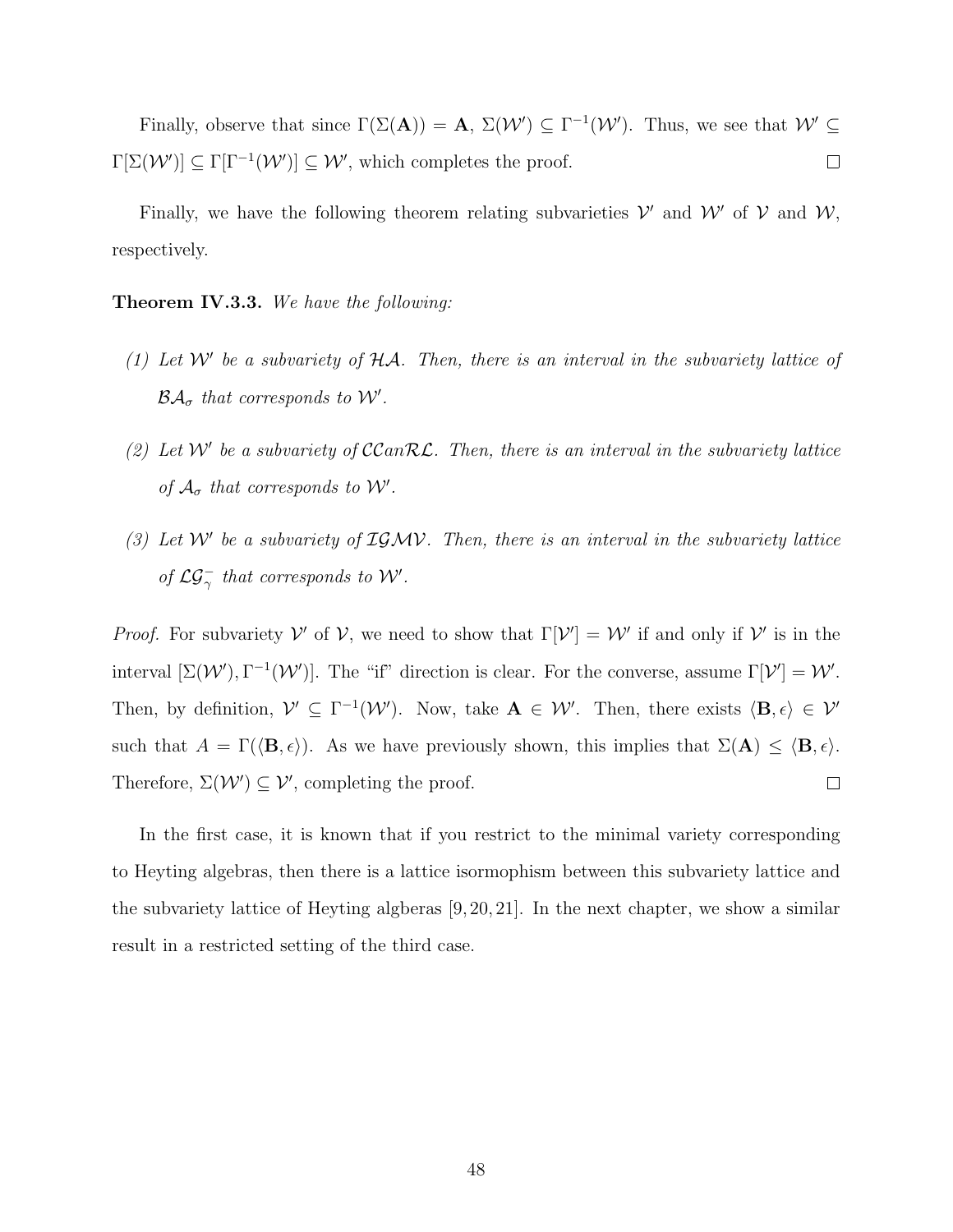## CHAPTER V

# BLOK-ESAKIA-TYPE THEOREM FOR MV -ALGEBRAS

Recall that if you consider only those nuclei of the form  $\gamma_a(x) = x \vee a$  for some fixed element a, then the third case shows that the class of intervals in the negative cones of Abelian  $\ell$ -groups is precisely the class of MV-algebras. We will choose to consider MValgebras as intervals in Abelian  $\ell$ -groups, rather than in their negative cones. Also, since the nuclei are determined by this fixed element a, we will wish to consider the variety of negatively-pointed Abelian  $\ell$ -groups (denoted  $p\mathcal{A}$ ), rather than the variety augmented with the nucleus. From the results of the previous chapter, for a subvariety  $\mathcal V$  of  $MV$ -algebras, there is an interval  $[\Sigma(V), \Gamma^{-1}(V)]$  in the subvariety lattice of  $p\mathcal{A}$  that corresponds to V. The main result of this chapter is that for non-trivial  $V$ , this interval contains only one variety, yielding a Blok-Esakia-type theorem for  $MV$ -algebras.

## V.1 Subvariety Lattice of  $p\mathcal{A}$

In this section, we will begin the investigation of the subvariety lattice of  $p\mathcal{A}$ .

**Proposition V.1.1.** There are exactly two subvarieties of  $pA$  that map via  $\Gamma$  to the trivial variety of MV-algebras, namely  $\Sigma(\perp) = \perp$  and  $\Gamma^{-1}(\perp) = \mathcal{V}(\langle \mathbb{Z}, 0 \rangle)$ .

*Proof.* Clearly, the unital Abelian  $\ell$ -group corresponding to the trivial MV-algebra is the trivial  $\ell$ -group. This shows that  $\Sigma(\perp) = \perp$ . We see that [a, 1] is trivial iff  $a = 1$ . So,  $\Gamma^{-1}(\perp)$ consists of all pairs  $\langle G, 1 \rangle$ , where G is an Abelian  $\ell$ -group. Since  $\mathcal{V}(\mathbb{Z}) = \mathcal{A}$  [45], it is clear that  $\mathcal{V}(\langle \mathbb{Z}, 0 \rangle) = \Gamma^{-1}(\bot)$ . Since A has no proper, non-trivial subvariety, we see that these are the only two subvarieties of  $p\mathcal{A}$  that map to  $\bot$ .  $\Box$ 

The next two propositions show that the atom  $\mathcal{V}(\langle \mathbb{Z}, 0 \rangle)$  has a unique cover in the subvariety lattice of  $pA$ .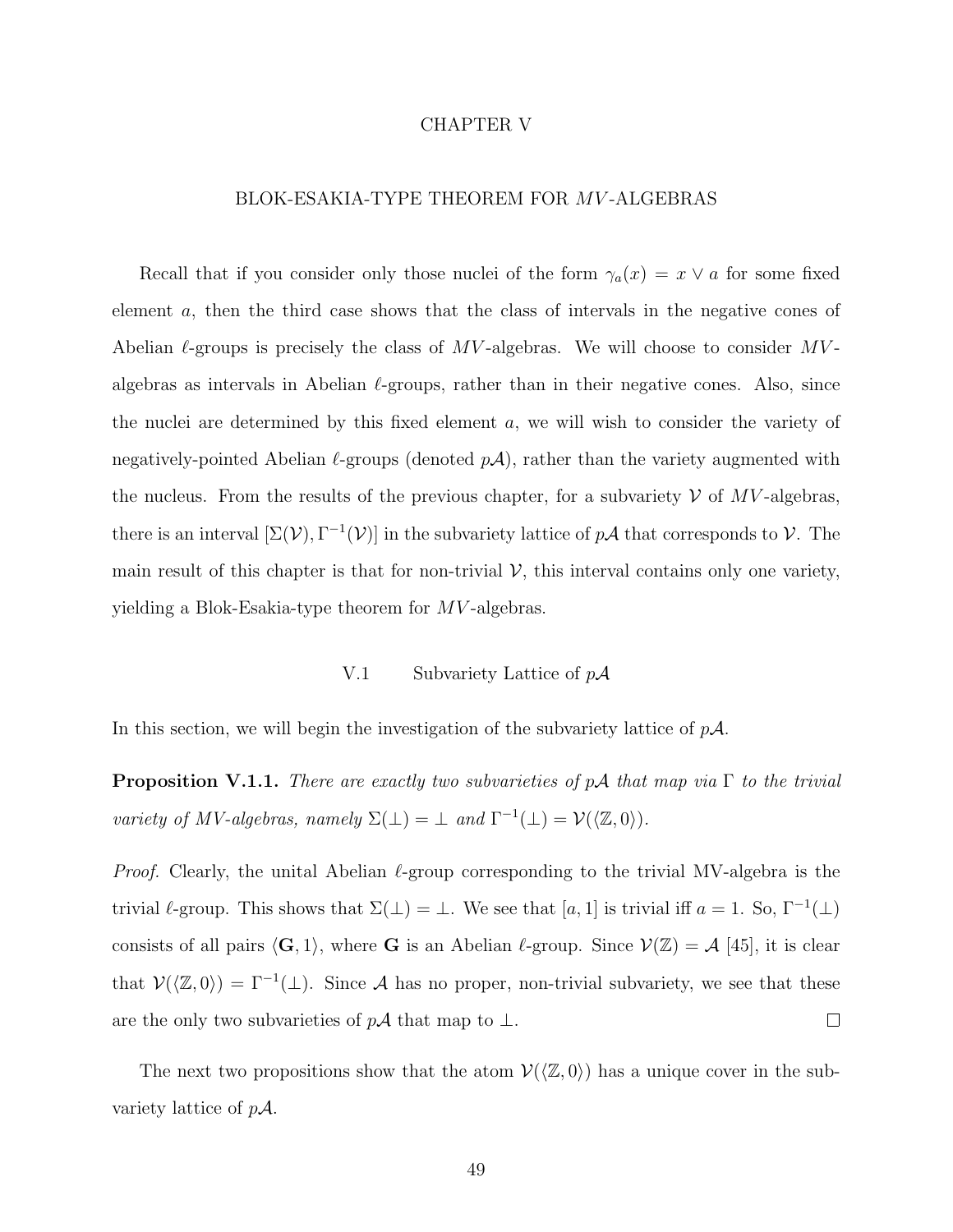**Proposition V.1.2.** Every subvariety of pA that has an algebra  $\langle G, a \rangle$  where  $a \neq 1$  also contains the algebra  $\langle \mathbb{Z}, -1 \rangle$ .

*Proof.* Since a is strictly negative, the subalgebra generated by  $a$ , which consists of all powers  $\Box$ of a, is isomorphic to  $\langle \mathbb{Z}, -1 \rangle$ .

**Proposition V.1.3.**  $\langle \mathbb{Z}, 0 \rangle$  is in the variety generated by  $\langle \mathbb{Z}, -1 \rangle$ .

*Proof.* Consider the product of  $\omega$  copies of  $\langle \mathbb{Z}, -1 \rangle$ . Let B be the set of all bounded elements of this product. Clearly,  $B$  is the convex subalgebra of the product generated by the distinguished element, all of whose entries are  $-1$ . Thus, B is the kernel of some homomorphism. Since there are certainly elements of the product that are not bounded, we can see that this homomorphic image is not trivial, although the distinguished element equals the identity.  $\Box$ Therefore,  $\langle \mathbb{Z}, 0 \rangle$  is (isomorphic to) a subalgebra of this image.

While the next proposition is not strictly necessary (as it is covered by the results of the next section), the author includes it because the proof is illuminating. In particular, although both Z and R generate A, the next result shows the differences between  $\langle \mathbb{Z}, -1 \rangle$ and  $\mathbb{R}, -1$ . Also, observe that this next result gives an alternative proof of Chang's Completeness Theorem (see [13, 14]), without requiring the full generality of the next section.

# **Proposition V.1.4.**  $\langle \mathbb{R}, -1 \rangle$  generates the entire variety pA.

*Proof.* Let  $\langle G, a \rangle \in p\mathcal{A}$ . Since  $\mathcal{V}(\mathbb{R}) = \mathcal{A}$ , we know that there exists a set I and an Abelian l-group H such that  $H \leq \prod \mathbb{R}$  and G is a homomorphic image (under f) of H. Let i∈I  $b \in H$  be such that  $f(b) = a$ . Then,  $f(b \wedge 1) = f(b) \wedge 1 = a \wedge 1 = a$ , so we can assume, without loss of generality, that b is negative. Since  $H \subseteq \prod$ i∈I R, there exists  $c_i \in \mathbb{R}$  such that  $b = (c_i)_{i \in I}$ . Since b is negative, so too are all of the  $c_i$ . We see then that  $\langle \mathbf{H}, b \rangle \le \prod$ i∈I  $\langle \mathbb{R}, c_i \rangle$ and  $f : \langle \mathbf{H}, b \rangle \to \langle \mathbf{G}, a \rangle$  is a pA-homomorphism (since  $f(b) = a$ ).

Now, we observe that for  $a < 0$ ,  $\langle \mathbb{R}, a \rangle$  is isomorphic to  $\langle \mathbb{R}, -1 \rangle$ , via the function  $g(x) =$  $\frac{x}{|a|}$ . This shows that  $\mathcal{V}(\langle \mathbb{R}, 0 \rangle, \langle \mathbb{R}, -1 \rangle) = p\mathcal{A}$ . By the previous two propositions, we see that x  $\langle \mathbb{Z}, 0 \rangle \in \mathcal{V}(\langle \mathbb{R}, -1 \rangle)$ , so also  $\langle \mathbb{R}, 0 \rangle \in \mathcal{V}(\langle \mathbb{R}, -1 \rangle)$ , which completes the proof.  $\Box$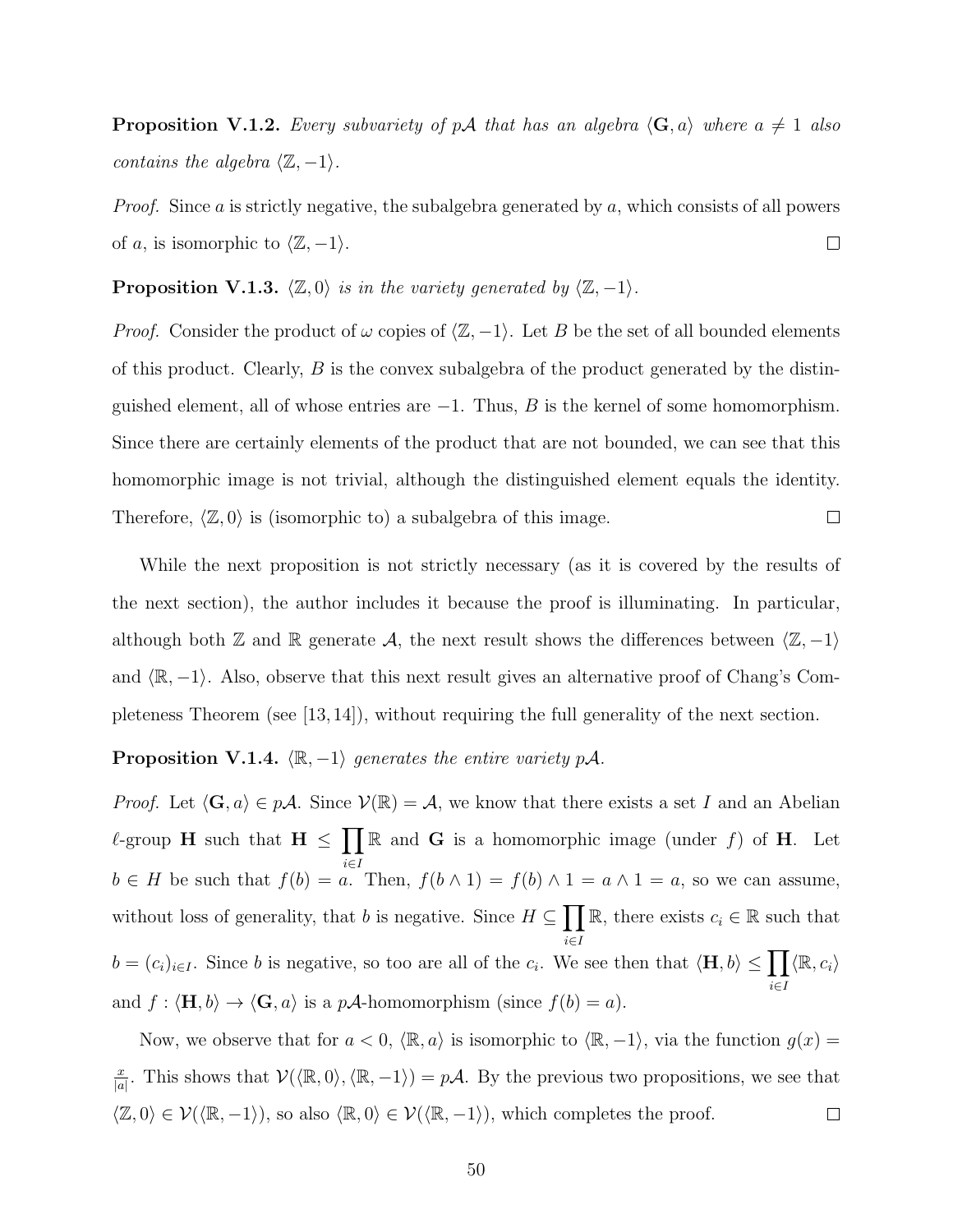

**Figure V.1:** The subvariety lattices of  $pA$  and  $MV$ 

The previous three propositions show that the subvariety lattice of  $p\mathcal{A}$  consists of  $\bot \subseteq$  $\mathcal{V}(\langle \mathbb{Z}, 0 \rangle) \subseteq \mathcal{V}(\langle \mathbb{Z}, -1 \rangle) \subseteq \mathcal{W} \subseteq \mathcal{V}(\langle \mathbb{R}, -1 \rangle) = p\mathcal{A}$ , where W is any subvariety other than the four listed. This information is depicted in Figure V.1 above.

We observe that  $V(\langle \mathbb{Z}, -1 \rangle)$  corresponds to  $\mathcal{BA}$ , the variety of Boolean algebras, and  $\mathcal{V}(\langle \mathbb{R}, -1 \rangle)$  corresponds to  $\mathcal{MV}$ . Since  $\langle \mathbb{R}, -1 \rangle$  is unital, we note that the interval corresponding to  $\mathcal{MV}$  must consist of only one variety (namely,  $p\mathcal{A}$ ). The goal of the next section is to show that the same result holds for every non-trivial variety of  $MV$ -algebras.

## V.2 Varieties Generated by Unital  $\ell$ -groups

The next theorem is the main result of this chapter.

**Theorem V.2.1.** If  $V$  is a non-trivial variety of MV-algebras, then  $\Gamma^{-1}(V) = \Sigma(V)$ . That is, there is exactly one subvariety of  $p\mathcal{A}$  that maps via  $\Gamma$  to  $\mathcal{V}$ .

The following proposition provides the first step of the proof.

**Proposition V.2.2.** Every subvariety of  $pA$  is generated by its totally-ordered members.

*Proof.* We only need to show that every subdirectly irreducible algebra in  $p\mathcal{A}$  is totally ordered. Since the addition of the constant does not affect subdirect irreducibility,  $\langle \mathbf{G}, a \rangle$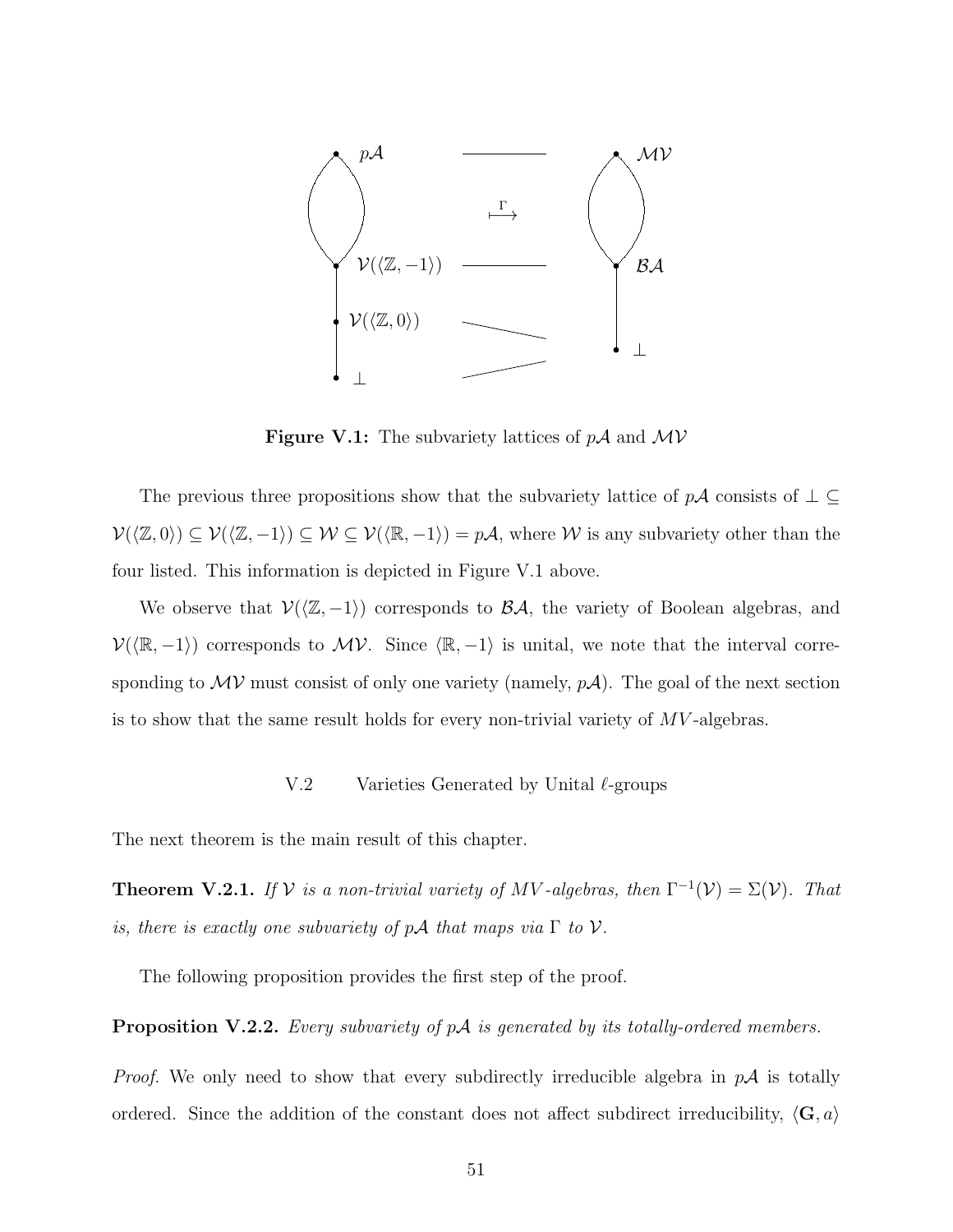is subdirectly irreducible in  $p\mathcal{A}$  if and only if G is subdirectly irreducible in  $\mathcal{A}$ . Since it is known that subdirectly irreducible Abelian  $\ell$ -groups are totally ordered [7], this completes  $\Box$ the proof.

We will prove Theorem V.2.1 by showing that if  $\langle G, a \rangle$  is such that G is totally ordered and  $a \neq 1$ , then  $\langle \mathbf{G}, a \rangle$  is in the variety generated by  $\langle \mathbf{H}, a \rangle$ , where **H** is the convex subalgebra of G generated by a. Since  $\langle \mathbf{H}, a \rangle \in \Sigma(\mathcal{V})$ , so is  $\langle \mathbf{G}, a \rangle$ . Thus,  $\Gamma^{-1}(\mathcal{V}) = \Sigma(\mathcal{V})$ , for non-trivial  $\mathcal{V}$ .

The next two lemmas are pointed versions of results that originally appeared in [29], the Ph.D. thesis of Mary Elizabeth Huss. We will use the symbol  $\mathbf{B} \nmid \mathbf{A}$  to indicate the lexicographic order on  $\mathbf{B} \times \mathbf{A}$  given by first checking the order in  $\mathbf{A}$ , then checking the order in B.

**Lemma V.2.3.** If  $\langle \mathbf{H}, a \rangle$  is a non-trivial, unital Abelian  $\ell$ -group, then  $\langle \mathbf{H} \times \mathbb{Z}, (a, 0) \rangle$  is in the variety generated by  $\langle \mathbf{H}, a \rangle$ .

*Proof.* First, consider the direct product  $H^N$  of denumerably many copies of H. Then, consider the convex subalgebra S of  $\mathbf{H}^{\mathbb{N}}$  consisting of elements with finitely many non-zero entries. We wish to embed  $\mathbf{H} \nleq \mathbb{Z}$  into the quotient  $\mathbf{H}^{\mathbb{N}}/S$ .

For any  $h \in H$ , let  $\bar{h}$  be the S-equivalence class of the element of  $\mathbf{H}^{\mathbb{N}}$  all of whose entries are h. Also, let  $a_0$  be the S-equivalence class of  $(|a|, |a|^2, |a|^3, ...)$ . Consider the function  $f: \mathbf{H} \times \mathbb{Z} \to \mathbf{H}^{\mathbb{N}}/S$  given by  $f(h,n) = a_0^n \bar{h}$ . If  $a_0^n \bar{h} = a_0^m \bar{k}$ , then  $a_0^{n-m} = \overline{kh^{-1}}$ . This implies that all but finitely many powers of  $a^{n-m}$  equal  $kh^{-1}$ , which is not possible unless  $n - m = 0$ . Thus, we see that  $(h, n) = (k, m)$ . Therefore, f must be injective.

We must also show that f is in fact an  $\ell$ -group homomorphism. Certainly, it is true that  $f((h, n) \cdot (k, m)) = f(hk, n + m) = a_0^{n + m} \overline{hk} = (a_0^n \overline{h})(a_0^m \overline{k}) = f(h, n) f(k, m)$ . We also see that  $f((h, n) \wedge (k, n)) = f(h \wedge k, n) = a_0^n \overline{h \wedge k} = (a_0^n \overline{h}) \wedge (a_0^n \overline{k}) = f(h, n) \wedge f(k, n)$ . For  $n < m$ , observe that  $f((h, n) \wedge (k, m)) = f(h, n) = a_0^{\{n\}}\bar{h}$ .

On the other hand, since  $H$  is unital, there must exist a positive integer p such that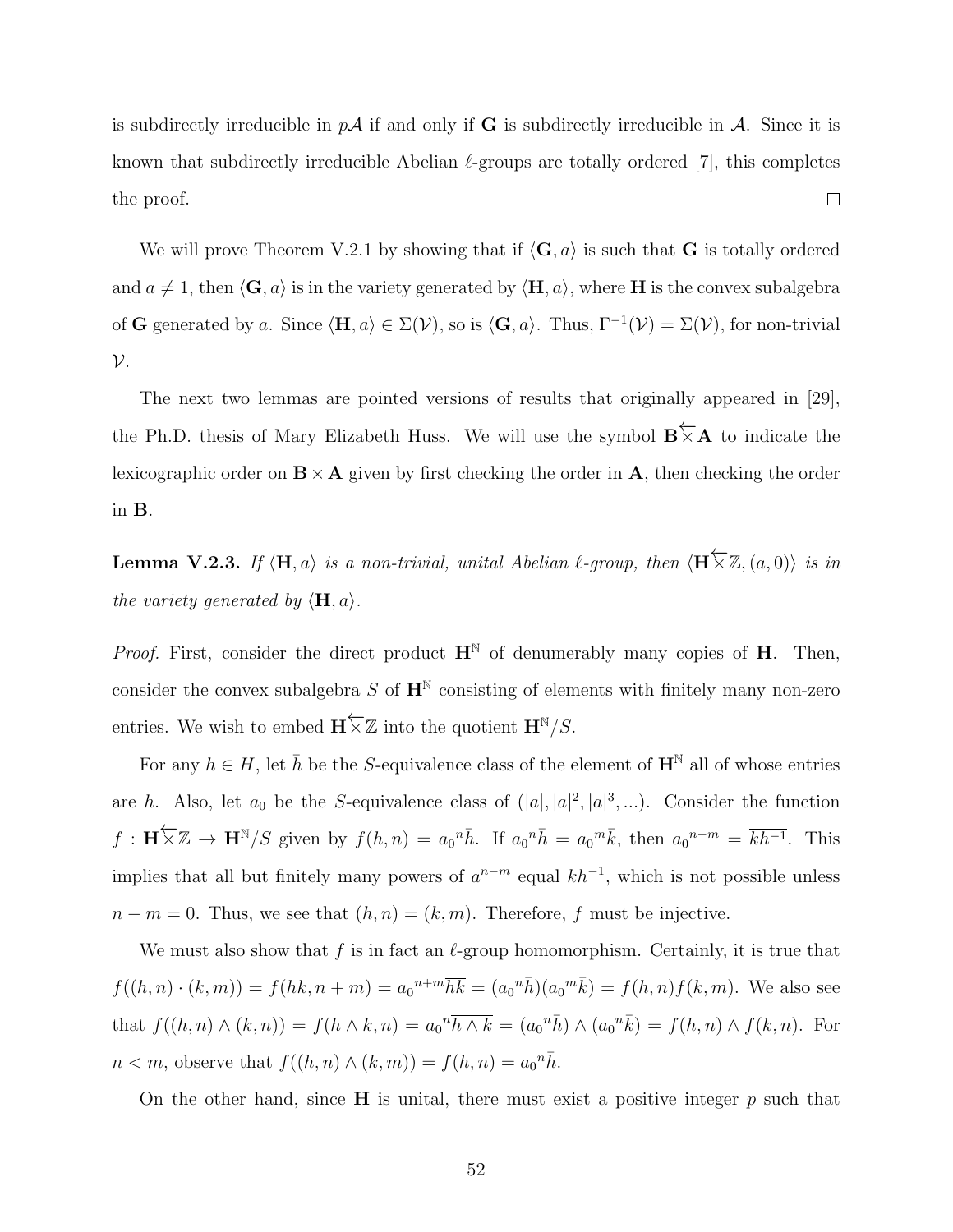$hk^{-1} < |a|^p$ . This means that all but finitely many powers of  $a^{m-n}$  are greater than  $hk^{-1}$ . This shows that  $\overline{hk^{-1}} < a_0^{m-n}$ , so  $a_0^n \overline{h} < a_0^m \overline{k}$ . Thus,  $f(h,n) \wedge f(k,m) = a_0^n \overline{h} \wedge a_0^m \overline{k}$  $a_0{}^n \bar{h} = f((h, n) \wedge (k, m))$ . This shows that f preserves meets. Since a similar argument holds for joins,  $f$  is an  $\ell$ -group homomorphism.

The above argument explicitly shows how to obtain  $\mathbf{H} \nleq \mathbb{Z}$  in the variety generated by H, but we need to get a similar result for the pointed objects. Starting with  $\langle H, a \rangle$ , taking the direct product, and then the quotient by S, we obtain  $\langle \mathbf{H}^{N}/S, \bar{a} \rangle$ . Since f sends  $(0, a)$  to  $\bar{a}$ , we see that  $\langle \mathbf{H} \overleftarrow{\times} \mathbb{Z}, (a, 0) \rangle$  is in fact isomorphic to a subalgebra of  $\langle \mathbf{H}^{N}/S, \bar{a} \rangle$ , completing  $\Box$ the proof.

For the next lemma from Huss' thesis, we will require the following theorem, originally from [26].

**Theorem V.2.4.** Let A be a totally-ordered Abelian  $\ell$ -group. Let  $v_1(\bar{x}), ..., v_m(\bar{x})$  be n-ary group words and let  $\bar{b} \in A^n$ . Then, there exists  $\bar{k} \in \mathbb{Z}^n$  such that  $v_i(\bar{b}) < v_j(\bar{b})$  if and only if  $v_i(\bar{k}) < v_j(\bar{k}),$  for  $i, j = 1, ..., m$ .

**Lemma V.2.5.** For any totally-ordered Abelian  $\ell$ -group A and for any negatively-pointed Abelian  $\ell$ -group  $\langle \mathbf{H}, a \rangle$ ,  $\langle \mathbf{H} \times \mathbf{A}, (a, 1) \rangle$  is in the variety generated by  $\langle \mathbf{H} \times \mathbb{Z}, (a, 0) \rangle$ .

*Proof.* For the purpose of showing a contradiction, suppose there is a term  $w(x_1, ..., x_n)$  such that  $\langle \mathbf{H} \overleftarrow{\times} \mathbb{Z}, (a, 0) \rangle \models w(\bar{x}),$  but  $\langle \mathbf{H} \overleftarrow{\times} \mathbf{A}, (a, 1) \rangle \nvDash w(\bar{x})$ . Then, there exists  $b_1, ..., b_n \in A$  and  $h_1, ..., h_n \in H$  such that in  $\langle \mathbf{H} \times \mathbf{A}, (a, 1) \rangle$ ,  $w((h_1, b_1), ..., (h_n, b_n)) \neq (1, 1)$ . By the properties of  $\ell$ -groups, there has to exist group terms  $w_{ij} (x_1, ..., x_n)$  (using the variables  $x_1, ..., x_n$ , as well as e and the added constant) such that  $w(\bar{x}) = \bigwedge$  $\setminus$  $w_{ij}(\bar{x})$ , for finite sets I and J.

i∈I j∈J Thus, if  $y_i = (h_i, b_i), w(\bar{y}) = \bigwedge$ i∈I  $\setminus$ j∈J  $w_{ij}(\bar{y}) = \bigwedge$ i∈I  $\setminus$ j∈J  $(w_{ij}(\bar{h}), w_{ij}(\bar{b}))$ , since the underlying group structure of  $\mathbf{H} \nleq \mathbf{A}$  is the same as in the direct product. To compute  $w(\bar{y})$  further, fix  $i \in I$ , and look at  $\bigvee w_{ij}(\bar{y})$ . Since the join is happening in  $\mathbf{H} \nleq \mathbf{A}$ , we must first consider j∈J  $\setminus$ j∈J  $w_{ij}(\bar{b}) = c_i$  in **A**. Letting  $J(i) = \{j \in J | w_{ij}(\bar{b}) = c_i\}$ , which is non-empty since **A** is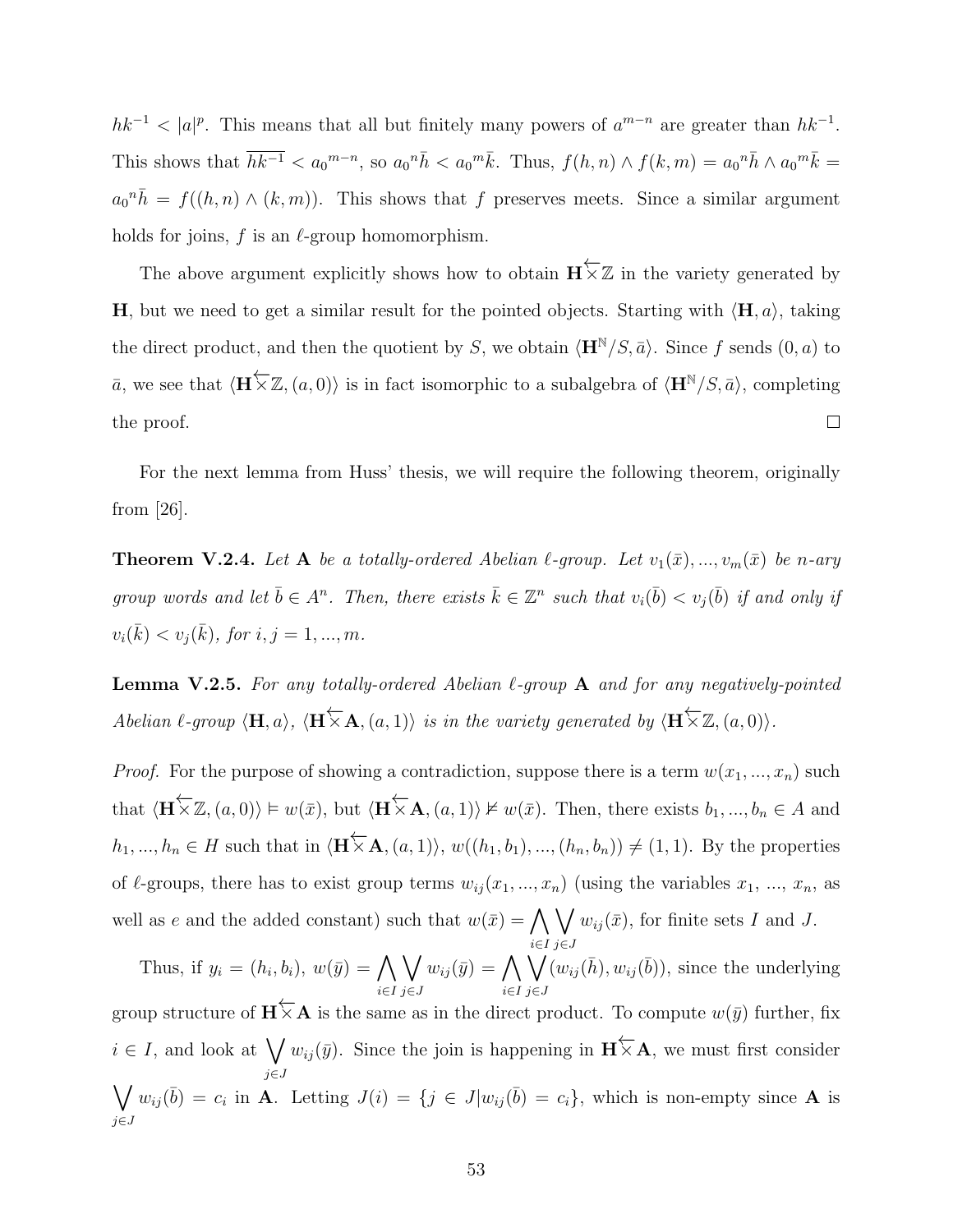totally-ordered, we see that  $\bigvee$ j∈J  $w_{ij}(\bar{y}) = \bigvee$ j∈J  $(w_{ij}(\bar{h}), w_{ij}(\bar{b})) = (\bigvee$  $j\in J(i)$  $w_{ij}(\bar{h}), c_i$ ). Then, to compute  $w(\bar{y}) = \bigwedge$ i∈I  $\left(\sqrt{\phantom{a}}\right)$  $j \in J(i)$  $w_{ij}(\bar{h}), c_i$ , let  $d = \bigwedge$ i∈I  $c_i$  and  $I_0 = \{i \in I | c_i = d\}$ . Thus, we see that  $w(\bar{y}) = (\bigwedge$  $i \in I_0$  $\setminus$  $j\in J(i)$  $w_{ij}(\bar{h}), d$ .

Since  $\langle \mathbb{Z}, 0 \rangle$  is isomorphic to a quotient of  $\langle \mathbf{H} \times \mathbb{Z}, (a, 0) \rangle$ , and  $\langle \mathbf{A}, 1 \rangle$  is in the variety ←− generated by  $\langle \mathbb{Z}, 0 \rangle$ , observe that  $\langle \mathbf{A}, 1 \rangle \models w(\bar{x})$ . Thus,  $d = \bigwedge$ i∈I  $c_i = \bigwedge$ i∈I  $\setminus$ j∈J  $w_{ij}(\bar{b}) = w(\bar{b}) = 1.$ Since  $\bar{y}$  was chosen so that  $w(\bar{y}) \neq (1, 1), \Lambda$  $i \in I_0$  $\setminus$  $j\in J(i)$  $w_{ij}(\bar{h}) \neq 1.$ 

Now, before we can use Theorem V.2.4, we need to have actual group terms (without the extra constant). However, since we are computing the  $w_{ij}(\bar{b})$  in  $\langle \mathbf{A}, 1 \rangle$ , we see that if we let  $\widetilde{w_{ij}}$  be  $w_{ij}$  with all the added constants replaced by 1, then  $\widetilde{w_{ij}}(\bar{b})$  computed in **A** is equal to  $w_{ij}(\bar{b})$  computed in  $\langle \mathbf{A}, 1 \rangle$ . Now, by Theorem V.2.4, we see that there exists  $\bar{k} \in \mathbb{Z}^n$  such that  $\widetilde{w_{ij}}(\bar{b}) < \widetilde{w_{i'j'}}(\bar{b})$  if and only if  $\widetilde{w_{ij}}(\bar{k}) < \widetilde{w_{i'j'}}(\bar{k})$ . In  $\langle A, e \rangle$  and  $\langle \mathbb{Z}, 0 \rangle$ , this translates to  $w_{ij}(\bar{b}) < w_{i'j'}(\bar{b})$  if and only if  $w_{ij}(\bar{k}) < w_{i'j'}(\bar{k})$ .

Observe that since  $\langle \mathbb{Z}, 0 \rangle \models w(\bar{x}), \; \bigwedge$  $\setminus$  $w_{ij}(\bar{k}) = 0$ . Fixing  $i \in I$  and letting  $\alpha_i =$ i∈I j∈J  $\bigvee w_{ij}(\bar{k})$ , the equivalence derived from Theorem V.2.4 implies that  $\{j \in J | w_{ij}(\bar{k}) = \alpha_i\} =$ j∈J  ${j \in J | w_{ij}(\bar{b}) = c_i} = J(i)$ . Similarly,  ${i \in I | \alpha_i = 0} = {i \in I | c_i = d} = I_0$ . So, now if  $z_i = I_0$ .  $(h_i, k_i)$ , we see that  $w(\bar{z}) = \bigwedge$  $\setminus$  $w_{ij}(\bar{z}) = \bigwedge$  $\setminus$  $(w_{ij}(\bar{h}), w_{ij}(\bar{k})) = \bigwedge$  $\left(\sqrt{\phantom{a}}\right)$  $w_{ij}(\bar{h}), \alpha_i) =$ i∈I j∈J i∈I j∈J i∈I  $j \in J(i)$  $(\bigwedge \bigvee w_{ij}(\bar{h}), 0) \neq (1, 0)$ , since when computing the  $w_{ij}(\bar{h})$  in **H** we use the same constant  $i \in I_0$   $j \in J(i)$ a as before. However, it was assumed that  $\langle \mathbf{H} \times \mathbb{Z}, (a, 0) \rangle \models w(\bar{x})$ . This completes the  $\Box$ proof.

Now, we are ready to prove Theorem V.2.1. Recall that since  $\Gamma^{-1}(\mathcal{V})$  is generated by its totally-ordered members and whenever  $\mathcal V$  is non-trivial, every positively-pointed Abelian  $\ell$ -group where  $a = 1$  is in  $\Sigma(\mathcal{V})$ , Theorem V.2.1 will be a corollary of the following lemma.

**Lemma V.2.6.** For any totally-ordered Abelian  $\ell$ -group **G** and  $a < 1$ ,  $\langle \mathbf{G}, a \rangle$  is in the variety generated by  $\langle \mathbf{H}, a \rangle$ , where  $\mathbf{H}$  is the convex subalgebra of  $\mathbf{G}$  generated by a.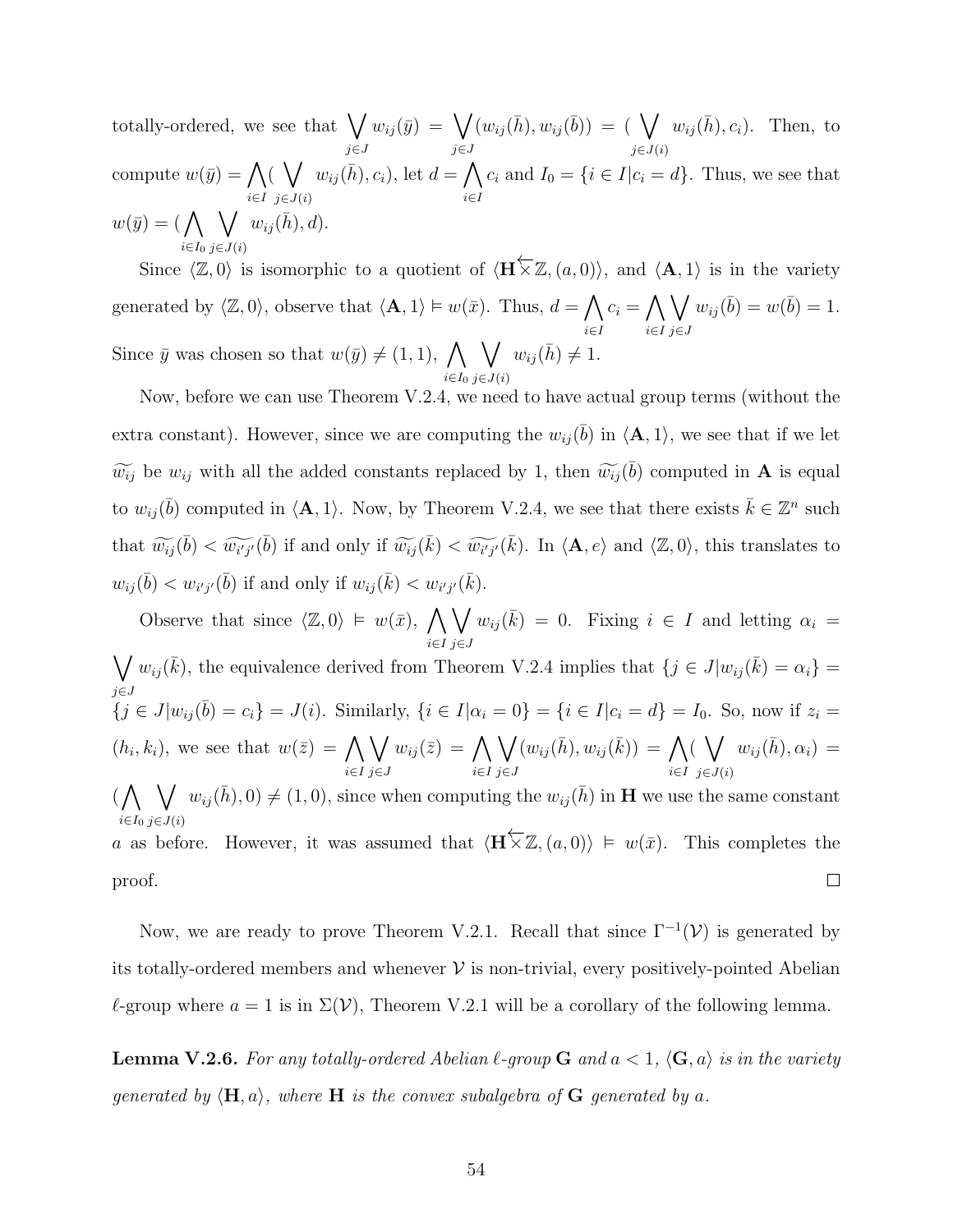*Proof.* Suppose that  $\langle G, a \rangle$  is not in the variety generated by  $\langle H, a \rangle$ . Then, there must exist a term  $w(\bar{x}) = \Lambda$ i∈I  $\setminus$  $j\in J_i$  $w_{ij}(\bar{x})$ , where the  $w_{ij}(\bar{x})$  are groups terms involving the variables, the identity, and the added constant, such that  $\langle \mathbf{H}, a \rangle \models w(\bar{x})$ , but  $\langle \mathbf{G}, a \rangle \not\vDash w(\bar{x})$ . We can assume (without loss of generality) that  $w(\bar{x})$  is minimal, in the sense that if any conjunct or disjunct is removed, the resulting term is either satisfied by  $\langle \mathbf{G}, a \rangle$  or not satisfied by  $\langle \mathbf{H}, a \rangle$ .

Since  $\langle \mathbf{G}, a \rangle \not\vDash w(\bar{x})$ , there exists  $g_1, ..., g_n \in G$  such that in  $\langle \mathbf{G}, a \rangle$ ,  $w(\bar{g}) \neq 1$ . Consider the H-equivalence classes  $g_1',..., g_n'$  of  $g_1,..., g_n$ . Also, take any  $k_1,..., k_n \in H$ . Then, if  $y_i =$  $(k_i, g_i')$ , observe that  $w(\bar{y}) = \bigwedge$ i∈I  $\setminus$  $j\in J_i$  $w_{ij}(\bar{y}) = \bigwedge$ i inI  $\setminus$  $j\in J_i$  $(w_{ij}(\bar{k}), w_{ij}(\bar{g}'))$  in  $\langle \mathbf{H} \times (\mathbf{G}/\mathbf{H}), (a, 1') \rangle$ . Let  $J(i) = \{j \in J_i | w_{ij}(\bar{g}') = \bigvee$  $j \in J_i$  $w_{ij}(\bar{g}')\}$  and  $I_0 = \{i \in I | \bigvee$  $j \in J_i$  $w_{ij}(\bar{g}') = \bigwedge$ i∈I  $\setminus$  $j \in J_i$  $w_{ij}(\bar{g}')\}$ . We see that  $w(\bar{y}) = (\Lambda)$  $i \in I_0$  $\setminus$  $j\in J(i)$  $w_{ij}(\bar{k}), \sum_{\bar{k}}$ i∈I  $\setminus$  $j \in J_i$  $w_{ij}(\bar{g}'))$ .

By the previous two lemmas,  $\langle \mathbf{H} \times (\mathbf{G}/\mathbf{H}), (a, 1') \rangle$  is in the variety generated by  $\langle \mathbf{H}, a \rangle$ , so  $\langle \mathbf{H} \nabla (\mathbf{G}/\mathbf{H}), (a, 1') \rangle \models w(\bar{x})$ . Thus, we know that  $\bigwedge$ i∈I  $\setminus$  $j \in J_i$  $w_{ij}(\bar{g}') = 1'$  and  $\bigwedge$  $i \in I_0$  $\setminus$  $j\in J(i)$  $w_{ij}(\bar{k}) = 1.$ Since this holds for any  $\bar{k} \in H^n$ ,  $\langle \mathbf{H}, a \rangle \models \bigwedge$  $i \in I_0$  $\setminus$  $j \in J(i)$  $w_{ij}(\bar{x})$ . For a fixed  $i \in I$ , let  $j \in J_i$  be such that  $w_{ij}(\bar{g}) = \bigvee$  $j \in J_i$  $w_{ij}(\bar{g})$ . Then,  $w_{ij}(\bar{g}') = \bigvee$  $j \in J_i$  $w_{ij}(\bar{g}')$ , so  $j \in J(i)$ . This means that  $\setminus$  $j\in J_i$  $w_{ij}(\bar{g}) = \sqrt{\phantom{a}}$  $j \in J(i)$  $w_{ij}(\bar{g})$ . Now, let  $i \in I$  be such that  $\bigvee$  $j\in J_i$  $w_{ij}(\bar{g}) = \bigwedge$ i∈I  $\setminus$  $j \in J_i$  $w_{ij}(\bar{g})$ . Just as before, we see that  $i \in I_0$ . Thus,  $\bigwedge$ i∈I  $\setminus$  $j \in J_i$  $w_{ij}(\bar{g}) = \bigwedge$  $i \in I_0$  $\setminus$  $j\in J(i)$  $w_{ij}(\bar{g})$ . Therefore,  $\langle \mathbf{G}, a \rangle \nvDash$  $\bigwedge \bigvee w_{ij}(\bar{x})$ .

 $i \in I_0$   $j \in J(i)$ 

Since  $w(\bar{x})$  was chosen to be minimal, we see that  $I_0 = I$ , and for every  $i \in I$ ,  $J(i) = J_i$ . This means that for any  $i \in I$  and any  $j \in J_i$ ,  $w_{ij}(\bar{g}') = \bigvee$  $j \in J_i$  $w_{ij}(\bar{g}') = \bigwedge$ i∈I  $\setminus$  $j \in J_i$  $w_{ij}(\bar{g}') = 1'.$ So, each  $w_{ij}(\bar{g}) \in H$ .

Now, let C be any set of least cardinality such that  $\{g_1, ..., g_n\} \subseteq \langle C \cup H \rangle_G$ , where for any  $X \subseteq G$ ,  $\langle X \rangle_G$  is the subgroup generated by X in G. Since  $\{g_1, ..., g_n\}$  itself satisfies this condition, we see that C must be finite. If  $C = \emptyset$ , then  $\{g_1, ..., g_n\} \subseteq H$ , but  $\langle \mathbf{H}, a \rangle \models w(\bar{x})$ and  $w(\bar{g}) \neq 1$ . So, if the elements of C are  $c_1, ..., c_k$ , for  $i = 1, ..., n$ , there must be integers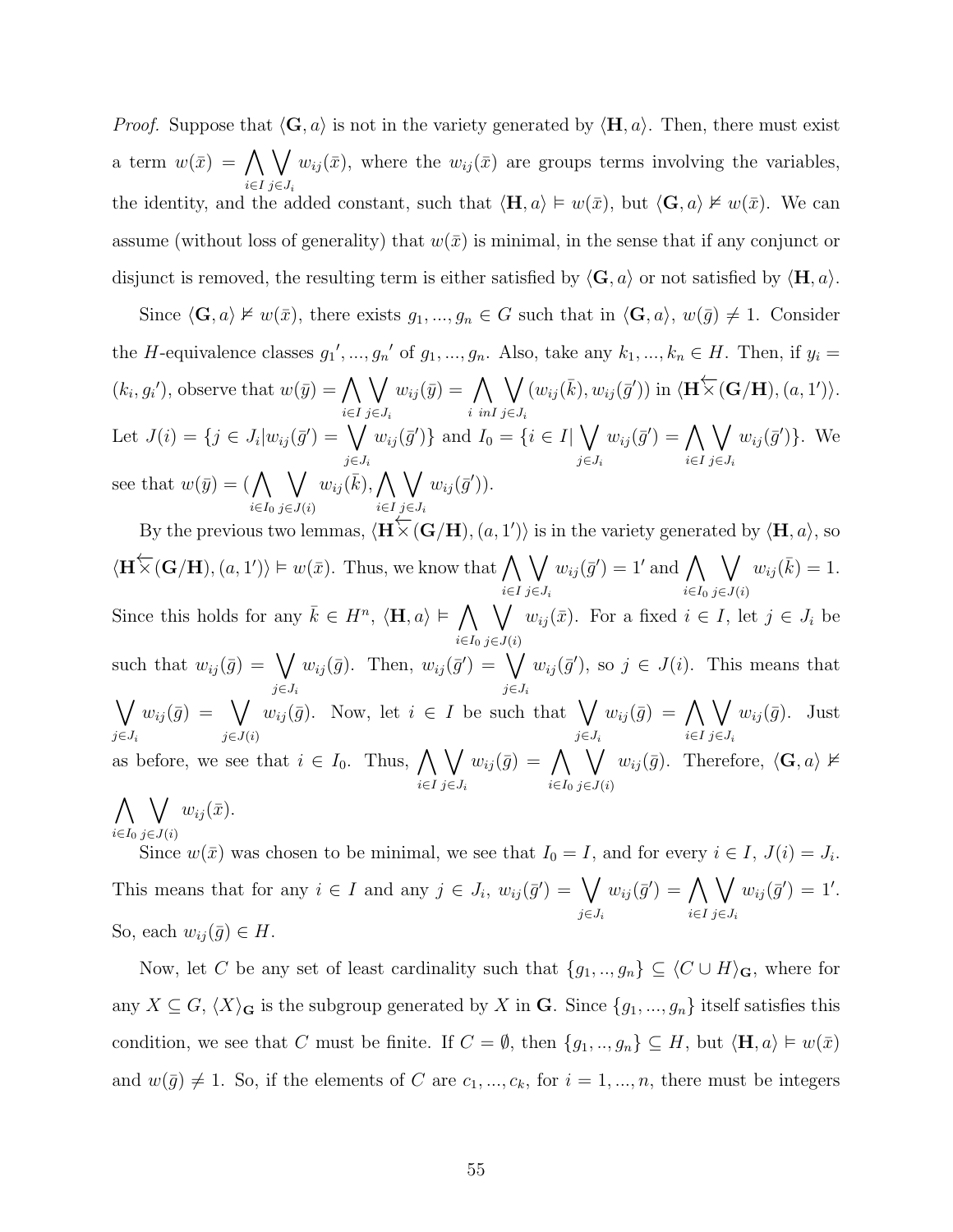$p_1^i, ..., p_k^i$  and  $h_i \in H$  such that  $g_i = c_1^{p_1^i} \cdots c_k^{p_k^i} h_i$ .

Let  $v(\bar{x})$  be any of the group terms  $w_{ij}(\bar{x})$ . Then, there exists integers  $q_0, q_1, ..., q_n$ such that  $v(x_1,...,x_n) = x_1^{q_1} \cdots x_n^{q_n} a^{q_0}$ . Thus, we see that  $v(\bar{g}) = g_1^{q_1} \cdots g_n^{q_n} a^{q_0} =$  $(c_1^{p_1^1}\cdots c_k^{p_k^1}h_1)^{q_1}\cdots (c_1^{p_1^n}\cdots c_k^{p_k^n}h_n)^{q_n}a^{q_0}=c_1^{(p_1^1q_1+\ldots+p_1^nq_n)}\cdots c_k^{(p_k^1q_1+\ldots+p_k^nq_n)}(h_1^{q_1}\cdots h_n^{q_n}a^{q_0}).$ If all of the powers of the elements of C are 0, then letting  $\bar{h} = (h_1, ..., h_n)$ , we observe that  $v(\bar{h}) = h_1^{q_1} \cdots h_n^{q_n} a^{q_0} = v(\bar{g})$ . If this happened for every  $w_{ij}$ , then  $w(\bar{h}) = w(\bar{g}) \neq 1$ . Thus, there exists at least one  $w_{ij}$  such that some of those powers are non-zero. Since  $w_{ij}(\bar{g}) \in H$ , we see that there exists  $\{d_1, ..., d_r\} \subseteq C$  and non-zero integers  $t_1, ..., t_r$  such that  $d_1^{t_1} \cdots d_r^{t_r} \in H.$ 

Now, in  $\mathbf{G}/\mathbf{H}$ , we get that  $(d_1')^{t_1}\cdots (d_r')^{t_r} = 1'$ . Since every non-identity element of a totally-ordered  $\ell$ -group has infinite order, we can assume that  $gcd(t_1, ..., t_r) = 1$ , where  $gcd(a, b)$  stands for the greatest common divisor of a and b. By Lemma V.2.7 following this proof, there exists elements  $u_1',...,u_{r-1}'$  such that  $\{d_1',...,d_r'\}\subseteq \langle u_1',...,u_{r-1}'\rangle_{\mathbf{G}/\mathbf{H}}$ . But, this means that  $\{d_1, ..., d_r\} \subseteq \langle \{u_1, ..., u_{r-1}\} \cup H \rangle_{\mathbf{G}}$ . Finally, we observe that if  $C' =$  $(C - \{d_1, ..., d_r\}) \cup \{u_1, ..., u_{r-1}\}, \{g_1, ..., g_n\} \subseteq \langle C \cup H \rangle_{\mathbf{G}} \subseteq \langle C' \cup H \rangle_{\mathbf{G}}$ . Since the cardinality of  $C'$  is less than the cardinality of  $C$ , this is a contradiction, which completes the proof.

**Lemma V.2.7.** In any commutative group, if  $a_1^{n_1} \cdots a_r^{n_r} = b$ , where each  $n_i \neq 0$  and  $gcd(n_1, ..., n_r) = 1$ , then there exists  $u_1, ..., u_{r-1}$  such that  $\{a_1, ..., a_r\} \subseteq \langle u_1, ..., u_{r-1}, b \rangle$ .

*Proof.* The proof will proceed by induction on r. If  $r = 1$ , then we have  $a^n = b$ , but n must equal 1 or  $-1$ , so  $a \in \langle b \rangle$ . If  $r = 2$ , we have  $a_1^{\,n} a_2^{\,m} = b$ , with  $gcd(n, m) = 1$ . Thus, there exists integers s and t such that  $ns + mt = 1$ . Letting  $u = a_1^{-t}a_2^{-s}$ , we see that  $u^n = a_1{}^{-nt}a_2{}^{ns} = (a_2{}^m b^{-1}){}^t a_2{}^{ns} = a_2{}^{(mt+ns)}b^{-t} = a_2b^{-t}$  and  $u^m = a_1{}^{-mt}a_2{}^{ms} = a_1{}^{-mt-ns}b^s =$  $a_1^{-1}b^s$ . So,  $\{a_1, a_2\} \subseteq \langle u, b \rangle$ .

Now, assume the result holds for  $k \geq 2$ ; we wish to show that it holds for  $k + 1$ . To that end, suppose we have  $a_1^{n_1} \cdots a_k^{n_k} a_{k+1}^{n_{k+1}} = b$ , with  $gcd(n_1, ..., n_k, n_{k+1}) = 1$ . If  $gcd(n_1, ..., n_k) = 1$ , then we see that  $a_1^{n_1} \cdots a_k^{n_k} = ba_{k+1}^{-n_{k+1}}$ . By the inductive hypothesis, there exists  $u_1, ..., u_{k-1}$  such that  $\{a_1, ..., a_k\} \subseteq \langle u_1, ..., u_{k-1}, ba_{k+1}^{-n_{k+1}}\rangle$ . Thus,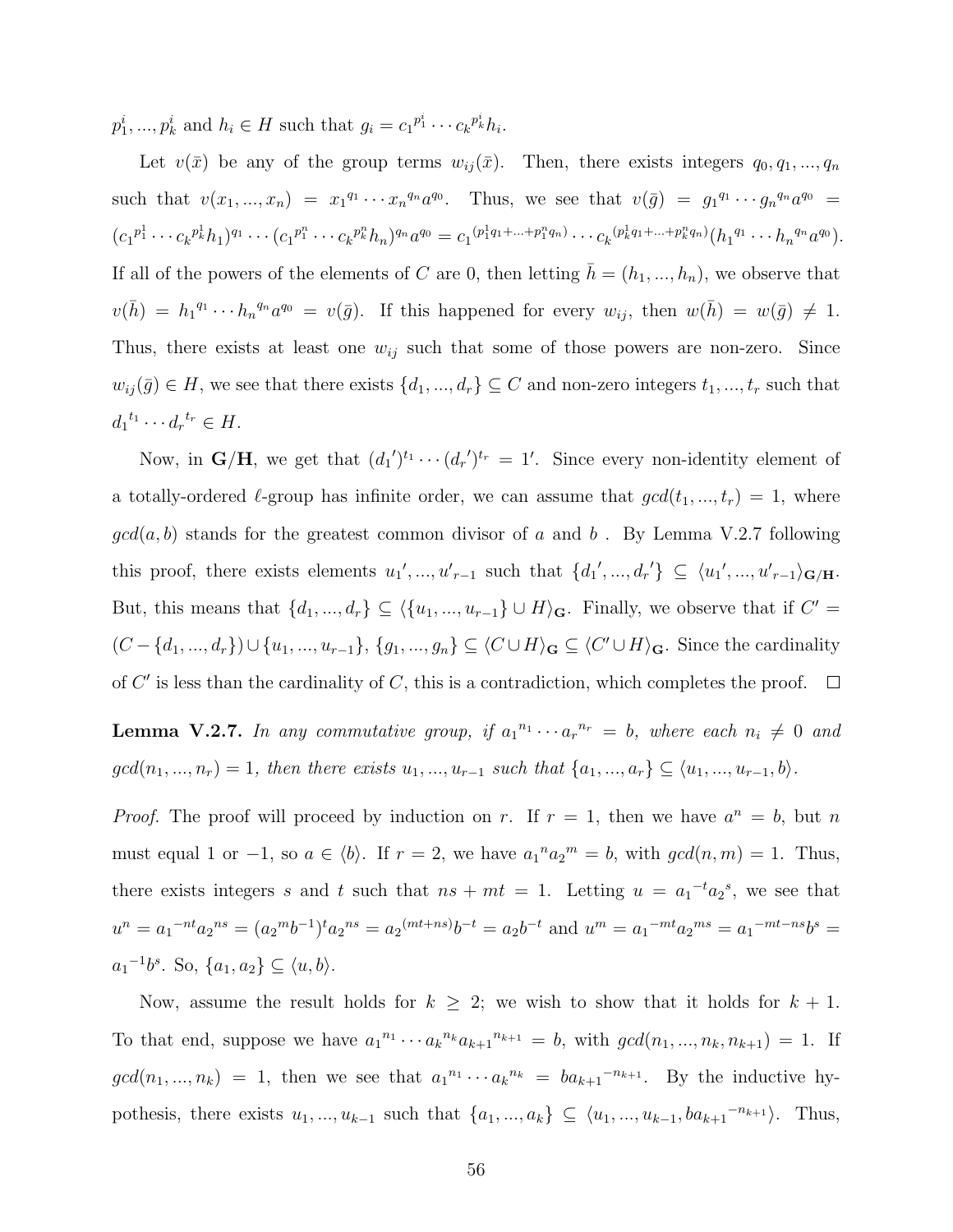${a_1, ..., a_k, a_{k+1}} \subseteq \langle u_1, ..., u_{k-1}, a_{k+1}, b \rangle.$ 

On the other hand, if  $gcd(n_1, ..., n_k) = d > 1$ , then there exists  $m_1, ..., m_k$  such that  $(a_1^{m_1} \cdots a_k^{m_k})^d a_{k+1}^{n_{k+1}} = b$ . Since it is assumed that  $gcd(n_1, ..., n_k, n_{k+1}) = 1$ , it must also be true that  $gcd(d, n_{k+1}) = 1$ . By the result for  $r = 2$ , we see that there exists u such that  ${a_1}^{m_1} \cdots a_k}^{m_k}$ ,  $a_{k+1}$   $\subseteq \langle u, b \rangle$ . This means, in particular, that there exists integers  $\alpha$  and  $\beta$ such that  $a_1^{m_1} \cdots a_k^{m_k} = u^{\alpha} b^{\beta}$ . Now, since  $gcd(m_1, ..., m_k) = 1$ , by the inductive hypothesis, there must exist  $v_1, ..., v_{k-1}$  such that  $\{a_1, ..., a_k\} \subseteq \langle v_1, ..., v_{k-1}, u^\alpha b^\beta \rangle$ . Finally, we observe that  $\{a_1, ..., a_k, a_{k+1}\} \subseteq \langle v_1, ..., v_{k-1}, u, b \rangle$ , which establishes the result.  $\Box$ 

Finally, we observe that from Theorem V.2.1 we immediately get the following corollaries, the first of which is a modification of the lattice isomorphism between the lattice of so-called equational classes of unital Abelian  $\ell$ -groups and the subvariety lattice of  $\mathcal{MV}$  (originally established in [18]).

**Theorem V.2.8.** The functor  $\Gamma$  induces a lattice isomorphism between the subvariety lattice of  $pA$  (excluding the trivial variety) and the subvariety lattice of  $MV$ .

Consider the following (recursive) definition of the translation  $T$  from formulas in the language of  $MV$ -algebras to formulas in the language of negatively-pointed  $\ell$ -groups. First, define  $T(0) = a$ ,  $T(1) = 1$ , and  $T(x) = (x \wedge 1) \vee a$ , for any variable x. For formulas  $\alpha$  and  $\beta$ , define  $T(\alpha \wedge \beta) = T(\alpha) \wedge T(\beta)$  and  $T(\alpha \vee \beta) = T(\alpha) \vee T(\beta)$ . Lastly, define  $T(\alpha \oplus \beta) = (T(\alpha) \cdot T(\beta)) \vee a$  and  $T(\alpha \to \beta) = (T(\alpha)^{-1} \cdot T(\beta)) \wedge 1$ . It is straightforward to show that if  $\langle G, a \rangle$  is a negatively-pointed Abelian  $\ell$ -group and  $\phi$  is an MV-formula, then  $\langle \mathbf{G}, a \rangle \models T(\phi)$  iff  $[a, 1] \models \phi$ .

**Theorem V.2.9.** For every non-trivial variety  $V$  of  $MV$ -algebras, its corresponding variety  $\sigma(\mathcal{V})$  of negatively-pointed Abelian  $\ell$ -groups is axiomatized by the formulas  $\{T(\phi) \mid \mathcal{V} \models \phi\},$ relative to pA.

*Proof.* It is clear that  $\Gamma^{-1}(\mathcal{V})$  is axiomatized by these formulas, relative to pA, and by Theorem V.2.1,  $\Sigma(\mathcal{V}) = \Gamma^{-1}(\mathcal{V})$ .  $\Box$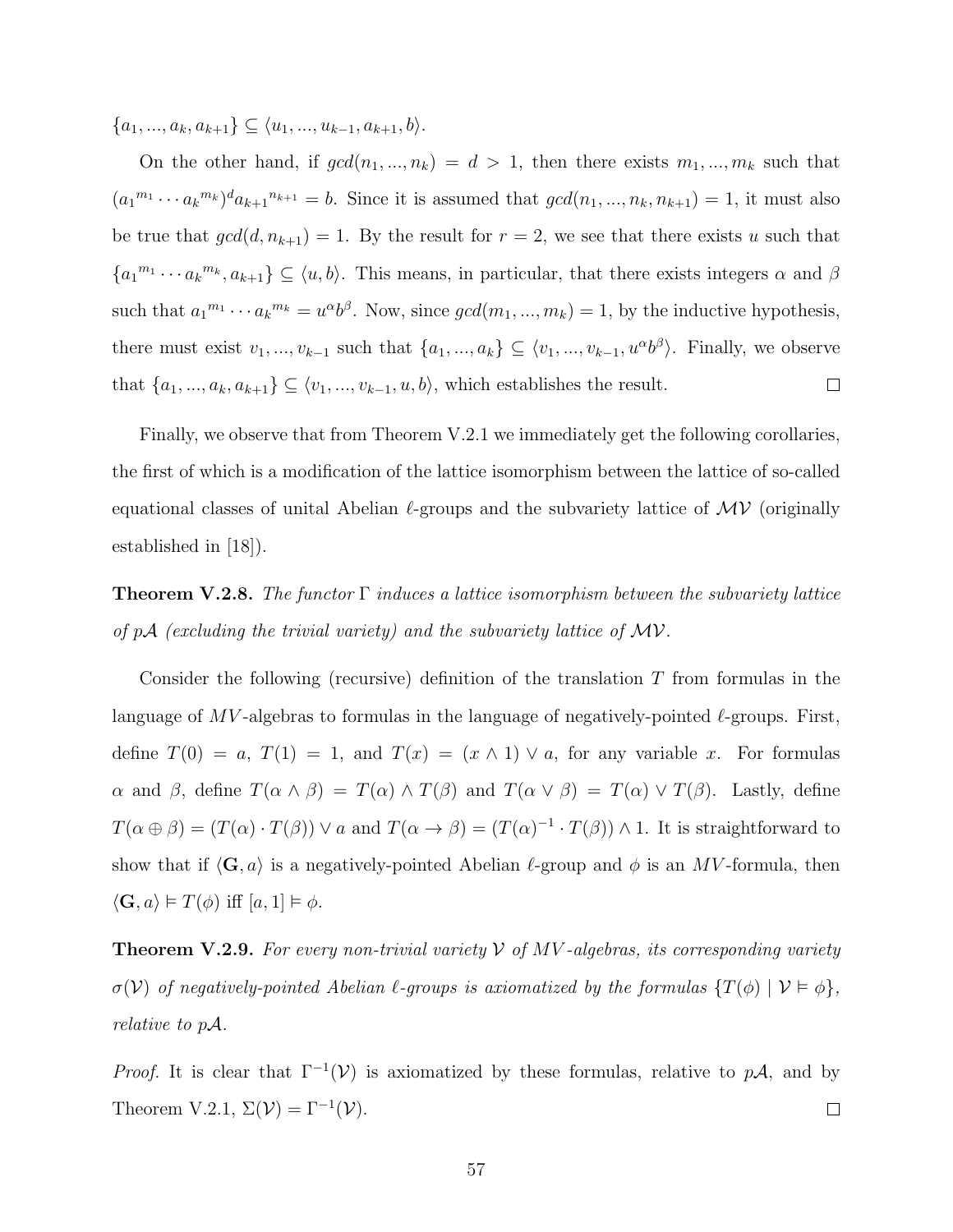#### V.3 Gödel-McKinsey-Tarski Translation

It seems pertinent to go through the details of the aforementioned translation more thoroughly. Consider the following (recursive) definition of the translation  $D$  of formulas in the language of FL-algebras into the language of FL-algebras with a conucleus  $\Box$ :

- $(1) D(0) = \Box 0$
- (2)  $D(1) = \Box 1$
- (3)  $D(p) = \Box p$ , for every propositional variable p
- (4) For formulas  $\alpha$  and  $\beta$ ,  $D(\alpha \cdot \beta) = D(\alpha) \cdot D(\beta)$ .
- (5) For formulas  $\alpha$  and  $\beta$ ,  $D(\alpha \vee \beta) = D(\alpha) \vee D(\beta)$ .
- (6) For formulas  $\alpha$  and  $\beta$ ,  $D(\alpha \wedge \beta) = \Box(D(\alpha) \wedge D(\beta)).$
- (7) For formulas  $\alpha$  and  $\beta$ ,  $D(\alpha \backslash \beta) = \Box(D(\alpha) \backslash D(\beta)).$
- (8) For formulas  $\alpha$  and  $\beta$ ,  $D(\alpha/\beta) = \Box(D(\alpha)/D(\beta)).$

One possible concern is that when  $\land$  =  $\cdot$ , there appears to be an inconsistency depending on if one chooses to define  $D(\alpha \wedge \beta)$  by  $D(\alpha \wedge \beta) = \Box(D(\alpha) \wedge D(\beta))$  or by  $D(\alpha \cdot \beta) =$  $D(\alpha) \cdot D(\beta) = D(\alpha) \wedge D(\beta)$ . The next lemma, however, resolves this conflict.

**Lemma V.3.1.** Let  $\phi$  be a formula in the language of residuated lattices and let  $\langle A, \Box \rangle$  be a residuated lattice with a conucleus. Then,  $D(\phi) = \Box D(\phi)$  in  $\langle \mathbf{A}, \Box \rangle$ .

*Proof.* The proof will proceed by induction on the length of the formula  $\phi$ . If  $\phi$  is just 0, 1, or p, then  $D(\phi)$  is  $\Box 0$ ,  $\Box 1$ , or  $\Box p$ , respectively, in which case  $\Box D(\phi) = D(\phi)$  since conuclei satisfy the equation  $\Box \Box x = \Box x$ .

Now, assume that  $\phi = \alpha \circ \beta$ , where  $\circ \in \{\vee, \cdot\}$ . Referring to the comment after Definition II.3.4 and the proof of Proposition II.3.7, we recall that conuclei satisfy the following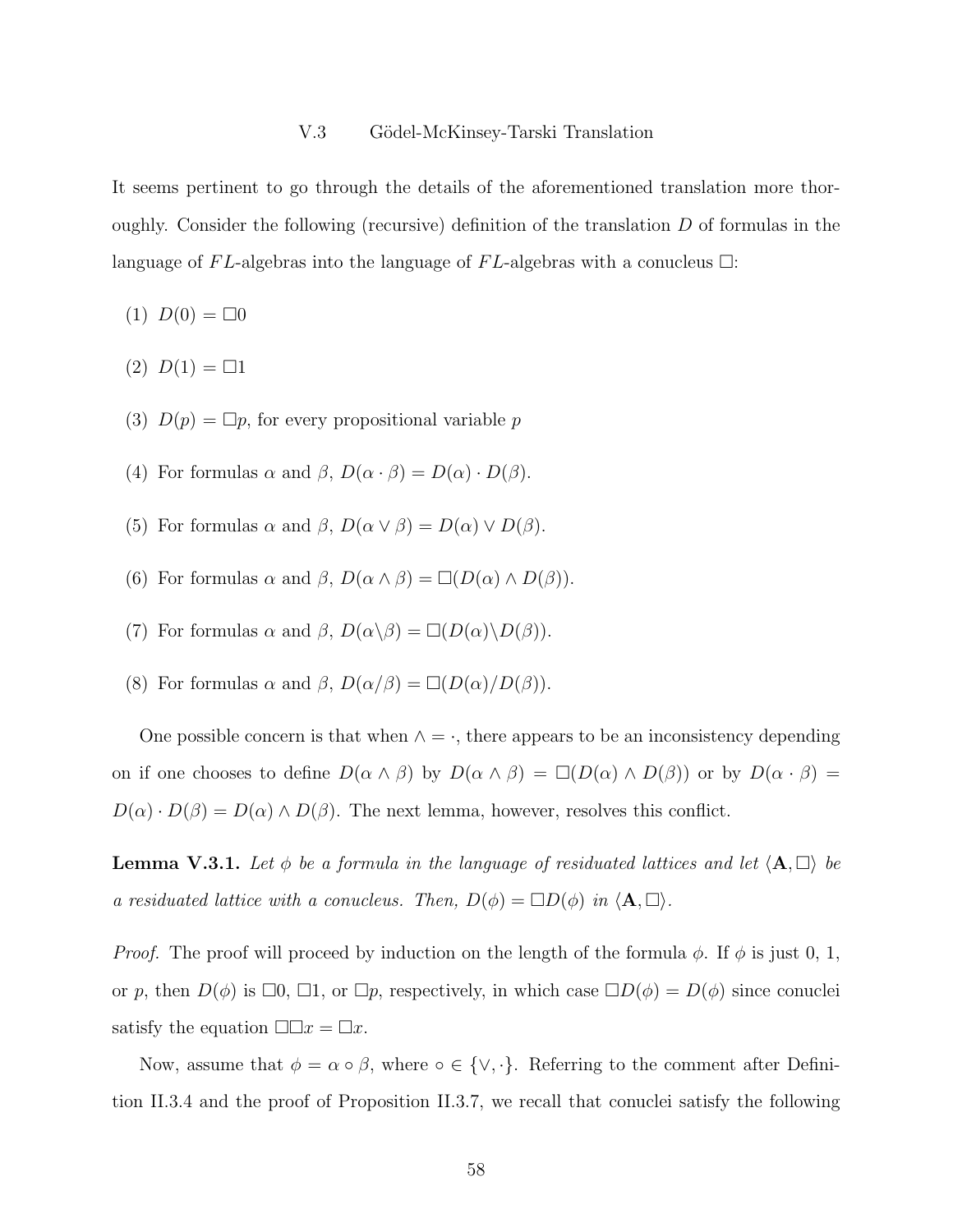equations:  $\square(\square x \cdot \square y) = \square x \cdot \square y$  and  $\square(\square x \vee \square y) = \square x \vee \square y$ . Thus,  $D(\phi) = D(\alpha \circ \beta) =$  $D(\alpha) \circ D(\beta) = \Box D(\alpha) \circ \Box D(\beta) = \Box(\Box D(\alpha) \circ \Box D(\beta)) = \Box(D(\alpha) \circ D(\beta)) = \Box D(\phi).$ 

Lastly, assume that  $\phi = \alpha \circ \beta$ , where  $\circ \in \{\wedge, \setminus, \emptyset\}$ . Then, we see that  $D(\phi) = D(\alpha \circ \beta) =$  $\square(D(\alpha) \circ D(\beta)) = \square \square(D(\alpha) \circ D(\beta)) = \square D(\alpha \circ \beta) = \square D(\phi).$  $\Box$ 

**Lemma V.3.2.** Let  $\phi(p_1, ..., p_n)$  be a formula in the language of residuated lattices and let  $\langle A, \Box \rangle$  be a residuated lattice with a conucleus. Then, for every  $a_1, ..., a_n \in A$ ,  $\phi^{A_{\Box}}(\Box a_1, ..., \Box a_n)$  $= D(\phi)^{\langle \mathbf{A},\square \rangle}(a_1,...,a_n).$ 

*Proof.* Again, the proof will proceed by induction on the length of the formula  $\phi$ . If  $\phi$  is 0 or 1, then  $\phi^{\mathbf{A}}$  is  $\square 0$  or  $\square 1$ , which is precisely  $D(\phi)$ . Now, assume  $\phi = p$ . Let  $a \in A$ . Then,  $\phi^{\mathbf{A}_{\Box}}(\Box a) = \Box a$  and  $D(\phi) = \Box p$ , so  $D(\phi)^{\langle \mathbf{A}, \Box \rangle}(a) = \Box a$ .

Now, assume that  $\phi = \alpha \circ \beta$ , where  $\circ \in \{\vee, \cdot\}$ . Then,

$$
\phi^{\mathbf{A}_{\Box}}(\Box a_{1},...,\Box a_{n}) =
$$

$$
(\alpha \circ \beta)^{\mathbf{A}_{\Box}}(\Box a_{1},...,\Box a_{n}) =
$$

$$
\alpha^{\mathbf{A}_{\Box}}(\Box a_{1},...,\Box a_{n}) \circ \beta^{\mathbf{A}_{\Box}}(\Box a_{1},...,\Box a_{n}) =
$$

$$
D(\alpha)^{\langle \mathbf{A},\Box \rangle}(a_{1},...,a_{n}) \circ D(\beta)^{\langle \mathbf{A},\Box \rangle}(a_{1},...,a_{n}) =
$$

$$
D(\alpha \circ \beta)^{\langle \mathbf{A},\Box \rangle}(a_{1},...,a_{n}) =
$$

$$
D(\phi)^{\langle \mathbf{A},\Box \rangle}(a_{1},...,a_{n}).
$$

Lastly, assume that  $\phi = \alpha \circ \beta$ , where  $\circ \in \{\wedge, \setminus, \emptyset\}$ . Then,

$$
\phi^{\mathbf{A}_{\Box}}(\Box a_1, ..., \Box a_n) =
$$

$$
(\alpha \circ \beta)^{\mathbf{A}_{\Box}}(\Box a_1, ..., \Box a_n) =
$$

$$
\Box(\alpha^{\mathbf{A}_{\Box}}(\Box a_1, ..., \Box a_n) \circ \beta^{\mathbf{A}_{\Box}}(\Box a_1, ..., \Box a_n) =
$$

$$
\Box(D(\alpha)^{\langle \mathbf{A}, \Box \rangle}(a_1, ..., a_n) \circ D(\beta)^{\langle \mathbf{A}, \Box \rangle}(a_1, ..., a_n) =
$$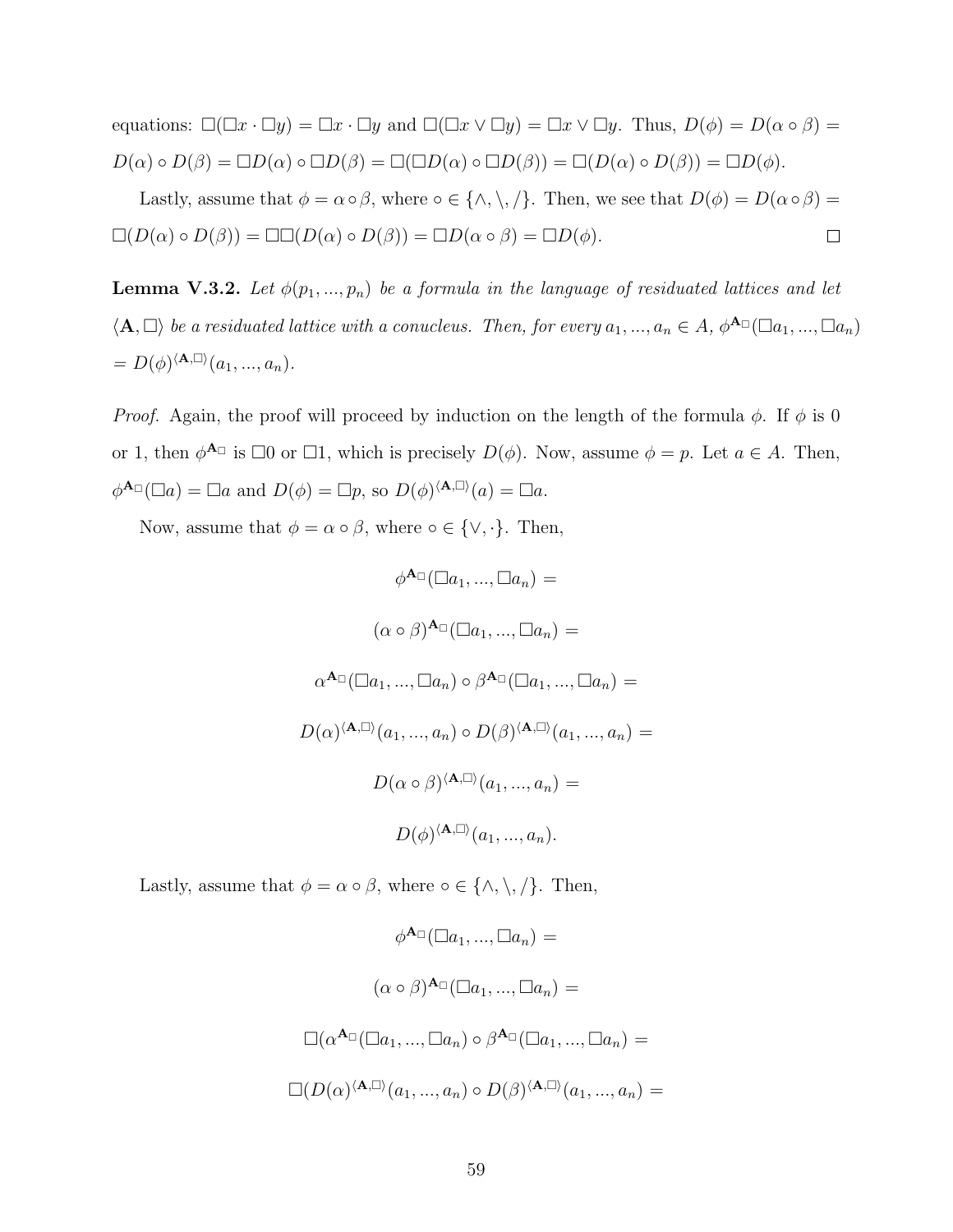$$
D(\alpha \circ \beta)^{\langle \mathbf{A}, \square \rangle}(a_1, ..., a_n) =
$$
  

$$
D(\phi)^{\langle \mathbf{A}, \square \rangle}(a_1, ..., a_n).
$$

**Proposition V.3.3.** Let  $\phi(p_1, ..., p_n)$  be a formula in the language of residuated lattices and let  $\langle A, \Box \rangle$  be a residuated lattice with a conucleus. Then,  $A_{\Box} \models \phi$  if and only if  $\langle A, \Box \rangle \models D(\phi).$ 

*Proof.* First,  $A_{\Box} \models \phi$  iff for every  $a_1, ..., a_n \in A$ ,  $\phi^{A_{\Box}}(\Box a_1, ..., \Box a_n) \ge \Box 1$ . By the previous lemma, this is the case iff for every  $a_1, ..., a_n \in A$ ,  $D(\phi)^{\langle \mathbf{A}, \Box \rangle}(a_1, ..., a_n) \geq \Box 1 = 1$ , which is true iff  $\langle \mathbf{A}, \square \rangle \models D(\phi)$ .  $\Box$ 

**Definition V.3.4.** For varieties V and W of  $\mathcal{RL}_{\sigma}$  and  $\mathcal{RL}$ , respectively, V is called a modal companion of W if for every residuated lattice formula  $\phi$ ,  $\mathcal{V} \models D(\phi)$  iff  $\mathcal{W} \models \phi$ .

**Proposition V.3.5.** For varieties V and W of  $\mathcal{RL}_{\sigma}$  and  $\mathcal{RL}$ , respectively,  $\Gamma[\mathcal{V}] = \mathcal{W}$  iff V is a modal companion of W.

*Proof.* Observe that  $\Gamma[\mathcal{V}] = \mathcal{W}$  iff  $\mathcal{W}$  and  $\Gamma[\mathcal{V}]$  satisfy exactly the same residuated lattice formulas. Since  $V \models D(\phi)$  iff  $\Gamma[\mathcal{V}] \models \phi$ , we derive the desired equivalence.  $\Box$ 

Intuitionistic logic INT corresponds to the variety of Heyting algebras, and the modal logic S4 corresponds to the variety of interior algebras. So, we get the following, originally from [36].

**Theorem V.3.6.** Let  $\phi$  be a formula in the language of intuitionistic logic. Then,  $INT \vdash \phi$ if and only if  $S4 \vdash D(\phi)$ .

As we observed in Theorem V.2.9, the modal varieties  $\Gamma^{-1}(\mathcal{W})$  are axiomatized by the additional equations  $\{D(\phi) \mid \phi \in L\}$ , where L is the logic corresponding to W. Also,  $\Gamma[\mathcal{V}]$ is axiomzatized by  $\{\phi \mid D(\phi) \in M\}$ , where M is the logic corresponding to V. These logical considerations provide an alternative way of investigating these intervals of modal companions.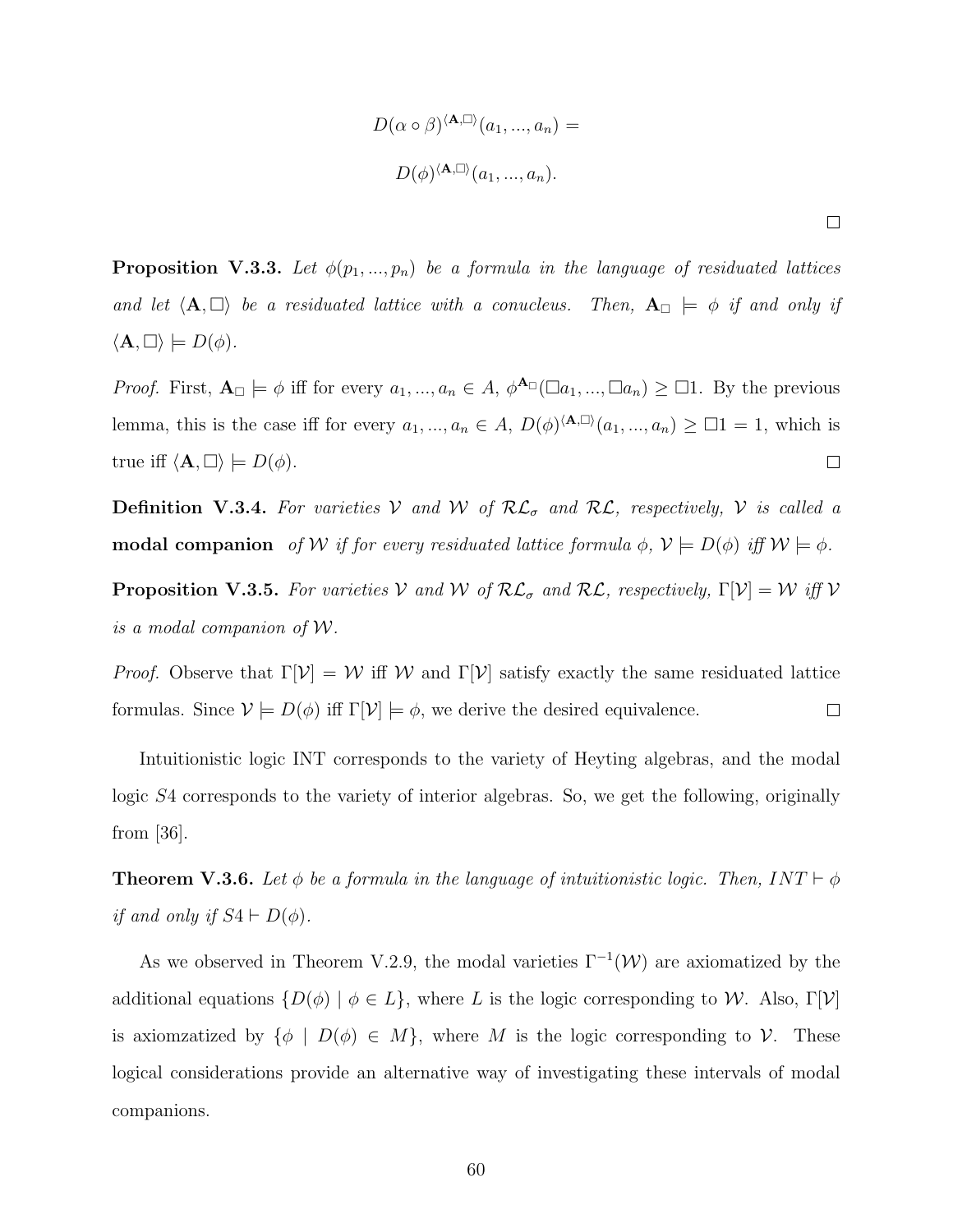## CHAPTER VI

# CONSTRUCTING FREE ALGEBRAS

VI.1 Free *MV*-algebras

The purpose of this section is to construct free  $MV$ -algebras from free Abelian  $\ell$ -groups:

**Theorem VI.1.1.** Let X be any set of cardinality  $\kappa$ . Consider  $Y = X \cup \{y\}$ , where  $y \notin X$ , and let **F** be the free Abelian  $\ell$ -group over Y. Now, consider the MV-algebra  $\Gamma(\langle \mathbf{F}, y \wedge 1 \rangle)$ . For any  $x \in X$ , let  $\bar{x} = (x \wedge 1) \vee (y \wedge 1)$ . If  $\bar{X} = {\bar{x} | x \in X}$ , let **A** be the MV-subalgebra of  $\Gamma(\langle \mathbf{F}, y \wedge 1 \rangle)$  generated by  $\overline{X}$ . Then, we have the following:

- (1) The cardinality of  $\bar{X}$  is  $\kappa$ .
- (2) **A** is freely generated (in MV) by  $\bar{X}$ .

Proof.

- (1) Consider the map that sends x to  $\bar{x}$ . If this map is injective, this would imply that the cardinality of  $\overline{X}$  is the same as the cardinality of X, namely κ. For distinct  $x, z \in X$ , consider the function f from Y into Z that sends x to 0 and all other elements of Y (including z) to  $-1$ . Then, this map extends to a homomorphism  $\bar{f}: \mathbf{F} \to \mathbb{Z}$ . We see then that  $\bar{f}(\bar{x}) = \bar{f}((x \wedge 1) \vee (y \wedge 1)) = (0 \wedge 0) \vee (-1 \wedge 0) = 0$ , while  $\bar{f}(\bar{z}) = \bar{f}((z \wedge 1) \vee (y \wedge 1)) = (-1 \wedge 0) \vee (-1 \wedge 0) = -1$ . Thus,  $\bar{x}$  and  $\bar{z}$  must be distinct elements of F.
- (2) We must show that for any MV-algebra **B** (represented as  $\Gamma(\langle \mathbf{G}, b \rangle)$ , for some Abelian  $\ell$ -group G and some  $b \in G^-$ ) and any function  $g : \bar{X} \to B$ , there is a homomorphism  $\bar{g}: \mathbf{A} \to \mathbf{B}$  that extends g (see Figure VI.1 below).

Consider the map  $h: Y \to G$  that sends y to b and each  $x \in X$  to  $g(\bar{x}) \in B \subseteq G$ . Then, this function h extends to a homomorphism  $\bar{h}$  :  $\mathbf{F} \to \mathbf{G}$ . Notice also that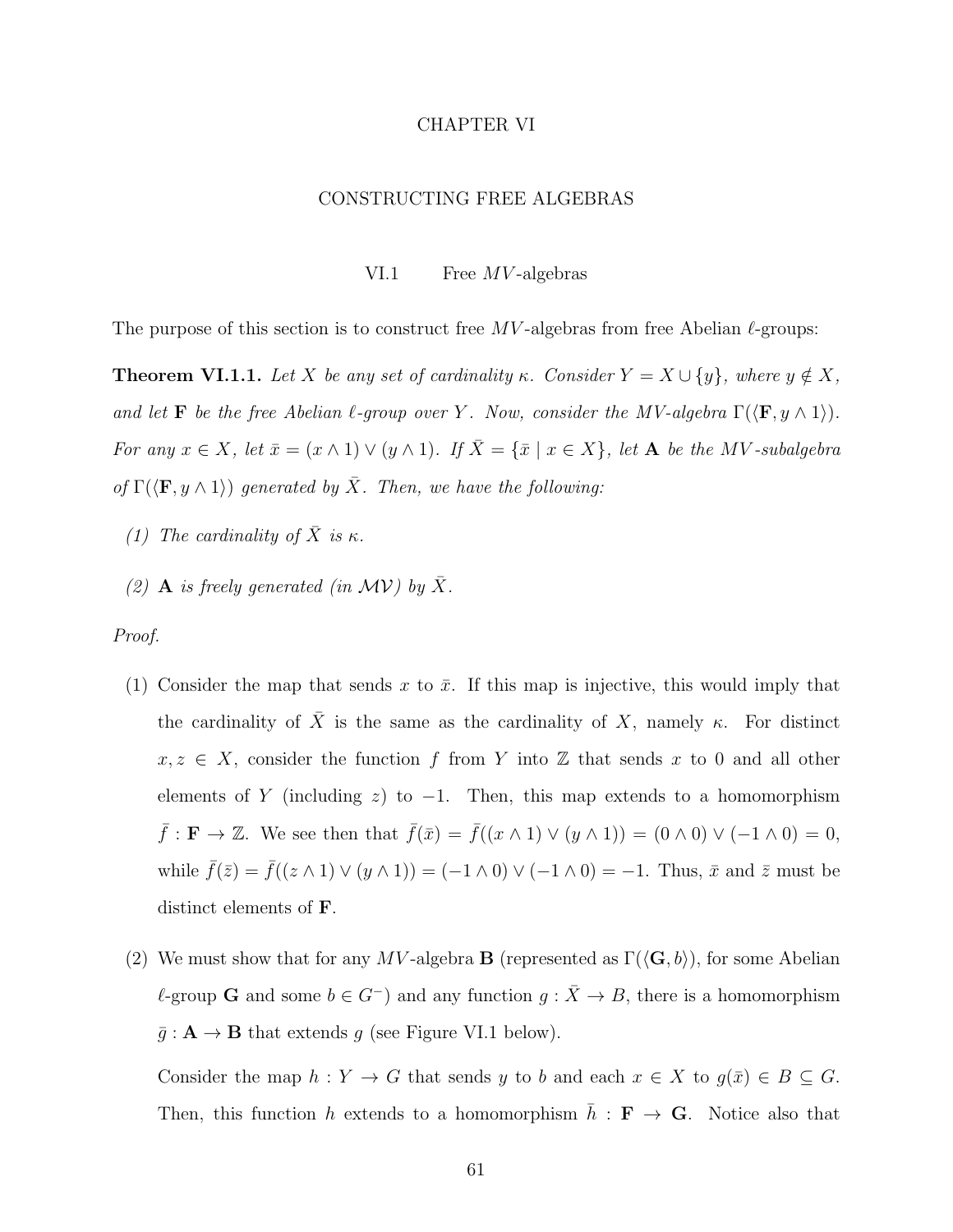

Figure VI.1: Diagram for the proof of Theorem VI.1.1

 $\bar{h}(y \wedge 1) = b \wedge 1 = b$ . Thus,  $\bar{h}$  can be restricted to an MV-algebra homomorphism  $\Gamma(\bar{h}) : \Gamma(\langle \mathbf{F}, y \wedge 1 \rangle) \to \Gamma(\langle \mathbf{G}, b \rangle)$ . We may now define  $\bar{g}: \mathbf{A} \to \mathbf{B}$  as the restriction of  $\Gamma(\bar{h})$  to **A**. It only remains to show that  $\bar{g}$  extends g. For  $x \in X$ ,  $\bar{g}(\bar{x}) = \bar{h}(\bar{x}) =$  $\bar{h}((x \wedge 1) \vee (y \wedge 1)) = (h(x) \wedge 1) \vee (h(y) \wedge 1) = (g(\bar{x}) \wedge 1) \vee (b \wedge 1) = g(\bar{x}),$  since  $g(\bar{x}) \in B = [b, 1]$ . This completes the proof.

 $\Box$ 

We explicitly state that the construction above shows that every free  $MV$ -algebra is a subalgebra of an interval of a free Abelian  $\ell$ -group. We then achieve the following alternative proof of Chang's Completeness Theorem [13, 14]:

Corollary VI.1.2. The MV-algebra  $[-1, 0] \subseteq \mathbb{R}$  generates the variety of MV-algebras.

*Proof.* For every free MV-algebra  $\bf{F}$ , there exists a free Abelian  $\ell$ -group  $\bf{G}$  and an element  $a \in G^-$  such that **F** is a subalgebra of the MV-algebra defined on the interval [a, 1] of **G**. By standard universal algebraic considerations, since  $\mathbb Z$  generates the variety of Abelian  $\ell$ -groups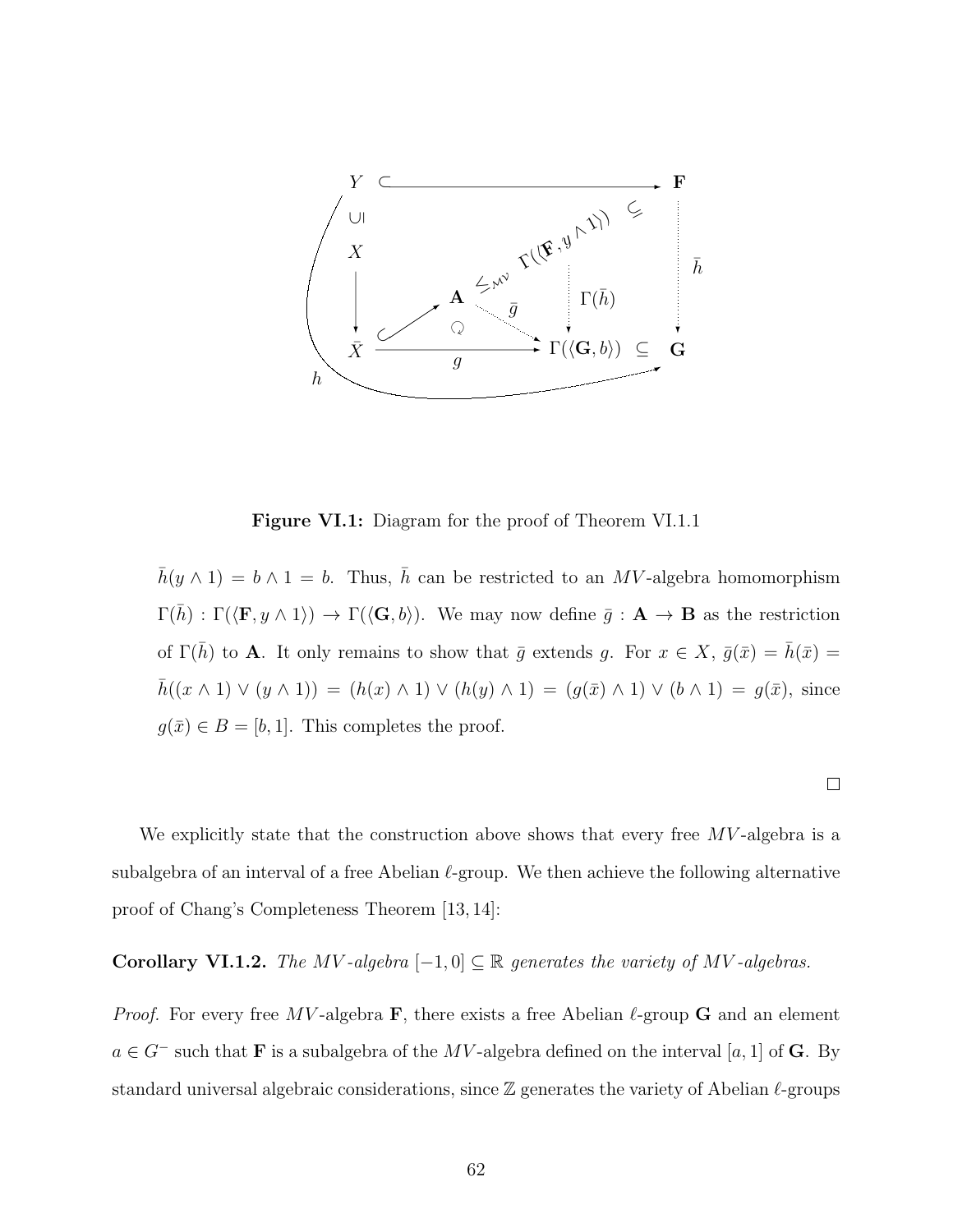[45], there exists a set I such that  $G \n\leq \prod$ Z. Thus, there exist  $a_i \in \mathbb{Z}^-,$  for  $i \in I$ , such i∈I that  $[a, e] \leq_{\mathcal{M}\mathcal{V}} \prod$ [ $a_i$ , 0]. Since the MV-algebra [-1, 0] contains every finite MV-chain as a i∈I subalgebra, this completes the proof.  $\Box$ 

While it is certainly not the case that the unital Abelian  $\ell$ -group corresponding to a free MV-algebra is a free Abelian  $\ell$ -group, the previous construction does show that it is a subalgebra of a free Abelian  $\ell$ -group. We can then ask if there is anything more that can be said about these Abelian  $\ell$ -groups, and in fact, the construction does allow us to prove that these unital Abelian  $\ell$ -groups are projective as Abelian  $\ell$ -groups. More can be said about this situation, however, and this is the content of the next theorem, which while known in the finitely generated case is certainly not known in this generality. Note that an algebra **A** in a variety V is said to be projective if whenever there are homomorphisms  $f: A \rightarrow C$ and  $g : \mathbf{B} \to \mathbf{C}$  with g surjective, then there exists a homomorphism  $h : \mathbf{A} \to \mathbf{B}$  such that  $g \circ h = f$ .

**Theorem VI.1.3.** The unital Abelian  $\ell$ -group corresponding to a projective MV-algebra is projective as an Abelian  $\ell$ -group.

*Proof.* Let  $\langle \mathbf{G}, a \rangle$  be the unital Abelian  $\ell$ -group corresponding to a projective MV-algebra A. We wish to show that G is projective. To that end, assume that there are Abelian  $\ell$ -groups H and K and homomorphisms  $f : G \to H$  and  $g : K \to H$ , with g surjective. We need to show that there is a homomorphism  $h : \mathbf{G} \to \mathbf{K}$  such that  $g \circ h = f$  (see Figure VI.2) below).

First, if  $f(a) = 1$ , then f must be the trivial homomorphism. So, by taking h as the trivial homomorphism from **G** to **K**, it is clear that  $g \circ h = f$ , and we are done. Thus, we may assume that  $f(a) < 1$ .

If **H** is the convex subalgebra of **H** generated by  $f(a)$ , we see that f is a unital  $\ell$ -group homomorphism from  $\langle \mathbf{G}, a \rangle$  to  $\langle \mathbf{H}, f(a) \rangle$  (noting that since a is mapped into H, all of G must be as well). Now, since g is surjective, there exists  $b \in K^-$  such that  $g(b) = f(a)$ . Letting **K**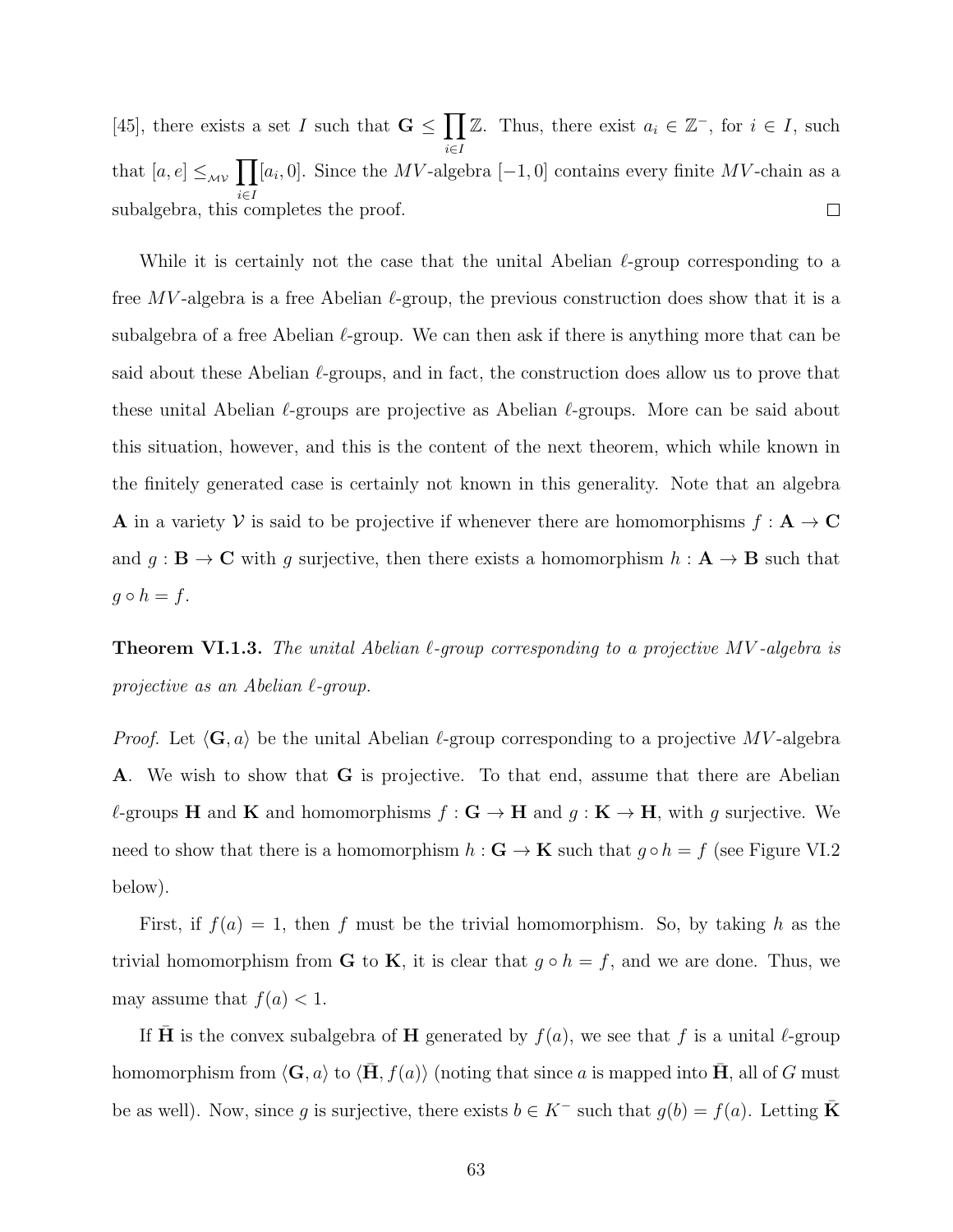

Figure VI.2: Diagram for the proof of Theorem VI.1.3

be the convex subalgebra of **K** generated by b and letting  $\bar{g}$  be the restriction of g to **K**, we observe that  $\bar{g}$  is a unital  $\ell$ -group homomorphism from  $\langle \mathbf{K}, b \rangle$  to  $\langle \mathbf{H}, f(a) \rangle$ . We claim that  $\bar{g}$ is surjective. For any  $x \in \overline{H}$ , there exists an integer n such that  $f(a)^n \leq x \leq f(a)^{-n}$ . Since g is surjective, there must exist  $y \in K$  such that  $g(y) = x$ . Letting  $z = (y \wedge b^{-n}) \vee b^{n} \in \overline{K}$ , we see that  $\bar{g}(z) = g(z) = (x \wedge f(a)^{-n}) \vee f(a)^{n} = x$ , so  $\bar{g}$  is surjective.

By the categorical equivalence between unital Abelian  $\ell$ -groups and MV-algebras (as well as the correspondence of onto maps in those categories), we know that  $\langle G, a \rangle$  is projective in the class of unital Abelian  $\ell$ -groups. Thus, there must exist a homomorphism h from  $\langle \mathbf{G}, a \rangle$ to  $\langle \mathbf{K}, b \rangle$  such that  $\bar{g} \circ h = f$ . Since h maps **G** into a subalgebra of **K**, h may also be viewed as a homomorphism from **G** into **K**, and certainly  $g \circ h = f$ , which completes the proof.  $\Box$ 

# VI.2 Free Negative Cones

As we have noted, the class of negative cones of Abelian  $\ell$ -groups is actually a variety, which we denote  $A^-$ . Using methods similar to the ones in the previous section, we now describe how to obtain free algebras in the variety  $A^-$  from free Abelian  $\ell$ -groups:

**Theorem VI.2.1.** Let X be any set of cardinality  $\kappa$ , and let **F** be the free Abelian  $\ell$ -group over X. For any  $x \in X$ , let  $x^- = x \wedge 1$ . If  $X^- = \{x^- | x \in X\}$ , let A be the subalgebra of the negative cone  $\mathbf{F}^-$  of  $\mathbf{F}$  generated by  $X^-$ . Then, we have the following: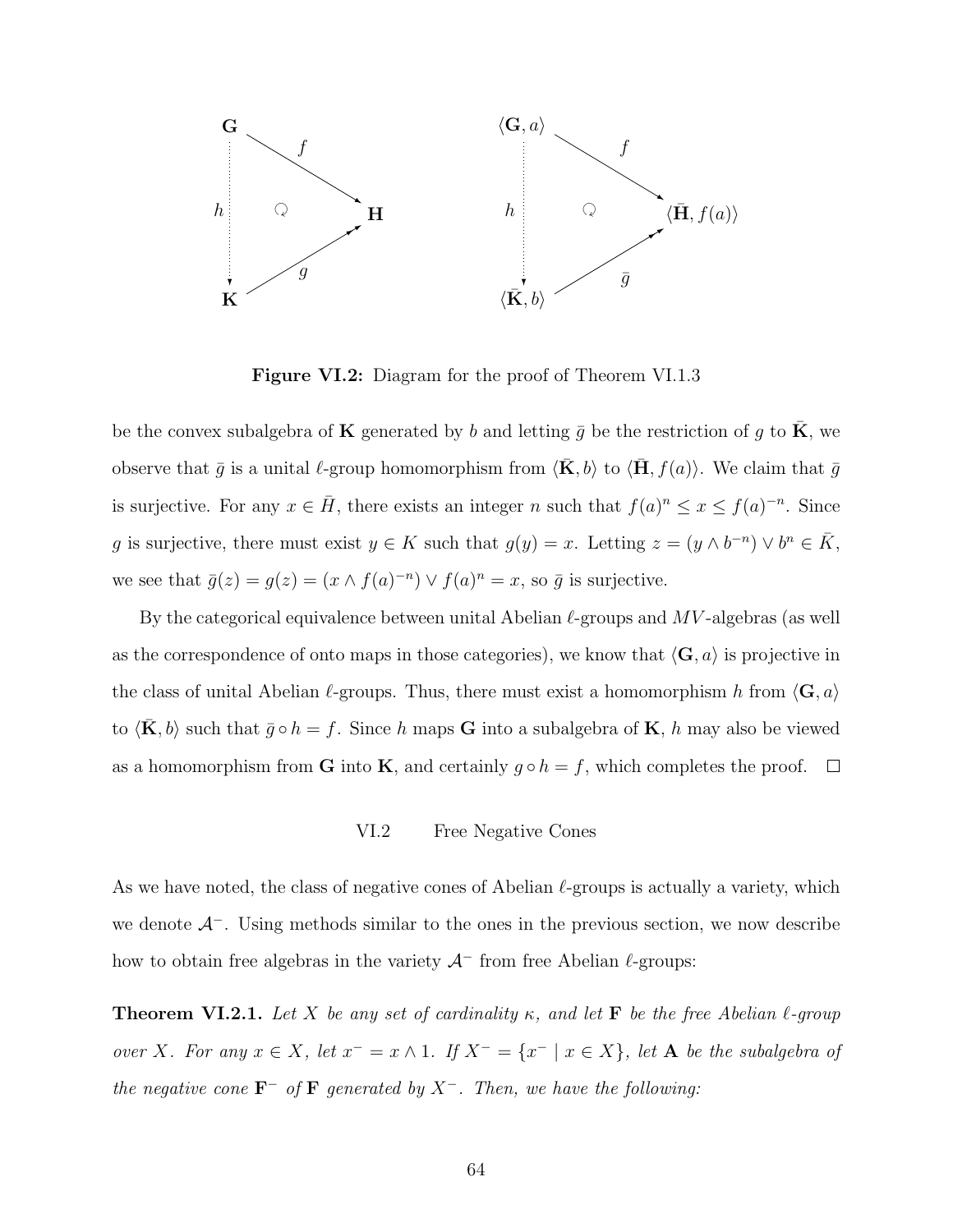- (1) The cardinality of  $X^-$  is  $\kappa$ .
- (2) **A** is freely generated (in  $\mathcal{A}^-$ ) by  $X^-$ .

Proof.

- (1) We claim that the map that sends x to  $x^-$  is injective. For distinct  $x, y \in X$ , consider the function f from X into  $\mathbb Z$  that sends x to 0 and all other elements of X (including y) to -1. Then, this map extends to a homomorphism  $\bar{f}: \mathbf{F} \to \mathbb{Z}$ . We see then that  $\bar{f}(x^-) = 0$ , while  $\bar{f}(y^-) = -1$ . Thus,  $x^-$  and  $y^-$  must be distinct elements of **F**.
- (2) Assume that there is a function  $g : X^- \to G^-$ , for some Abelian  $\ell$ -group **G**. We need to show that this map can be extended to a homomorphism  $\bar{g} : A \to \mathbf{G}^-$ . To that end, consider the function  $h: X \to G$  given by  $h(x) = g(x^{-}) \in G^{-} \subseteq G$ . Then, this map can be extended to a homomorphism  $\bar{h} : \mathbf{F} \to \mathbf{G}$ . Restricting first to the negative cones, then to **A**, we get an  $\mathcal{A}^{-}$ – homomorphism  $\bar{g} : \mathbf{A} \to \mathbf{G}^{-}$ . To show that  $\bar{g}$  extends g, let  $x \in X$ , and observe that  $\bar{g}(x^-) = \bar{h}(x^-) = \bar{h}(x \wedge 1) = h(x) \wedge 1 = g(x^-) \wedge 1 = g(x^-)$ since  $g(x^-) \in G^-$ . This completes the proof.

It should be noted that, in general, this subalgebra  $\bf{A}$  described above is a proper subset of the negative cone  $\mathbf{F}^-$  of the free Abelian  $\ell$ -group  $\mathbf{F}$ . For example, the Abelian  $\ell$ -group  $\mathbb{Z}^2$ is freely generated by the set  $X = \{(-1, 1)\}\$ , but the resulting set  $X^- = \{(-1, 0)\}\$  generates a subalgebra isomorphic to  $\mathbb{Z}^-$  in the negative cone  $(\mathbb{Z}^-)^2$ .

We now give a description of the finitely generated free algebras in the variety  $\mathcal{A}^-$ , based on the following characterization of finitely generated free algebras in the variety A of Abelian  $\ell$ -groups. By standard universal algebraic techniques, using the fact that R generates the variety A, we see that for any natural number n, the free algebra in A on n generators, denoted  $\mathbf{F}_{\mathcal{A}}(n)$ , is a subalgebra of  $\mathbb{R}^{\mathbb{R}^n}$ . Since the free algebra is generated by the n projections, it is also clear that every function in  $\mathbf{F}_\mathcal{A}(n)$  is continuous and piecewise-linear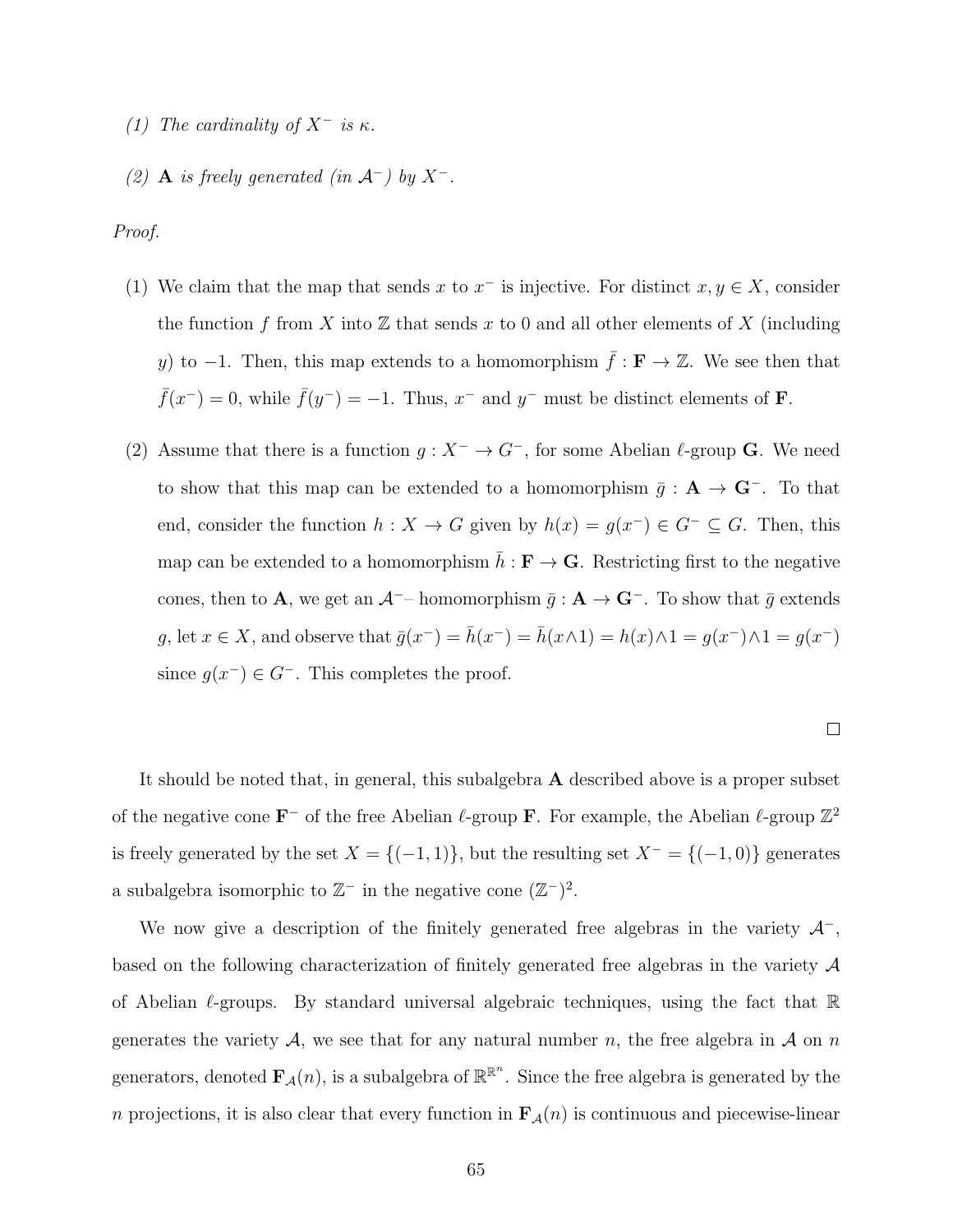functions with integer coefficients. A function  $f : \mathbb{R}^n \to \mathbb{R}$  is linear if there exist coefficients  $a_1, ..., a_n$  such that  $f(x_1, ..., x_n) = a_1x_1 + \cdots + a_nx_n$ . A function f is piecewise-linear if there exist linear functions  $f_1, ..., f_m$  such that for every  $x \in \mathbb{R}^n$ , there exists an  $i \in \{1, ..., m\}$  such that  $f(x) = f_i(x)$ . Now, we can state the most difficult part of the Baker-Beynon Theorem  $[3, 5, 6]$ :

**Theorem VI.2.2.** Let n be a natural number. Every continuous, piecewise-linear function with integer coefficients from  $\mathbb{R}^n$  to  $\mathbb{R}$  is in  $\mathbf{F}_\mathcal{A}(n)$ .

Observe the similarity between the previous theorem and the following one, which is a slight variation (into our context) of a result due to McNaughton [37]. Again, since  $[-1, 0]$ generates the variety  $\mathcal{MV}$ , it is known that every function in  $\mathbf{F}_{\mathcal{MV}}(n)$ , the free MV-algebra on *n* generators, viewed as the subalgebra of  $[-1,0]^{[-1,0]^n}$  generated by the *n* projections, is continuous and piecewise-affine with integer coefficients. A piecewise-affine function is defined analogously to a piecewise-linear one except that an affine function  $f$  is one such that there exist coefficients  $a_0, a_1, ..., a_n$  such that  $f(x_1, ..., x_n) = a_0 + a_1x_1 + \cdots + a_nx_n$ .

**Theorem VI.2.3.** Let n be a natural number. Every continuous, piecewise-affine function with integer coefficients from  $[-1,0]^n$  to  $[-1,0]$  is in  $\mathbf{F}_{\mathcal{M}\mathcal{V}}(n)$ .

Since  $MV$ -algebras are intervals of negative cones of Abelian  $\ell$ -groups, in some sense, the variety  $\mathcal{A}^-$  is between the varieties  $\mathcal A$  and  $\mathcal M\mathcal V$ . It seems natural then to ask whether a Baker-Beynon-McNaughton-type theorem holds for  $\mathcal{A}^-$ . Using a similar definition of piecewiselinear functions from  $(\mathbb{R}^-)^n$  to  $\mathbb{R}^-$  as in the l-group case, we get Theorem VI.2.5 below about  $\mathbf{F}_{\mathcal{A}^{-}}(n)$ , the free algebra in the variety  $\mathcal{A}^{-}$  on n generators. First, however, we need the following lemma:

Lemma VI.2.4. Every continuous, piecewise-linear function with integer coefficients from  $(\mathbb{R}^-)^n$  to  $\mathbb{R}^-$  can be extended to a continuous piecewise-linear function with integer coefficients from  $\mathbb{R}^n$  to  $\mathbb{R}^-$ .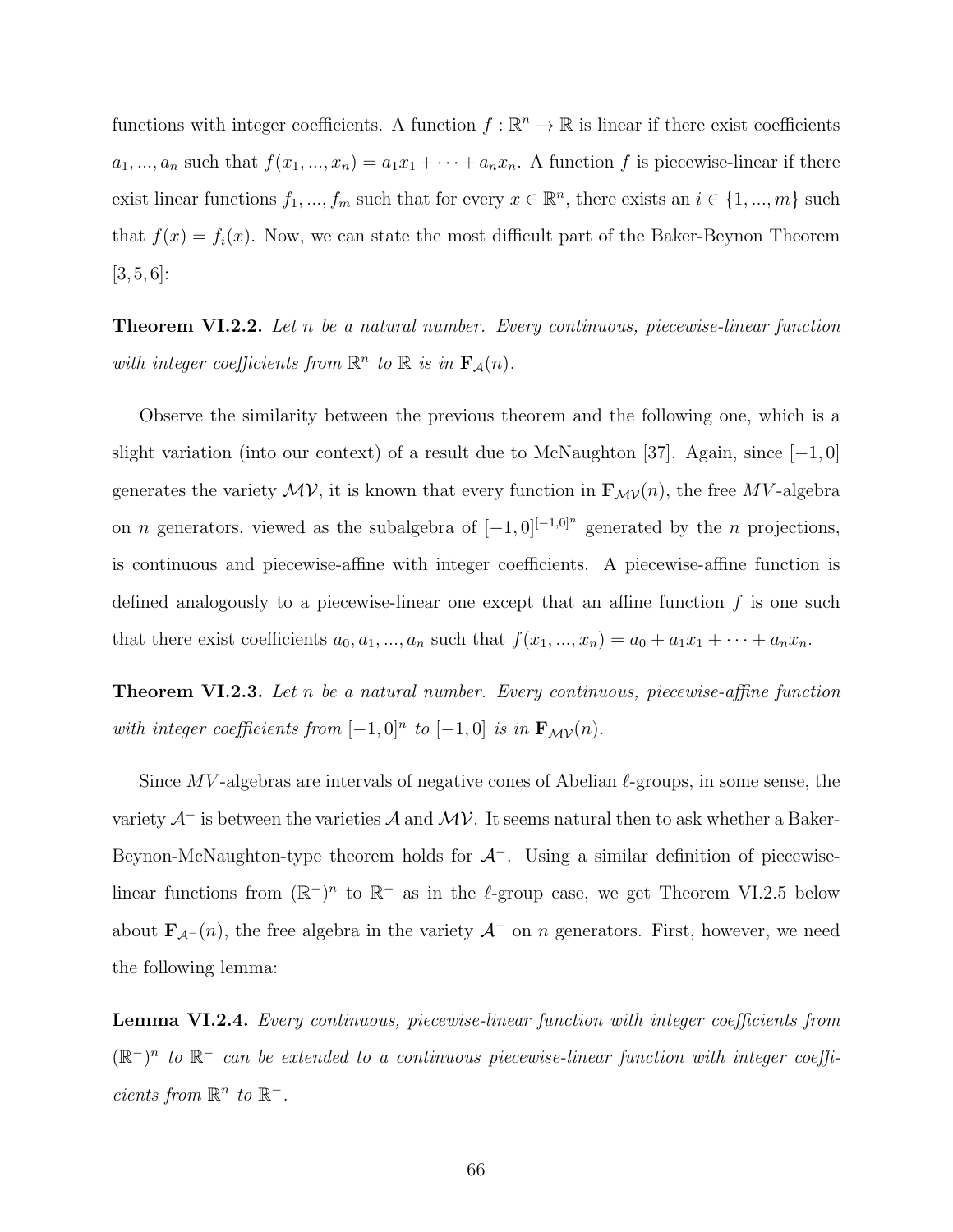*Proof.* Let f be a continuous, piecewise-linear function with integer coefficients from  $(\mathbb{R}^{-})^n$ to  $\mathbb{R}^-$ . Define  $\Sigma(f): \mathbb{R}^n \to \mathbb{R}^-$  by  $\Sigma(f)(x) = f(x \wedge e)$ , for  $x \in \mathbb{R}^n$ , where e is the identity of  $\mathbb{R}^n$ . We wish to show that this  $\Sigma(f)$  is in fact continuous and piecewise-linear with integer coefficients. Since f and the function that sends x to  $x \wedge e$  are both continuous,  $\Sigma(f)$  is also continuous. Now, for each of the m linear functions that constitute f, there are at most  $2^n$ linear functions that can be obtained from it by deleting some of its summands (including deleting all of them and obtaining the constant 0 function). We claim that there are no more than  $2<sup>n</sup>m$  linear functions (with integer coefficients) that constitute  $\Sigma(f)$ . To see this, let  $x = (x_1, ..., x_n) \in \mathbb{R}^n$ . Then, there exists  $i \in \{1, ..., m\}$  such that  $\Sigma(f)(x) = f(x \wedge e) =$  $f_i(x \wedge e) = a_1^i(x_1 \wedge 0) + \cdots + a_n^i(x_n \wedge 0)$ , for some integers  $a_1^i, ..., a_n^i$ . By considering the linear function g obtained from  $f_i$  by deleting all of the summands corresponding to when  $x_j \wedge 0 = 0$ , we see that  $\Sigma(f)(x) = g(x)$ . Thus,  $\Sigma(f)$  is a continuous, piecewise-linear function with integer coefficients from  $\mathbb{R}^n$  to  $\mathbb{R}^-$  that extends f.  $\Box$ 

We now prove the Baker-Beynon-McNaughton-type theorem for  $\mathcal{A}^-$ :

**Theorem VI.2.5.** Let n be a natural number. Then,  $\mathbf{F}_{\mathcal{A}^{-}}(n)$  is the subalgebra of  $(\mathbb{R}^{-})^{\mathbb{R}^{-}}$ <sup>n</sup> made up of the continuous, piecewise-linear functions with integer coefficients.

*Proof.* In order to construct  $\mathbf{F}_{\mathcal{A}^{-}}(n)$ , we will start with F, the free Abelian  $\ell$ -group on n generators. With the aid of Theorem VI.2.2, observe that the negative cone  $\mathbf{F}^-$  of  $\mathbf{F}$  consists precisely of the continuous piecewise-linear functions with integer coefficients from  $\mathbb{R}^n$  to  $\mathbb{R}$ whose image is contained in  $\mathbb{R}^-$ . Since the generating set of **F** is the *n* projections  $\pi_1, ..., \pi_n$ , we need to consider  $\tau_i = \pi_i \wedge \overline{0}$ , for  $i = 1, ..., n$ , where  $\overline{0}$  is the constant 0 function. Then, by Theorem VI.2.1, we see that  $\mathbf{F}_{\mathcal{A}^{-}}(n) = \langle \tau_1, ..., \tau_n \rangle_{\mathbf{F}^{-}}$ .

Now, let  $C$  be the set of continuous, piecewise-linear functions with integer coefficients from  $(\mathbb{R}^-)^n$  to  $\mathbb{R}^-$ . We wish to show that the map  $\Sigma : \mathbf{C} \to \mathbf{F}^-$  (from Lemma VI.2.4) is actually an embedding (noting that straight-forward verifications show that C is in fact a subalgebra of  $(\mathbb{R}^-)^{(\mathbb{R}^-)^n}$ . Clearly,  $\Sigma(\overline{0}) = \overline{0}$ . Let  $* \in \{\wedge, \vee, \cdot, \to\}$ . Then, for  $x \in \mathbb{R}^n$ ,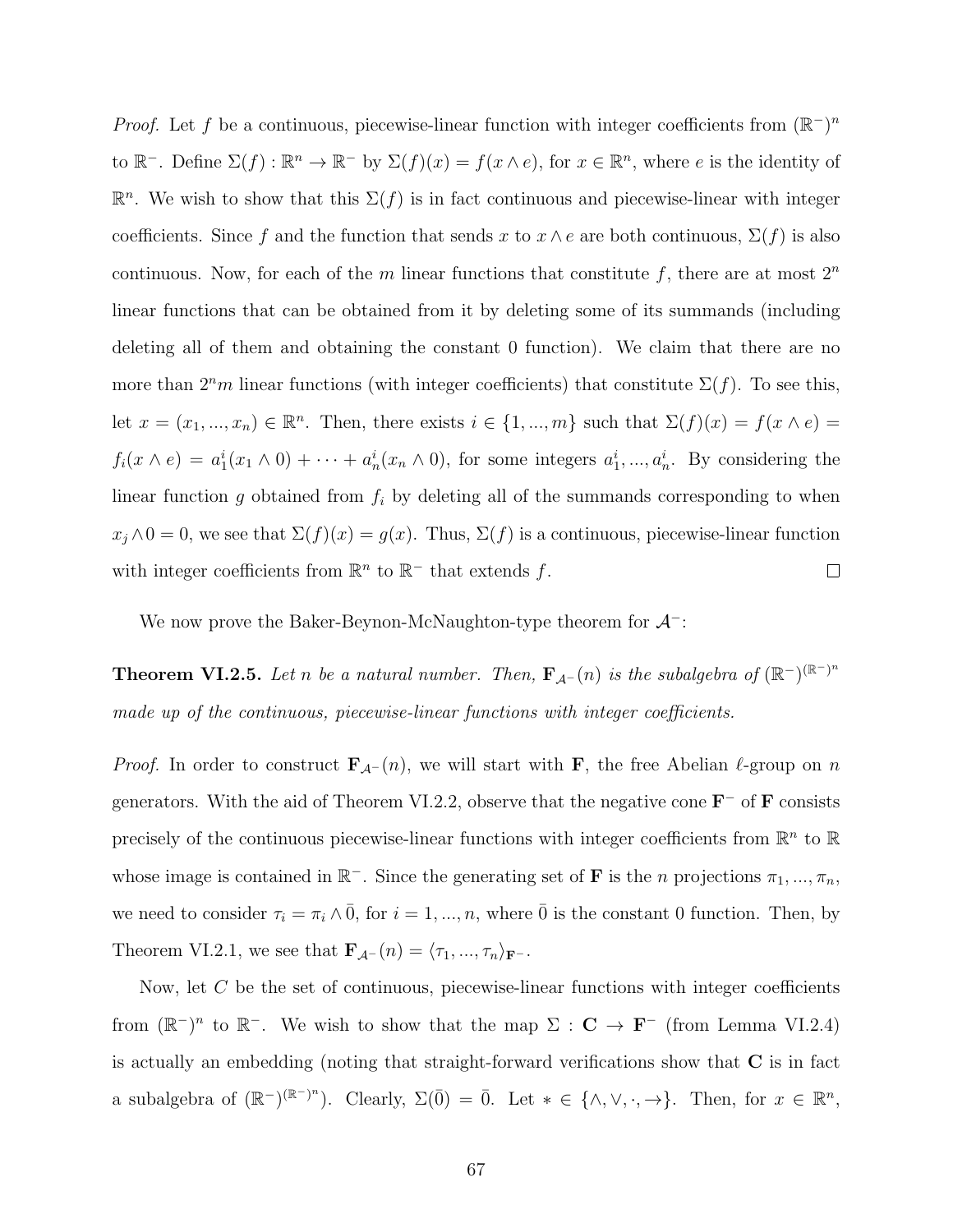$\Sigma(f*g)(x) = (f*g)(x \wedge e) = f(x \wedge e) * g(x \wedge e) = \Sigma(f)(x) * \Sigma(g)(x) = (\Sigma(f) * \Sigma(g))(x)$ , so  $\Sigma(f * g) = \Sigma(f) * \Sigma(g)$ . Lastly, since  $\Sigma(f)$  extends f,  $\Sigma$  is clearly injective.

Observe that if  $\rho_i \in C$  is the *i*-th projection, then  $\Sigma(\rho_i) = \tau_i$ , since  $\Sigma(\rho_i)(x) = \rho_i(x \wedge e)$  $x_i \wedge 0 = \tau_i(x)$ . Thus,  $\langle \rho_1, ..., \rho_n \rangle_{\mathbf{C}}$  is isomorphic to  $\langle \tau_1, ..., \tau_n \rangle_{\mathbf{F}^{-}} = \mathbf{F}_{\mathcal{A}^{-}}(n)$ . The final thing we need to show is that  $\langle \rho_1, ..., \rho_n \rangle_{\mathbf{C}} = C$ .

To that end, let  $h \in C$ . Consider  $\Sigma(h) \in F^-$ . In addition to Theorem VI.2.2, it is known that every function in  $\bf{F}$  can be represented as a join of meets of linear functions [1]. So,  $\Sigma(h) = \bigvee h_{ij}$ , for linear functions  $h_{ij}$ . For a linear function k given by  $k(x_1, ..., x_n) =$ i∈I j∈J  $k_1x_1 + \cdots + k_nx_n$ , define the negative cone term k' by  $k'(x_1, ..., x_n) = \sum |k_i|x_i \to \sum k_jx_j$ , for  $(x_1, ..., x_n) \in (\mathbb{R}^n)^n$ , where the sum in the denominator is taken over the negative  $k_i$  and the sum in the numerator is taken over the positive  $k_j$ . We claim that  $h = \bigvee$ i∈I  $\wedge$ j∈J  $h'_{ij}$ , so that  $h \in \langle \rho_1, ..., \rho_n \rangle_{\mathbf{C}}.$ 

For any  $x \in (\mathbb{R}^n)^n$ ,  $h(x) = \Sigma(h)(x) = \bigvee$  $\wedge$  $h_{ij}(x)$ . We note that  $h'_{ij}(x) = h_{ij}(x) \wedge 0$ . i∈I j∈J Since  $\Sigma(h)$  only takes negative values, we see that each disjunct must be negative, and so at least one of each of the disjunct's conjuncts must be negative. We then see that replacing  $h_{ij}(x)$  by  $h_{ij}(x) \wedge 0$  has no effect on the computation, so  $h(x) = \bigvee$  $\Lambda$  $h_{ij}(x) = \bigvee$  $\Lambda$  $h'_{ij}(x)$ . i∈I j∈J i∈I j∈J This completes the proof that  $\mathbf{C} = \mathbf{F}_{\mathcal{A}^{-}}(n)$ .  $\Box$ 

We explicitly note that the proof above shows that every continuous, piecewise-linear function from  $(\mathbb{R}^-)^n$  to  $\mathbb{R}^-$  can be represented as a join of meets of basic functions (in the language of [16]), where a basic function is one of the form  $f \wedge \overline{0}$ , for a linear function f. In fact, from [16], it can be derived that the n-generated free algebra in  $\mathcal{A}^-$  is the algebra of all such joins of meets of basic functions with  $n$  variables. Since they chose to consider Z <sup>−</sup> instead of R <sup>−</sup>, however, they could not discuss continuity, and therefore could not even consider the possibility of a Baker-Beynon-McNaughton-type theorem.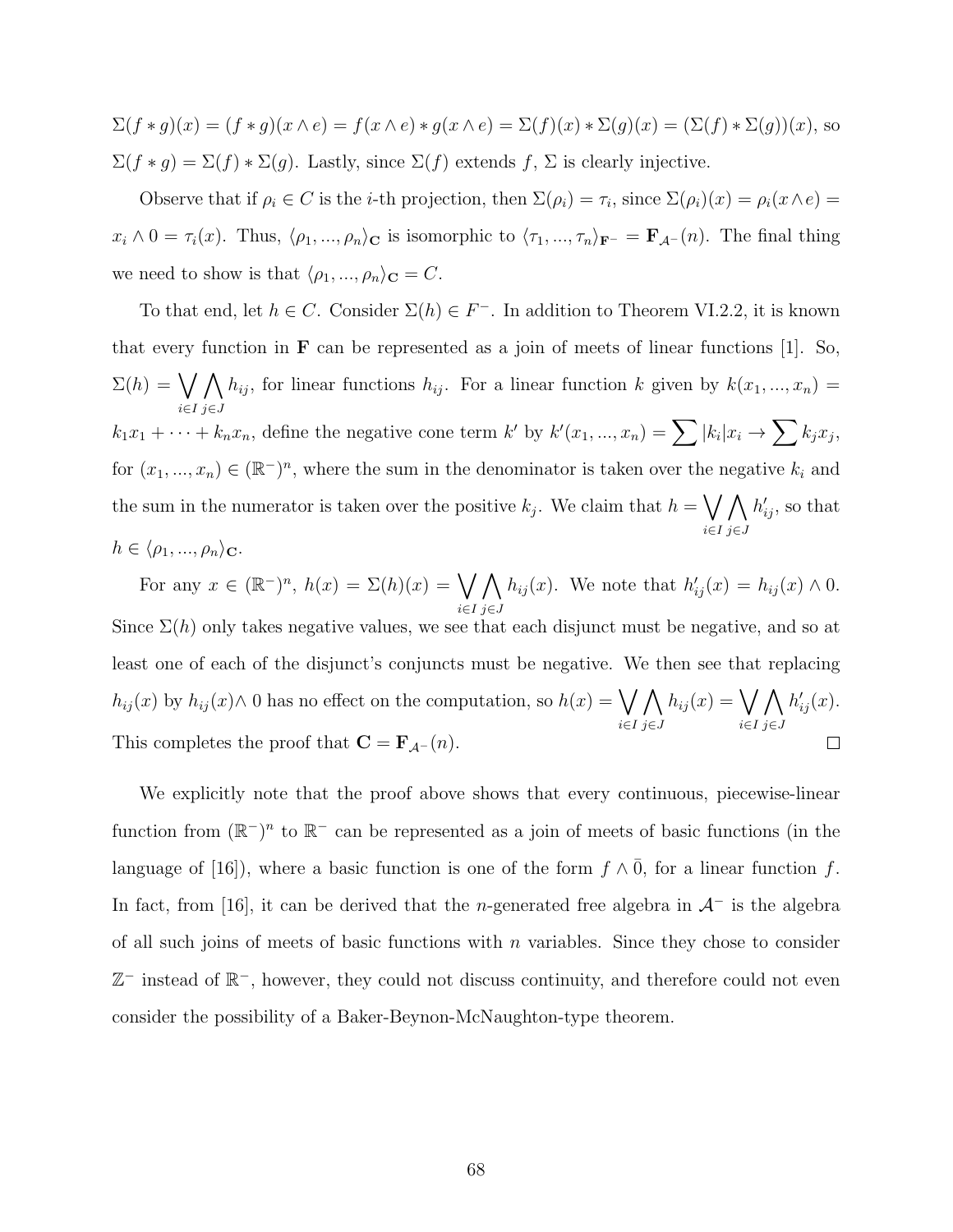The purpose of this section is to generalize the constructions used in the previous two sections. To that end, let V be a variety of algebras in the signature  $\tau$ . Let t be a unary term in the signature  $\tau$ . Fix a subsignature  $\tau' \subseteq \tau$ . For an algebra  $\mathbf{A} \in \mathcal{V}$ , define  $A_t = \{t(a) \mid a \in A\}$ . Also, for any operation  $f \in \tau'$ , define  $f_t$  on  $A_t$  by  $f_t(x_1, ..., x_n) = t^{\mathbf{A}}(f^{\mathbf{A}}(x_1, ..., x_n)).$ 

**Definition VI.3.1.** Let  $A \in V$ . The algebra  $A_t$  induced by t is defined as the set  $A_t$  together with the operations  $f_t$ , for  $f \in \tau'$ .

Consider the class  $W = \mathcal{S}(\{A_t \mid A \in V\})$ , where S is the subalgebra operator (in the signature  $\tau'$ ). Consider the map  $\Lambda$  that sends an algebra  $A \in \mathcal{V}$  to its induced algebra  $A_t \in \mathcal{W}$ . We wish to show that  $\Lambda$  is in fact a functor from  $\mathcal{V}$  to  $\mathcal{W}$ . In order to do this, we need to show that if  $g: \mathbf{A} \to \mathbf{B}$  is an  $\tau$ -homomorphism, for  $\mathbf{A}, \mathbf{B} \in \mathcal{V}$ , then the restriction of g to  $A_t$  is an  $\tau'$ -homomorphism into  $B_t$ .

First, since g is a homomorphism,  $g(t^{\mathbf{A}}(a)) = t^{\mathbf{B}}(g(a))$ , so g maps  $A_t$  into  $B_t$ . Now, take  $f \in \tau'$ . Then, we see that

$$
g(f^{\mathbf{A}_t}(t^{\mathbf{A}}(a_1),...,t^{\mathbf{A}}(a_n))) =
$$
  

$$
g(t^{\mathbf{A}}(f^{\mathbf{A}}(t^{\mathbf{A}}(a_1),...,t^{\mathbf{A}}(a_n)))) =
$$
  

$$
t^{\mathbf{B}}(f^{\mathbf{B}}(t^{\mathbf{B}}(g(a_1)),...,t^{\mathbf{B}}(g(a_n)))) =
$$
  

$$
f^{\mathbf{B}_t}(t^{\mathbf{B}}(g(a_1)),...,t^{\mathbf{B}}(g(a_n))) =
$$
  

$$
f^{\mathbf{B}_t}(g(t^{\mathbf{A}}(a_1)),...,g(t^{\mathbf{A}}(a_n))).
$$

Since  $\Lambda$  sends homomorphisms to certain restrictions, it clearly preserves the identity and composition. Thus,  $\Lambda$  is a (covariant) functor from  $V$  to  $W$ .

In addition to the examples in the previous sections (where  $t(x) = (x \wedge 1) \vee (a \wedge 1)$  or  $t(x) = x \wedge 1$ , another motivating example for this generalization is reducts (where  $t(x) = x$ ,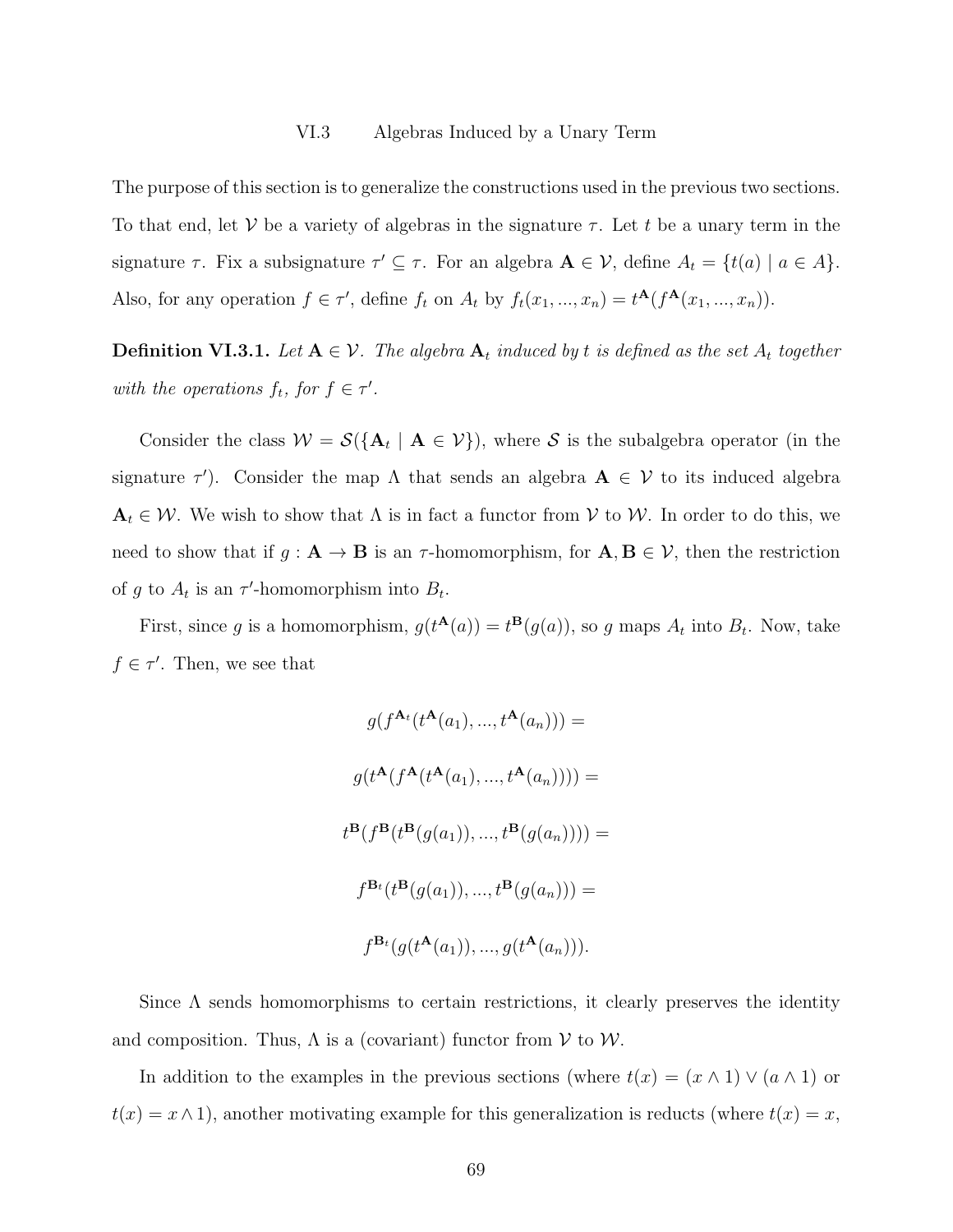and the language is appropriately reduced). Since  $\Lambda$  preserves products and W was defined to be closed under subalgebras, we know that free algebras exist in  $W[8]$ . We can ask what kind of relationship (if any) exists between free algebras in  $W$  and free algebras in  $V$ . As it turns out, whenever  $t$  is idempotent, we always have the following situation, which generalizes the similar results that we obtained in the previous sections. While this theorem is related to results in [33], the proof we give here is completely independent of that work.

**Theorem VI.3.2.** Let  $\Lambda : \mathcal{V} \to \mathcal{W}$  be the functor corresponding to the idempotent term t. Also, assume that W contains a non-trivial algebra. Let X be any set of cardinality  $\kappa$ , and let **F** be the free algebra in V with generating set X. If  $\overline{X} = \{t(x) | x \in X\}$ , let **A** be the  $\tau'$ -subalgebra of  $\Lambda(\mathbf{F})$  generated by  $\bar{X}$ . Then, we have the following:

- (1) The cardinality of  $\bar{X}$  is  $\kappa$ .
- (2) **A** is freely generated (in W) by  $\bar{X}$ .

Proof.

- (1) We wish to show that the function that sends  $x \in X$  to  $t(x)$  is injective. Let **D** be an algebra in V such that  $D_t$  has at least two elements, say  $t(a)$  and  $t(b)$ . For distinct  $x, y \in X$ , consider any function  $g: X \to D$  that sends x to a and y to b. Then, g must extend to a homomorphism  $\bar{g}: \mathbf{F} \to \mathbf{D}$ . Thus, we see that  $\bar{g}(t^{\mathbf{F}}(x)) = t^{\mathbf{D}}(a) \neq t^{\mathbf{D}}(b)$  $\bar{g}(t^{\mathbf{F}}(y))$ . Therefore,  $t(x)$  and  $t(y)$  must be distinct elements of **F**. This shows that  $\bar{X}$ has cardinality  $\kappa$ .
- (2) We need to show that for any algebra  $\mathbf{B} \in \mathcal{W}$ , every function  $h : \overline{X} \to B$  extends to a homomorphism  $\bar{h} : A \rightarrow B$ .

To that end, let  $h : \overline{X} \to B$  be given, with **B** an  $\tau'$ -subalgebra of  $C_t$ , for some  $C \in \mathcal{V}$ . Consider  $k : X \to C$  defined by  $k(x) = h(t(x))$ . Then, there exists a homomorphism  $\bar{k}: \mathbf{F} \to \mathbf{C}$  that extends k. Let  $\bar{h}$  be the restriction of  $\Lambda(\bar{k})$  to **A**. Clearly,  $\bar{h}$  is an L'-homomorphism from **A** into  $C_t$ . It remains to show that  $\bar{h}$  maps into B and that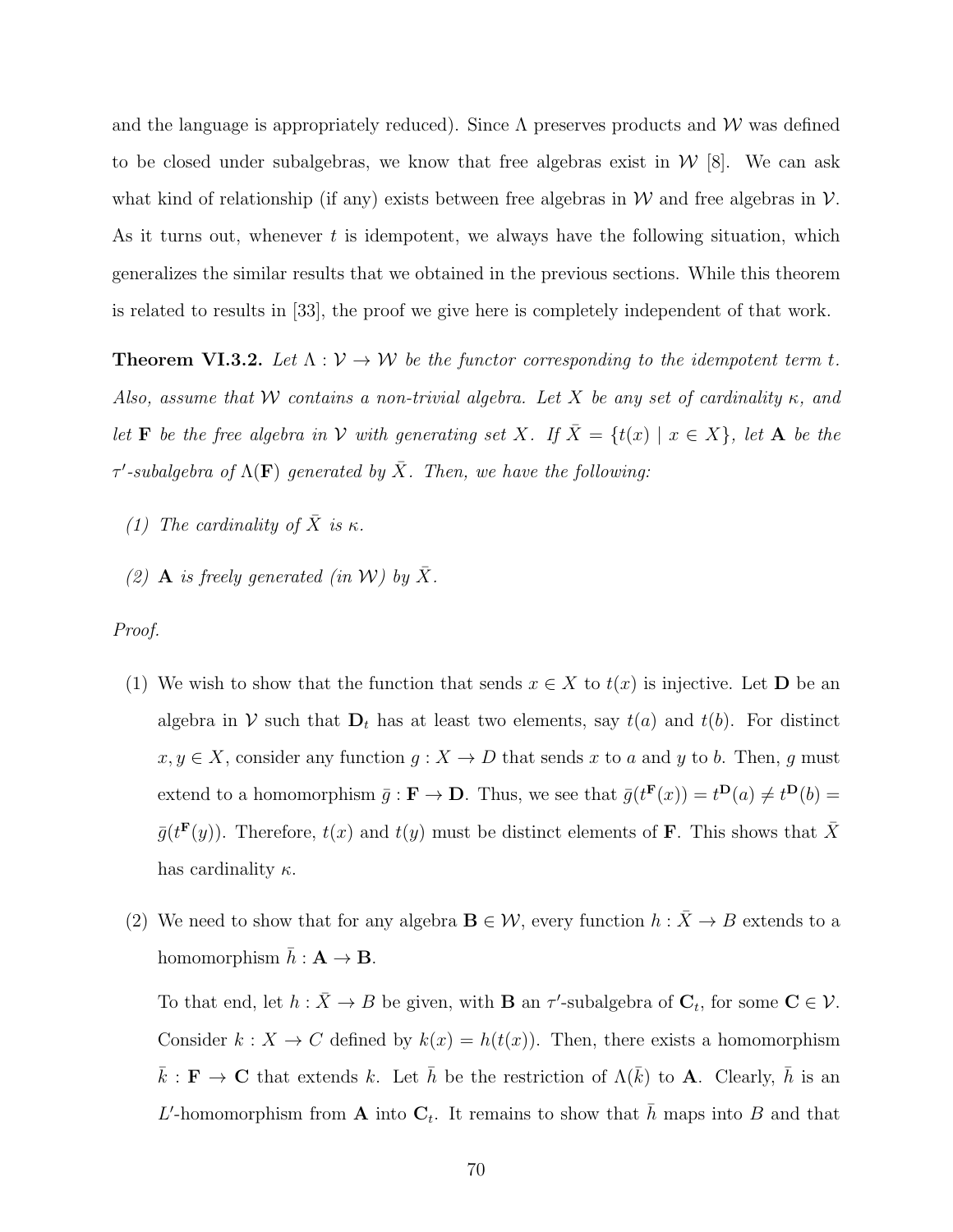it extends h. Since **B** is a subalgebra of  $\mathbf{C}_t$ , if we show that  $\bar{h}$  extends h, then  $\bar{h}$  must map into B.

In order to show that  $\bar{h}$  extends h, let  $x \in X$ . Then,  $\bar{h}(t(x)) = \bar{k}(t^{\mathbf{F}}(x)) = t^{\mathbf{C}}(\bar{k}(x)) =$  $t^{\mathbf{C}}(k(x)) = t^{\mathbf{C}}(h(t(x))) = h(t(x))$ , since t is idempotent and  $h(t(x)) \in B \subseteq C_t$ . This completes the proof that **A** is freely generated by  $\bar{X}$ .

 $\Box$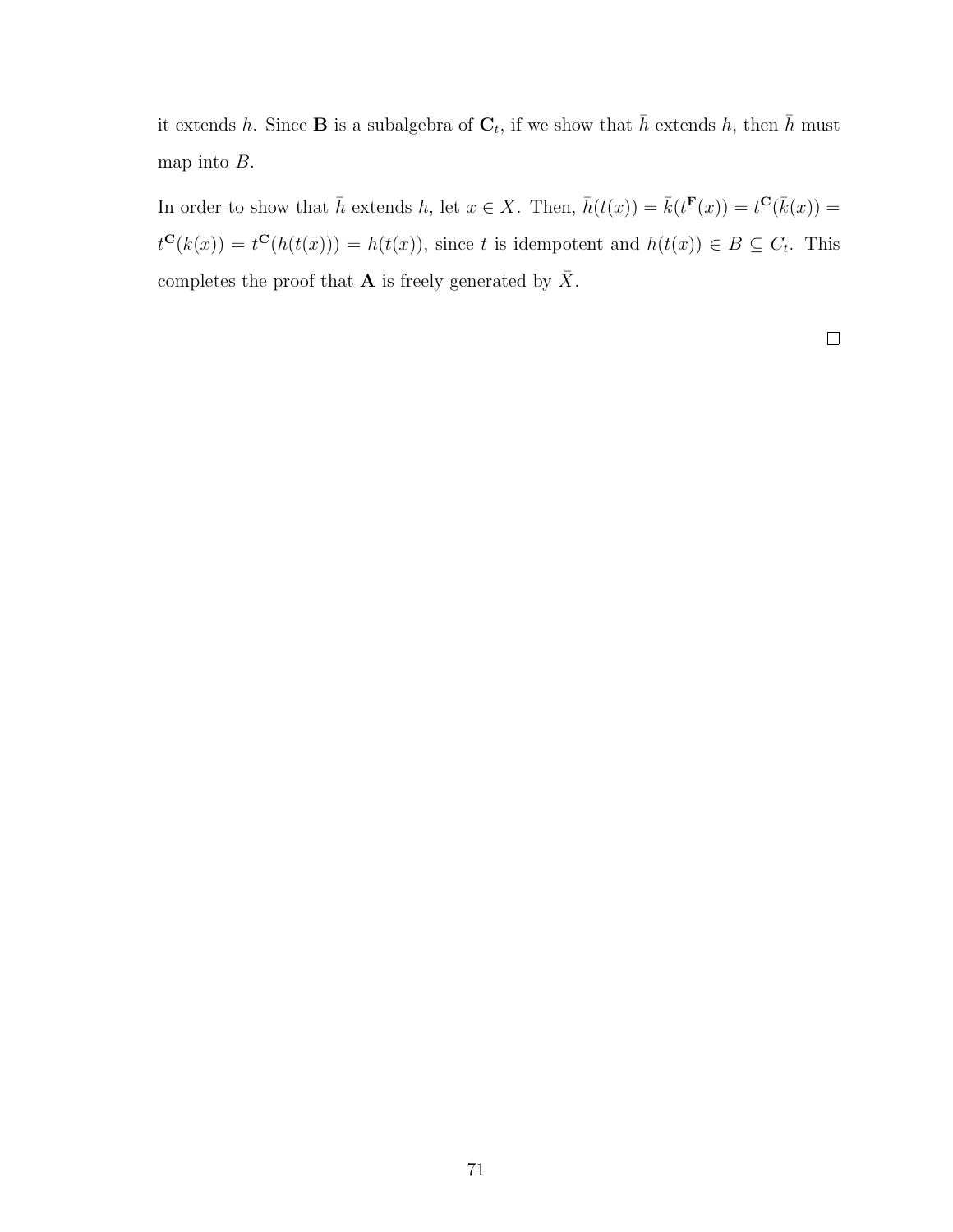## CHAPTER VII

## FUTURE RESEARCH

As far as the intervals of modal companions are concerned, I would like to answer the following questions:

- (1) What relationships exist between properties (e.g., decidability, finite embeddability property) of varieties of commutative, cancellative residuated lattices and any (or all) of the subvarieties in the corresponding interval in the subvariety lattice of Abelian  $\ell$ -groups with conuclei? And similarly for varieties of integral  $GMV$ -algebras and their corresponding intervals in the subvariety lattice of negative cones of Abelian  $\ell$ -groups with nuclei?
- (2) Is there a nice axiomatization (or algebraic description) for the least subvariety in each of these intervals (similar to how Grzegorczyk logic is the greatest modal companion of intuitionistic logic)?
- (3) Does a Blok-Esakia-type theorem hold in these contexts?

Even in the restricted case of  $MV$ -algebras, where the latter two questions have already been answered, there are still many open questions to consider about various logical properties of varieties of MV -algebras.

As far as the categorical equivalences are concerned, a natural next step would be the generalization of the aforementioned categorical equivalences. I anticipate that the variety of GMV -algebras with conuclei will be a reasonable place to begin when looking for a categorical equivalence that includes the others as special cases. If this fails, we will then consider the join of the varieties of Boolean algebras and Abelian  $\ell$ -groups in the subvariety lattice of GMV-algebras. Recently, a relatively simple axiomatization for this join has been shown [43], and it is fairly clear that the equivalence will extend to the join. The problem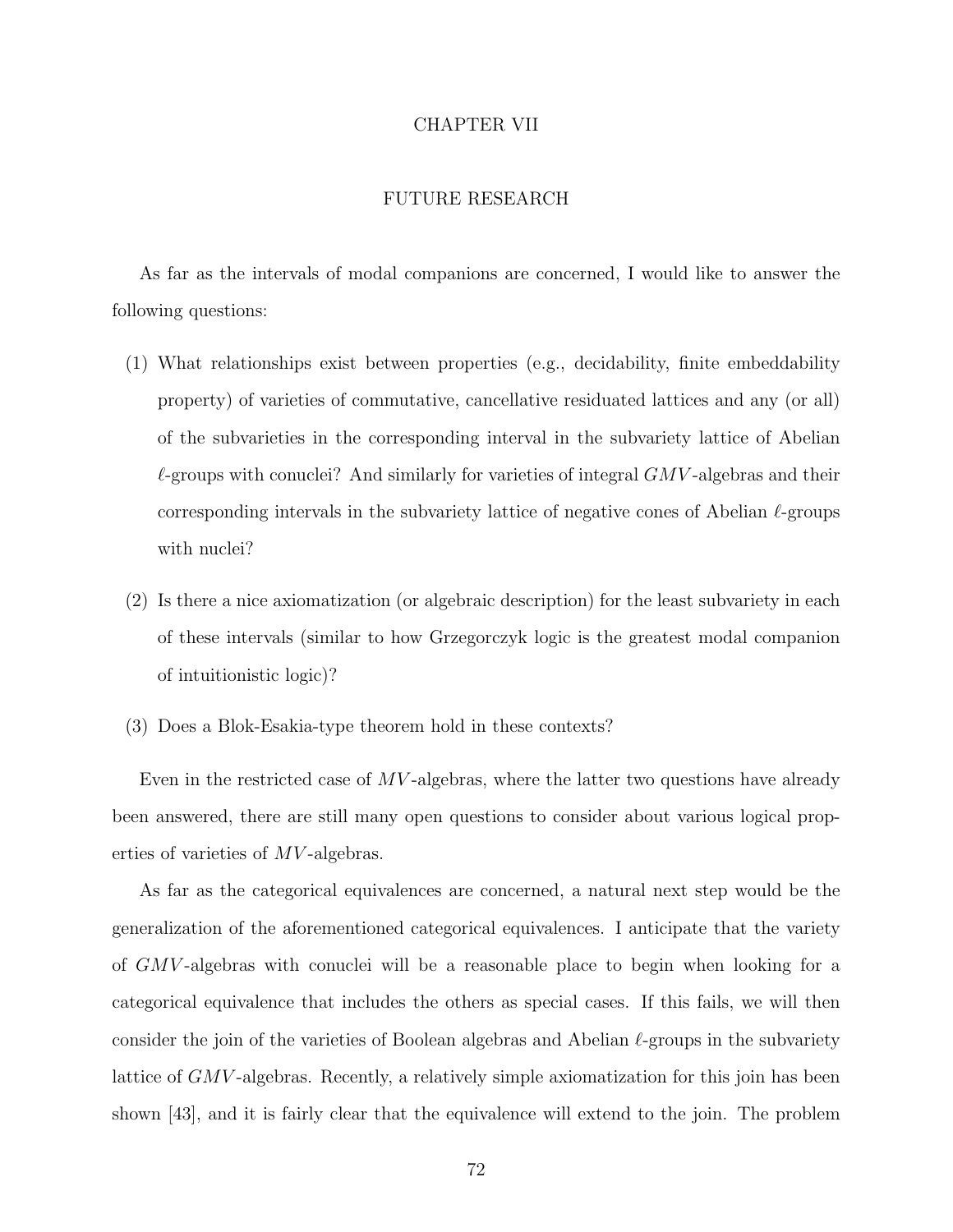with this, however, is that we would also need to consider the join of Heyting algebras and commutative, cancellative residuated lattices in the subvariety lattice of residuated lattices. While it certainly exists, as of now its description is unsatisfying, and so we would need to find an axiomatization for this join as well.

While categorical equivalences relate individual algebras in different classes, the usefulness of the GMT translation is that it is about the correspondence between subvarieties of (modal) residuated lattices, and so by extension, it is also about logics. I, jointly with Professor Hiroakira Ono at the Japan Advanced Institute for Science and Technology, have begun the logical investigation of modal substructural logics, the counterpart of residuated lattices with a conucleus, by developing a sequent calculus for the most general modal substructural logic [42]. While every standard modal companion of intuitionistic logic is (by definition) conservative over classical logic, this condition is relaxed in this substructural setting. The question then becomes the investigation of modal companions of a specific substructural logic  $L$  that are also conservative over another specified substructural logic  $K$ ; the collection of such logics is denoted  $MC(L, K)$ . Preliminary results, like the theorem below, have been established, but many more open questions still remain.

**Theorem VII.0.3.** For any substructural logics  $L$  and  $K$ , we have the following:

- (1) If  $MC(L, K) \neq \emptyset$ , it has a least element and a maximal element,
- (2)  $MC(L, L) \neq \emptyset$ , and
- (3)  $MC(FL, CL) = \emptyset$ .

A classification of those pairs of substructural logics L and K such that  $MC(L, K)$  is non-empty is a primary goal of this sub-project. Also, for the non-empty  $MC(L, K)$ , we would like to have a characterization of those that have a greatest element (which includes, in particular, all of the cases that have been previously considered).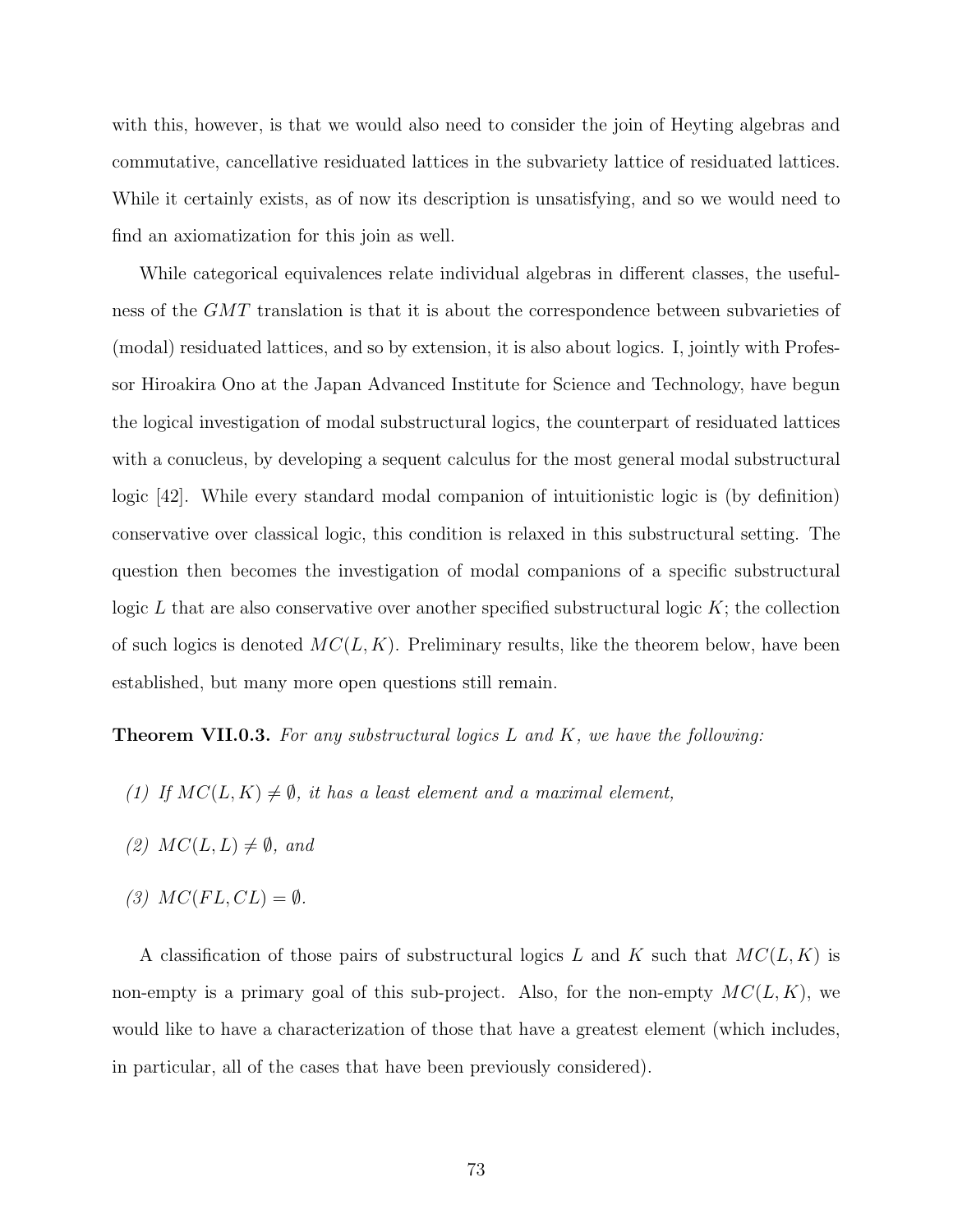## BIBLIOGRAPHY

- [1] M. Anderson and T. Feil, Lattice-Ordered Groups: an Introduction, D. Reidel Publishing Company, 1988.
- [2] P. Bahls, J. Cole, N. Galatos, P. Jipsen, and C. Tsinakis, Cancellative Residuated Lattices, Algebra Universalis 50(1) (2003), 83-106.
- [3] K. A. Baker, *Free vector lattices*, Canad. J. Math. **20** (1968), 58-66.
- [4] R. Balbes and L. Dwinger, Distributive Lattices, University of Missouri Press, Columbia, Missouri, 1974.
- [5] W. M. Beynon, Duality theorems for finitely generated vector lattices, Proc. London Math. Soc. (3) 31 (1975 part 1), 114-128.
- [6]  $\Box$ , Applications of duality in the theory of finitely generated lattice-ordered abelian groups, Canad. J. Math. 29 (1977), no. 2, 243-254.
- [7] G. Birkhoff, Lattice Theory, rev. ed., Amer. Math. Soc. Colloq. Publ. Vol. 25, Amer. Math. Soc., Providence, R. I., 1948.
- $[8]$  , On the structure of abstract algebras, Proc. Cambridge Phil. Soc, vol. 31 (1935), 433-454.
- [9] W.J. Blok, Varieties of interior algebras, Dissertation, University of Amsterdam, 1976.
- [10] K. Blount and C. Tsinakis, The structure of Residuated Lattices, International Journal of Algebra and Computation 13(4) (2003), 437-461.
- [11] B. Bosbach, Concerning cone algebras, Algebra Universalis 15 (1982), 58-66.
- [12] S. Burris and H.P. Sankappanavar, A Course in Universal Algebra, Graduate Texts in Mathematics, v. 78, Springer-Verlag, 1981.
- [13] C.C. Chang, Algebraic analysis of many valued logics, Trans. Amer. Math. Soc. 88 (1958), 467-490.
- [14] C. C. Chang, A new proof of the completeness of the Lukasiewicz axioms, Trans. Amer. Math. Soc. 93 (1959), 74-80.
- [15] R. Cignoli, I. D'Ottaviano, and D. Mundici, Algebraic foundations of many-valued reasoning, Trends in Logic - Studia Logica Library, Vol. 7, Kluwer Academic Publishers, Dordrecht, 2000.
- [16] R. Cignoli and A. Torrens, Free cancellative hoops, Algebra Universalis 43 (2000), 213-216.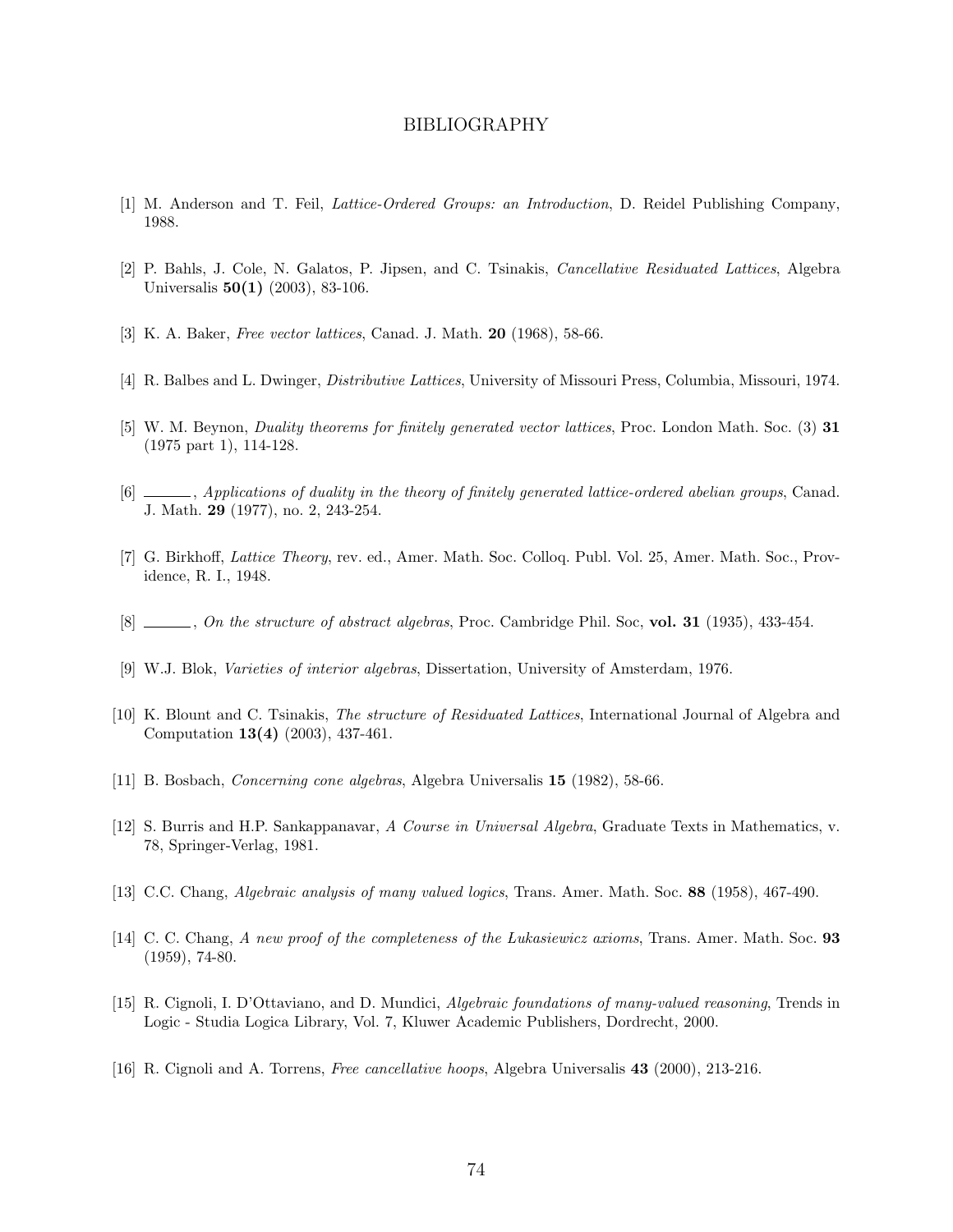- [17] M.A.E. Dummett and E.J. Lemmon, *Modal logics between S4 and S5*, Zeitschrift für mathematische Logik und Grundlagen der Mathematik vol. 5 (1959), 250-264.
- [18] A. Dvurečenskij and W.C. Holland, Top Varieties of Generalized MV-algebras and Unital Lattice-Ordered Groups, Comm. Algebra 35 (2007), 3370-3390.
- [19] M. Ern´e, Adjunctions and Galois connections: Origins, history and development, Galois Connections and Applications (K. Denecke, M. Erné, and S. L. Wismath, eds), Kluwer, Dordrecht, 2004, 1-138.
- [20] L.L. Esakia, On varieties of Grzegorczyk's algebras, Studies in Non-Classical Logics and Set Theory, Moscow, Nauka, 1979, 257-287. (Russian).
- $[21]$  , To the theory of modal and superintuitionistic systems, Logical Deduction (V.A. Sminov, editor), Moscow, Nauka, 1979, 147-172. (Russian).
- [22] W. Funk, Residuated Lattices: Connecting Algebra and Logic, Qualifying Exam, Vanderbilt University, 2004.
- [23] N. Galatos, Varieties of Residuated Lattices, Dissertation, Vanderbilt University, 2003.
- [24] N. Galatos, P. Jipsen, T. Kowalski, and H. Ono, Residuated Lattices: An Algebraic Glimpse at Substructural Logics, Studies in Logic and the Foundations of Mathematics, Volume 151, Elsevier, 2007.
- [25] N. Galatos and C. Tsinakis, Generalized MV -algebras, Journal of Algebra 283 (2005), 254-291.
- [26] A.M.W. Glass, W.C. Holland, and S.H. McCleary, The structure of  $\ell$ -group varieties, Algebra Universalis 10 (1980), 1-20.
- [27] K. Gödel, *Eine Interpretation des intuitionistischen Aussagenkalküls*, Ergebnisse eines mathematischen Kolloquiums Heft 4 (1933), 39-40.
- [28] P. Hájek, *Metamathematics of Fuzzy Logic*, Trends in Logic, vol. 4, Kluwer, Dordrecht, 1998.
- [29] M.E. Huss, Varieties of Lattice Ordered Groups, Ph.D. Thesis, Simon Fraser University, 1984.
- [30] P. Jipsen and C. Tsinakis, A survey of Residuated Lattices, Ordered algebraic structures (J. Martinez, editor), Kluwer Academic Publishers, Dordrecht, 2002, 19-56.
- [31] K. Kuratowski, *Topologie*, vols. 1 and 2, 2nd ed., Warsaw: 1948.
- [32] L.L. Maksimova and V.V. Rybakov, *On the lattice of normal modal logics*, Algebra and Logic vol. 13 (1974), 188-216. (Russian).
- [33] R. McKenzie, An algebraic version of categorical equivalence for varieties and more general algebraic theories, Logic and Algebra, volume 180 of Lecture Notes in Pure and Applied Mathematics (A. Ursini and P. Agliano, editors), Marcel Dekker, 1996, 211-243.